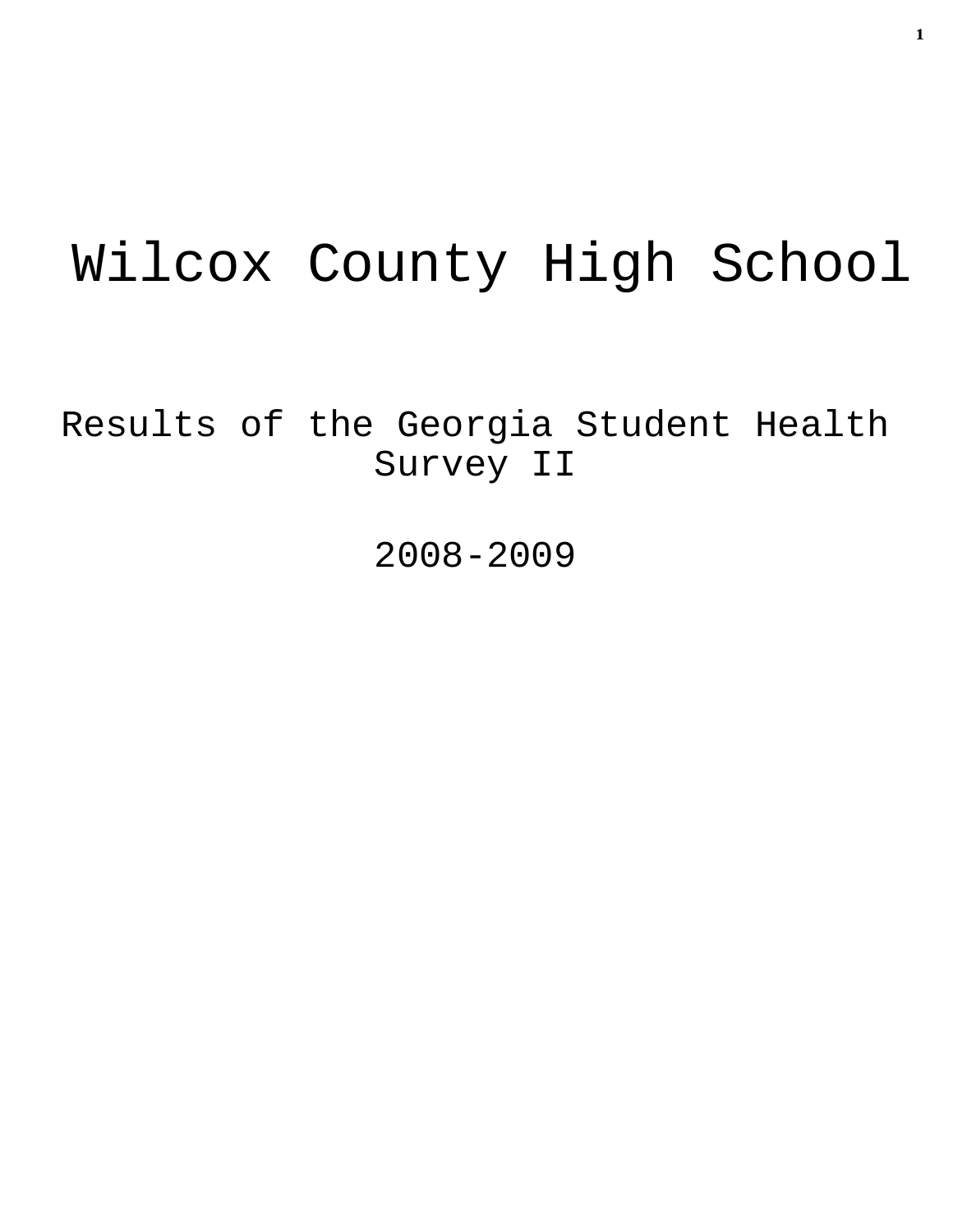# *Demographics* **2**

| Grade                    |    |  |  |  |
|--------------------------|----|--|--|--|
| <b>Grade   Frequency</b> |    |  |  |  |
| 10                       | 84 |  |  |  |
| 12                       | 67 |  |  |  |

| Frequency      | <b>Table of Gender by Grade</b> |              |             |              |
|----------------|---------------------------------|--------------|-------------|--------------|
| <b>Col Pct</b> |                                 | Grade(Grade) |             |              |
|                | Gender(Gender)                  | <b>10</b>    | 12          | <b>Total</b> |
|                | <b>Female</b>                   | 48<br>57.14  | 31<br>46.27 | 79           |
|                | <b>Male</b>                     | 36<br>42.86  | 36<br>53.73 | 72           |
|                | <b>Total</b>                    | 84           | 67          | 151          |

| Frequency<br>Col Pct |
|----------------------|
|                      |

| <b>Table of Ethnicity by Grade</b> |              |             |              |  |  |  |
|------------------------------------|--------------|-------------|--------------|--|--|--|
|                                    | Grade(Grade) |             |              |  |  |  |
| <b>Ethnicity</b> (Ethnicity)       | 10           | 12          | <b>Total</b> |  |  |  |
| <b>Black</b>                       | 35<br>41.67  | 26<br>38.81 | 61           |  |  |  |
| <b>Hispanic</b>                    | 1.19         | 0<br>0.00   | 1            |  |  |  |
| White                              | 46<br>54.76  | 40<br>59.70 | 86           |  |  |  |
| <b>Other</b>                       | 2<br>2.38    | 1.49        | 3            |  |  |  |
| <b>Total</b>                       | 84           | 67          | 151          |  |  |  |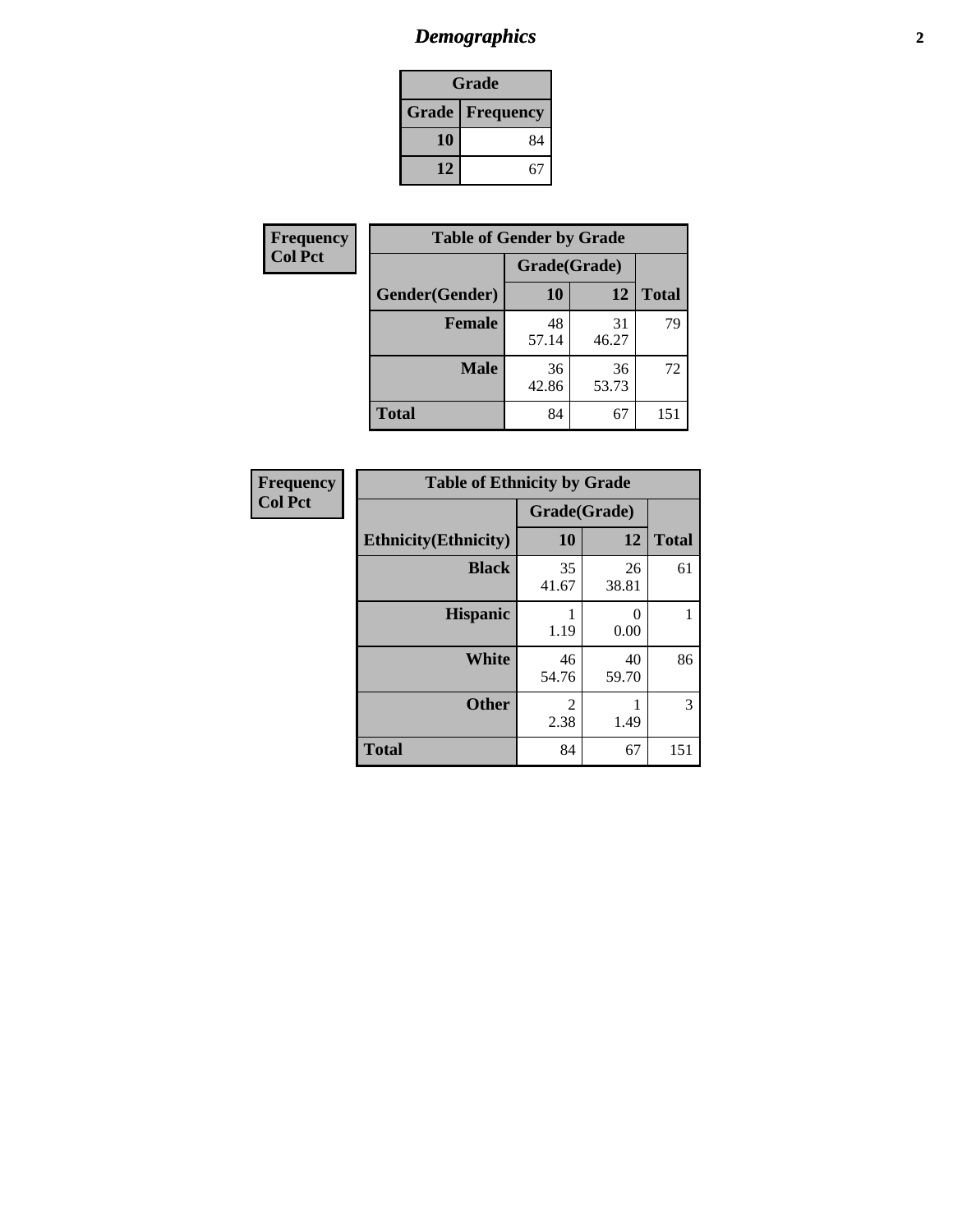### *Title IV, Part A, Schedule A* **3** *Goal 1: Ensure that all schools are drug-free Baseline Data: Year 2008-2009 Prevalence of Drug Use*

| Frequency<br><b>Col Pct</b> | <b>Table of AlcoholAlt by Grade</b> |              |             |              |  |  |
|-----------------------------|-------------------------------------|--------------|-------------|--------------|--|--|
|                             | AlcoholAlt(Alcohol                  | Grade(Grade) |             |              |  |  |
|                             | use, past 30 days)                  | 10           | 12          | <b>Total</b> |  |  |
|                             | Yes                                 | 17<br>20.24  | 31<br>46.27 | 48           |  |  |
|                             | N <sub>0</sub>                      | 67<br>79.76  | 36<br>53.73 | 103          |  |  |
|                             | <b>Total</b>                        | 84           | 67          | 151          |  |  |

| Frequency      | <b>Table of TobaccoAny by Grade</b> |              |             |              |  |
|----------------|-------------------------------------|--------------|-------------|--------------|--|
| <b>Col Pct</b> | <b>TobaccoAny(Tobacco</b>           | Grade(Grade) |             |              |  |
|                | use, past 30 days)                  | 10           | 12          | <b>Total</b> |  |
|                | Yes                                 | 18<br>21.43  | 31<br>46.27 | 49           |  |
|                | N <sub>0</sub>                      | 66<br>78.57  | 36<br>53.73 | 102          |  |
|                | <b>Total</b>                        | 84           | 67          | 151          |  |

| Frequency      | <b>Table of MarijuanaAlt by Grade</b> |              |             |              |  |
|----------------|---------------------------------------|--------------|-------------|--------------|--|
| <b>Col Pct</b> | MarijuanaAlt(Marijuana                | Grade(Grade) |             |              |  |
|                | use, past 30 days)                    | 10           | 12          | <b>Total</b> |  |
|                | Yes                                   | 8.33         | 12<br>17.91 | 19           |  |
|                | N <sub>0</sub>                        | 77<br>91.67  | 55<br>82.09 | 132          |  |
|                | <b>Total</b>                          | 84           | 67          | 151          |  |

| Frequency<br><b>Col Pct</b> | <b>Table of OtherDrugAny by Grade</b>  |              |             |              |  |
|-----------------------------|----------------------------------------|--------------|-------------|--------------|--|
|                             | <b>OtherDrugAny(Other</b><br>drug use, | Grade(Grade) |             |              |  |
|                             | past 30 days)                          | 10           | 12          | <b>Total</b> |  |
|                             | Yes                                    | q<br>10.71   | 11<br>16.42 | 20           |  |
|                             | N <sub>0</sub>                         | 75<br>89.29  | 56<br>83.58 | 131          |  |
|                             | <b>Total</b>                           | 84           | 67          | 151          |  |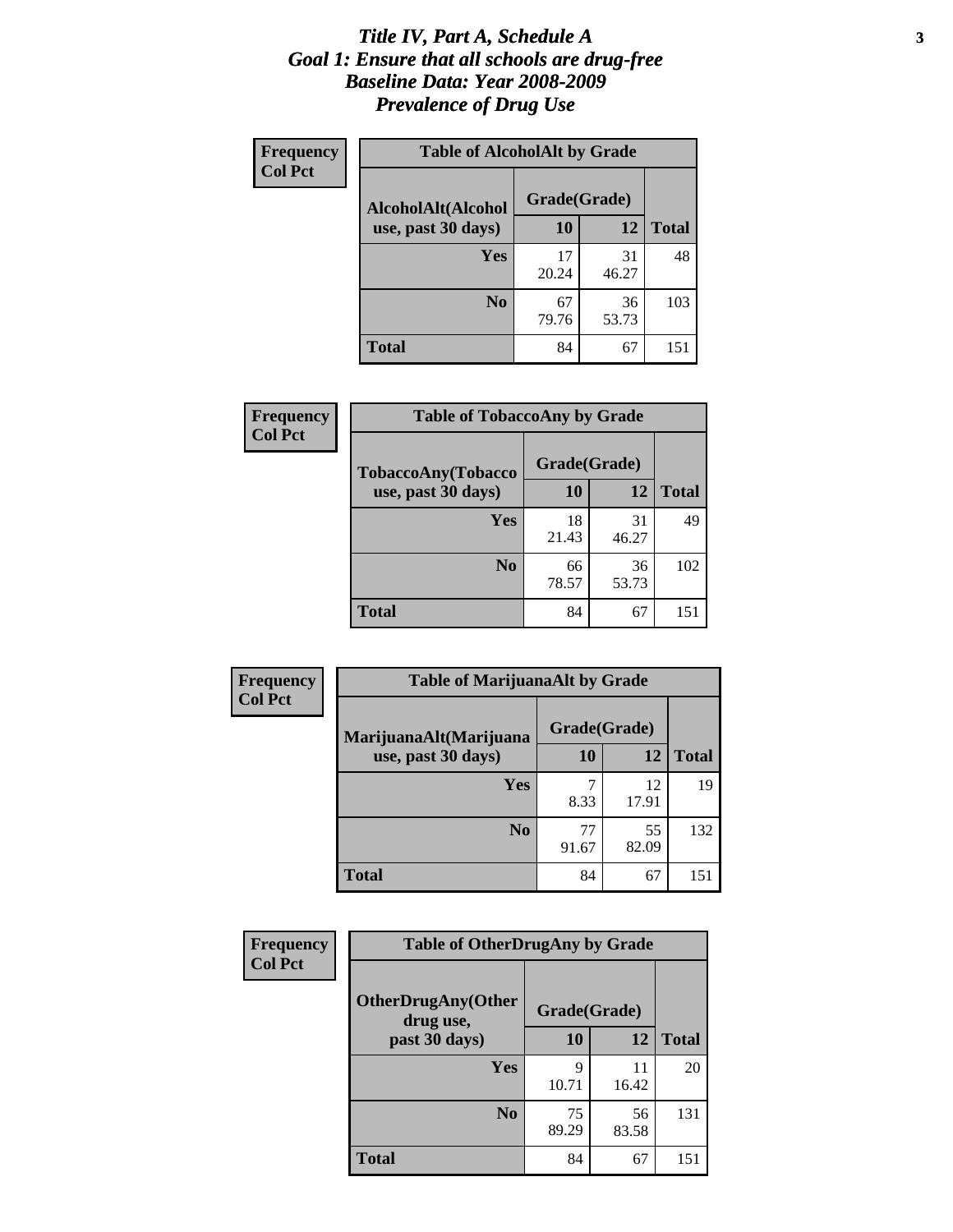### *Average Age of Onset of Use* **4** *Results for "Average Age of Onset of Use" questions exclude students who said they did not use that substance*

| <b>Variable</b>    | Label                                                              | <b>Mean</b> |
|--------------------|--------------------------------------------------------------------|-------------|
| Alcoholinit2       | I started using alcohol when I was                                 | 14.22       |
| Cigarettesinit2    | I started smoking tobacco when I was                               | 13.89       |
| Smokelessinit2     | I started chewing tobacco when I was                               | 14.55       |
| Marijuanainit2     | I started using marijuana when I was                               | 15.12       |
| Cocaineinit2       | I started using cocaine when I was                                 | 11.00       |
| Inhalantsinit2     | I started using inhalants when I was                               | 13.00       |
| Steroidsinit2      | I started using steroids when I was                                | 15.75       |
| Ecstasyinit2       | I started using ecstasy when I was                                 | 16.00       |
| Methinit2          | I started using methamphetamines when I was                        | 14.00       |
| Hallucinogensinit2 | I started using hallucinogens when I was                           |             |
| Prescriptioninit2  | I started using prescription drugs not prescribed to me when I was | 14.21       |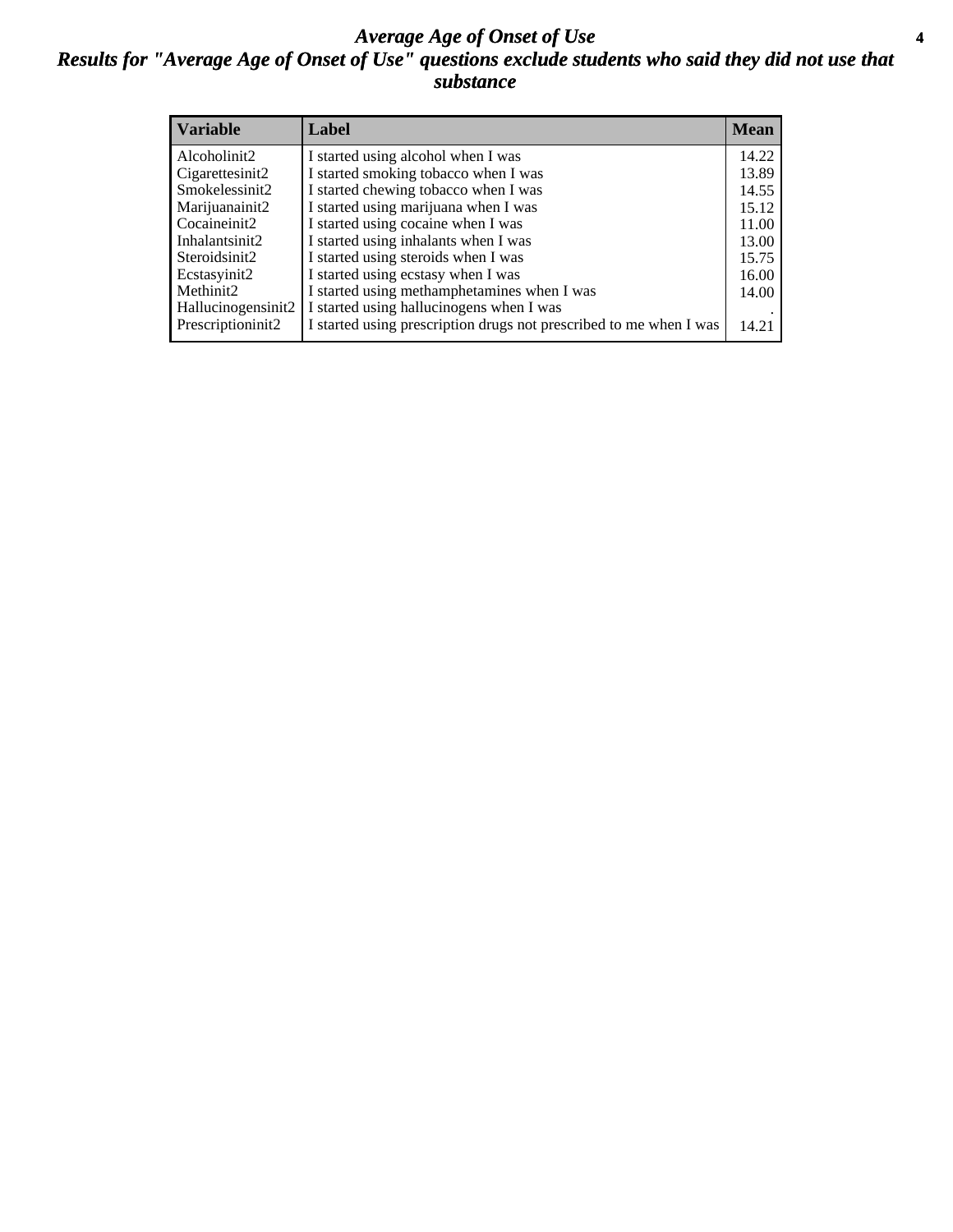# *Perception of Health Risk* **5**

| <b>Frequency</b> | <b>Table of Alcoholharmdich by Grade</b> |              |             |              |  |
|------------------|------------------------------------------|--------------|-------------|--------------|--|
| <b>Col Pct</b>   | Alcoholharmdich(I<br>think alcohol is    | Grade(Grade) |             |              |  |
|                  | harmful)                                 | 10           | 12          | <b>Total</b> |  |
|                  | Yes                                      | 65<br>77.38  | 54<br>80.60 | 119          |  |
|                  | N <sub>0</sub>                           | 19<br>22.62  | 13<br>19.40 | 32           |  |
|                  | <b>Total</b>                             | 84           | 67          | 151          |  |

| Frequency      | <b>Table of Tobaccoharmdich by Grade</b> |              |             |              |
|----------------|------------------------------------------|--------------|-------------|--------------|
| <b>Col Pct</b> | Tobaccoharmdich(I<br>think tobacco is    | Grade(Grade) |             |              |
|                | harmful)                                 | 10           | 12          | <b>Total</b> |
|                | <b>Yes</b>                               | 73<br>86.90  | 65<br>97.01 | 138          |
|                | N <sub>0</sub>                           | 11<br>13.10  | 2<br>2.99   | 13           |
|                | <b>Total</b>                             | 84           | 67          | 151          |

| Frequency      | <b>Table of Marijuanaharmdich by Grade</b> |              |             |              |  |
|----------------|--------------------------------------------|--------------|-------------|--------------|--|
| <b>Col Pct</b> | Marijuanaharmdich(I<br>think marijuana is  | Grade(Grade) |             |              |  |
|                | harmful)                                   | 10           | 12          | <b>Total</b> |  |
|                | <b>Yes</b>                                 | 67<br>79.76  | 51<br>76.12 | 118          |  |
|                | N <sub>0</sub>                             | 17<br>20.24  | 16<br>23.88 | 33           |  |
|                | <b>Total</b>                               | 84           | 67          | 151          |  |

| Frequency      | <b>Table of Otherdrugharmdich by Grade</b>                   |             |             |              |  |  |  |  |
|----------------|--------------------------------------------------------------|-------------|-------------|--------------|--|--|--|--|
| <b>Col Pct</b> | Otherdrugharmdich(I<br>Grade(Grade)<br>think other drugs are |             |             |              |  |  |  |  |
|                | harmful)                                                     | 10          | 12          | <b>Total</b> |  |  |  |  |
|                | <b>Yes</b>                                                   | 72<br>85.71 | 66<br>98.51 | 138          |  |  |  |  |
|                | N <sub>0</sub>                                               | 12<br>14.29 | 1.49        | 13           |  |  |  |  |
|                | <b>Total</b>                                                 | 84          | 67          | 151          |  |  |  |  |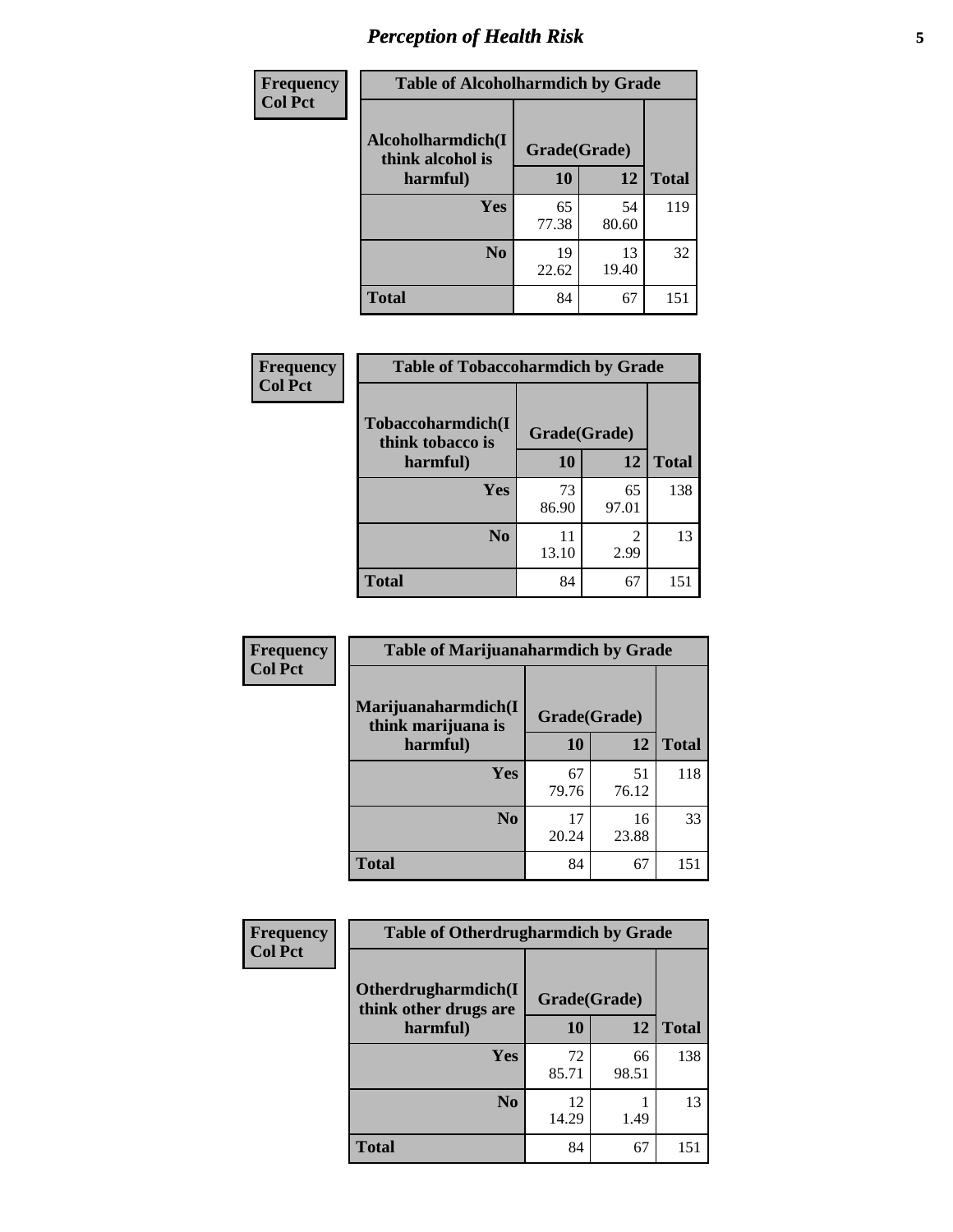# *Social Disapproval* **6**

| Frequency      | <b>Table of Alcoholpeerdich by Grade</b>                    |             |              |              |  |
|----------------|-------------------------------------------------------------|-------------|--------------|--------------|--|
| <b>Col Pct</b> | Alcoholpeerdich(My<br>friends would<br>disapprove if I used |             | Grade(Grade) |              |  |
|                | alcohol)                                                    | 10          | 12           | <b>Total</b> |  |
|                | <b>Yes</b>                                                  | 39<br>46.43 | 19<br>28.36  | 58           |  |
|                | N <sub>0</sub>                                              | 45<br>53.57 | 48<br>71.64  | 93           |  |
|                | <b>Total</b>                                                | 84          | 67           | 151          |  |

| <b>Frequency</b> |
|------------------|
| <b>Col Pct</b>   |

| <b>Table of Tobaccopeerdich by Grade</b>                    |              |             |              |  |  |  |
|-------------------------------------------------------------|--------------|-------------|--------------|--|--|--|
| Tobaccopeerdich(My<br>friends would<br>disapprove if I used | Grade(Grade) |             |              |  |  |  |
| tobacco)                                                    | 10           | 12          | <b>Total</b> |  |  |  |
| Yes                                                         | 39<br>46.43  | 26<br>38.81 | 65           |  |  |  |
| N <sub>0</sub>                                              | 45<br>53.57  | 41<br>61.19 | 86           |  |  |  |
| <b>Total</b>                                                | 84           | 67          | 151          |  |  |  |

| Frequency      | <b>Table of Marijuanapeerdich by Grade</b>                    |              |             |              |  |  |  |
|----------------|---------------------------------------------------------------|--------------|-------------|--------------|--|--|--|
| <b>Col Pct</b> | Marijuanapeerdich(My<br>friends would<br>disapprove if I used | Grade(Grade) |             |              |  |  |  |
|                | marijuana)                                                    | 10           | 12          | <b>Total</b> |  |  |  |
|                | <b>Yes</b>                                                    | 55<br>65.48  | 35<br>52.24 | 90           |  |  |  |
|                | N <sub>0</sub>                                                | 29<br>34.52  | 32<br>47.76 | 61           |  |  |  |
|                | <b>Total</b>                                                  | 84           | 67          | 151          |  |  |  |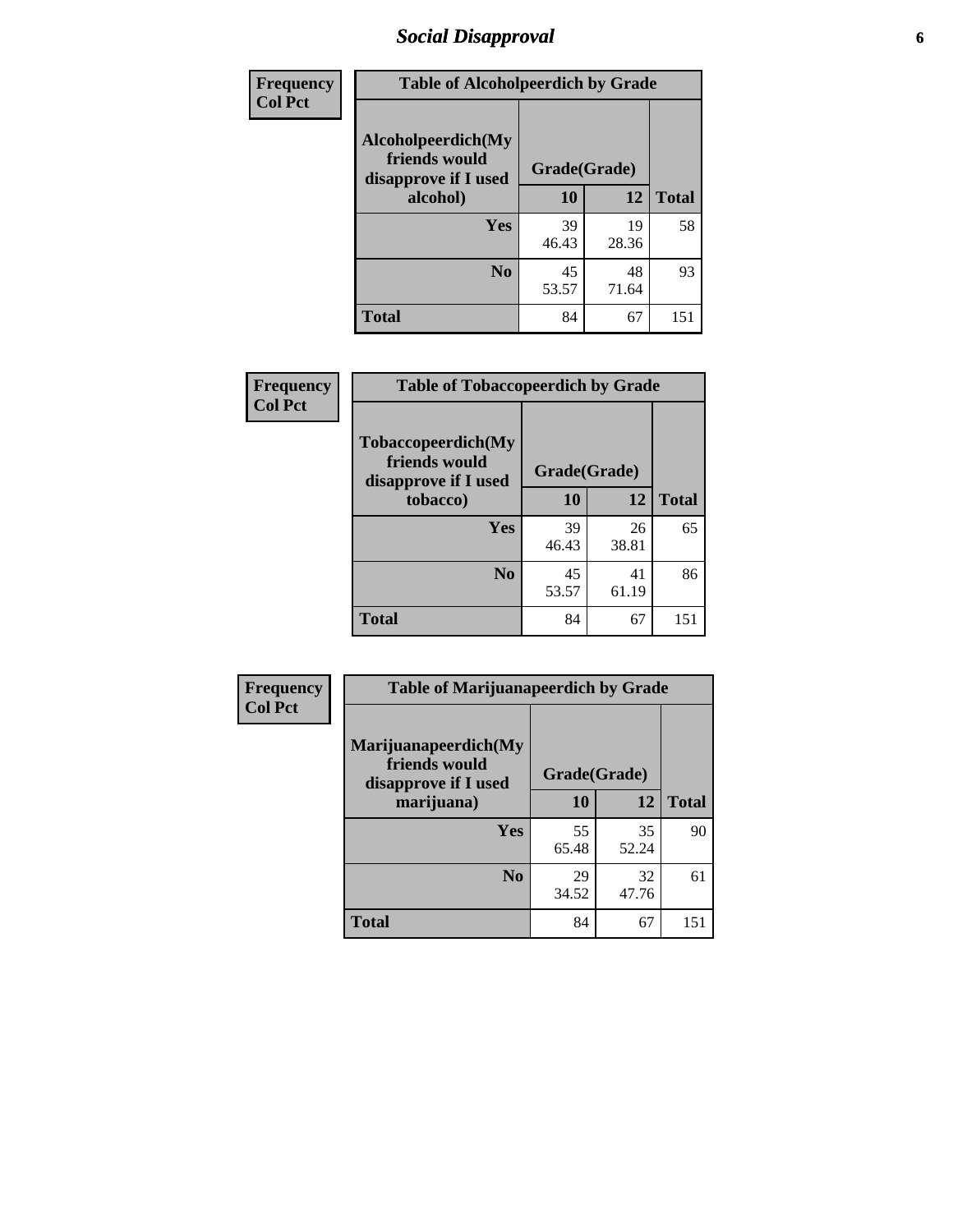# *Social Disapproval* **7**

| Frequency      | <b>Table of Otherdrugpeerdich by Grade</b>                    |              |             |              |  |  |  |
|----------------|---------------------------------------------------------------|--------------|-------------|--------------|--|--|--|
| <b>Col Pct</b> | Otherdrugpeerdich(My<br>friends would<br>disapprove if I used | Grade(Grade) |             |              |  |  |  |
|                | other drugs)                                                  | 10           | 12          | <b>Total</b> |  |  |  |
|                | <b>Yes</b>                                                    | 62<br>73.81  | 47<br>70.15 | 109          |  |  |  |
|                | N <sub>0</sub>                                                | 22<br>26.19  | 20<br>29.85 | 42           |  |  |  |
|                | <b>Total</b>                                                  | 84           | 67          | 151          |  |  |  |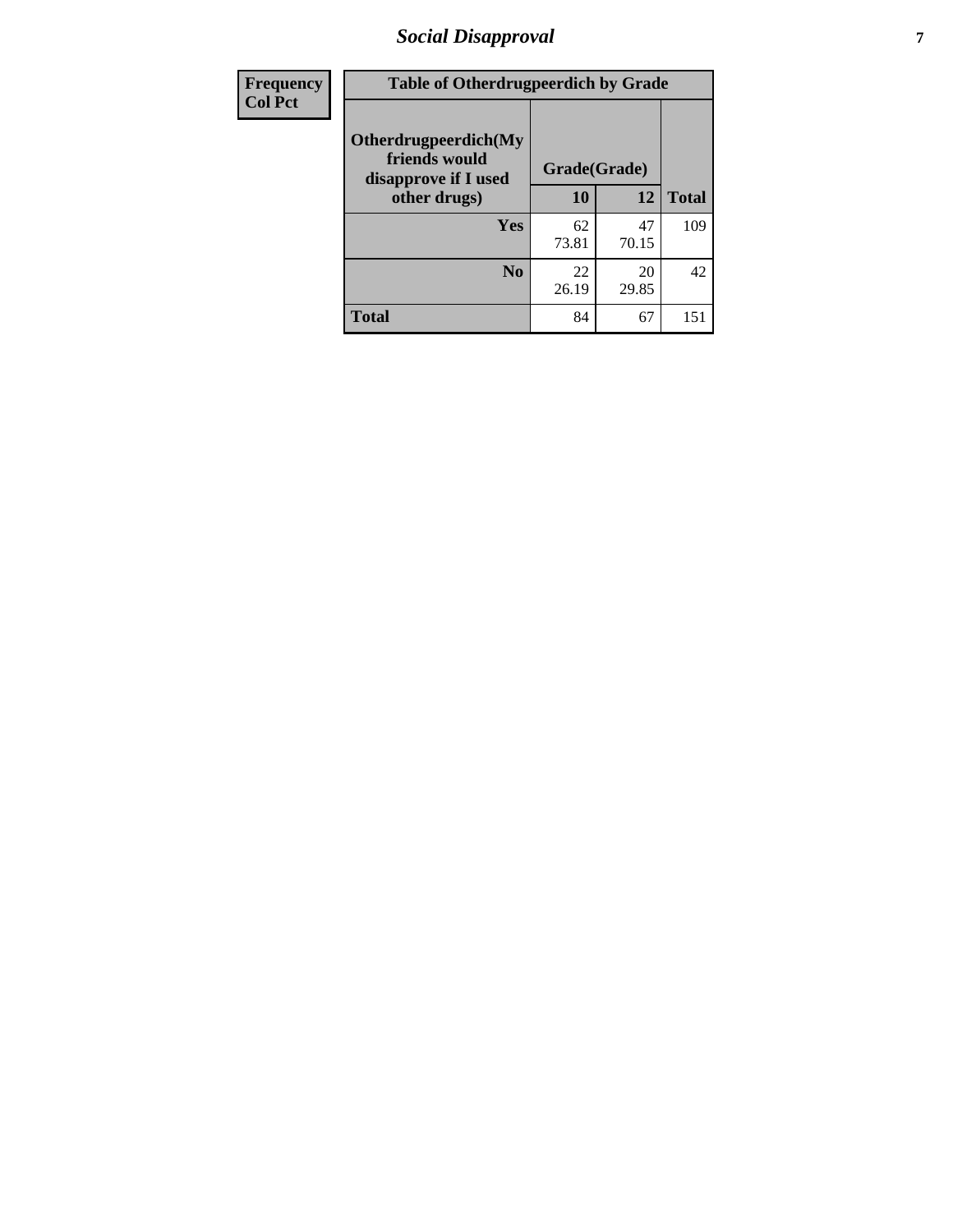### Title IV, Part A, Schedule A **8** *Goal 2: To help ensure that all schools are safe and disciplined Baseline Data: Year 2008-2009 Student Involvement in Gang Activity*

| Frequency      |                                                                                                   | <b>Table of Gangself by Grade</b> |             |              |
|----------------|---------------------------------------------------------------------------------------------------|-----------------------------------|-------------|--------------|
| <b>Col Pct</b> | Gangself(I<br>have<br>participated<br>in illegal<br>gang<br>activities in<br>the past 30<br>days) | Grade(Grade)<br>10                | 12          | <b>Total</b> |
|                | Yes                                                                                               | 4<br>4.76                         | 4<br>5.97   | 8            |
|                | N <sub>0</sub>                                                                                    | 80<br>95.24                       | 63<br>94.03 | 143          |
|                | <b>Total</b>                                                                                      | 84                                | 67          | 151          |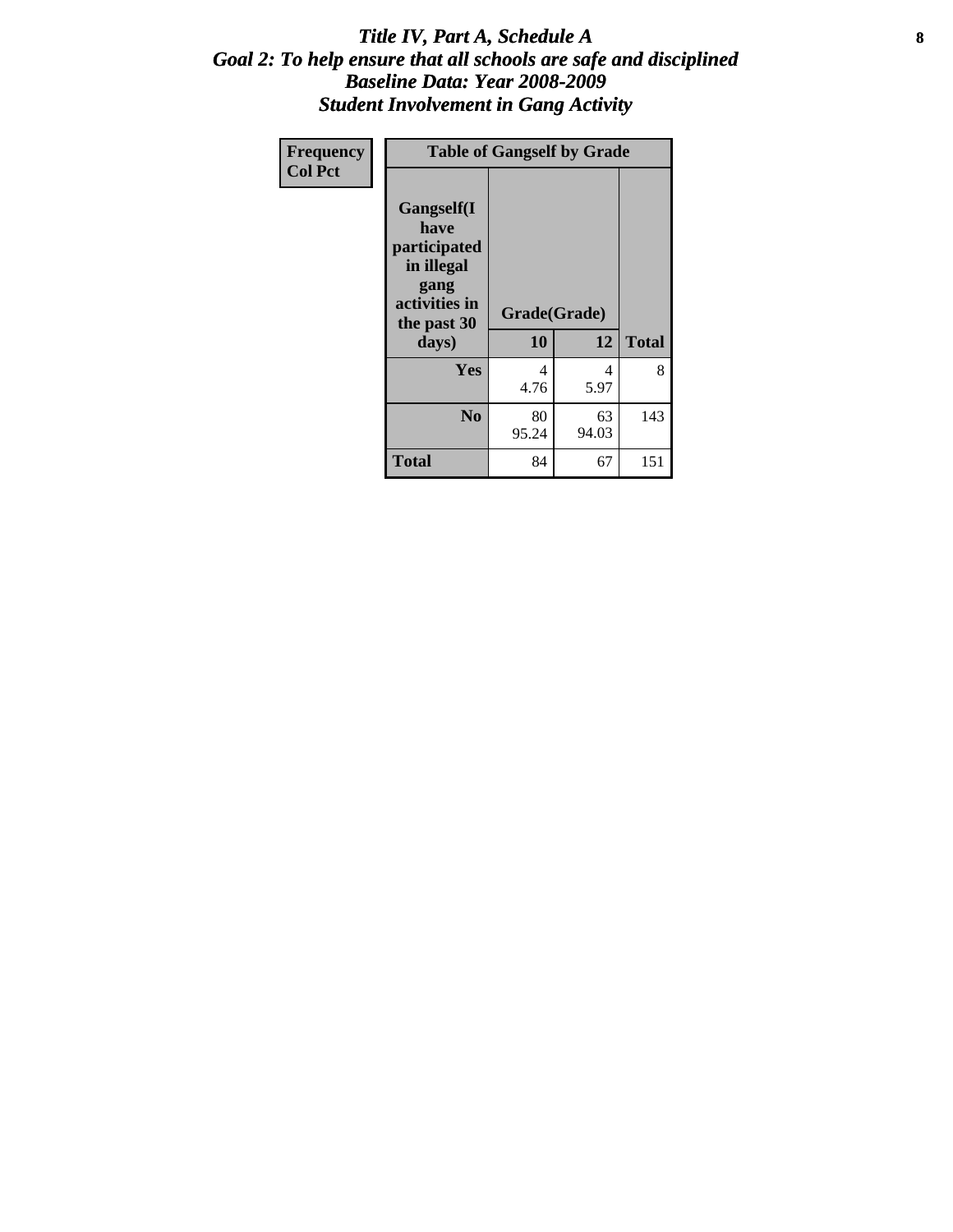# *Student Perception of School Safety* **9**

| <b>Frequency</b><br>Row Pct |
|-----------------------------|
|                             |

| <b>Table of Grade by Safeschool</b> |                                                        |                          |                             |                                    |              |  |
|-------------------------------------|--------------------------------------------------------|--------------------------|-----------------------------|------------------------------------|--------------|--|
|                                     | Safeschool (School is a place at which I feel<br>safe) |                          |                             |                                    |              |  |
| Grade(Grade)                        | <b>Strongly</b><br>Agree                               | <b>Somewhat</b><br>Agree | <b>Somewhat</b><br>Disagree | <b>Strongly</b><br><b>Disagree</b> | <b>Total</b> |  |
| <b>10</b>                           | 21<br>25.00                                            | 40<br>47.62              | 10<br>11.90                 | 13<br>15.48                        | 84           |  |
| 12                                  | 17<br>25.37                                            | 36<br>53.73              | 10<br>14.93                 | 4<br>5.97                          | 67           |  |
| <b>Total</b>                        | 38                                                     | 76                       | 20                          | 17                                 | 151          |  |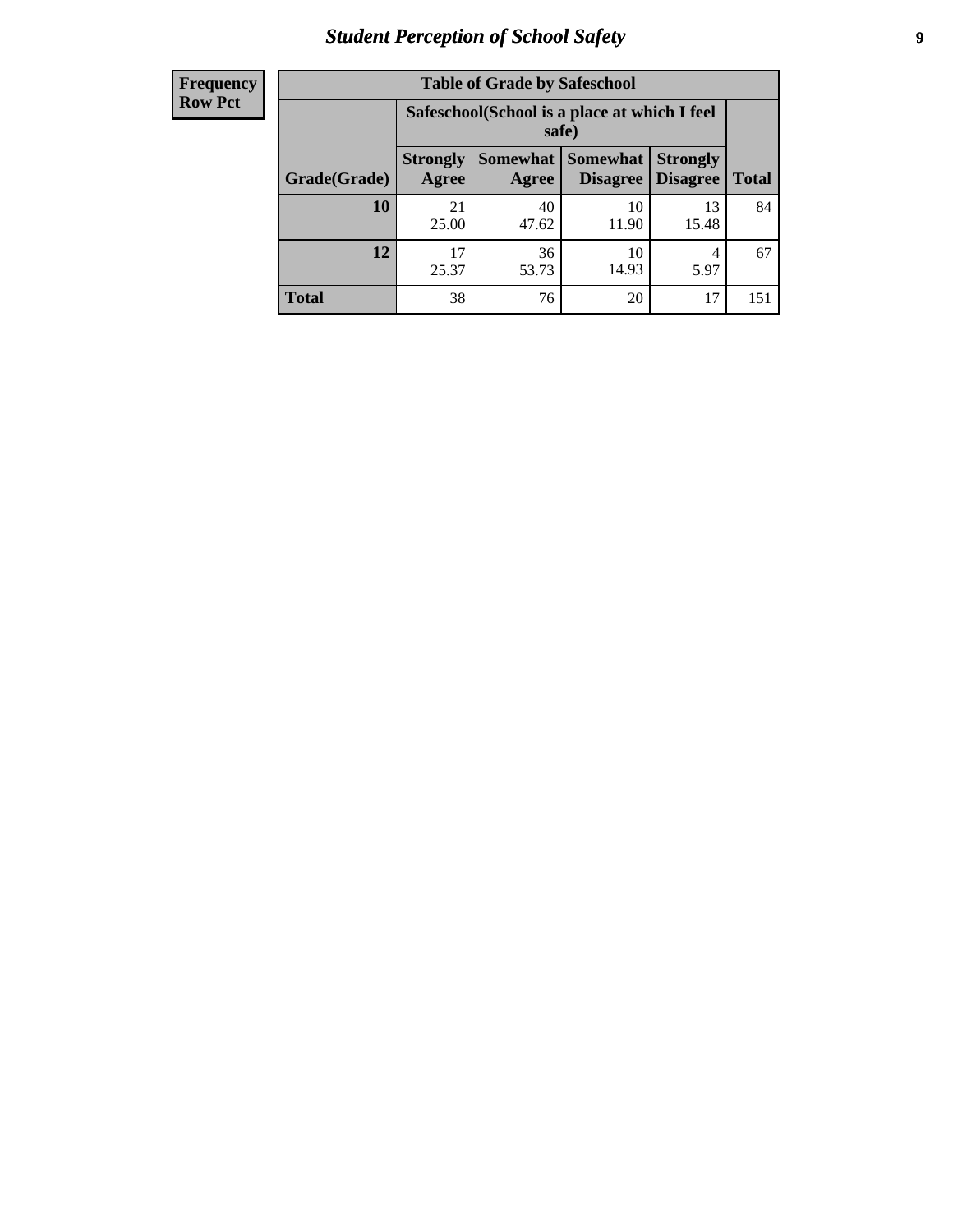### *Students Who Have Been Bullied* **10**

| Frequency      |  |
|----------------|--|
| <b>Row Pct</b> |  |

# **Table of Grade by Bullied**

┑

| <u>cy</u> | Lavic VI Grauc Dy Dunicu |                         |                                                                                  |                   |                        |                   |              |  |
|-----------|--------------------------|-------------------------|----------------------------------------------------------------------------------|-------------------|------------------------|-------------------|--------------|--|
|           |                          |                         | <b>Bullied</b> (I have been bullied by<br>other students in the past 30<br>days) |                   |                        |                   |              |  |
|           | Grade(Grade)             | $\bf{0}$<br><b>Days</b> | 1 or<br>2<br>days                                                                | 6 to<br>9<br>days | 10<br>to<br>19<br>days | All<br>30<br>days | <b>Total</b> |  |
|           | 10                       | 76<br>90.48             | 3<br>3.57                                                                        | 1.19              | 2<br>2.38              | 2<br>2.38         | 84           |  |
|           | 12                       | 62<br>92.54             | 3<br>4.48                                                                        | 0<br>0.00         | 1.49                   | 1.49              | 67           |  |
|           | <b>Total</b>             | 138                     | 6                                                                                | 1                 | 3                      | 3                 | 151          |  |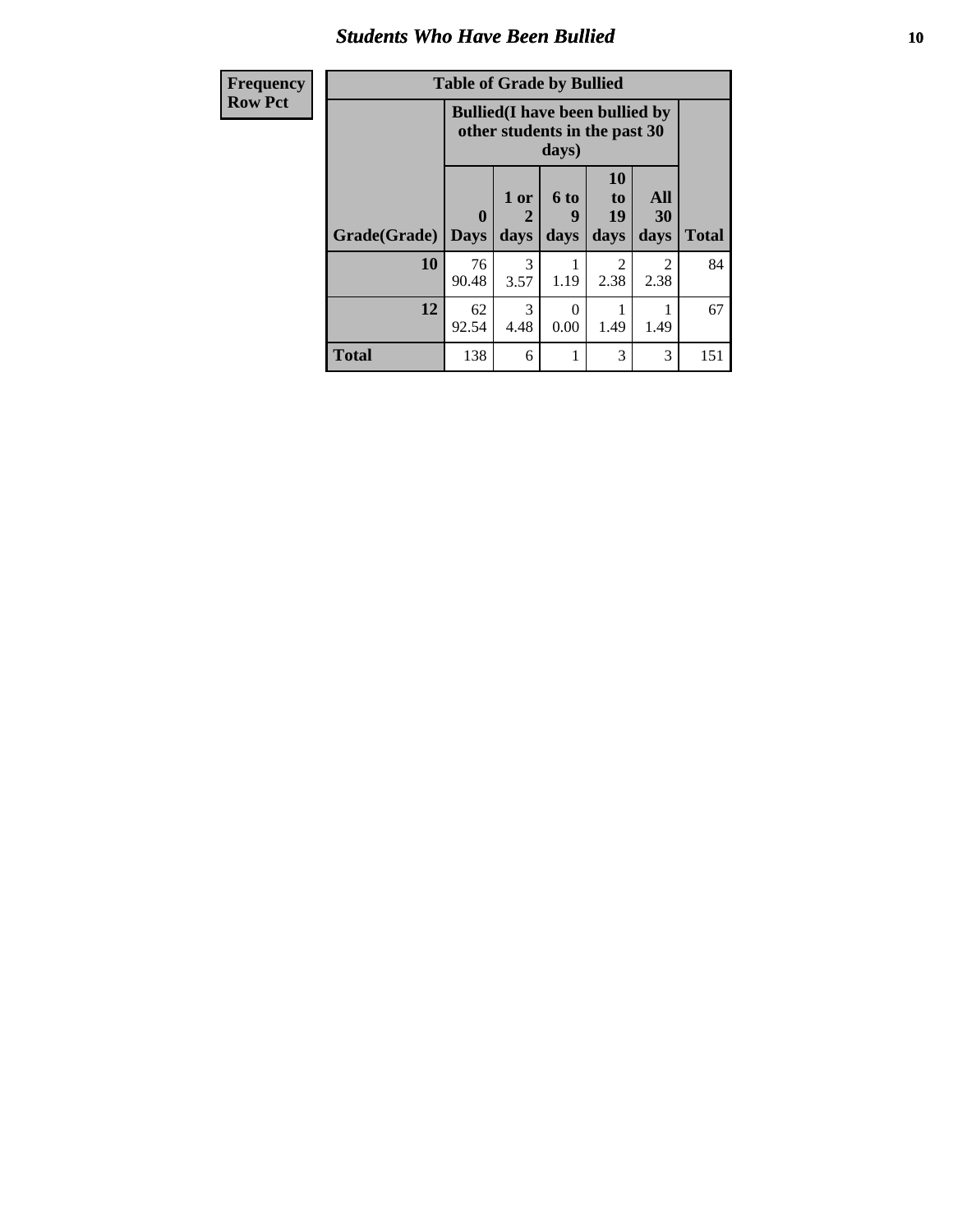### *School Climate* **11**

| Frequency      | <b>Table of SchoolClimate1 by Grade</b> |                    |             |              |  |  |  |
|----------------|-----------------------------------------|--------------------|-------------|--------------|--|--|--|
| <b>Col Pct</b> | SchoolClimate1(I<br>like school)        | Grade(Grade)<br>10 | 12          | <b>Total</b> |  |  |  |
|                | <b>Strongly Agree</b>                   | 15<br>17.86        | 11<br>16.42 | 26           |  |  |  |
|                | <b>Somewhat Agree</b>                   | 46<br>54.76        | 48<br>71.64 | 94           |  |  |  |
|                | <b>Somewhat Disagree</b>                | 8<br>9.52          | 4<br>5.97   | 12           |  |  |  |
|                | <b>Strongly Disagree</b>                | 15<br>17.86        | 4<br>5.97   | 19           |  |  |  |
|                | <b>Total</b>                            | 84                 | 67          | 151          |  |  |  |

| Frequency      | <b>Table of SchoolClimate2 by Grade</b>           |                    |                           |              |
|----------------|---------------------------------------------------|--------------------|---------------------------|--------------|
| <b>Col Pct</b> | SchoolClimate2(I<br>feel successful at<br>school) | Grade(Grade)<br>10 | 12                        | <b>Total</b> |
|                | <b>Strongly Agree</b>                             | 21<br>25.00        | 29<br>43.28               | 50           |
|                | <b>Somewhat Agree</b>                             | 48<br>57.14        | 38<br>56.72               | 86           |
|                | <b>Somewhat Disagree</b>                          | 9<br>10.71         | $\mathbf{\Omega}$<br>0.00 | 9            |
|                | <b>Strongly Disagree</b>                          | 6<br>7.14          | $\mathbf{0}$<br>0.00      | 6            |
|                | <b>Total</b>                                      | 84                 | 67                        | 151          |

| Frequency      | <b>Table of SchoolClimate3 by Grade</b>               |              |             |              |  |
|----------------|-------------------------------------------------------|--------------|-------------|--------------|--|
| <b>Col Pct</b> | SchoolClimate3(My<br>school has high<br>standards for | Grade(Grade) |             |              |  |
|                | achievement)                                          | <b>10</b>    | 12          | <b>Total</b> |  |
|                | <b>Strongly Agree</b>                                 | 21<br>25.00  | 8<br>11.94  | 29           |  |
|                | <b>Somewhat Agree</b>                                 | 30<br>35.71  | 36<br>53.73 | 66           |  |
|                | <b>Somewhat Disagree</b>                              | 25<br>29.76  | 17<br>25.37 | 42           |  |
|                | <b>Strongly Disagree</b>                              | 8<br>9.52    | 6<br>8.96   | 14           |  |
|                | Total                                                 | 84           | 67          | 151          |  |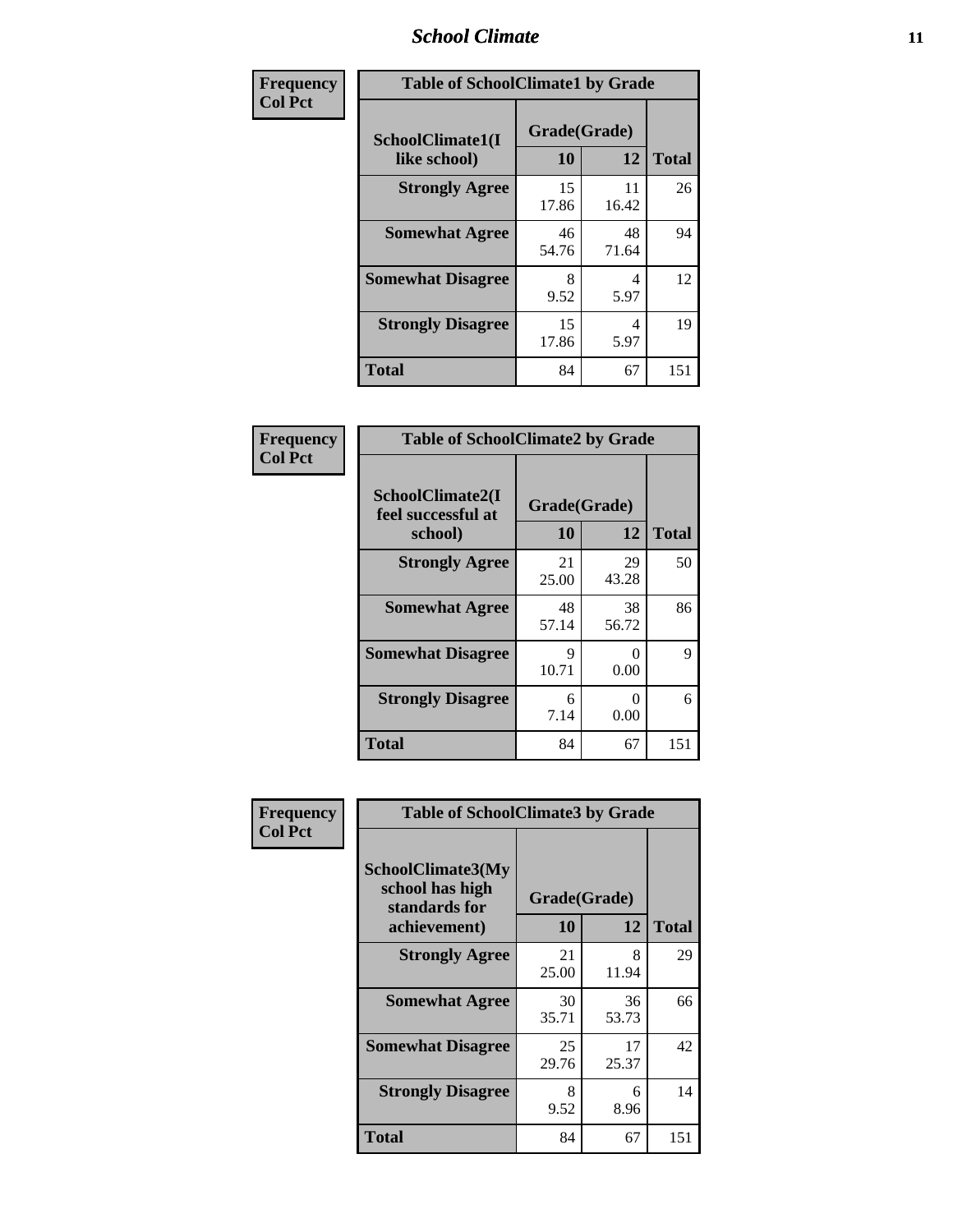### *School Climate* **12**

| Frequency      | <b>Table of SchoolClimate4 by Grade</b>                              |                    |             |              |
|----------------|----------------------------------------------------------------------|--------------------|-------------|--------------|
| <b>Col Pct</b> | <b>SchoolClimate4(My</b><br>school sets clear<br>rules for behavior) | Grade(Grade)<br>10 | 12          | <b>Total</b> |
|                | <b>Strongly Agree</b>                                                | 32<br>38.10        | 30<br>44.78 | 62           |
|                | <b>Somewhat Agree</b>                                                | 36<br>42.86        | 22<br>32.84 | 58           |
|                | <b>Somewhat Disagree</b>                                             | 9<br>10.71         | 12<br>17.91 | 21           |
|                | <b>Strongly Disagree</b>                                             | 7<br>8.33          | 3<br>4.48   | 10           |
|                | Total                                                                | 84                 | 67          | 151          |

| <b>Table of SchoolClimate5 by Grade</b>                              |                    |       |              |  |  |
|----------------------------------------------------------------------|--------------------|-------|--------------|--|--|
| SchoolClimate5(I<br>know what to do in<br>an emergency at<br>school) | Grade(Grade)<br>10 | 12    | <b>Total</b> |  |  |
| <b>Strongly Agree</b>                                                | 47                 | 39    | 86           |  |  |
|                                                                      | 55.95              | 58.21 |              |  |  |
| <b>Somewhat Agree</b>                                                | 29                 | 20    | 49           |  |  |
|                                                                      | 34.52              | 29.85 |              |  |  |
| <b>Somewhat Disagree</b>                                             | 6                  | 3     | 9            |  |  |
|                                                                      | 7.14               | 4.48  |              |  |  |
| <b>Strongly Disagree</b>                                             | 2                  | 5     | 7            |  |  |
|                                                                      | 2.38               | 7.46  |              |  |  |
| Total                                                                | 84                 | 67    | 151          |  |  |

| Frequency      | <b>Table of SchoolClimate6 by Grade</b>                  |                    |             |              |
|----------------|----------------------------------------------------------|--------------------|-------------|--------------|
| <b>Col Pct</b> | <b>SchoolClimate6(Teachers</b><br>treat me with respect) | Grade(Grade)<br>10 | 12          | <b>Total</b> |
|                | <b>Strongly Agree</b>                                    | 34<br>40.48        | 28<br>41.79 | 62           |
|                | <b>Somewhat Agree</b>                                    | 35<br>41.67        | 28<br>41.79 | 63           |
|                | <b>Somewhat Disagree</b>                                 | 10<br>11.90        | 10<br>14.93 | 20           |
|                | <b>Strongly Disagree</b>                                 | 5<br>5.95          | 1.49        | 6            |
|                | <b>Total</b>                                             | 84                 | 67          | 151          |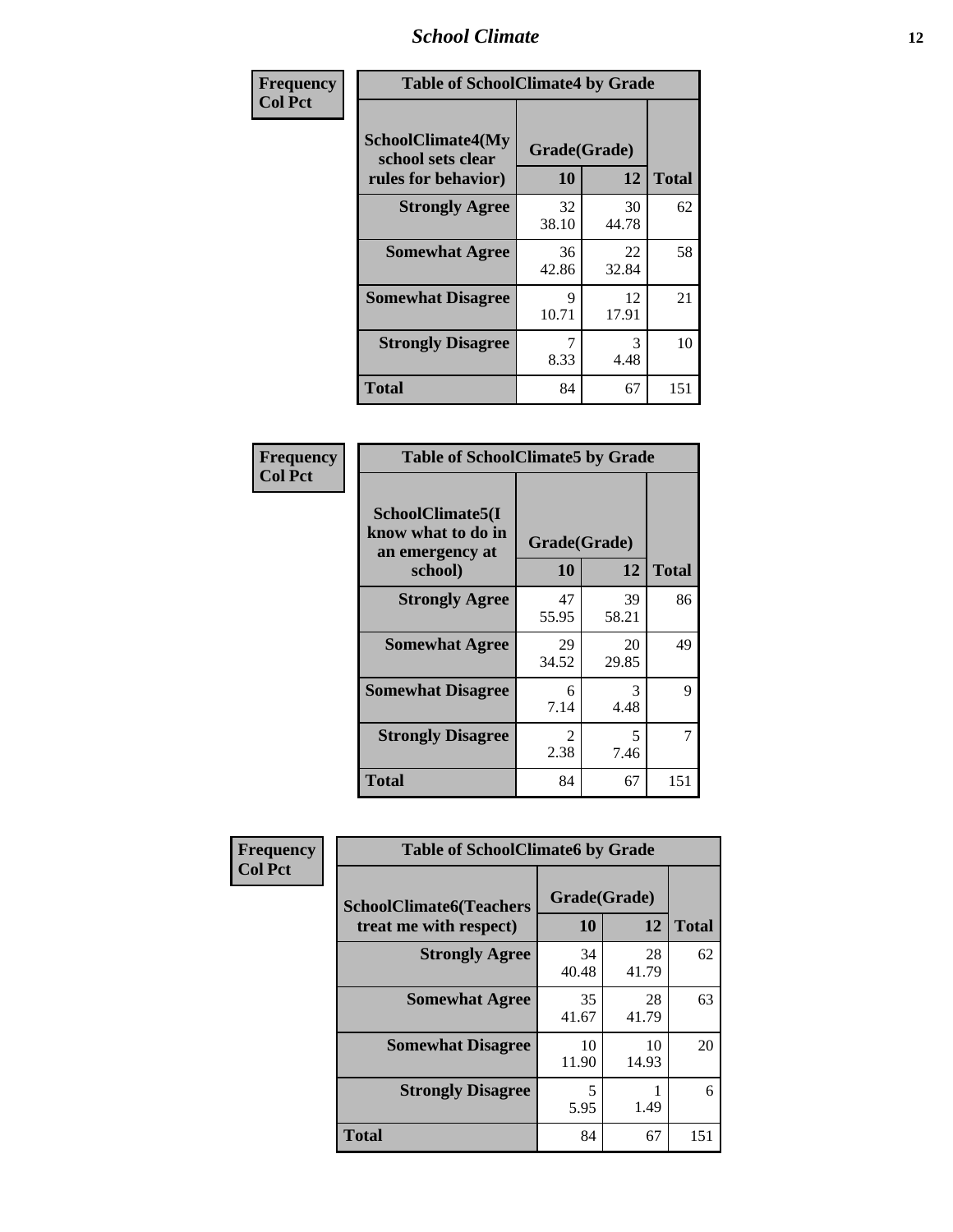### *School Climate* **13**

| Frequency      | <b>Table of SchoolClimate7 by Grade</b>                                       |                           |             |              |
|----------------|-------------------------------------------------------------------------------|---------------------------|-------------|--------------|
| <b>Col Pct</b> | <b>SchoolClimate7(Behaviors</b><br>in my class allow the<br>teacher to teach) | Grade(Grade)<br><b>10</b> | 12          | <b>Total</b> |
|                | <b>Strongly Agree</b>                                                         | 17<br>20.24               | 12<br>17.91 | 29           |
|                | <b>Somewhat Agree</b>                                                         | 38<br>45.24               | 31<br>46.27 | 69           |
|                | <b>Somewhat Disagree</b>                                                      | 18<br>21.43               | 18<br>26.87 | 36           |
|                | <b>Strongly Disagree</b>                                                      | 11<br>13.10               | 6<br>8.96   | 17           |
|                | <b>Total</b>                                                                  | 84                        | 67          | 151          |

| Frequency      | <b>Table of SchoolClimate8 by Grade</b>                                 |              |             |              |
|----------------|-------------------------------------------------------------------------|--------------|-------------|--------------|
| <b>Col Pct</b> | <b>SchoolClimate8(Students</b><br>are frequently<br>recognized for good | Grade(Grade) |             |              |
|                | behavior)                                                               | 10           | 12          | <b>Total</b> |
|                | <b>Strongly Agree</b>                                                   | 9<br>10.71   | 16<br>23.88 | 25           |
|                | <b>Somewhat Agree</b>                                                   | 36<br>42.86  | 32<br>47.76 | 68           |
|                | <b>Somewhat Disagree</b>                                                | 21<br>25.00  | 12<br>17.91 | 33           |
|                | <b>Strongly Disagree</b>                                                | 18<br>21.43  | 7<br>10.45  | 25           |
|                | <b>Total</b>                                                            | 84           | 67          | 151          |

| Frequency      | <b>Table of SchoolClimate9 by Grade</b>                                           |                    |             |              |
|----------------|-----------------------------------------------------------------------------------|--------------------|-------------|--------------|
| <b>Col Pct</b> | SchoolClimate9(School<br>counselor would be<br>helpful if I needed<br>assistance) | Grade(Grade)<br>10 | 12          | <b>Total</b> |
|                | <b>Strongly Agree</b>                                                             | 42<br>50.00        | 40<br>59.70 | 82           |
|                | <b>Somewhat Agree</b>                                                             | 27<br>32.14        | 23<br>34.33 | 50           |
|                | <b>Somewhat Disagree</b>                                                          | 9<br>10.71         | 3<br>4.48   | 12           |
|                | <b>Strongly Disagree</b>                                                          | 6<br>7.14          | 1.49        | 7            |
|                | Total                                                                             | 84                 | 67          | 151          |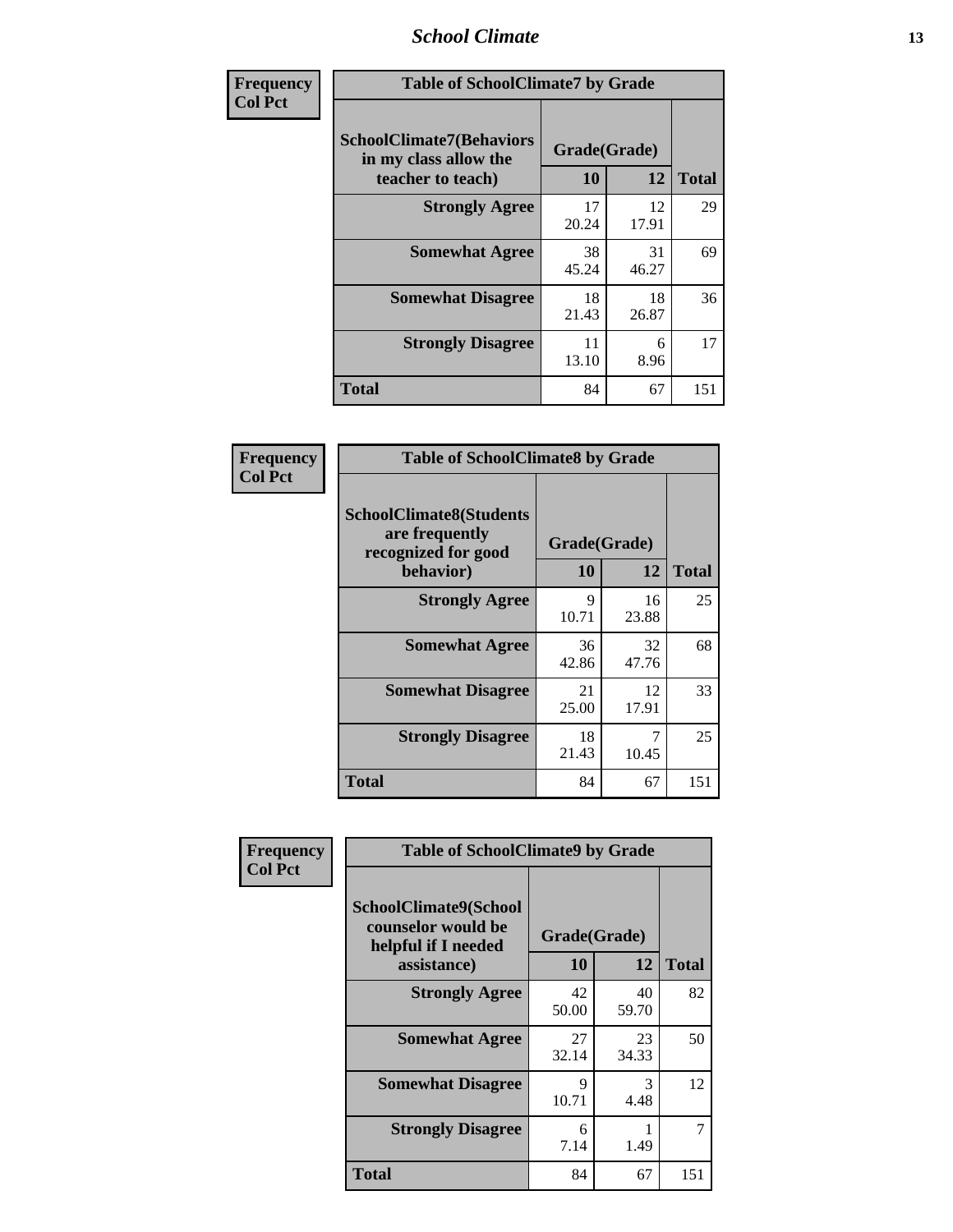### *Reasons for Dropping Out* **14**

| Frequency      | <b>Table of Dropoutreason by Grade</b>                                   |                    |             |              |
|----------------|--------------------------------------------------------------------------|--------------------|-------------|--------------|
| <b>Col Pct</b> | Dropoutreason(If<br>I dropped out the<br>reason would<br>most likely be) | Grade(Grade)<br>10 | 12          | <b>Total</b> |
|                | <b>Won't Drop out</b>                                                    | 48<br>57.14        | 48<br>71.64 | 96           |
|                | <b>Bored</b>                                                             | 18<br>21.43        | 8<br>11.94  | 26           |
|                | <b>Family Reasons</b>                                                    | 3<br>3.57          | 3<br>4.48   | 6            |
|                | <b>Being Bullied</b>                                                     | 3<br>3.57          | 0<br>0.00   | 3            |
|                | <b>Other</b>                                                             | 12<br>14.29        | 8<br>11.94  | 20           |
|                | <b>Total</b>                                                             | 84                 | 67          | 151          |

| Frequency<br><b>Col Pct</b> | <b>Table of Dropout by Grade</b>                                       |                    |              |     |  |
|-----------------------------|------------------------------------------------------------------------|--------------------|--------------|-----|--|
|                             | Dropout(I<br>have<br>thought<br>about<br>dropping<br>out of<br>school) | Grade(Grade)<br>10 | <b>Total</b> |     |  |
|                             |                                                                        |                    | 12           |     |  |
|                             | Yes                                                                    | 22<br>26.19        | 16<br>23.88  | 38  |  |
|                             | N <sub>0</sub>                                                         | 62<br>73.81        | 51<br>76.12  | 113 |  |
|                             |                                                                        |                    |              |     |  |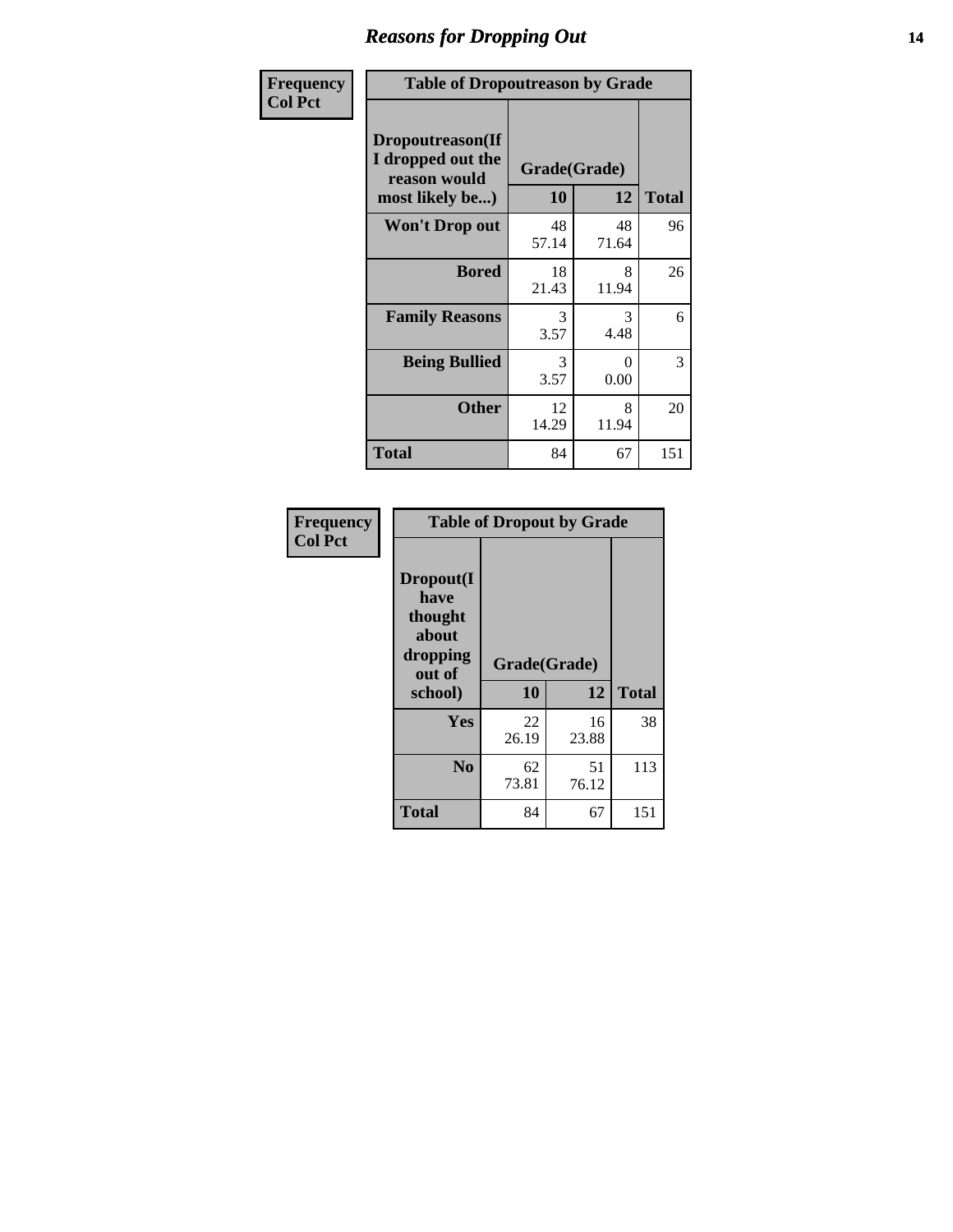*School Safety* **15**

| Frequency      | <b>Table of Gangself by Grade</b>                                                                 |                          |             |              |
|----------------|---------------------------------------------------------------------------------------------------|--------------------------|-------------|--------------|
| <b>Col Pct</b> | Gangself(I<br>have<br>participated<br>in illegal<br>gang<br>activities in<br>the past 30<br>days) | Grade(Grade)<br>10<br>12 |             | <b>Total</b> |
|                | Yes                                                                                               | 4<br>4.76                | 4<br>5.97   | 8            |
|                | N <sub>0</sub>                                                                                    | 80<br>95.24              | 63<br>94.03 | 143          |
|                | <b>Total</b>                                                                                      | 84                       | 67          | 151          |

| Frequency<br><b>Col Pct</b> | <b>Table of Gangpeers by Grade</b>                                                                                     |                    |             |              |
|-----------------------------|------------------------------------------------------------------------------------------------------------------------|--------------------|-------------|--------------|
|                             | Gangpeers(I<br>have friends<br>who have<br>participated<br>in illegal<br>gang<br>activities in<br>the past 30<br>days) | Grade(Grade)<br>10 | 12          | <b>Total</b> |
|                             | Yes                                                                                                                    | 20<br>23.81        | 17<br>25.37 | 37           |
|                             | N <sub>0</sub>                                                                                                         | 64<br>76.19        | 50<br>74.63 | 114          |
|                             | <b>Total</b>                                                                                                           | 84                 | 67          | 151          |

| Frequency      | <b>Table of Pickedon by Grade</b>                                  |              |             |              |
|----------------|--------------------------------------------------------------------|--------------|-------------|--------------|
| <b>Col Pct</b> | <b>Pickedon(I have</b><br>been picked on or<br>teased at school in | Grade(Grade) |             |              |
|                | the past 30 days)                                                  | 10           | 12          | <b>Total</b> |
|                | <b>Strongly Agree</b>                                              | 10<br>11.90  | 5<br>7.46   | 15           |
|                | <b>Somewhat Agree</b>                                              | 8<br>9.52    | 5<br>7.46   | 13           |
|                | <b>Somewhat Disagree</b>                                           | 13<br>15.48  | 13<br>19.40 | 26           |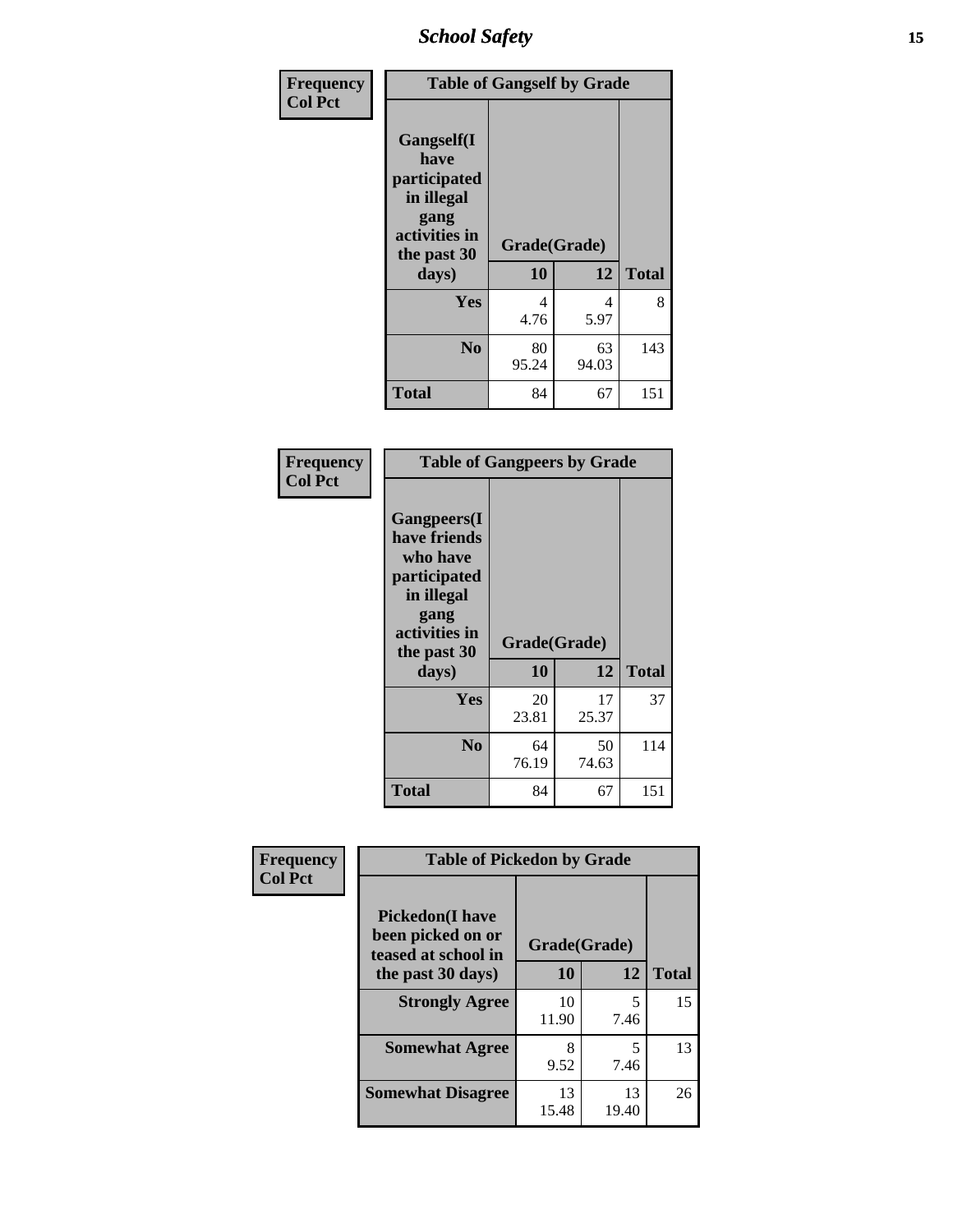# *School Safety* **16**

| <b>Frequency</b> |                                                                                          | <b>Table of Pickedon by Grade</b> |              |    |  |  |  |  |  |  |  |
|------------------|------------------------------------------------------------------------------------------|-----------------------------------|--------------|----|--|--|--|--|--|--|--|
| <b>Col Pct</b>   | <b>Pickedon</b> (I have<br>been picked on or<br>teased at school in<br>the past 30 days) | Grade(Grade)<br>10                | <b>Total</b> |    |  |  |  |  |  |  |  |
|                  | <b>Strongly Disagree</b>                                                                 | 53<br>63.10                       | 44<br>65.67  | 97 |  |  |  |  |  |  |  |
|                  | Total                                                                                    | 84                                | 67           | 15 |  |  |  |  |  |  |  |

| Frequency      |                                                          | <b>Table of Safeschool by Grade</b> |              |     |  |  |  |  |  |  |
|----------------|----------------------------------------------------------|-------------------------------------|--------------|-----|--|--|--|--|--|--|
| <b>Col Pct</b> | Safeschool(School<br>is a place at which I<br>feel safe) | Grade(Grade)<br>10                  | <b>Total</b> |     |  |  |  |  |  |  |
|                | <b>Strongly Agree</b>                                    | 21<br>25.00                         | 17<br>25.37  | 38  |  |  |  |  |  |  |
|                | <b>Somewhat Agree</b>                                    | 40<br>47.62                         | 36<br>53.73  | 76  |  |  |  |  |  |  |
|                | <b>Somewhat Disagree</b>                                 | 10<br>11.90                         | 10<br>14.93  | 20  |  |  |  |  |  |  |
|                | <b>Strongly Disagree</b>                                 | 13<br>15.48                         | 4<br>5.97    | 17  |  |  |  |  |  |  |
|                | <b>Total</b>                                             | 84                                  | 67           | 151 |  |  |  |  |  |  |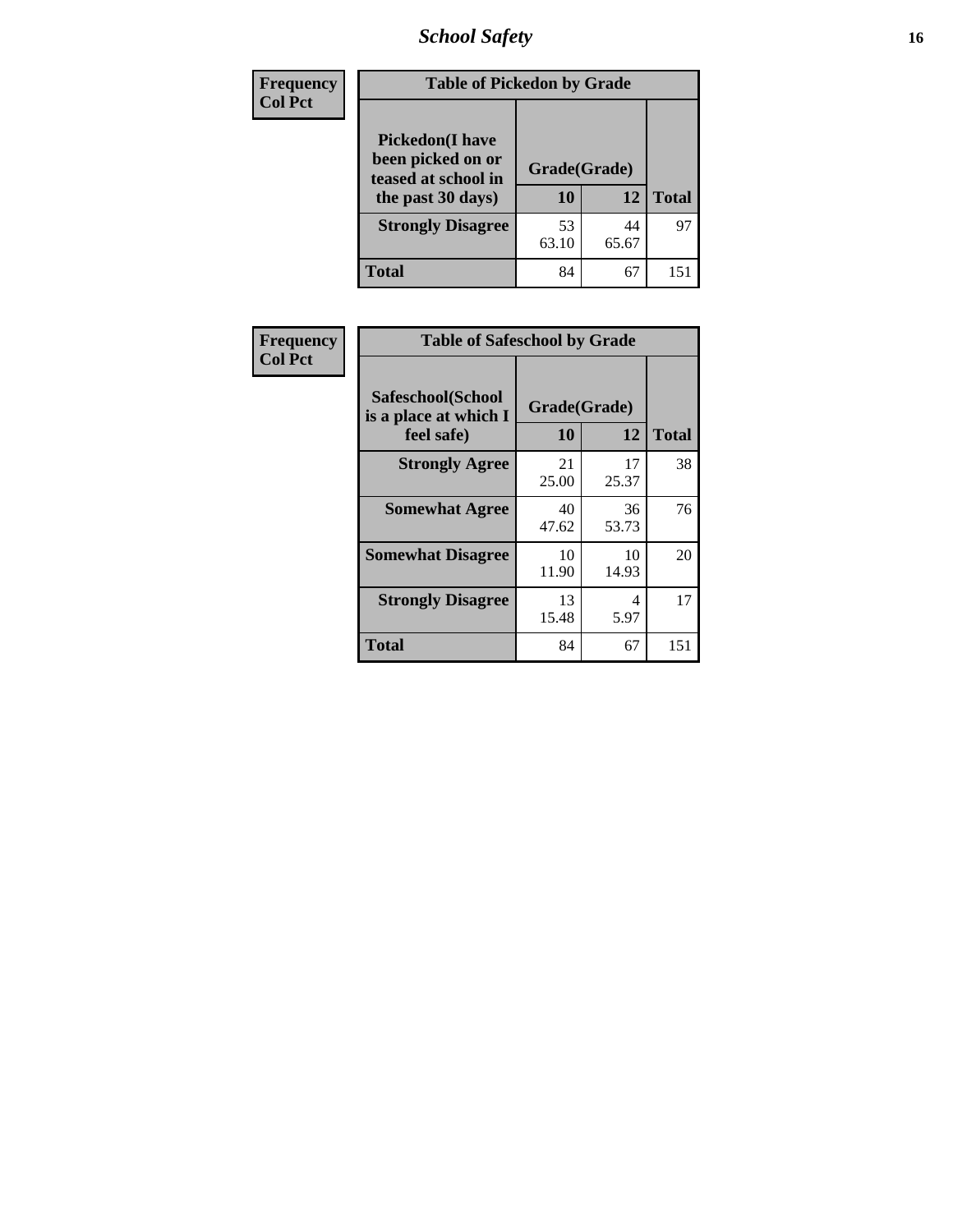*School Safety* **17**

| <b>Frequency</b> |              | <b>Table of Grade by Bullied</b>                                        |                   |                   |                        |                   |              |
|------------------|--------------|-------------------------------------------------------------------------|-------------------|-------------------|------------------------|-------------------|--------------|
| <b>Row Pct</b>   |              | <b>Bullied</b> (I have been bullied by<br>other students in the past 30 |                   |                   |                        |                   |              |
|                  | Grade(Grade) | 0<br><b>Days</b>                                                        | 1 or<br>2<br>days | 6 to<br>9<br>days | 10<br>to<br>19<br>days | All<br>30<br>days | <b>Total</b> |
|                  | 10           | 76<br>90.48                                                             | 3<br>3.57         | 1.19              | 2<br>2.38              | 2<br>2.38         | 84           |
|                  | 12           | 62<br>92.54                                                             | 3<br>4.48         | $\Omega$<br>0.00  | 1.49                   | 1.49              | 67           |
|                  | <b>Total</b> | 138                                                                     | 6                 | 1                 | 3                      | 3                 | 151          |

| Frequency      |              |                                                    |                  | <b>Table of Grade by Bulliedothers</b> |                  |                       |                       |                        |              |
|----------------|--------------|----------------------------------------------------|------------------|----------------------------------------|------------------|-----------------------|-----------------------|------------------------|--------------|
| <b>Row Pct</b> |              | <b>Bulliedothers</b> (I bullied others in the past |                  |                                        |                  |                       |                       |                        |              |
|                |              | $\mathbf{0}$                                       | $1$ or           | 3 to<br>5                              | 6 to<br>9        | <b>10</b><br>to<br>19 | 20<br>to<br>29        | All<br>30              |              |
|                | Grade(Grade) | <b>Days</b>                                        | days             | days                                   | days             | days                  | days                  | days                   | <b>Total</b> |
|                | 10           | 76<br>90.48                                        | 3<br>3.57        | 1.19                                   | 1.19             | $\Omega$<br>0.00      | $\mathcal{L}$<br>2.38 | 1.19                   | 84           |
|                | 12           | 62<br>92.54                                        | $\Omega$<br>0.00 | $\Omega$<br>0.00                       | $\Omega$<br>0.00 | 3<br>4.48             | $\Omega$<br>0.00      | $\overline{c}$<br>2.99 | 67           |
|                | <b>Total</b> | 138                                                | 3                |                                        |                  | 3                     | $\mathfrak{D}$        | 3                      | 151          |

| <b>Frequency</b> | <b>Table of Grade by Weaponschool</b> |                                                                   |                  |                 |                |                                   |                        |              |
|------------------|---------------------------------------|-------------------------------------------------------------------|------------------|-----------------|----------------|-----------------------------------|------------------------|--------------|
| <b>Row Pct</b>   |                                       | Weaponschool(I brought a weapon<br>to school in the past 30 days) |                  |                 |                |                                   |                        |              |
|                  |                                       | $\mathbf 0$                                                       | 1 or             | 3 <sub>to</sub> | 10<br>to<br>19 | <b>20</b><br>t <sub>0</sub><br>29 | All<br>30              |              |
|                  | Grade(Grade)                          | <b>Days</b>                                                       | days             | days            | days           | days                              | days                   | <b>Total</b> |
|                  | 10                                    | 76<br>90.48                                                       | $\theta$<br>0.00 | 1.19            | 1.19           | 3<br>3.57                         | 3<br>3.57              | 84           |
|                  | 12                                    | 63<br>94.03                                                       | 1.49             | 0.00            | 0<br>0.00      | 1.49                              | $\overline{2}$<br>2.99 | 67           |
|                  | <b>Total</b>                          | 139                                                               |                  |                 |                | 4                                 | 5                      | 151          |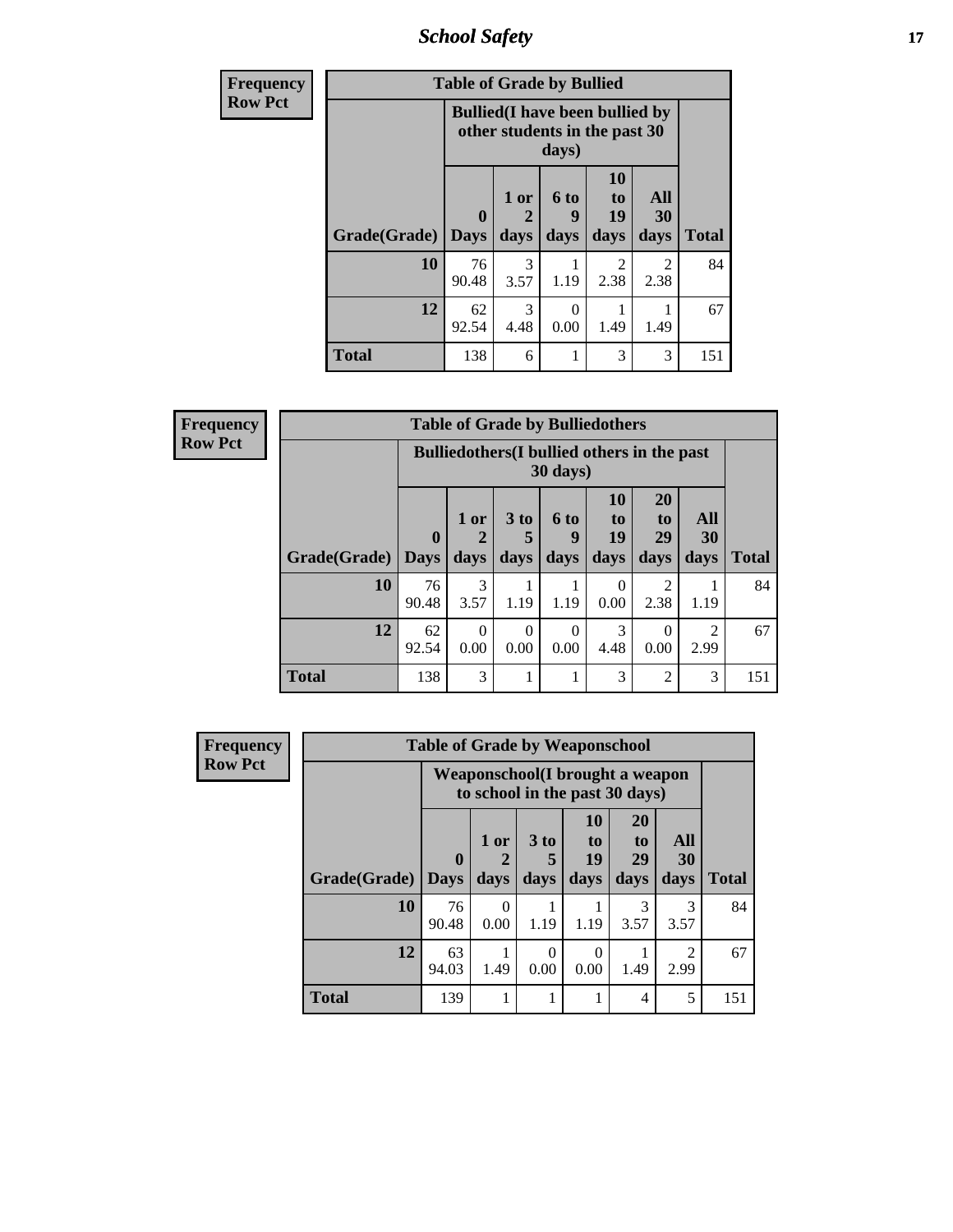*School Safety* **18**

| <b>Frequency</b> |              | <b>Table of Grade by Absentunsafe</b> |                                                                |                              |                        |                        |              |
|------------------|--------------|---------------------------------------|----------------------------------------------------------------|------------------------------|------------------------|------------------------|--------------|
| <b>Row Pct</b>   |              |                                       | Absentunsafe (I have missed<br>school because I felt unsafe in | the past 30 days)            |                        |                        |              |
|                  | Grade(Grade) | $\mathbf{0}$<br><b>Days</b>           | $1$ or<br>2<br>days                                            | 3 <sub>to</sub><br>5<br>days | 6 to<br>9<br>days      | 20<br>to<br>29<br>days | <b>Total</b> |
|                  | 10           | 79<br>94.05                           | 1.19                                                           | 1.19                         | $\mathfrak{D}$<br>2.38 | 1.19                   | 84           |
|                  | 12           | 67<br>100.00                          | 0<br>0.00                                                      | 0<br>0.00                    | $\Omega$<br>0.00       | 0.00                   | 67           |
|                  | <b>Total</b> | 146                                   |                                                                | 1                            | 2                      |                        | 151          |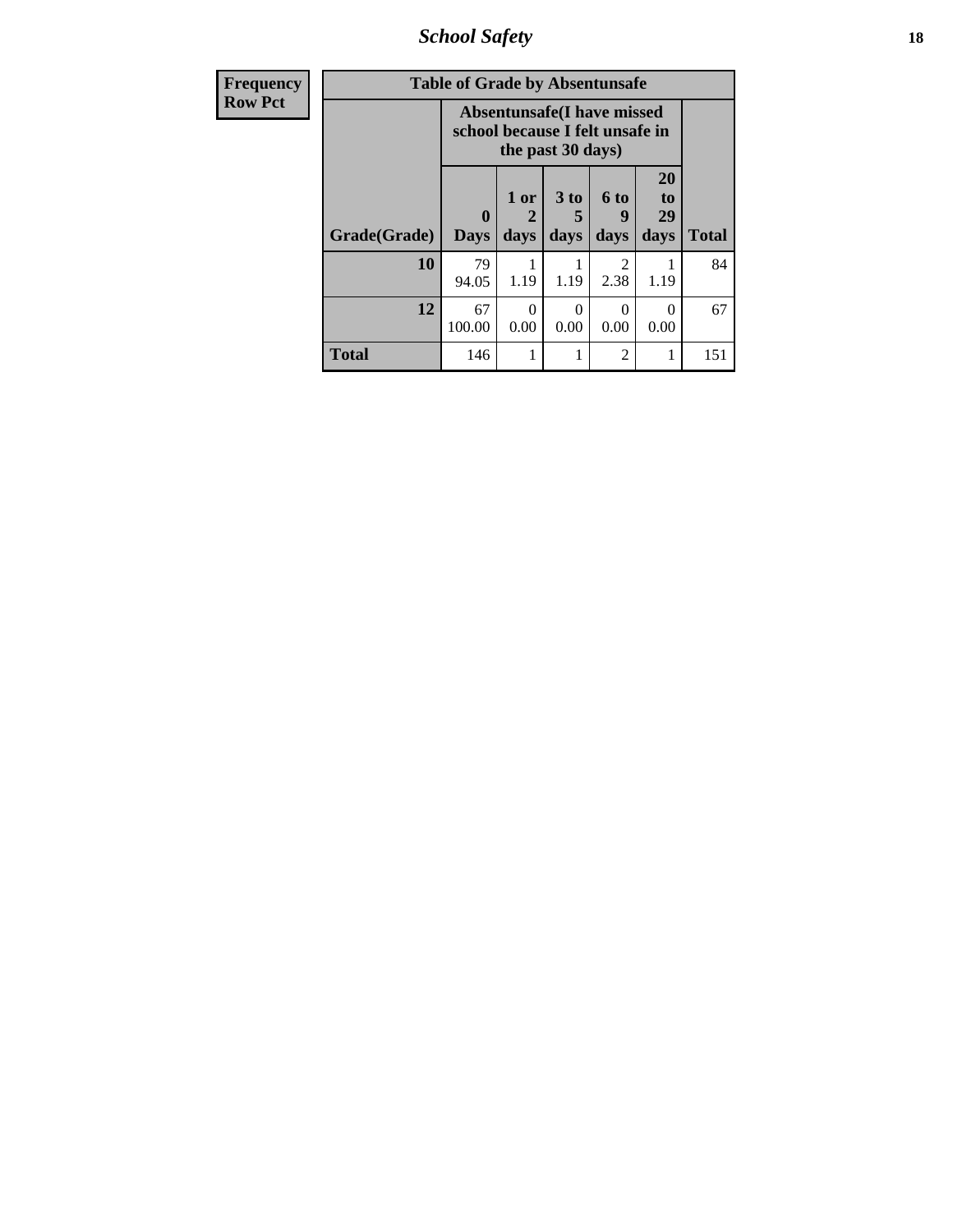# *Drug Use During Last 30 Days* **19**

#### **Frequency Row Pct**

| <b>Table of Grade by Alcohol</b> |                                 |                                     |                 |               |                 |                   |                     |              |  |  |  |
|----------------------------------|---------------------------------|-------------------------------------|-----------------|---------------|-----------------|-------------------|---------------------|--------------|--|--|--|
|                                  |                                 | Alcohol (Alcohol use, past 30 days) |                 |               |                 |                   |                     |              |  |  |  |
| Grade(Grade)                     | <b>Did</b><br>not<br><b>use</b> | $1-2$<br>days                       | $3 - 5$<br>days | $6-9$<br>days | $10-19$<br>days | $20 - 29$<br>days | <b>Every</b><br>day | <b>Total</b> |  |  |  |
| 10                               | 67<br>79.76                     | 5<br>5.95                           | 4<br>4.76       | 2<br>2.38     | 6<br>7.14       | 0<br>0.00         | $\Omega$<br>0.00    | 84           |  |  |  |
| 12                               | 36<br>53.73                     | 15<br>22.39                         | 9<br>13.43      | 1.49          | 1.49            | 1.49              | 4<br>5.97           | 67           |  |  |  |
| <b>Total</b>                     | 103                             | 20                                  | 13              | 3             | 7               |                   | 4                   | 151          |  |  |  |

#### **Frequency Row Pct**

| <b>Table of Grade by Cigarettes</b> |                                                |               |                 |               |                 |               |                     |       |  |  |  |
|-------------------------------------|------------------------------------------------|---------------|-----------------|---------------|-----------------|---------------|---------------------|-------|--|--|--|
|                                     | Cigarettes (Smoking tobacco use, past 30 days) |               |                 |               |                 |               |                     |       |  |  |  |
| Grade(Grade)                        | Did<br>not<br><b>use</b>                       | $1-2$<br>days | $3 - 5$<br>days | $6-9$<br>days | $10-19$<br>days | 20-29<br>days | <b>Every</b><br>day | Total |  |  |  |
| 10                                  | 72<br>85.71                                    | 5<br>5.95     | 1.19            | 1.19          | 3<br>3.57       | 1.19          | 1.19                | 84    |  |  |  |
| 12                                  | 38<br>56.72                                    | 9<br>13.43    | 2<br>2.99       | 0<br>0.00     | 1.49            | 4<br>5.97     | 13<br>19.40         | 67    |  |  |  |
| <b>Total</b>                        | 110                                            | 14            | 3               |               | 4               | 5             | 14                  | 151   |  |  |  |

| <b>Frequency</b> |
|------------------|
| <b>Row Pct</b>   |

| <b>Table of Grade by Smokeless</b> |                                                        |               |                 |                 |                   |                     |              |  |  |  |
|------------------------------------|--------------------------------------------------------|---------------|-----------------|-----------------|-------------------|---------------------|--------------|--|--|--|
|                                    | <b>Smokeless</b> (Chewing tobaccouse,<br>past 30 days) |               |                 |                 |                   |                     |              |  |  |  |
| Grade(Grade)                       | Did<br>not<br><b>use</b>                               | $1-2$<br>days | $3 - 5$<br>days | $10-19$<br>days | $20 - 29$<br>days | <b>Every</b><br>day | <b>Total</b> |  |  |  |
| 10                                 | 72<br>85.71                                            | 3<br>3.57     | 1.19            | 3<br>3.57       | 1.19              | 4<br>4.76           | 84           |  |  |  |
| 12                                 | 56<br>83.58                                            | 6<br>8.96     | 0<br>0.00       | 0<br>0.00       | 1.49              | 4<br>5.97           | 67           |  |  |  |
| <b>Total</b>                       | 128                                                    | 9             |                 | 3               | $\overline{c}$    | 8                   | 151          |  |  |  |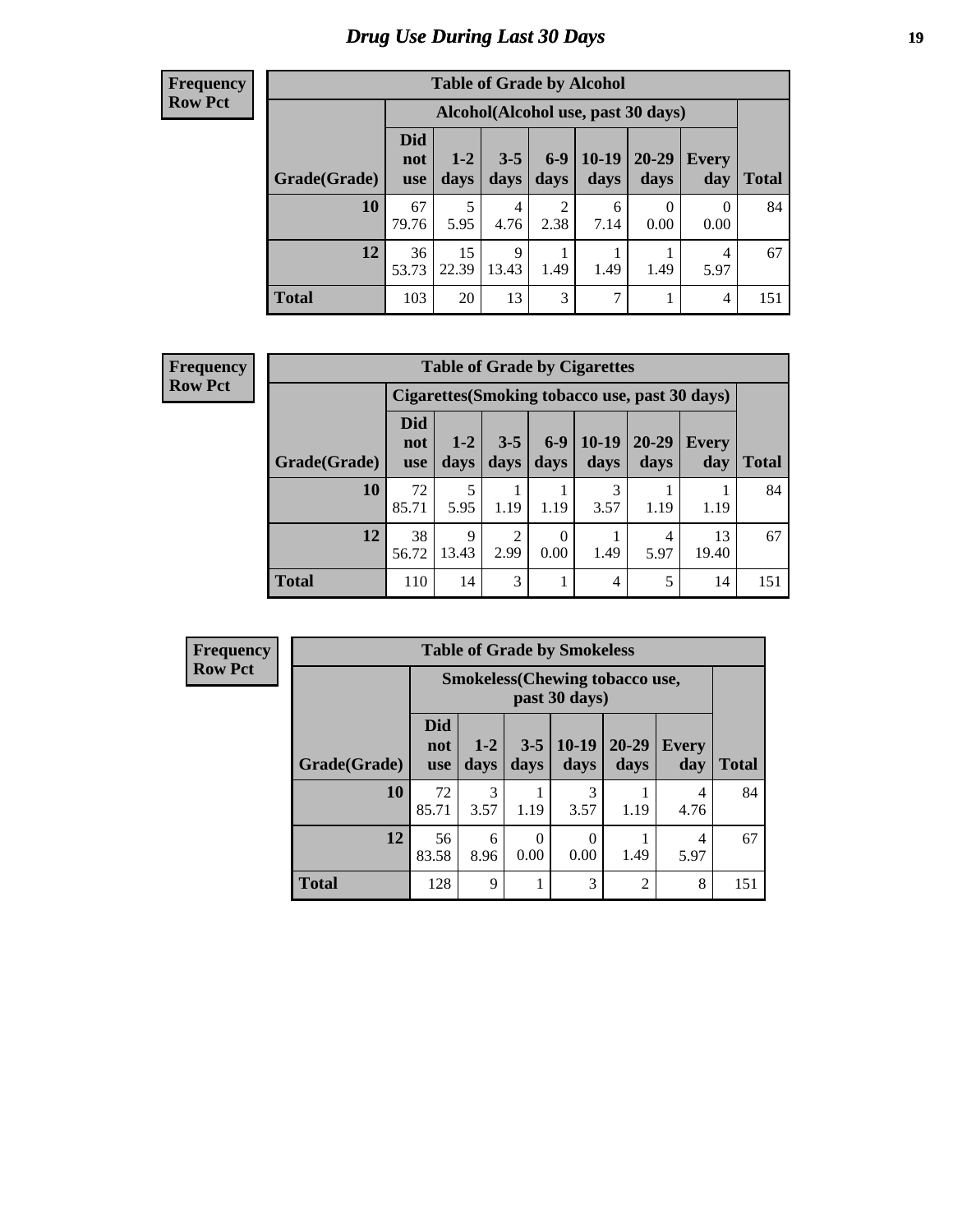**Frequency Row Pct**

| <b>Table of Grade by Marijuana</b> |                                 |                                            |                        |                 |               |                     |       |  |  |  |  |
|------------------------------------|---------------------------------|--------------------------------------------|------------------------|-----------------|---------------|---------------------|-------|--|--|--|--|
|                                    |                                 | Marijuana (Marijuana use,<br>past 30 days) |                        |                 |               |                     |       |  |  |  |  |
| Grade(Grade)                       | <b>Did</b><br>not<br><b>use</b> | $1 - 2$<br>days                            | $3 - 5$<br>days        | $10-19$<br>days | 20-29<br>days | <b>Every</b><br>day | Total |  |  |  |  |
| 10                                 | 77<br>91.67                     | 0<br>0.00                                  | $\mathfrak{D}$<br>2.38 | 3<br>3.57       | 1.19          | 1.19                | 84    |  |  |  |  |
| 12                                 | 55<br>82.09                     | 5<br>7.46                                  | $\Omega$<br>0.00       | 2<br>2.99       | 1.49          | 4<br>5.97           | 67    |  |  |  |  |
| <b>Total</b>                       | 132                             | 5                                          | $\mathfrak{D}$         | 5               | 2             | 5                   | 151   |  |  |  |  |

| Frequency      | <b>Table of Grade by Cocaine</b> |                                               |                     |              |
|----------------|----------------------------------|-----------------------------------------------|---------------------|--------------|
| <b>Row Pct</b> |                                  | <b>Cocaine</b> (Cocaine<br>use, past 30 days) |                     |              |
|                | Grade(Grade)                     | Did not<br><b>use</b>                         | <b>Every</b><br>day | <b>Total</b> |
|                | 10                               | 84<br>100.00                                  | 0.00                | 84           |
|                | 12                               | 66<br>98.51                                   | 1.49                | 67           |
|                | <b>Total</b>                     | 150                                           |                     | 151          |

| Frequency      | <b>Table of Grade by Inhalants</b> |                                 |               |                                                  |                     |              |  |
|----------------|------------------------------------|---------------------------------|---------------|--------------------------------------------------|---------------------|--------------|--|
| <b>Row Pct</b> |                                    |                                 |               | <b>Inhalants</b> (Inhalant use,<br>past 30 days) |                     |              |  |
|                | Grade(Grade)                       | <b>Did</b><br>not<br><b>use</b> | $6-9$<br>days | $10-19$<br>days                                  | <b>Every</b><br>day | <b>Total</b> |  |
|                | 10                                 | 82<br>97.62                     | 1.19          | 1.19                                             | 0<br>0.00           | 84           |  |
|                | 12                                 | 66<br>98.51                     | 0.00          | 0.00                                             | 1.49                | 67           |  |
|                | <b>Total</b>                       | 148                             |               |                                                  | 1                   | 151          |  |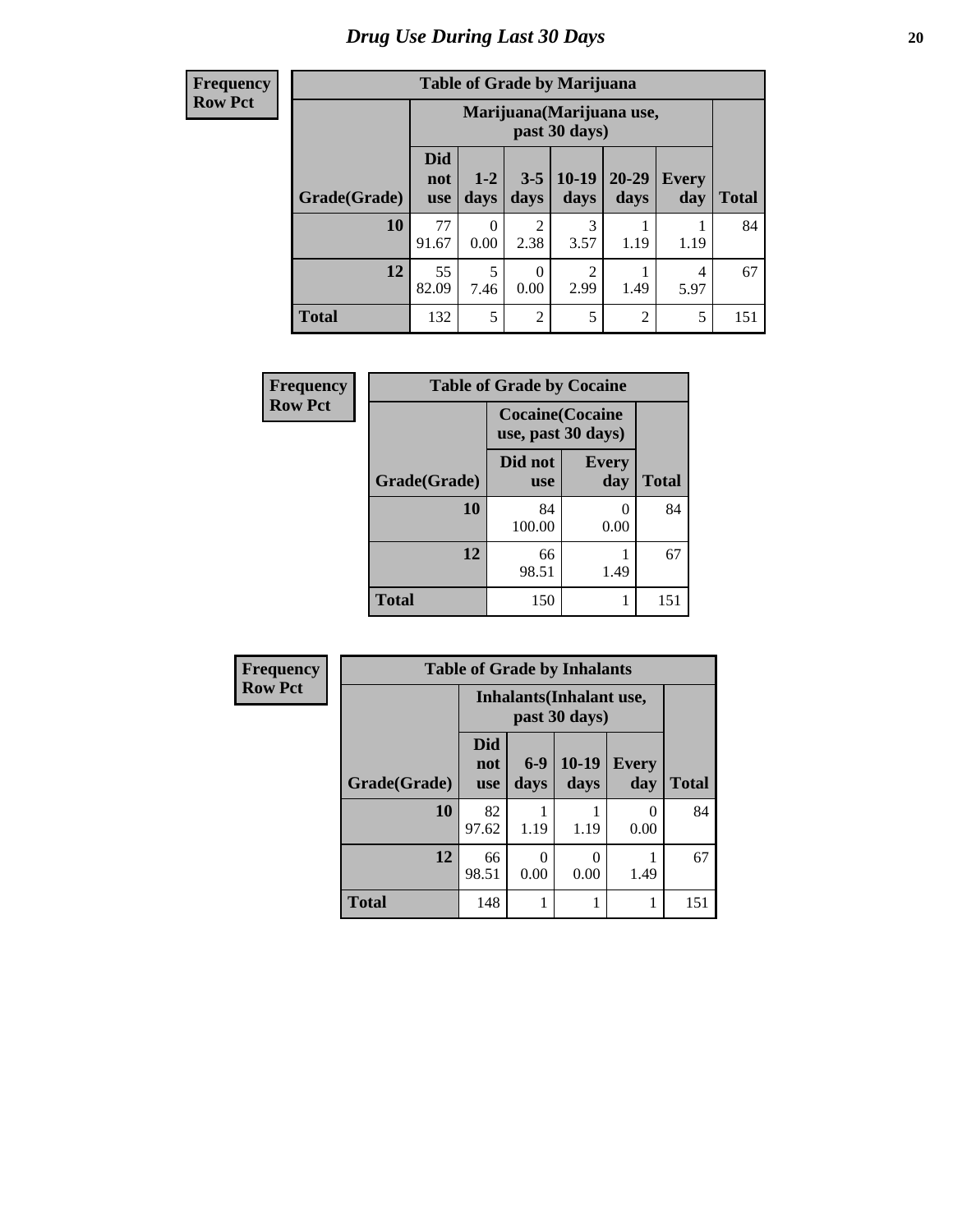| <b>Frequency</b> | <b>Table of Grade by Steroids</b> |                                         |                 |              |              |  |  |  |
|------------------|-----------------------------------|-----------------------------------------|-----------------|--------------|--------------|--|--|--|
| <b>Row Pct</b>   |                                   | Steroids (Steroid use,<br>past 30 days) |                 |              |              |  |  |  |
|                  | Grade(Grade)                      | Did<br>not<br><b>use</b>                | $10-19$<br>days | Every<br>day | <b>Total</b> |  |  |  |
|                  | 10                                | 84<br>100.00                            | 0<br>0.00       | 0.00         | 84           |  |  |  |
|                  | 12                                | 64<br>95.52                             | 2<br>2.99       | 1.49         | 67           |  |  |  |
|                  | <b>Total</b>                      | 148                                     | $\overline{2}$  |              | 151          |  |  |  |

| Frequency      | <b>Table of Grade by Ecstasy</b> |                                               |                     |              |
|----------------|----------------------------------|-----------------------------------------------|---------------------|--------------|
| <b>Row Pct</b> |                                  | <b>Ecstasy</b> (Ecstasy<br>use, past 30 days) |                     |              |
|                | Grade(Grade)                     | Did not<br><b>use</b>                         | <b>Every</b><br>day | <b>Total</b> |
|                | 10                               | 84<br>100.00                                  | 0.00                | 84           |
|                | 12                               | 66<br>98.51                                   | 1.49                | 67           |
|                | <b>Total</b>                     | 150                                           |                     | 151          |

| <b>Frequency</b> | <b>Table of Grade by Meth</b> |                                                    |                        |                     |              |  |  |
|------------------|-------------------------------|----------------------------------------------------|------------------------|---------------------|--------------|--|--|
| <b>Row Pct</b>   |                               | <b>Meth</b> (Methamphetamine<br>use, past 30 days) |                        |                     |              |  |  |
|                  | Grade(Grade)                  | Did not<br><b>use</b>                              | $1-2$ days             | <b>Every</b><br>day | <b>Total</b> |  |  |
|                  | 10                            | 82<br>97.62                                        | $\mathfrak{D}$<br>2.38 | 0<br>0.00           | 84           |  |  |
|                  | 12                            | 66<br>98.51                                        | 0.00                   | 1.49                | 67           |  |  |
|                  | <b>Total</b>                  | 148                                                | $\overline{c}$         |                     | 151          |  |  |

| Frequency      | <b>Table of Grade by Hallucinogens</b> |                                                   |            |                          |              |  |  |
|----------------|----------------------------------------|---------------------------------------------------|------------|--------------------------|--------------|--|--|
| <b>Row Pct</b> |                                        | Hallucinogens (Hallucinogen<br>use, past 30 days) |            |                          |              |  |  |
|                | Grade(Grade)                           | Did not<br><b>use</b>                             | $1-2$ days | <b>Every</b><br>day      | <b>Total</b> |  |  |
|                | 10                                     | 83<br>98.81                                       | 1.19       | $\left( \right)$<br>0.00 | 84           |  |  |
|                | 12                                     | 66<br>98.51                                       | 0.00       | 1.49                     | 67           |  |  |
|                | <b>Total</b>                           | 149                                               |            |                          | 151          |  |  |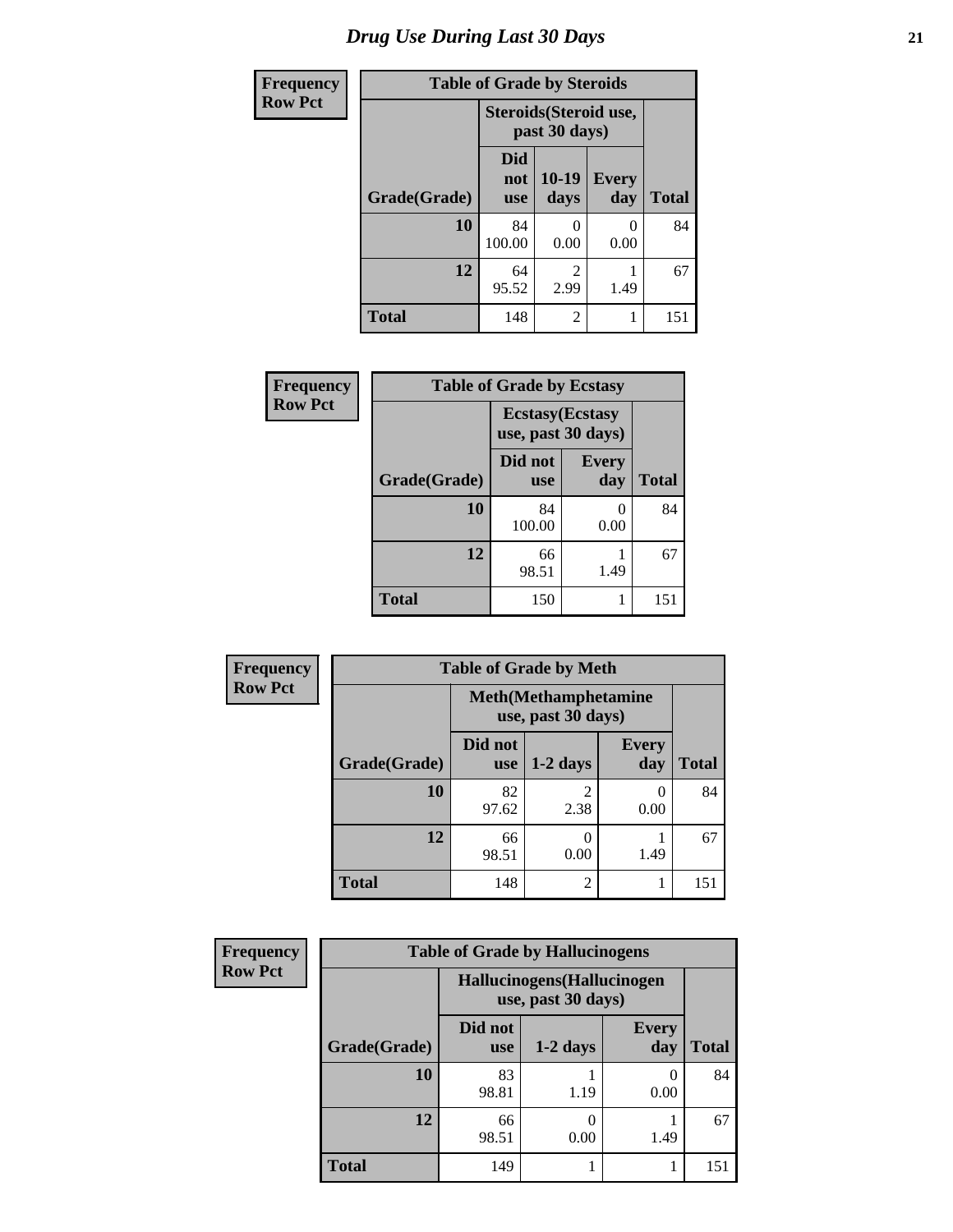#### **Frequency Row Pct**

| <b>Table of Grade by Prescription</b> |                          |                                                                                |               |                        |                 |                   |                     |       |
|---------------------------------------|--------------------------|--------------------------------------------------------------------------------|---------------|------------------------|-----------------|-------------------|---------------------|-------|
|                                       |                          | <b>Prescription</b> (Prescription drugs not<br>prescribed to me, past 30 days) |               |                        |                 |                   |                     |       |
| Grade(Grade)                          | Did<br>not<br><b>use</b> | $1 - 2$<br>days                                                                | $3-5$<br>days | $6-9$<br>days          | $10-19$<br>days | $20 - 29$<br>days | <b>Every</b><br>day | Total |
| 10                                    | 78<br>92.86              | 3<br>3.57                                                                      | 1.19          | 1.19                   | 0<br>0.00       | 1.19              | 0<br>0.00           | 84    |
| 12                                    | 58<br>86.57              | $\overline{c}$<br>2.99                                                         | 2<br>2.99     | $\overline{2}$<br>2.99 | 1.49            | 0.00              | 2<br>2.99           | 67    |
| <b>Total</b>                          | 136                      | 5                                                                              | 3             | 3                      |                 |                   | $\overline{2}$      | 151   |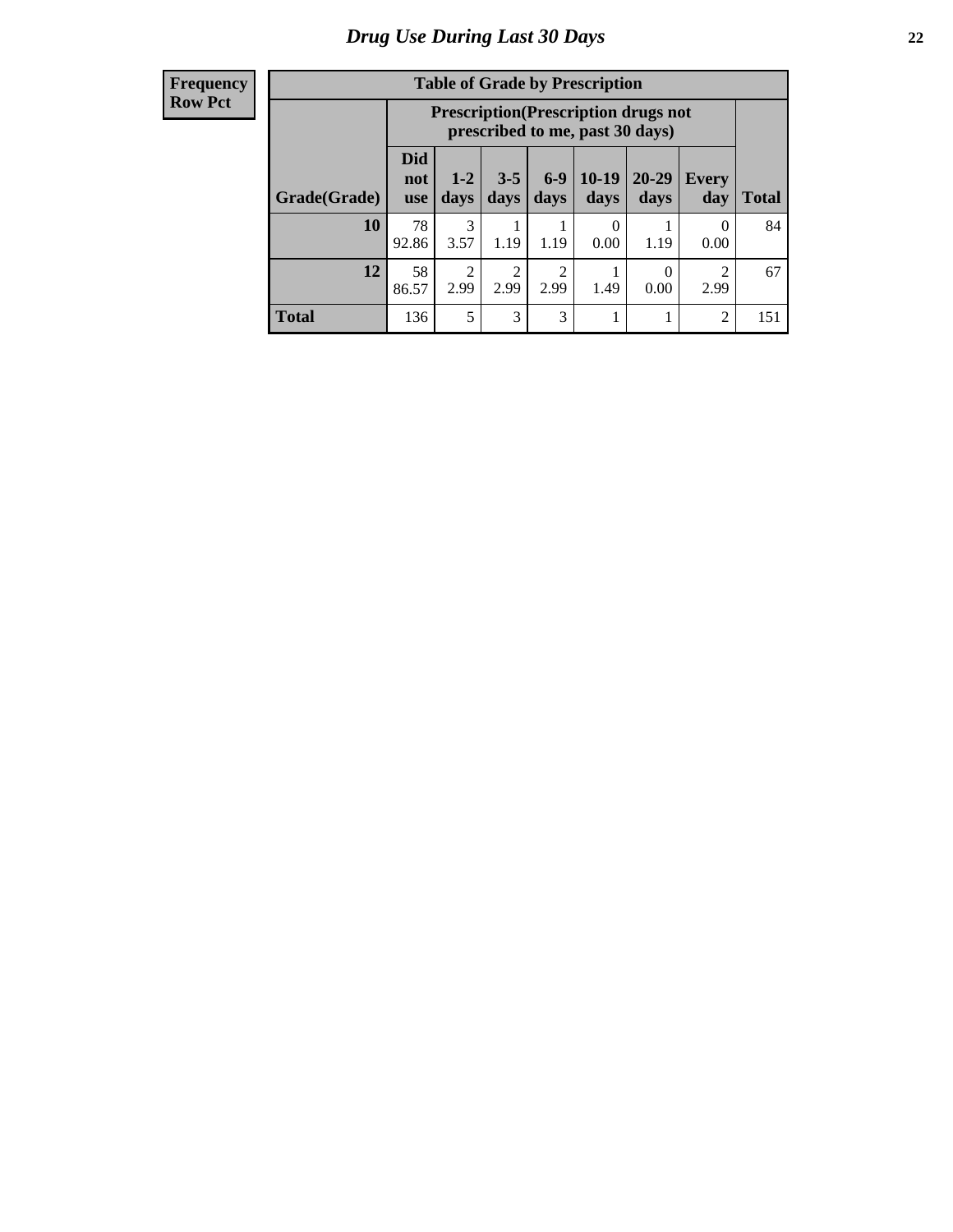| Frequency      | <b>Table of Alcoholease by Grade</b>              |                    |             |              |  |
|----------------|---------------------------------------------------|--------------------|-------------|--------------|--|
| <b>Col Pct</b> | <b>Alcoholease</b> (It is<br>easy to get alcohol) | Grade(Grade)<br>10 | 12          | <b>Total</b> |  |
|                | <b>Strongly Agree</b>                             | 35<br>41.67        | 33<br>49.25 | 68           |  |
|                | <b>Somewhat Agree</b>                             | 15<br>17.86        | 24<br>35.82 | 39           |  |
|                | <b>Somewhat Disagree</b>                          | 7<br>8.33          | 3<br>4.48   | 10           |  |
|                | <b>Strongly Disagree</b>                          | 27<br>32.14        | 10.45       | 34           |  |
|                | <b>Total</b>                                      | 84                 | 67          | 151          |  |

| Frequency      | <b>Table of Cigarettesease by Grade</b>                 |                    |             |              |  |
|----------------|---------------------------------------------------------|--------------------|-------------|--------------|--|
| <b>Col Pct</b> | Cigarettesease(It is<br>easy to get smoking<br>tobacco) | Grade(Grade)<br>10 | 12          | <b>Total</b> |  |
|                | <b>Strongly Agree</b>                                   | 40<br>47.62        | 47<br>70.15 | 87           |  |
|                | <b>Somewhat Agree</b>                                   | 14<br>16.67        | 10<br>14.93 | 24           |  |
|                | <b>Somewhat Disagree</b>                                | 3<br>3.57          | 6<br>8.96   | 9            |  |
|                | <b>Strongly Disagree</b>                                | 27<br>32.14        | 4<br>5.97   | 31           |  |
|                | Total                                                   | 84                 | 67          | 151          |  |

| Frequency      | <b>Table of Smokelessease by Grade</b>                         |                    |             |              |
|----------------|----------------------------------------------------------------|--------------------|-------------|--------------|
| <b>Col Pct</b> | <b>Smokelessease</b> (It is<br>easy to get chewing<br>tobacco) | Grade(Grade)<br>10 | 12          | <b>Total</b> |
|                | <b>Strongly Agree</b>                                          | 41                 | 50          | 91           |
|                |                                                                | 48.81              | 74.63       |              |
|                | <b>Somewhat Agree</b>                                          | 10<br>11.90        | 10<br>14.93 | 20           |
|                | <b>Somewhat Disagree</b>                                       | 3<br>3.57          | 2<br>2.99   | 5            |
|                | <b>Strongly Disagree</b>                                       | 30<br>35.71        | 5<br>7.46   | 35           |
|                | <b>Total</b>                                                   | 84                 | 67          | 151          |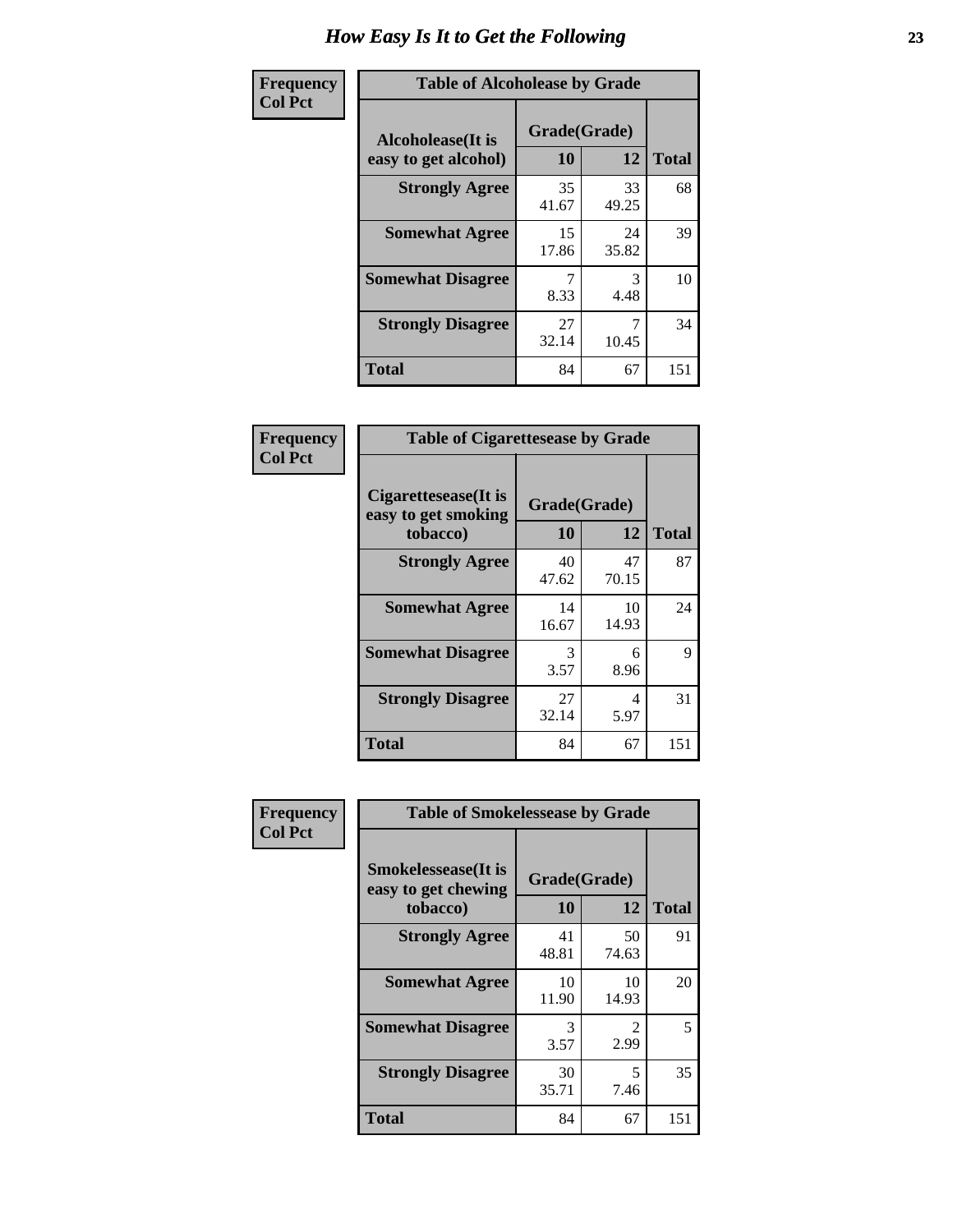| Frequency      | <b>Table of Marijuanaease by Grade</b>           |                    |             |              |  |
|----------------|--------------------------------------------------|--------------------|-------------|--------------|--|
| <b>Col Pct</b> | Marijuanaease(It is<br>easy to get<br>marijuana) | Grade(Grade)<br>10 | 12          | <b>Total</b> |  |
|                | <b>Strongly Agree</b>                            | 28<br>33.33        | 26<br>38.81 | 54           |  |
|                | <b>Somewhat Agree</b>                            | 18<br>21.43        | 25<br>37.31 | 43           |  |
|                | <b>Somewhat Disagree</b>                         | 8.33               | 10.45       | 14           |  |
|                | <b>Strongly Disagree</b>                         | 31<br>36.90        | 9<br>13.43  | 40           |  |
|                | <b>Total</b>                                     | 84                 | 67          | 151          |  |

| <b>Table of Cocaineease by Grade</b> |              |             |              |  |  |  |
|--------------------------------------|--------------|-------------|--------------|--|--|--|
| Cocaineease(It is                    | Grade(Grade) |             |              |  |  |  |
| easy to get cocaine)                 | 10           | 12          | <b>Total</b> |  |  |  |
| <b>Strongly Agree</b>                | 13<br>15.48  | 11<br>16.42 | 24           |  |  |  |
| <b>Somewhat Agree</b>                | 20<br>23.81  | 25<br>37.31 | 45           |  |  |  |
| <b>Somewhat Disagree</b>             | 13<br>15.48  | 10<br>14.93 | 23           |  |  |  |
| <b>Strongly Disagree</b>             | 38<br>45.24  | 21<br>31.34 | 59           |  |  |  |
| <b>Total</b>                         | 84           | 67          | 151          |  |  |  |

| Frequency      | <b>Table of Inhalantsease by Grade</b>     |                                     |             |              |
|----------------|--------------------------------------------|-------------------------------------|-------------|--------------|
| <b>Col Pct</b> | <b>Inhalantsease</b> (It is<br>easy to get | Grade(Grade)                        |             |              |
|                | inhalants)                                 | 10                                  | 12          | <b>Total</b> |
|                | <b>Strongly Agree</b>                      | 24<br>28.57                         | 21<br>31.34 | 45           |
|                | <b>Somewhat Agree</b>                      | 18<br>21.43                         | 17<br>25.37 | 35           |
|                | <b>Somewhat Disagree</b>                   | $\mathcal{D}_{\mathcal{L}}$<br>2.38 | 8<br>11.94  | 10           |
|                | <b>Strongly Disagree</b>                   | 40<br>47.62                         | 21<br>31.34 | 61           |
|                | <b>Total</b>                               | 84                                  | 67          | 151          |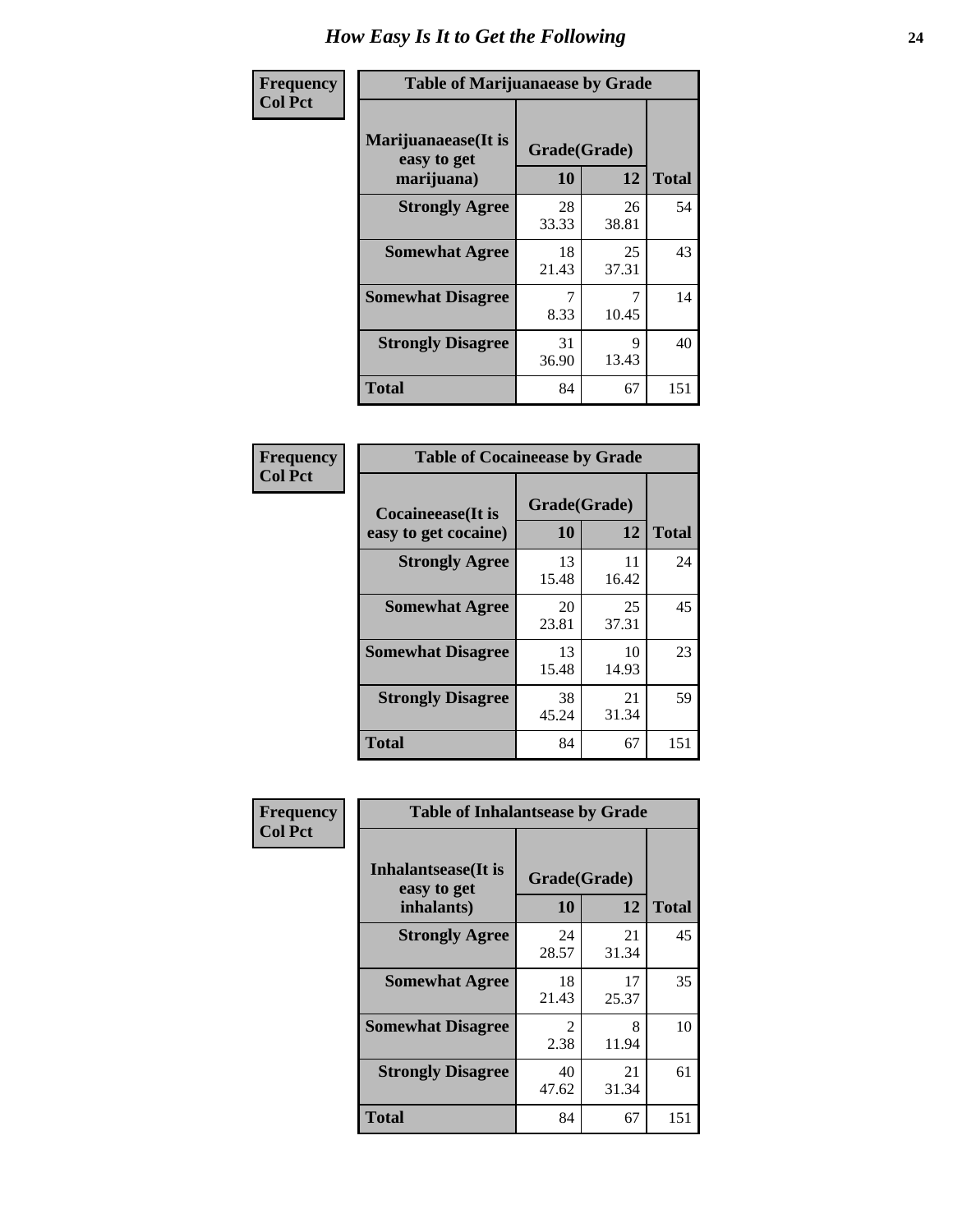| Frequency      |                                                     | <b>Table of Steroidsease by Grade</b> |              |     |  |  |  |  |  |  |  |
|----------------|-----------------------------------------------------|---------------------------------------|--------------|-----|--|--|--|--|--|--|--|
| <b>Col Pct</b> | <b>Steroidsease</b> (It is<br>easy to get steroids) | Grade(Grade)<br>10                    | <b>Total</b> |     |  |  |  |  |  |  |  |
|                | <b>Strongly Agree</b>                               | 14<br>16.67                           | 14<br>20.90  | 28  |  |  |  |  |  |  |  |
|                | <b>Somewhat Agree</b>                               | 21<br>25.00                           | 16<br>23.88  | 37  |  |  |  |  |  |  |  |
|                | <b>Somewhat Disagree</b>                            | 10<br>11.90                           | 9<br>13.43   | 19  |  |  |  |  |  |  |  |
|                | <b>Strongly Disagree</b>                            | 39<br>46.43                           | 28<br>41.79  | 67  |  |  |  |  |  |  |  |
|                | <b>Total</b>                                        | 84                                    | 67           | 151 |  |  |  |  |  |  |  |

| Frequency      | <b>Table of Ecstasyease by Grade</b>              |                    |              |     |  |  |  |  |  |  |
|----------------|---------------------------------------------------|--------------------|--------------|-----|--|--|--|--|--|--|
| <b>Col Pct</b> | <b>Ecstasyease</b> (It is<br>easy to get ecstasy) | Grade(Grade)<br>10 | <b>Total</b> |     |  |  |  |  |  |  |
|                | <b>Strongly Agree</b>                             | 11<br>13.10        | 12<br>17.91  | 23  |  |  |  |  |  |  |
|                | <b>Somewhat Agree</b>                             | 11<br>13.10        | 16<br>23.88  | 27  |  |  |  |  |  |  |
|                | <b>Somewhat Disagree</b>                          | 14<br>16.67        | 10<br>14.93  | 24  |  |  |  |  |  |  |
|                | <b>Strongly Disagree</b>                          | 48<br>57.14        | 29<br>43.28  | 77  |  |  |  |  |  |  |
|                | <b>Total</b>                                      | 84                 | 67           | 151 |  |  |  |  |  |  |

| Frequency      | <b>Table of Methease by Grade</b>                          |                    |             |              |
|----------------|------------------------------------------------------------|--------------------|-------------|--------------|
| <b>Col Pct</b> | <b>Methease</b> (It is easy<br>to get<br>methamphetamines) | Grade(Grade)<br>10 | 12          | <b>Total</b> |
|                |                                                            |                    |             |              |
|                | <b>Strongly Agree</b>                                      | 14<br>16.67        | 9<br>13.43  | 23           |
|                | <b>Somewhat Agree</b>                                      | 10<br>11.90        | 18<br>26.87 | 28           |
|                | <b>Somewhat Disagree</b>                                   | 14<br>16.67        | 10<br>14.93 | 24           |
|                | <b>Strongly Disagree</b>                                   | 46<br>54.76        | 30<br>44.78 | 76           |
|                | <b>Total</b>                                               | 84                 | 67          | 151          |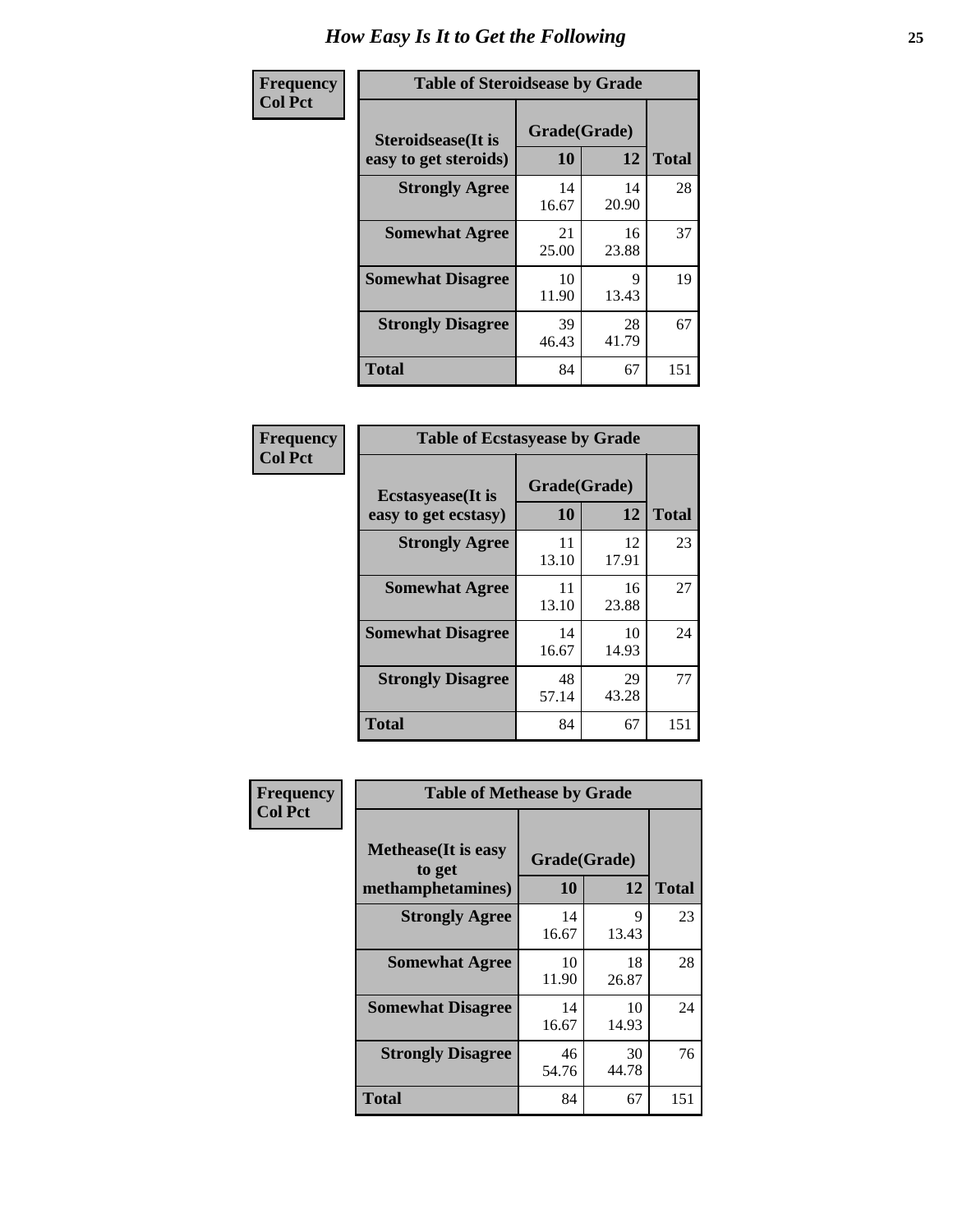| <b>Frequency</b> | <b>Table of Hallucinogensease by Grade</b>               |                    |             |              |  |  |  |  |  |  |
|------------------|----------------------------------------------------------|--------------------|-------------|--------------|--|--|--|--|--|--|
| <b>Col Pct</b>   | Hallucinogensease(It<br>is easy to get<br>hallucinogens) | Grade(Grade)<br>10 | 12          | <b>Total</b> |  |  |  |  |  |  |
|                  | <b>Strongly Agree</b>                                    | Q<br>10.71         | 7<br>10.45  | 16           |  |  |  |  |  |  |
|                  | <b>Somewhat Agree</b>                                    | 12<br>14.29        | 20<br>29.85 | 32           |  |  |  |  |  |  |
|                  | <b>Somewhat Disagree</b>                                 | 13<br>15.48        | 7<br>10.45  | 20           |  |  |  |  |  |  |
|                  | <b>Strongly Disagree</b>                                 | 50<br>59.52        | 33<br>49.25 | 83           |  |  |  |  |  |  |
|                  | <b>Total</b>                                             | 84                 | 67          | 151          |  |  |  |  |  |  |

| Frequency<br>Col Pct |
|----------------------|
|                      |

| <b>Table of Prescriptionease by Grade</b>                                                |              |             |              |  |  |  |  |  |  |
|------------------------------------------------------------------------------------------|--------------|-------------|--------------|--|--|--|--|--|--|
| <b>Prescriptionease</b> (It<br>is easy to get<br>prescription drugs<br>not prescribed to | Grade(Grade) |             |              |  |  |  |  |  |  |
| me)                                                                                      | 10           | 12          | <b>Total</b> |  |  |  |  |  |  |
| <b>Strongly Agree</b>                                                                    | 28<br>33.33  | 34<br>50.75 | 62           |  |  |  |  |  |  |
| <b>Somewhat Agree</b>                                                                    | 19<br>22.62  | 9<br>13.43  | 28           |  |  |  |  |  |  |
| <b>Somewhat Disagree</b>                                                                 | 5.<br>5.95   | 5<br>7.46   | 10           |  |  |  |  |  |  |
| <b>Strongly Disagree</b>                                                                 | 32<br>38.10  | 19<br>28.36 | 51           |  |  |  |  |  |  |
| Total                                                                                    | 84           | 67          | 151          |  |  |  |  |  |  |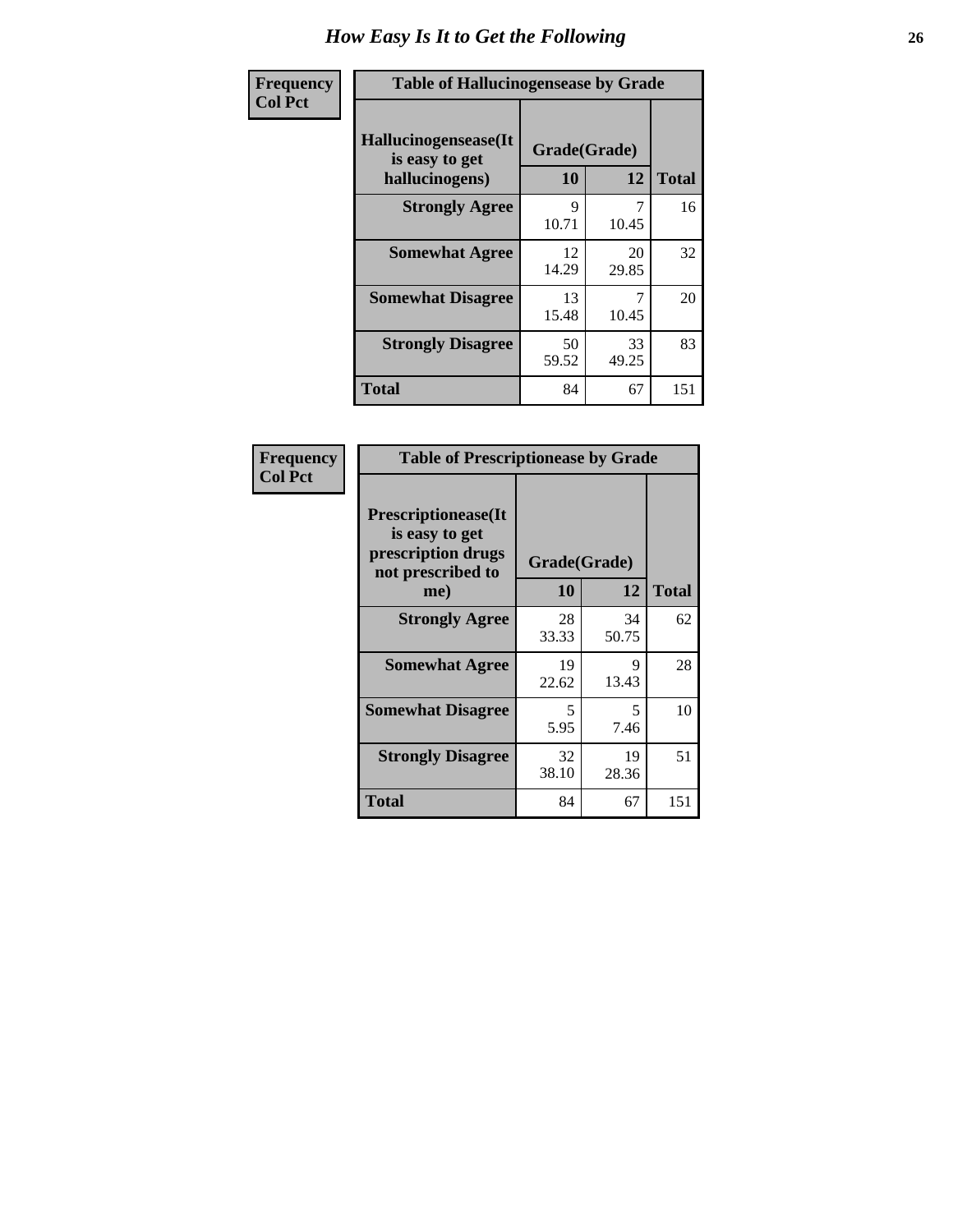### *Age at Onset of Use* **27** *Results for "Age at Onset of Use" questions exclude students who said they did not use that substance*

| <b>Frequency</b> | <b>Table of Grade by Alcoholinit</b> |             |                                                  |                        |                  |           |                               |            |             |                  |                  |                       |              |
|------------------|--------------------------------------|-------------|--------------------------------------------------|------------------------|------------------|-----------|-------------------------------|------------|-------------|------------------|------------------|-----------------------|--------------|
| <b>Row Pct</b>   |                                      |             | Alcoholinit (I started using alcohol when I was) |                        |                  |           |                               |            |             |                  |                  |                       |              |
|                  | Grade(Grade)   younger               | <b>8 or</b> | 9                                                | <b>10</b>              | 11               | 12        | 13                            | 14         | 15          | 16               | 17               | <b>18 or</b><br>older | <b>Total</b> |
|                  | 10                                   | 0.00        | $\Omega$<br>0.00                                 | 3<br>10.00             | 3.33             | റ<br>6.67 | 4<br>13.33                    | 8<br>26.67 | 10<br>33.33 | $\theta$<br>0.00 | $\theta$<br>0.00 | 6.67                  | 30           |
|                  | 12                                   | 4.76        | 2.38                                             | $\overline{2}$<br>4.76 | $\Omega$<br>0.00 | 2.38      | 5<br>11.90                    | 3<br>7.14  | 12<br>28.57 | 9<br>21.43       | 5<br>11.90       | 2<br>4.76             | 42           |
|                  | <b>Total</b>                         | 2           |                                                  | 5                      |                  | 3         | 9                             | 11         | 22          | 9                | 5                | 4                     | 72           |
|                  |                                      |             |                                                  |                        |                  |           | <b>Frequency Missing = 79</b> |            |             |                  |                  |                       |              |

| Frequency      | <b>Table of Grade by Cigarettesinit</b> |                                                       |                        |      |                  |                                |            |            |                  |                  |              |
|----------------|-----------------------------------------|-------------------------------------------------------|------------------------|------|------------------|--------------------------------|------------|------------|------------------|------------------|--------------|
| <b>Row Pct</b> |                                         | Cigarettesinit (I started smoking tobacco when I was) |                        |      |                  |                                |            |            |                  |                  |              |
|                | Grade(Grade)                            | 8 or<br>younger                                       | 9                      | 11   | 12               | 13                             | 14         | 15         | 16               | 17               | <b>Total</b> |
|                | 10                                      | $\Omega$<br>0.00                                      | 6.25                   | 6.25 | $\Omega$<br>0.00 | 2<br>12.50                     | 3<br>18.75 | 9<br>56.25 | $\Omega$<br>0.00 | $\theta$<br>0.00 | 16           |
|                | 12                                      | 3.33                                                  | 0<br>0.00 <sub>1</sub> | 3.33 | 8<br>26.67       | 4<br>13.33                     | 3<br>10.00 | 5<br>16.67 | 4<br>13.33       | 4<br>13.33       | 30           |
|                | <b>Total</b>                            |                                                       |                        | 2    | 8                | 6                              | 6          | 14         | 4                | $\overline{4}$   | 46           |
|                |                                         |                                                       |                        |      |                  | <b>Frequency Missing = 105</b> |            |            |                  |                  |              |

| <b>Frequency</b> |              |                         | <b>Table of Grade by Smokelessinit</b> |                  |                         |                                                         |            |           |            |              |  |  |
|------------------|--------------|-------------------------|----------------------------------------|------------------|-------------------------|---------------------------------------------------------|------------|-----------|------------|--------------|--|--|
| <b>Row Pct</b>   |              |                         |                                        |                  |                         | Smokelessinit (I started chewing tobacco when<br>I was) |            |           |            |              |  |  |
|                  | Grade(Grade) | 10                      | <b>11</b>                              | 12               | 13                      | 14                                                      | <b>15</b>  | <b>16</b> | 17         | <b>Total</b> |  |  |
|                  | <b>10</b>    | $\overline{2}$<br>15.38 | 7.69                                   | 7.69             | $\mathfrak{D}$<br>15.38 | 38.46                                                   | 2<br>15.38 | 0.00      | 0.00       | 13           |  |  |
|                  | 12           | $\Omega$<br>0.00        | $\theta$<br>0.00                       | $\Omega$<br>0.00 | 6.25                    | 12.50                                                   | 4<br>25.00 | 6.25      | 8<br>50.00 | 16           |  |  |
|                  | <b>Total</b> | $\overline{c}$          |                                        |                  | 3                       |                                                         | 6          |           | 8          | 29           |  |  |
|                  |              |                         |                                        |                  |                         | Frequency Missing $= 122$                               |            |           |            |              |  |  |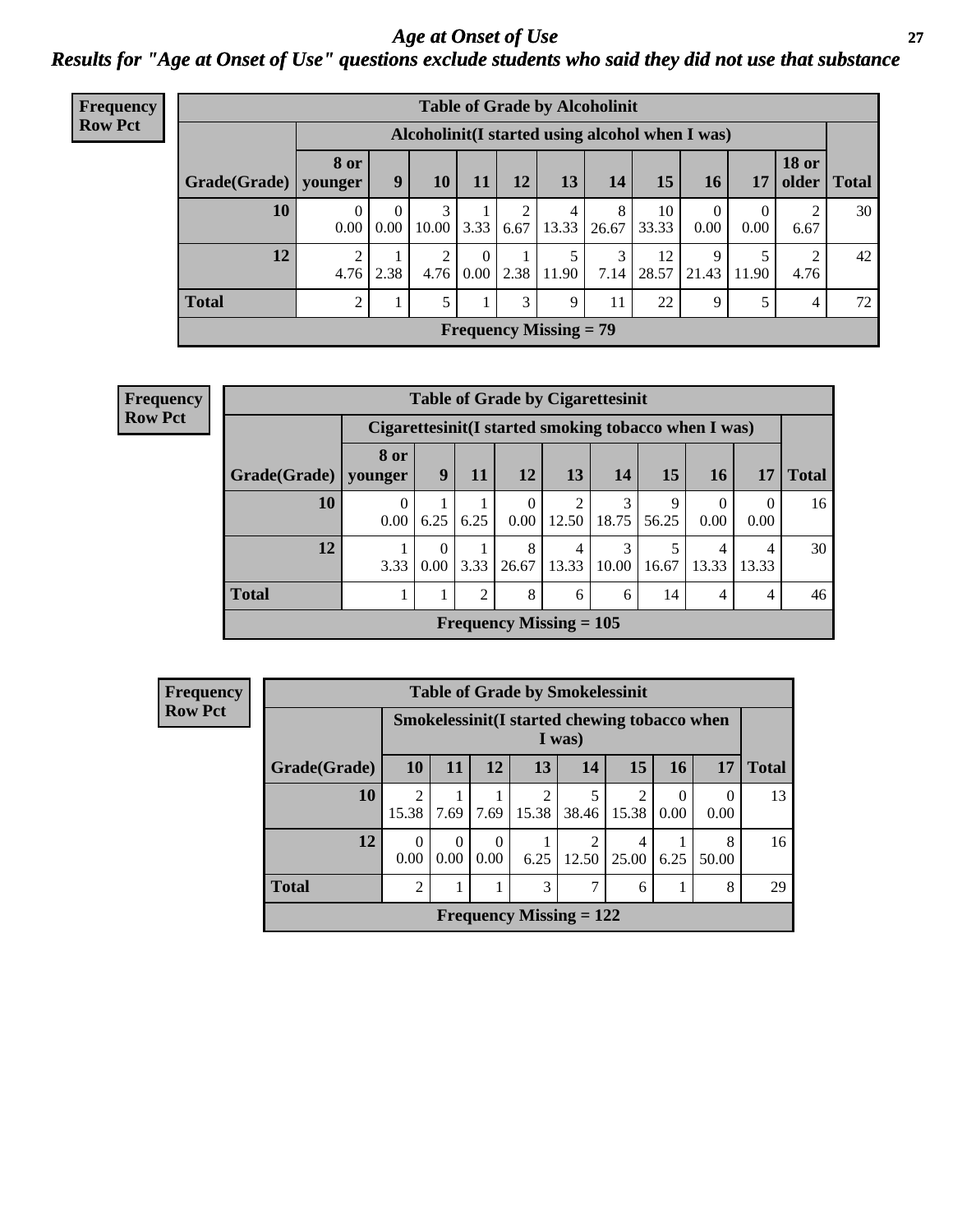#### *Age at Onset of Use* **28**

### *Results for "Age at Onset of Use" questions exclude students who said they did not use that substance*

| <b>Frequency</b> |              |                |                  | <b>Table of Grade by Marijuanainit</b> |                        |                  |                                          |                         |              |
|------------------|--------------|----------------|------------------|----------------------------------------|------------------------|------------------|------------------------------------------|-------------------------|--------------|
| <b>Row Pct</b>   |              |                |                  |                                        | when I was)            |                  | Marijuanainit (I started using marijuana |                         |              |
|                  | Grade(Grade) | 12             | 13 <sup>1</sup>  | 14                                     | 15 <sup>1</sup>        | <b>16</b>        | <b>17</b>                                | <b>18 or</b><br>older   | <b>Total</b> |
|                  | 10           | 14.29          | $\Omega$<br>0.00 | $\mathcal{F}$<br>42.86                 | $\mathcal{F}$<br>42.86 | $\Omega$<br>0.00 | $\Omega$<br>0.00                         | $\theta$<br>0.00        | 7            |
|                  | 12           | 5.56           | 4<br>22.22       | 5.56                                   | 2<br>11.11             | 5.56             | 7<br>38.89                               | $\overline{2}$<br>11.11 | 18           |
|                  | <b>Total</b> | $\mathfrak{D}$ | 4                | 4                                      | 5                      |                  | 7                                        | $\mathfrak{D}$          | 25           |
|                  |              |                |                  | Frequency Missing $= 126$              |                        |                  |                                          |                         |              |

| Frequency      | <b>Table of Grade by Cocaineinit</b> |                                             |                                                          |              |  |  |
|----------------|--------------------------------------|---------------------------------------------|----------------------------------------------------------|--------------|--|--|
| <b>Row Pct</b> |                                      |                                             | Cocaineinit(I<br>started using<br>cocaine when I<br>was) |              |  |  |
|                | Grade(Grade)   younger               | 8 or                                        | 14                                                       | <b>Total</b> |  |  |
|                | 10                                   | 100.00                                      | 0<br>0.00                                                |              |  |  |
|                | 12                                   | 0<br>0.00                                   | 100.00                                                   |              |  |  |
|                | <b>Total</b>                         |                                             |                                                          | 2            |  |  |
|                |                                      | <b>Frequency Missing <math>= 149</math></b> |                                                          |              |  |  |

| <b>Frequency</b> | <b>Table of Grade by Inhalantsinit</b> |                           |                                                         |                 |           |                |  |
|------------------|----------------------------------------|---------------------------|---------------------------------------------------------|-----------------|-----------|----------------|--|
| <b>Row Pct</b>   |                                        |                           | Inhalantsinit (I started using<br>inhalants when I was) |                 |           |                |  |
|                  | Grade(Grade)                           | 8 or<br>younger           | <b>11</b>                                               | 15 <sup>1</sup> | <b>16</b> | <b>Total</b>   |  |
|                  | 10                                     | 0.00                      | 0.00                                                    | 100.00          | 0<br>0.00 |                |  |
|                  | 12                                     | 25.00                     | 25.00                                                   | 25.00           | 25.00     | $\overline{4}$ |  |
|                  | <b>Total</b>                           |                           |                                                         | $\overline{c}$  |           | 5              |  |
|                  |                                        | Frequency Missing $= 146$ |                                                         |                 |           |                |  |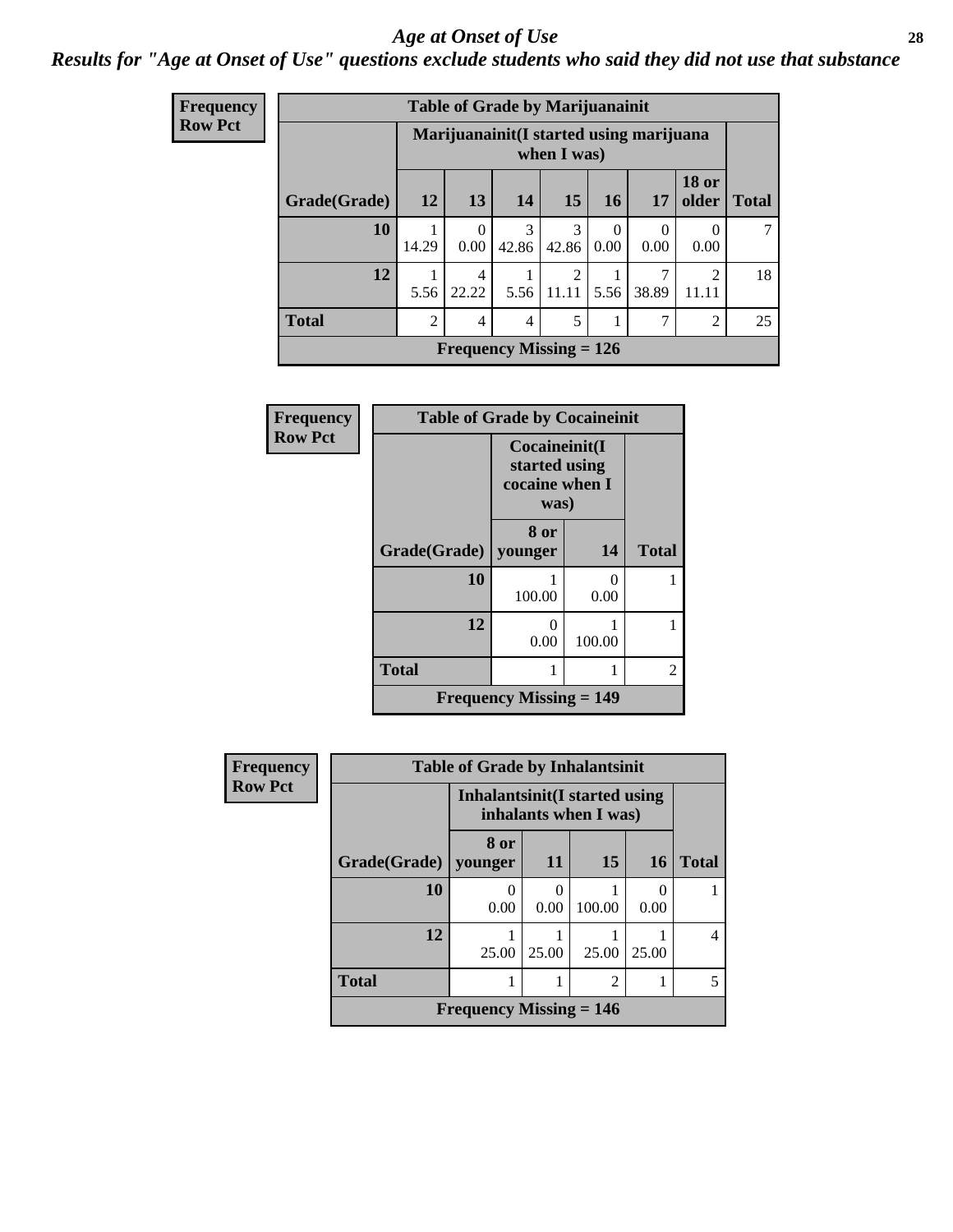#### *Age at Onset of Use* **29**

*Results for "Age at Onset of Use" questions exclude students who said they did not use that substance*

| Frequency      | <b>Table of Grade by Steroidsinit</b>       |                                                            |             |              |  |
|----------------|---------------------------------------------|------------------------------------------------------------|-------------|--------------|--|
| <b>Row Pct</b> |                                             | Steroidsinit(I<br>started using<br>steroids when<br>I was) |             |              |  |
|                | Grade(Grade)                                | 12                                                         | 17          | <b>Total</b> |  |
|                | 10                                          | 100.00                                                     | 0.00        |              |  |
|                | 12                                          | ∩<br>0.00                                                  | 3<br>100.00 | 3            |  |
|                | <b>Total</b>                                |                                                            | 3           | 4            |  |
|                | <b>Frequency Missing <math>= 147</math></b> |                                                            |             |              |  |

| <b>Frequency</b> | <b>Table of Grade by Ecstasyinit</b> |                                                             |              |  |
|------------------|--------------------------------------|-------------------------------------------------------------|--------------|--|
| <b>Row Pct</b>   |                                      | Ecstasyinit(I<br>started<br>using<br>ecstasy<br>when I was) |              |  |
|                  | Grade(Grade)                         | <b>16</b>                                                   | <b>Total</b> |  |
|                  | 10                                   | 0                                                           | O            |  |
|                  |                                      |                                                             |              |  |
|                  | 12                                   | 100.00                                                      |              |  |
|                  | <b>Total</b>                         |                                                             |              |  |
|                  |                                      | Frequency Missing $= 150$                                   |              |  |

| <b>Frequency</b> | <b>Table of Grade by Methinit</b> |                                                                       |              |  |
|------------------|-----------------------------------|-----------------------------------------------------------------------|--------------|--|
| <b>Row Pct</b>   |                                   | <b>Methinit(I started</b><br>using<br>methamphetamines<br>when I was) |              |  |
|                  | Grade(Grade)                      | 14                                                                    | <b>Total</b> |  |
|                  | 10                                | 0                                                                     |              |  |
|                  | 12                                | 100.00                                                                |              |  |
|                  | <b>Total</b>                      |                                                                       |              |  |
|                  |                                   | <b>Frequency Missing <math>= 150</math></b>                           |              |  |

*For Grade \* Hallucinogensinit all data are missing since all the levels of variable Hallucinogensinit are missing.*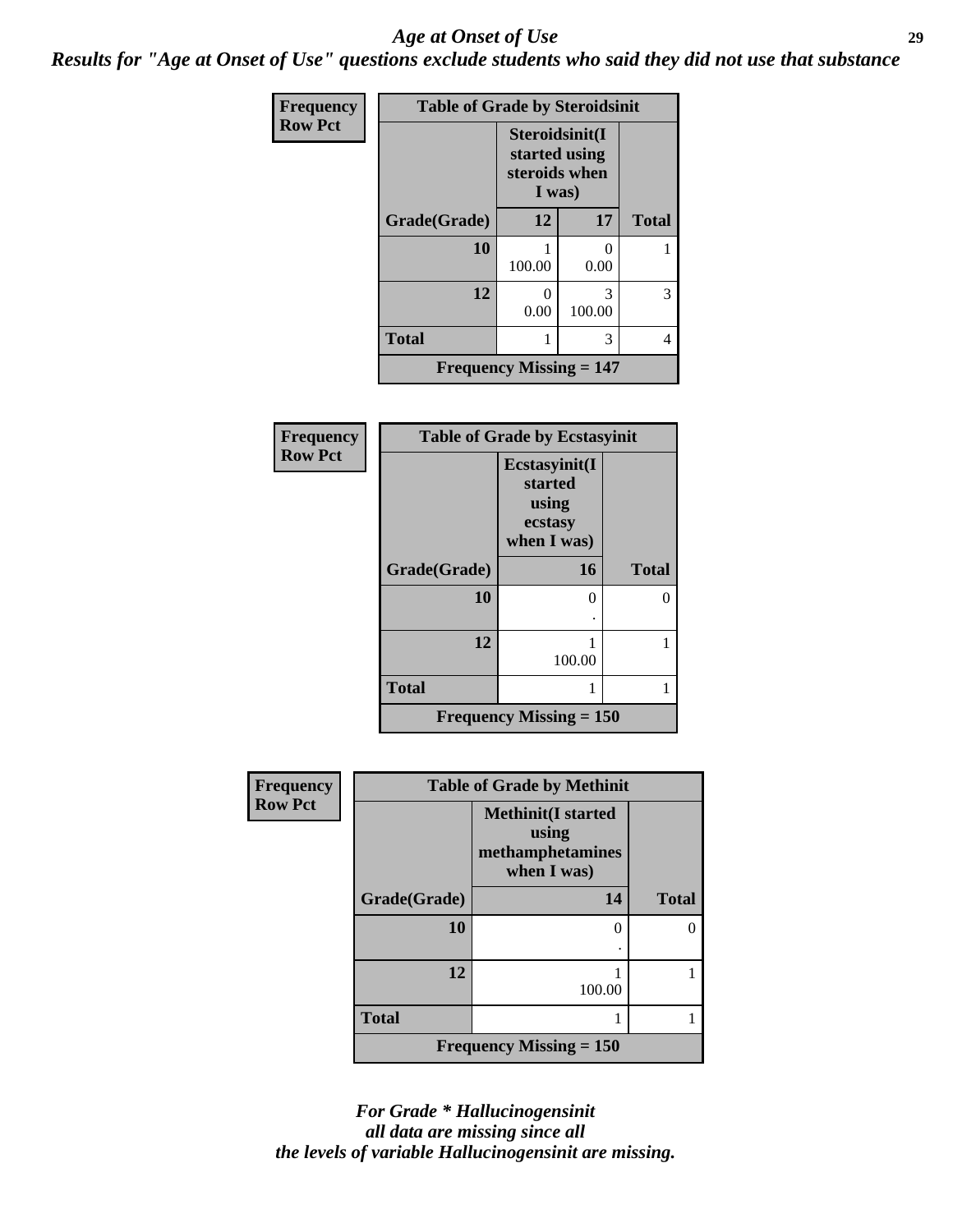#### Age at Onset of Use **30**

### *Results for "Age at Onset of Use" questions exclude students who said they did not use that substance*

| Frequency      | <b>Table of Grade by Prescriptioninit</b> |           |                                                                                                   |                                |            |                |           |              |
|----------------|-------------------------------------------|-----------|---------------------------------------------------------------------------------------------------|--------------------------------|------------|----------------|-----------|--------------|
| <b>Row Pct</b> |                                           |           | <b>Prescriptioninit(I started using</b><br>prescription drugs not prescribed to me<br>when I was) |                                |            |                |           |              |
|                | Grade(Grade)   younger                    | 8 or      | <b>10</b>                                                                                         | 14                             | 15         | <b>16</b>      | 17        | <b>Total</b> |
|                | 10                                        | 0<br>0.00 | 0<br>0.00                                                                                         | $\overline{2}$<br>33.33        | 3<br>50.00 | 16.67          | 0<br>0.00 | 6            |
|                | 12                                        | 12.50     | 12.50                                                                                             | 12.50                          | 3<br>37.50 | 12.50          | 12.50     | 8            |
|                | <b>Total</b>                              |           |                                                                                                   | 3                              | 6          | $\mathfrak{D}$ |           | 14           |
|                |                                           |           |                                                                                                   | <b>Frequency Missing = 137</b> |            |                |           |              |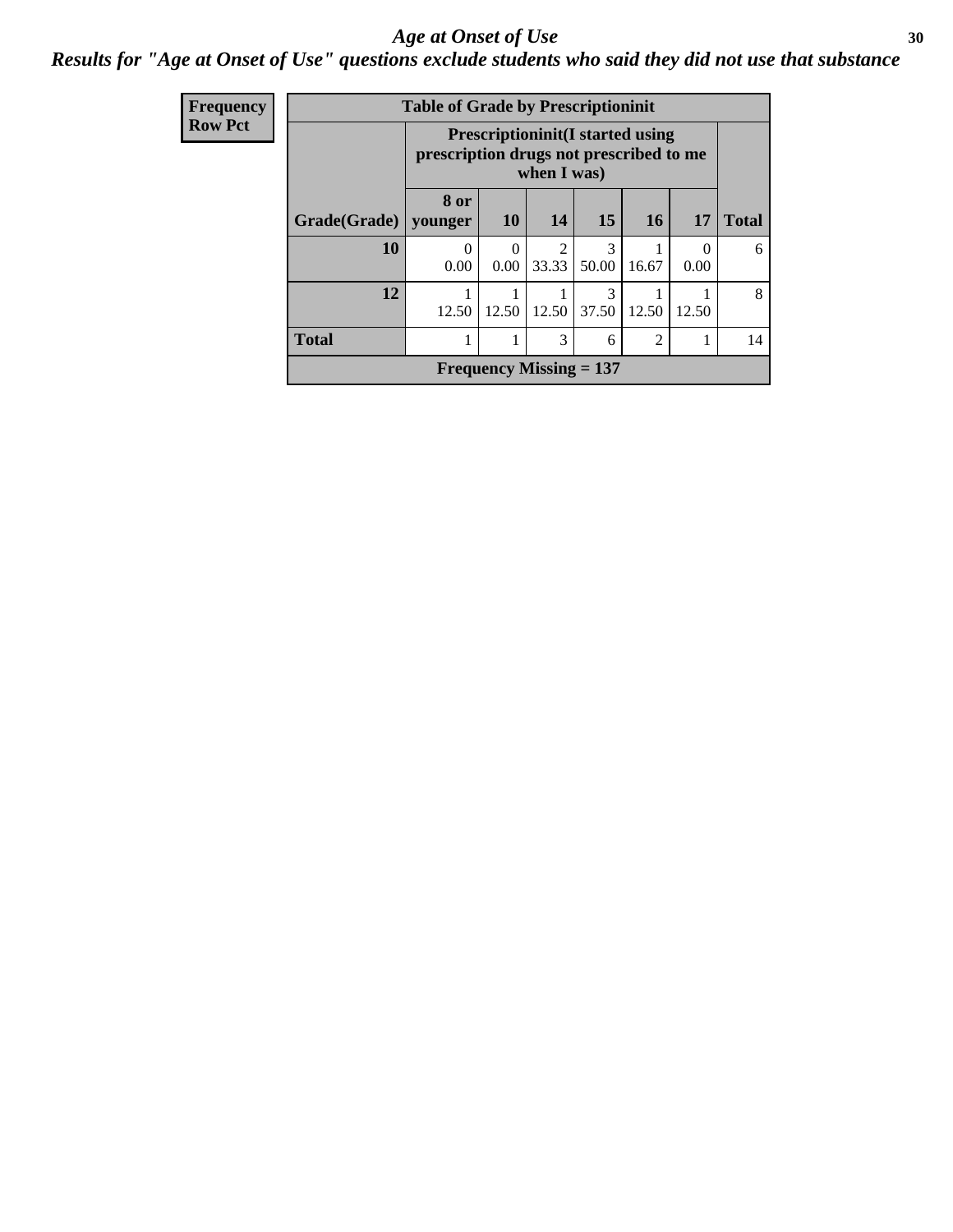| Frequency      | <b>Table of Alcoholharm by Grade</b>          |                    |             |              |
|----------------|-----------------------------------------------|--------------------|-------------|--------------|
| <b>Col Pct</b> | Alcoholharm(I<br>think alcohol is<br>harmful) | Grade(Grade)<br>10 | 12          | <b>Total</b> |
|                | <b>Strongly Agree</b>                         | 36<br>42.86        | 32<br>47.76 | 68           |
|                | <b>Somewhat Agree</b>                         | 29<br>34.52        | 22<br>32.84 | 51           |
|                | <b>Somewhat Disagree</b>                      | 10<br>11.90        | 9<br>13.43  | 19           |
|                | <b>Strongly Disagree</b>                      | 9<br>10.71         | 4<br>5.97   | 13           |
|                | <b>Total</b>                                  | 84                 | 67          | 151          |

| <b>Table of Cigarettesharm by Grade</b>                  |                    |                        |              |  |
|----------------------------------------------------------|--------------------|------------------------|--------------|--|
| Cigarettesharm(I<br>think smoking<br>tobacco is harmful) | Grade(Grade)<br>10 | 12                     | <b>Total</b> |  |
| <b>Strongly Agree</b>                                    | 52<br>61.90        | 50<br>74.63            | 102          |  |
| <b>Somewhat Agree</b>                                    | 21<br>25.00        | 14<br>20.90            | 35           |  |
| <b>Somewhat Disagree</b>                                 | 1<br>1.19          | 1.49                   | 2            |  |
| <b>Strongly Disagree</b>                                 | 10<br>11.90        | $\mathfrak{D}$<br>2.99 | 12           |  |
| <b>Total</b>                                             | 84                 | 67                     | 151          |  |

| Frequency      | <b>Table of Smokelessharm by Grade</b>                  |                    |             |              |
|----------------|---------------------------------------------------------|--------------------|-------------|--------------|
| <b>Col Pct</b> | Smokelessharm(I<br>think chewing<br>tobacco is harmful) | Grade(Grade)<br>10 | 12          | <b>Total</b> |
|                | <b>Strongly Agree</b>                                   | 51<br>60.71        | 47<br>70.15 | 98           |
|                | <b>Somewhat Agree</b>                                   | 22<br>26.19        | 16<br>23.88 | 38           |
|                | <b>Somewhat Disagree</b>                                | 1.19               | 3<br>4.48   | 4            |
|                | <b>Strongly Disagree</b>                                | 10<br>11.90        | 1.49        | 11           |
|                | <b>Total</b>                                            | 84                 | 67          | 151          |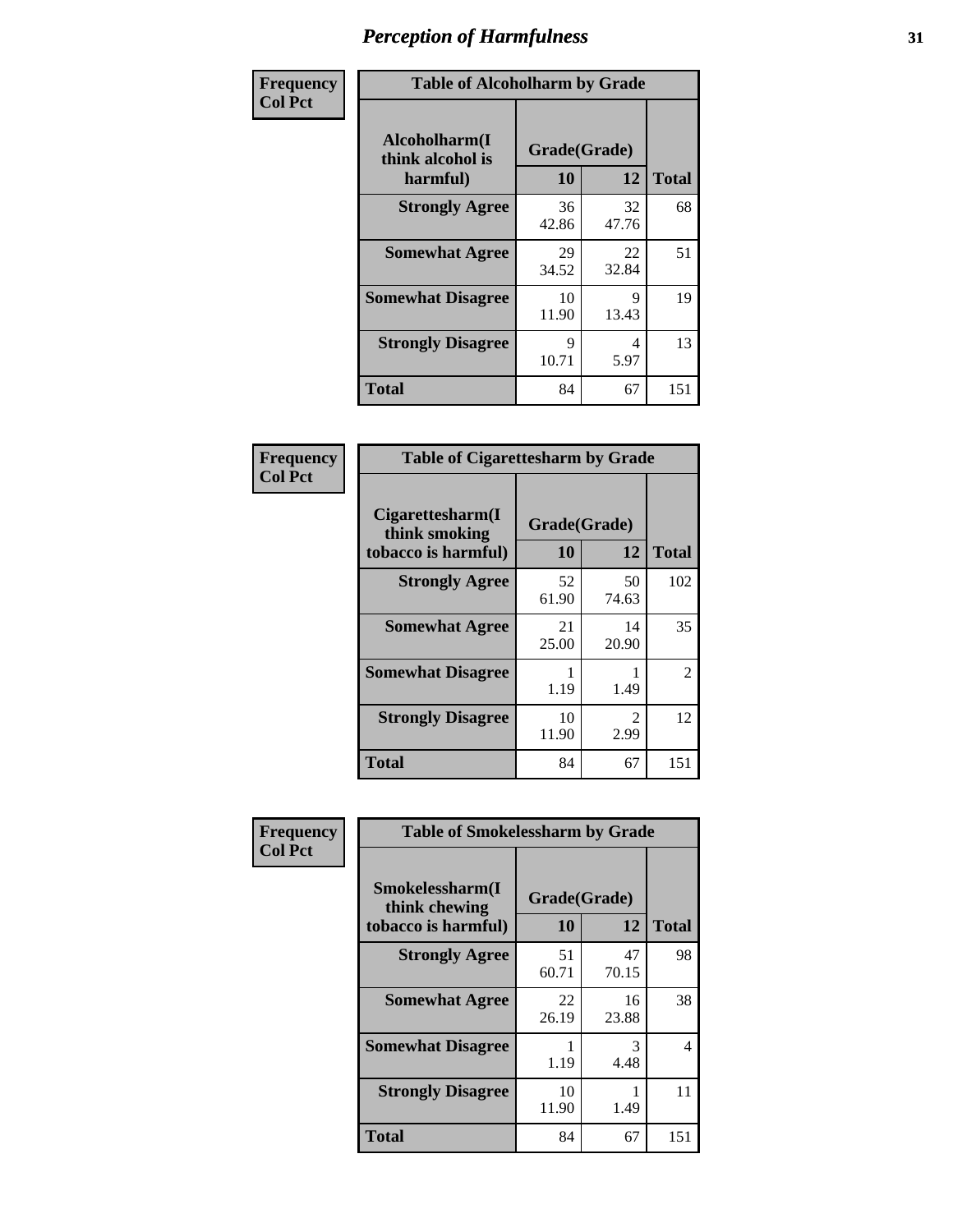| Frequency      | <b>Table of Marijuanaharm by Grade</b>            |                    |             |              |
|----------------|---------------------------------------------------|--------------------|-------------|--------------|
| <b>Col Pct</b> | Marijuanaharm(I<br>think marijuana is<br>harmful) | Grade(Grade)<br>10 | 12          | <b>Total</b> |
|                | <b>Strongly Agree</b>                             | 60<br>71.43        | 40<br>59.70 | 100          |
|                | <b>Somewhat Agree</b>                             | 7<br>8.33          | 11<br>16.42 | 18           |
|                | <b>Somewhat Disagree</b>                          | 4<br>4.76          | 6<br>8.96   | 10           |
|                | <b>Strongly Disagree</b>                          | 13<br>15.48        | 10<br>14.93 | 23           |
|                | <b>Total</b>                                      | 84                 | 67          | 151          |

| <b>Table of Cocaineharm by Grade</b> |                       |                        |              |  |  |
|--------------------------------------|-----------------------|------------------------|--------------|--|--|
| Cocaineharm(I<br>think cocaine is    | Grade(Grade)          |                        |              |  |  |
| harmful)                             | 10                    | 12                     | <b>Total</b> |  |  |
| <b>Strongly Agree</b>                | 70<br>83.33           | 63<br>94.03            | 133          |  |  |
| <b>Somewhat Agree</b>                | $\mathcal{L}$<br>2.38 | 2<br>2.99              | 4            |  |  |
| <b>Strongly Disagree</b>             | 12<br>14.29           | $\mathfrak{D}$<br>2.99 | 14           |  |  |
| <b>Total</b>                         | 84                    | 67                     | 151          |  |  |

| Frequency      | <b>Table of Inhalantsharm by Grade</b>              |                                     |                    |              |
|----------------|-----------------------------------------------------|-------------------------------------|--------------------|--------------|
| <b>Col Pct</b> | Inhalantsharm(I)<br>think inhalants are<br>harmful) | 10                                  | Grade(Grade)<br>12 | <b>Total</b> |
|                | <b>Strongly Agree</b>                               | 69<br>82.14                         | 56<br>83.58        | 125          |
|                | <b>Somewhat Agree</b>                               | $\mathcal{D}_{\mathcal{L}}$<br>2.38 | 9<br>13.43         | 11           |
|                | <b>Somewhat Disagree</b>                            | $\mathfrak{D}$<br>2.38              | 1.49               | 3            |
|                | <b>Strongly Disagree</b>                            | 11<br>13.10                         | 1.49               | 12           |
|                | <b>Total</b>                                        | 84                                  | 67                 | 151          |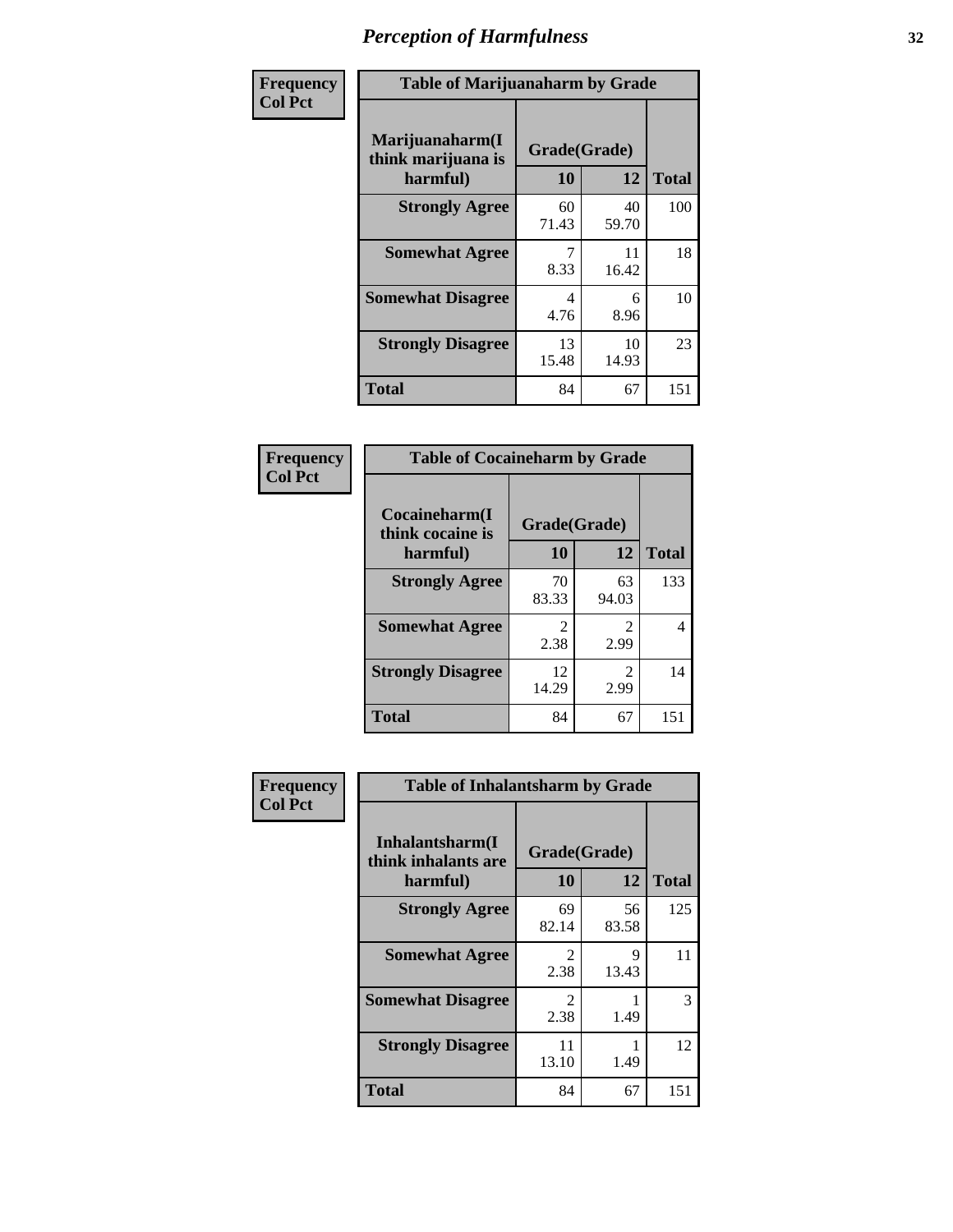| Frequency      | <b>Table of Steroidsharm by Grade</b>            |                    |             |              |
|----------------|--------------------------------------------------|--------------------|-------------|--------------|
| <b>Col Pct</b> | Steroidsharm(I<br>think steroids are<br>harmful) | Grade(Grade)<br>10 | 12          | <b>Total</b> |
|                | <b>Strongly Agree</b>                            | 66<br>78.57        | 56<br>83.58 | 122          |
|                | <b>Somewhat Agree</b>                            | 6<br>7.14          | 10.45       | 13           |
|                | <b>Somewhat Disagree</b>                         | 0<br>0.00          | 3<br>4.48   | 3            |
|                | <b>Strongly Disagree</b>                         | 12<br>14.29        | 1.49        | 13           |
|                | <b>Total</b>                                     | 84                 | 67          | 151          |

| <b>Table of Ecstasyharm by Grade</b> |              |             |              |  |  |
|--------------------------------------|--------------|-------------|--------------|--|--|
| Ecstasyharm(I<br>think ecstasy is    | Grade(Grade) |             |              |  |  |
| harmful)                             | 10           | 12          | <b>Total</b> |  |  |
| <b>Strongly Agree</b>                | 69<br>82.14  | 59<br>88.06 | 128          |  |  |
| <b>Somewhat Agree</b>                | 3<br>3.57    | 7<br>10.45  | 10           |  |  |
| <b>Strongly Disagree</b>             | 12<br>14.29  | 1.49        | 13           |  |  |
| <b>Total</b>                         | 84           | 67          | 151          |  |  |

| Frequency      |                                              | <b>Table of Methharm by Grade</b> |                       |                |  |
|----------------|----------------------------------------------|-----------------------------------|-----------------------|----------------|--|
| <b>Col Pct</b> | <b>Methharm</b> (I think<br>methamphetamines | Grade(Grade)                      |                       |                |  |
|                | are harmful)                                 | 10                                | 12                    | <b>Total</b>   |  |
|                | <b>Strongly Agree</b>                        | 72<br>85.71                       | 64<br>95.52           | 136            |  |
|                | <b>Somewhat Agree</b>                        | $\mathcal{O}$<br>0.00             | $\mathcal{D}$<br>2.99 | $\overline{2}$ |  |
|                | <b>Strongly Disagree</b>                     | 12<br>14.29                       | 1.49                  | 13             |  |
|                | <b>Total</b>                                 | 84                                | 67                    | 151            |  |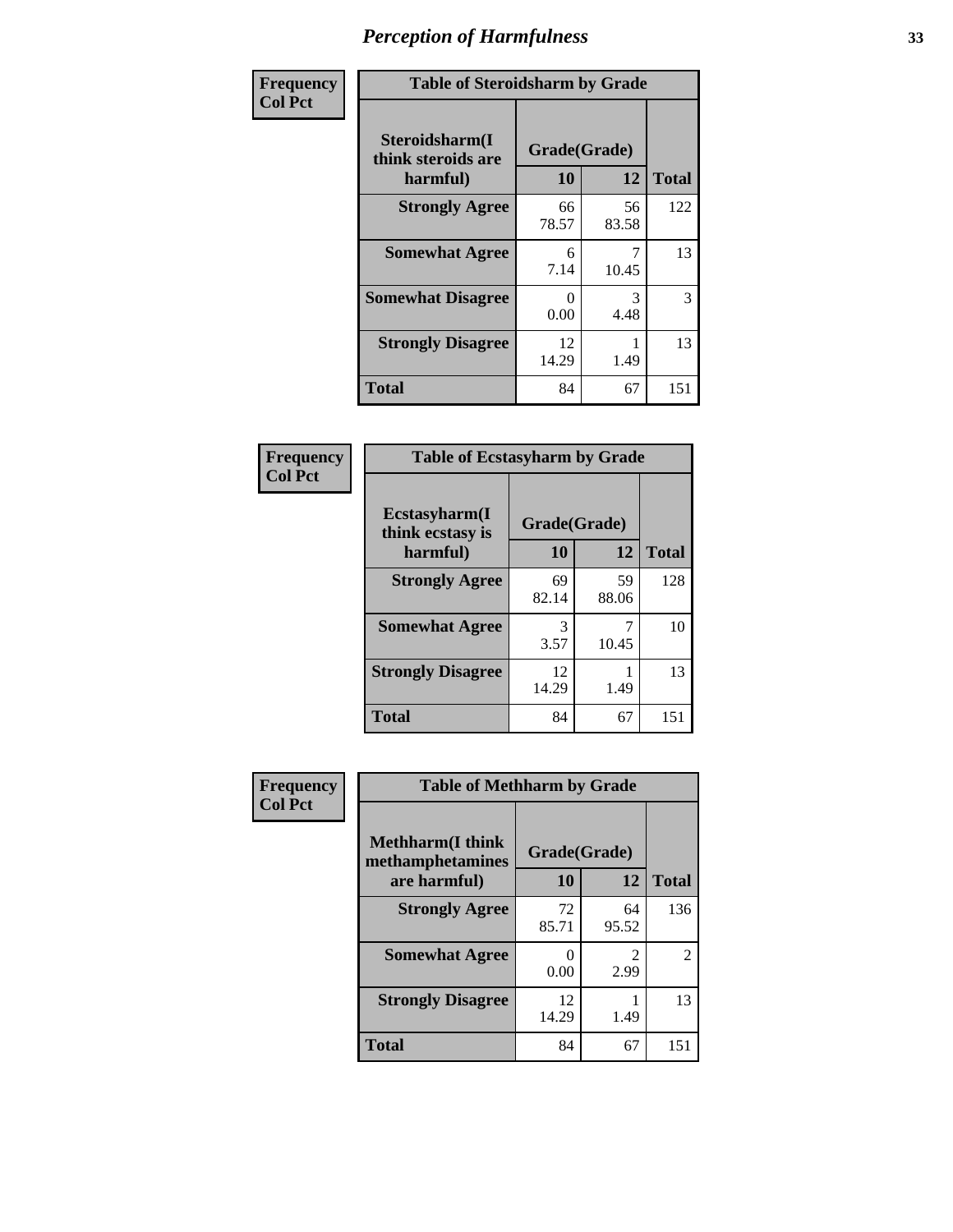| Frequency | <b>Table of Hallucinogensharm by Grade</b> |              |             |              |
|-----------|--------------------------------------------|--------------|-------------|--------------|
| Col Pct   | Hallucinogensharm(I<br>think hallucinogens | Grade(Grade) |             |              |
|           | are harmful)                               | 10           | 12          | <b>Total</b> |
|           | <b>Strongly Agree</b>                      | 72<br>85.71  | 63<br>94.03 | 135          |
|           | <b>Somewhat Agree</b>                      | 0.00         | 3<br>4.48   | 3            |
|           | <b>Strongly Disagree</b>                   | 12<br>14.29  | 1.49        | 13           |
|           | <b>Total</b>                               | 84           | 67          | 151          |

| Frequency      | <b>Table of Prescriptionharm by Grade</b>                                                 |                    |            |              |
|----------------|-------------------------------------------------------------------------------------------|--------------------|------------|--------------|
| <b>Col Pct</b> | Prescriptionharm(I<br>think prescription<br>drugs not<br>prescribed to me<br>are harmful) | Grade(Grade)<br>10 | 12         | <b>Total</b> |
|                | <b>Strongly Agree</b>                                                                     | 56                 | 46         | 102          |
|                | <b>Somewhat Agree</b>                                                                     | 66.67<br>7         | 68.66<br>9 | 16           |
|                |                                                                                           | 8.33               | 13.43      |              |
|                | <b>Somewhat Disagree</b>                                                                  | 8<br>9.52          | 10.45      | 15           |
|                | <b>Strongly Disagree</b>                                                                  | 13<br>15.48        | 5<br>7.46  | 18           |
|                | Total                                                                                     | 84                 | 67         | 151          |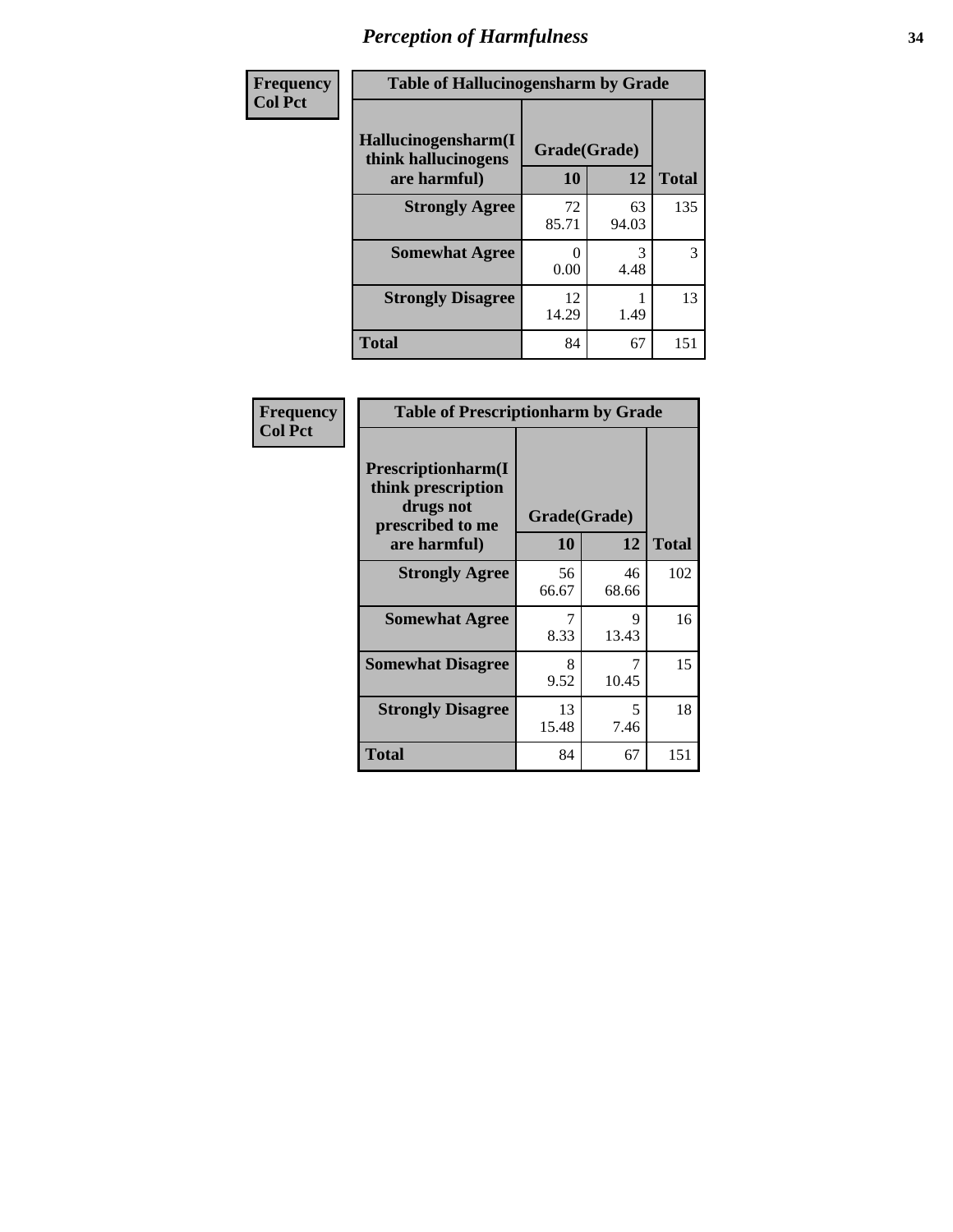# *Disapproval by Adults* **35**

| Frequency      | <b>Table of Alcoholadult by Grade</b>                                 |                    |                        |              |
|----------------|-----------------------------------------------------------------------|--------------------|------------------------|--------------|
| <b>Col Pct</b> | <b>Alcoholadult</b> (Adults<br>would disapprove if<br>I used alcohol) | Grade(Grade)<br>10 | 12                     | <b>Total</b> |
|                | <b>Strongly Agree</b>                                                 | 55<br>65.48        | 37<br>55.22            | 92           |
|                | <b>Somewhat Agree</b>                                                 | 14<br>16.67        | 16<br>23.88            | 30           |
|                | <b>Somewhat Disagree</b>                                              | 5<br>5.95          | 12<br>17.91            | 17           |
|                | <b>Strongly Disagree</b>                                              | 10<br>11.90        | $\mathfrak{D}$<br>2.99 | 12           |
|                | <b>Total</b>                                                          | 84                 | 67                     | 151          |

| <b>Table of Tobaccoadult by Grade</b>                                 |                    |             |              |  |
|-----------------------------------------------------------------------|--------------------|-------------|--------------|--|
| <b>Tobaccoadult</b> (Adults<br>would disapprove if<br>I used tobacco) | Grade(Grade)<br>10 | 12          | <b>Total</b> |  |
| <b>Strongly Agree</b>                                                 | 58<br>69.05        | 39<br>58.21 | 97           |  |
| <b>Somewhat Agree</b>                                                 | 10<br>11.90        | 13<br>19.40 | 23           |  |
| <b>Somewhat Disagree</b>                                              | 4<br>4.76          | 12<br>17.91 | 16           |  |
| <b>Strongly Disagree</b>                                              | 12<br>14.29        | 3<br>4.48   | 15           |  |
| Total                                                                 | 84                 | 67          | 151          |  |

| Frequency<br><b>Col Pct</b> | <b>Table of Marijuanaadult by Grade</b>                           |                                  |                       |              |
|-----------------------------|-------------------------------------------------------------------|----------------------------------|-----------------------|--------------|
|                             | Marijuanaadult(Adults<br>would disapprove if I<br>used marijuana) | Grade(Grade)<br>10               | 12                    | <b>Total</b> |
|                             | <b>Strongly Agree</b>                                             | 68<br>80.95                      | 59<br>88.06           | 127          |
|                             | <b>Somewhat Agree</b>                                             | $\overline{\phantom{0}}$<br>5.95 | $\mathcal{R}$<br>4.48 | 8            |
|                             | <b>Somewhat Disagree</b>                                          | 0<br>0.00                        | 4<br>5.97             | 4            |
|                             | <b>Strongly Disagree</b>                                          | 11<br>13.10                      | 1.49                  | 12           |
|                             | <b>Total</b>                                                      | 84                               | 67                    | 151          |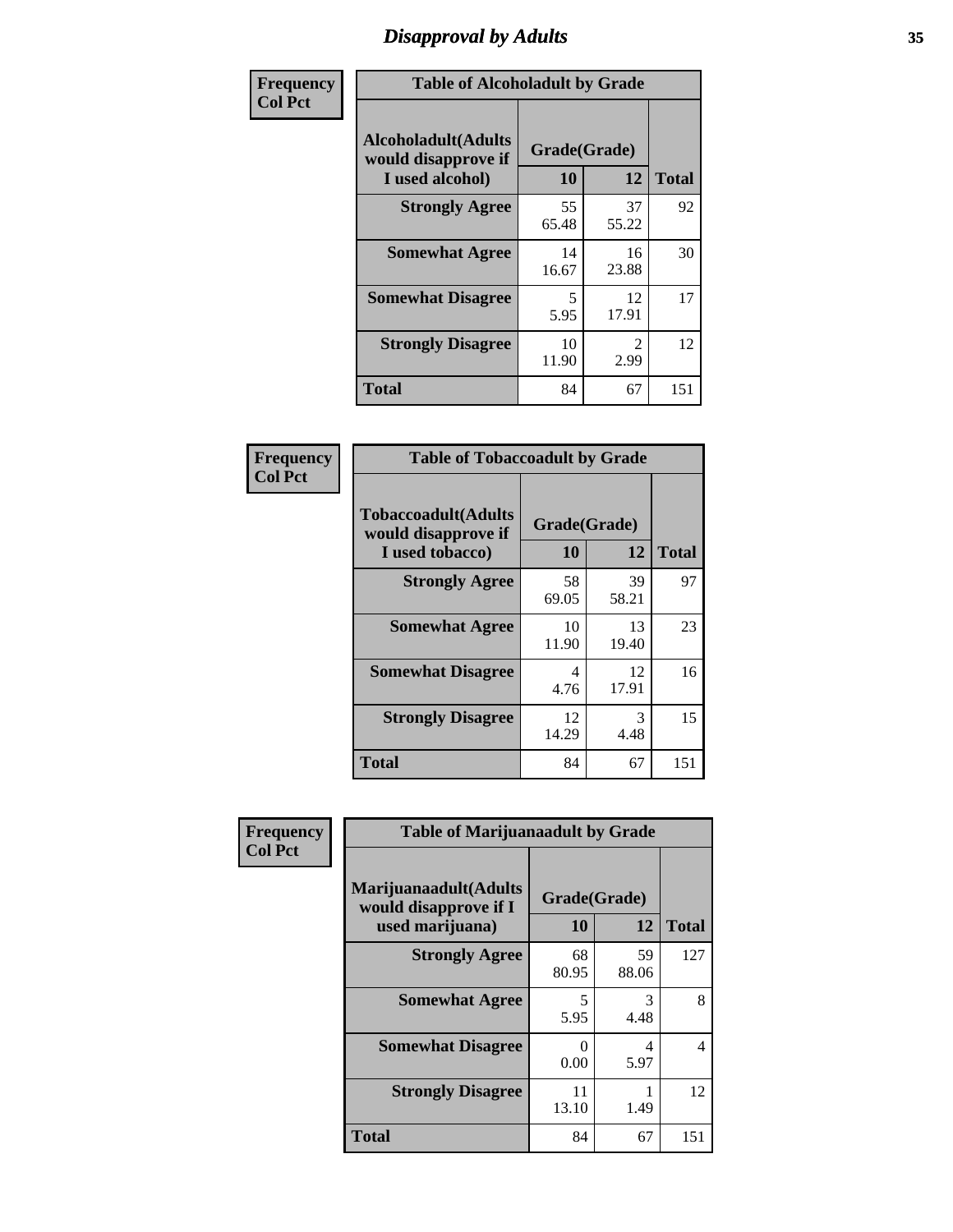# *Disapproval by Adults* **36**

| Frequency      | <b>Table of Otherdrugadult by Grade</b>                                     |                    |                                     |              |
|----------------|-----------------------------------------------------------------------------|--------------------|-------------------------------------|--------------|
| <b>Col Pct</b> | <b>Otherdrugadult</b> (Adults<br>would disapprove if I<br>used other drugs) | Grade(Grade)<br>10 | 12                                  | <b>Total</b> |
|                | <b>Strongly Agree</b>                                                       | 71<br>84.52        | 63<br>94.03                         | 134          |
|                | <b>Somewhat Agree</b>                                                       | 3<br>3.57          | 2.99                                | 5            |
|                | <b>Strongly Disagree</b>                                                    | 10<br>11.90        | $\mathcal{D}_{\mathcal{L}}$<br>2.99 | 12           |
|                | <b>Total</b>                                                                | 84                 | 67                                  | 151          |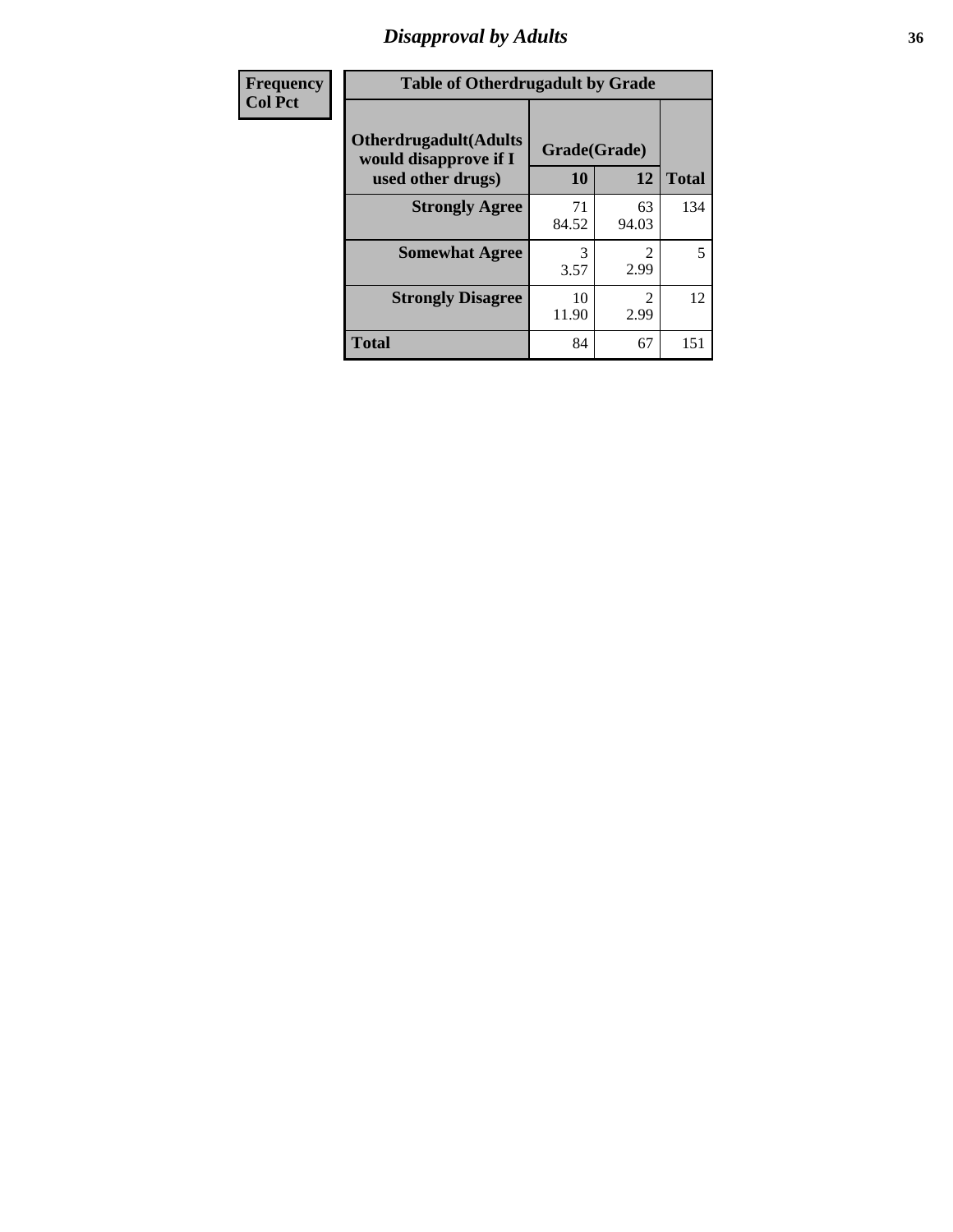## *Disapproval by Peers* **37**

| Frequency      | <b>Table of Alcoholpeer by Grade</b>                    |              |             |              |  |
|----------------|---------------------------------------------------------|--------------|-------------|--------------|--|
| <b>Col Pct</b> | Alcoholpeer(My<br>friends would<br>disapprove if I used | Grade(Grade) |             |              |  |
|                | alcohol)                                                | 10           | 12          | <b>Total</b> |  |
|                | <b>Strongly Agree</b>                                   | 12<br>14.29  | 5<br>7.46   | 17           |  |
|                | <b>Somewhat Agree</b>                                   | 27<br>32.14  | 14<br>20.90 | 41           |  |
|                | <b>Somewhat Disagree</b>                                | 16<br>19.05  | 14<br>20.90 | 30           |  |
|                | <b>Strongly Disagree</b>                                | 29<br>34.52  | 34<br>50.75 | 63           |  |
|                | Total                                                   | 84           | 67          | 151          |  |

| Frequency      | <b>Table of Tobaccopeer by Grade</b>                                |                    |             |              |
|----------------|---------------------------------------------------------------------|--------------------|-------------|--------------|
| <b>Col Pct</b> | Tobaccopeer(My<br>friends would<br>disapprove if I used<br>tobacco) | Grade(Grade)<br>10 | 12          | <b>Total</b> |
|                | <b>Strongly Agree</b>                                               | 19<br>22.62        | 14<br>20.90 | 33           |
|                | <b>Somewhat Agree</b>                                               | 20<br>23.81        | 12<br>17.91 | 32           |
|                | <b>Somewhat Disagree</b>                                            | 16<br>19.05        | 12<br>17.91 | 28           |
|                | <b>Strongly Disagree</b>                                            | 29<br>34.52        | 29<br>43.28 | 58           |
|                | Total                                                               | 84                 | 67          | 151          |

| Frequency      | <b>Table of Marijuanapeer by Grade</b>                    |              |             |              |
|----------------|-----------------------------------------------------------|--------------|-------------|--------------|
| <b>Col Pct</b> | Marijuanapeer(My<br>friends would<br>disapprove if I used | Grade(Grade) |             |              |
|                | marijuana)                                                | 10           | 12          | <b>Total</b> |
|                | <b>Strongly Agree</b>                                     | 36<br>42.86  | 22<br>32.84 | 58           |
|                | <b>Somewhat Agree</b>                                     | 19<br>22.62  | 13<br>19.40 | 32           |
|                | <b>Somewhat Disagree</b>                                  | 8<br>9.52    | 20<br>29.85 | 28           |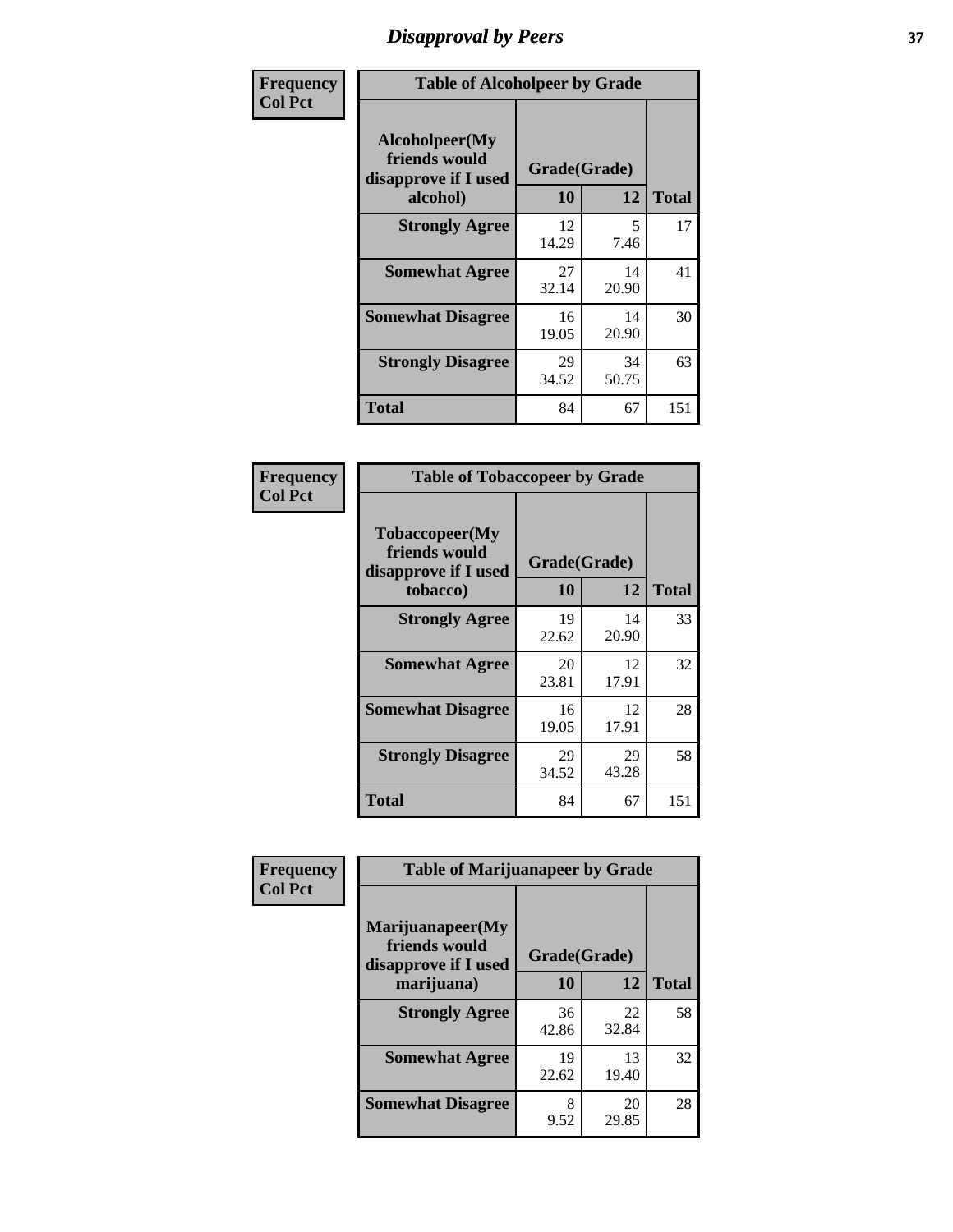# *Disapproval by Peers* **38**

| <b>Frequency</b> | <b>Table of Marijuanapeer by Grade</b>                                  |                           |             |              |  |
|------------------|-------------------------------------------------------------------------|---------------------------|-------------|--------------|--|
| <b>Col Pct</b>   | Marijuanapeer(My<br>friends would<br>disapprove if I used<br>marijuana) | Grade(Grade)<br><b>10</b> | 12          | <b>Total</b> |  |
|                  | <b>Strongly Disagree</b>                                                | 21<br>25.00               | 12<br>17.91 | 33           |  |
|                  | <b>Total</b>                                                            | 84                        | 67          | 15           |  |

| Frequency      | <b>Table of Otherdrugpeer by Grade</b>                                    |                    |             |              |
|----------------|---------------------------------------------------------------------------|--------------------|-------------|--------------|
| <b>Col Pct</b> | Otherdrugpeer(My<br>friends would<br>disapprove if I used<br>other drugs) | Grade(Grade)<br>10 | 12          | <b>Total</b> |
|                | <b>Strongly Agree</b>                                                     | 45<br>53.57        | 40<br>59.70 | 85           |
|                | <b>Somewhat Agree</b>                                                     | 17<br>20.24        | 7<br>10.45  | 24           |
|                | <b>Somewhat Disagree</b>                                                  | 5<br>5.95          | 9<br>13.43  | 14           |
|                | <b>Strongly Disagree</b>                                                  | 17<br>20.24        | 11<br>16.42 | 28           |
|                | <b>Total</b>                                                              | 84                 | 67          | 151          |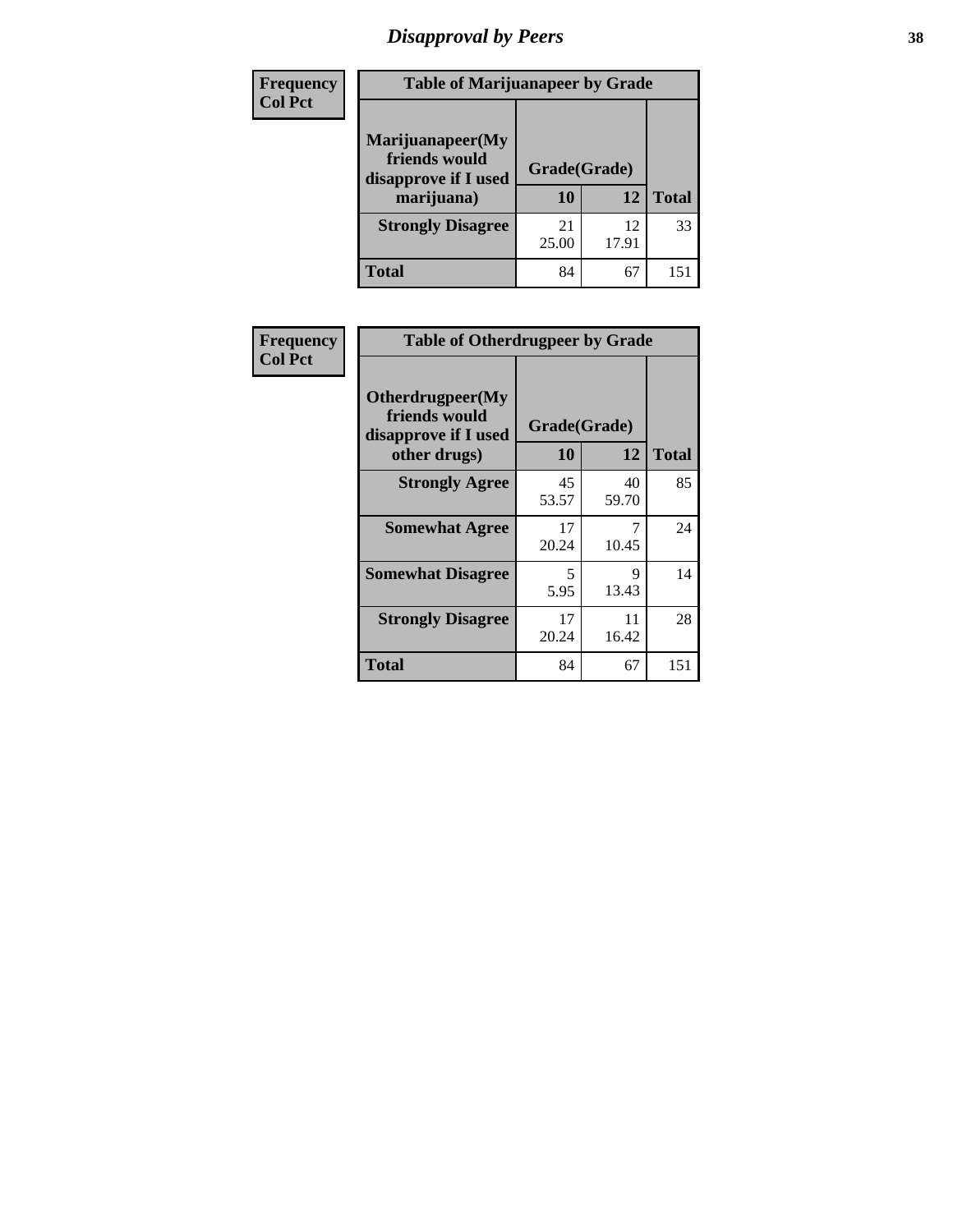| Frequency      | <b>Table of Alcohollocation1 by Grade</b> |              |             |              |
|----------------|-------------------------------------------|--------------|-------------|--------------|
| <b>Col Pct</b> | <b>Alcohollocation1(Places</b>            | Grade(Grade) |             |              |
|                | <b>Friends Use Alcohol)</b>               | 10           | 12          | <b>Total</b> |
|                |                                           | 49<br>58.33  | 55<br>82.09 | 104          |
|                | Do Not Use                                | 35<br>41.67  | 12<br>17.91 | 47           |
|                | <b>Total</b>                              | 84           | 67          | 151          |

| Frequency      | <b>Table of Alcohollocation2 by Grade</b>                     |                    |             |              |
|----------------|---------------------------------------------------------------|--------------------|-------------|--------------|
| <b>Col Pct</b> | <b>Alcohollocation2(Places</b><br><b>Friends Use Alcohol)</b> | Grade(Grade)<br>10 | <b>12</b>   | <b>Total</b> |
|                |                                                               | 54<br>64.29        | 34<br>50.75 | 88           |
|                | Home                                                          | 30<br>35.71        | 33<br>49.25 | 63           |
|                | <b>Total</b>                                                  | 84                 | 67          | 151          |

| Frequency<br><b>Col Pct</b> | <b>Table of Alcohollocation 3 by Grade</b>                    |                    |             |              |
|-----------------------------|---------------------------------------------------------------|--------------------|-------------|--------------|
|                             | <b>Alcohollocation3(Places</b><br><b>Friends Use Alcohol)</b> | Grade(Grade)<br>10 | 12          | <b>Total</b> |
|                             |                                                               | 78<br>92.86        | 63<br>94.03 | 141          |
|                             | <b>School</b>                                                 | 6<br>7.14          | 4<br>5.97   | 10           |
|                             | <b>Total</b>                                                  | 84                 | 67          | 151          |

| <b>Frequency</b> | <b>Table of Alcohollocation4 by Grade</b> |              |             |              |  |
|------------------|-------------------------------------------|--------------|-------------|--------------|--|
| <b>Col Pct</b>   | <b>Alcohollocation4(Places</b>            | Grade(Grade) |             |              |  |
|                  | <b>Friends Use Alcohol)</b>               | 10           | 12          | <b>Total</b> |  |
|                  |                                           | 71<br>84.52  | 50<br>74.63 | 121          |  |
|                  | Car                                       | 13<br>15.48  | 17<br>25.37 | 30           |  |
|                  | Total                                     | 84           | 67          | 151          |  |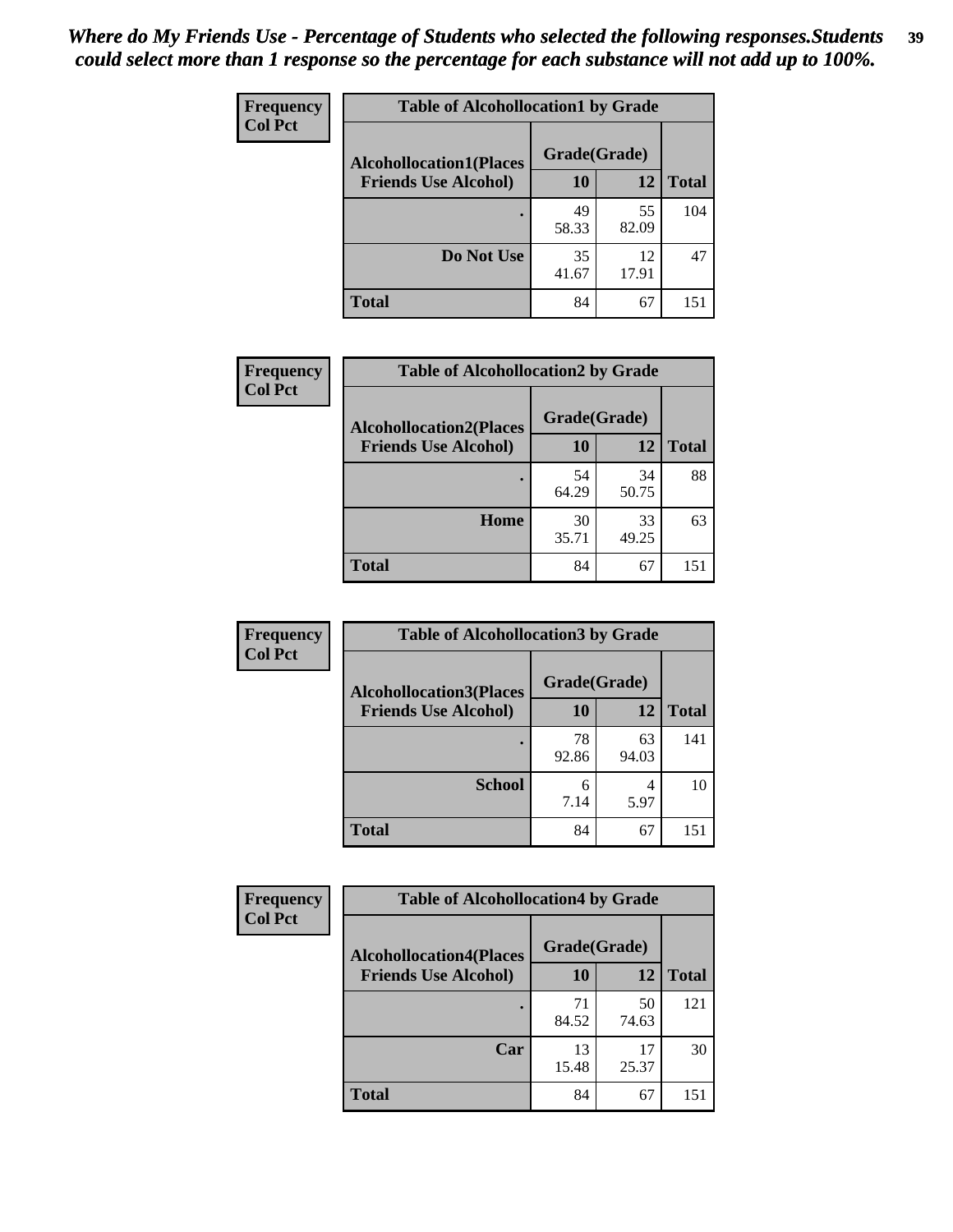| Frequency<br><b>Col Pct</b> | <b>Table of Alcohollocation5 by Grade</b> |              |             |              |  |
|-----------------------------|-------------------------------------------|--------------|-------------|--------------|--|
|                             | <b>Alcohollocation5(Places</b>            | Grade(Grade) |             |              |  |
|                             | <b>Friends Use Alcohol)</b>               | 10           | 12          | <b>Total</b> |  |
|                             |                                           | 54<br>64.29  | 24<br>35.82 | 78           |  |
|                             | <b>Friend's House</b>                     | 30<br>35.71  | 43<br>64.18 | 73           |  |
|                             | <b>Total</b>                              | 84           | 67          | 151          |  |

| <b>Frequency</b> | <b>Table of Alcohollocation6 by Grade</b> |              |             |              |  |  |
|------------------|-------------------------------------------|--------------|-------------|--------------|--|--|
| <b>Col Pct</b>   | <b>Alcohollocation6(Places</b>            | Grade(Grade) |             |              |  |  |
|                  | <b>Friends Use Alcohol)</b>               | 10           | 12          | <b>Total</b> |  |  |
|                  |                                           | 56<br>66.67  | 40<br>59.70 | 96           |  |  |
|                  | <b>Other</b>                              | 28<br>33.33  | 27<br>40.30 | 55           |  |  |
|                  | <b>Total</b>                              | 84           | 67          | 151          |  |  |

| Frequency      | <b>Table of Tobaccolocation1 by Grade</b> |              |             |              |
|----------------|-------------------------------------------|--------------|-------------|--------------|
| <b>Col Pct</b> | <b>Tobaccolocation1(Places</b>            | Grade(Grade) |             |              |
|                | <b>Friends Use Tobacco)</b>               | 10           | 12          | <b>Total</b> |
|                |                                           | 42<br>50.00  | 49<br>73.13 | 91           |
|                | Do Not Use                                | 42<br>50.00  | 18<br>26.87 | 60           |
|                | <b>Total</b>                              | 84           | 67          | 151          |

| <b>Frequency</b> | <b>Table of Tobaccolocation2 by Grade</b> |              |             |              |  |
|------------------|-------------------------------------------|--------------|-------------|--------------|--|
| <b>Col Pct</b>   | <b>Tobaccolocation2(Places</b>            | Grade(Grade) |             |              |  |
|                  | <b>Friends Use Tobacco)</b>               | 10           | 12          | <b>Total</b> |  |
|                  |                                           | 60<br>71.43  | 32<br>47.76 | 92           |  |
|                  | Home                                      | 24<br>28.57  | 35<br>52.24 | 59           |  |
|                  | <b>Total</b>                              | 84           | 67          | 151          |  |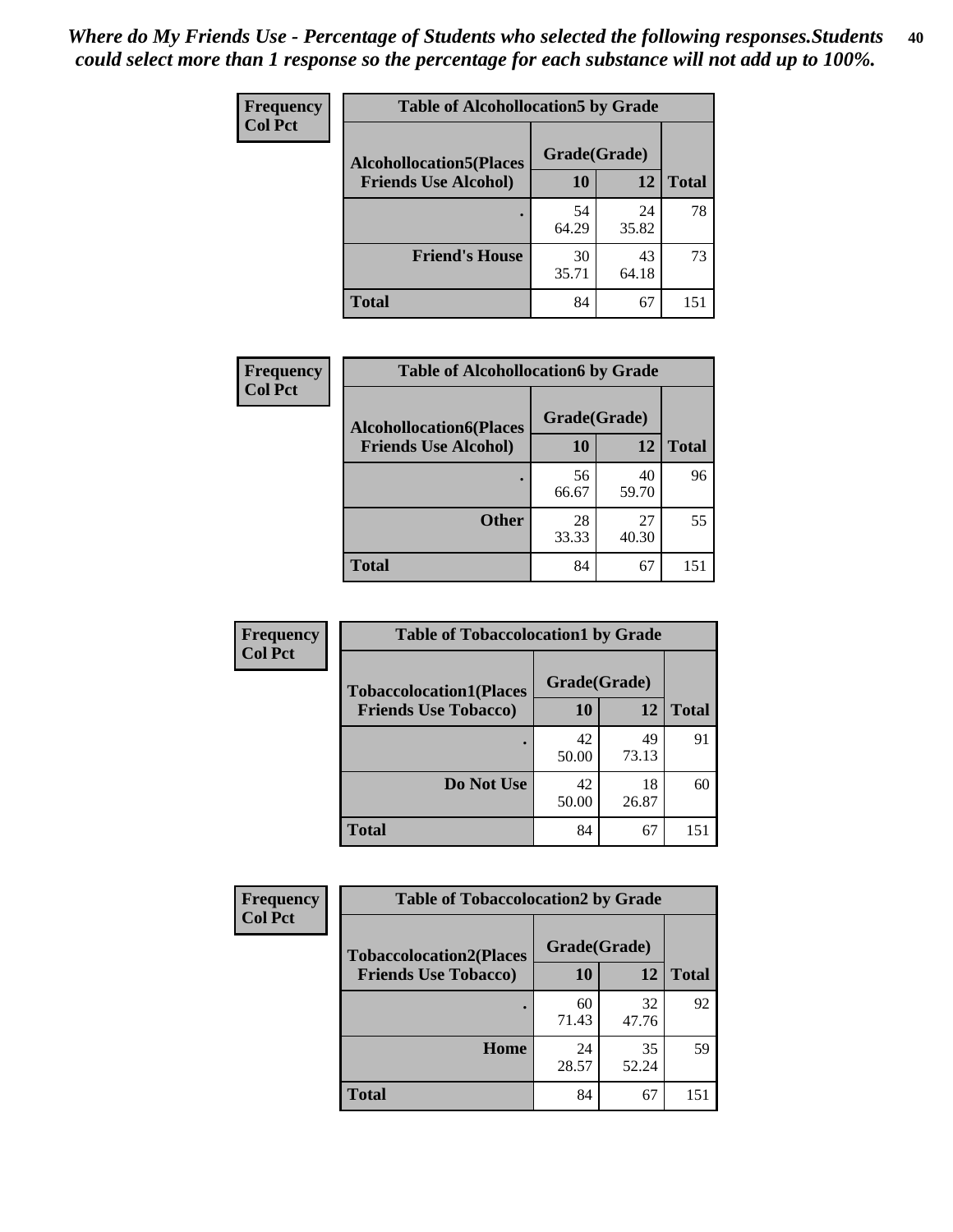| Frequency      | <b>Table of Tobaccolocation 3 by Grade</b> |              |             |              |  |
|----------------|--------------------------------------------|--------------|-------------|--------------|--|
| <b>Col Pct</b> | <b>Tobaccolocation3(Places</b>             | Grade(Grade) |             |              |  |
|                | <b>Friends Use Tobacco)</b>                | 10           | 12          | <b>Total</b> |  |
|                |                                            | 58<br>69.05  | 44<br>65.67 | 102          |  |
|                | <b>School</b>                              | 26<br>30.95  | 23<br>34.33 | 49           |  |
|                | <b>Total</b>                               | 84           | 67          | 151          |  |

| Frequency      | <b>Table of Tobaccolocation4 by Grade</b> |              |             |              |
|----------------|-------------------------------------------|--------------|-------------|--------------|
| <b>Col Pct</b> | <b>Tobaccolocation4(Places</b>            | Grade(Grade) |             |              |
|                | <b>Friends Use Tobacco)</b>               | 10           | 12          | <b>Total</b> |
|                |                                           | 61<br>72.62  | 30<br>44.78 | 91           |
|                | Car                                       | 23<br>27.38  | 37<br>55.22 | 60           |
|                | <b>Total</b>                              | 84           | 67          | 151          |

| <b>Frequency</b> | <b>Table of Tobaccolocation5 by Grade</b> |              |             |              |
|------------------|-------------------------------------------|--------------|-------------|--------------|
| <b>Col Pct</b>   | <b>Tobaccolocation5(Places</b>            | Grade(Grade) |             |              |
|                  | <b>Friends Use Tobacco)</b>               | 10           | <b>12</b>   | <b>Total</b> |
|                  |                                           | 65<br>77.38  | 29<br>43.28 | 94           |
|                  | <b>Friend's House</b>                     | 19<br>22.62  | 38<br>56.72 | 57           |
|                  | <b>Total</b>                              | 84           | 67          | 151          |

| <b>Frequency</b> | <b>Table of Tobaccolocation6 by Grade</b> |              |             |              |  |
|------------------|-------------------------------------------|--------------|-------------|--------------|--|
| <b>Col Pct</b>   | <b>Tobaccolocation6(Places</b>            | Grade(Grade) |             |              |  |
|                  | <b>Friends Use Tobacco)</b>               | 10           | 12          | <b>Total</b> |  |
|                  |                                           | 58<br>69.05  | 44<br>65.67 | 102          |  |
|                  | <b>Other</b>                              | 26<br>30.95  | 23<br>34.33 | 49           |  |
|                  | <b>Total</b>                              | 84           | 67          | 151          |  |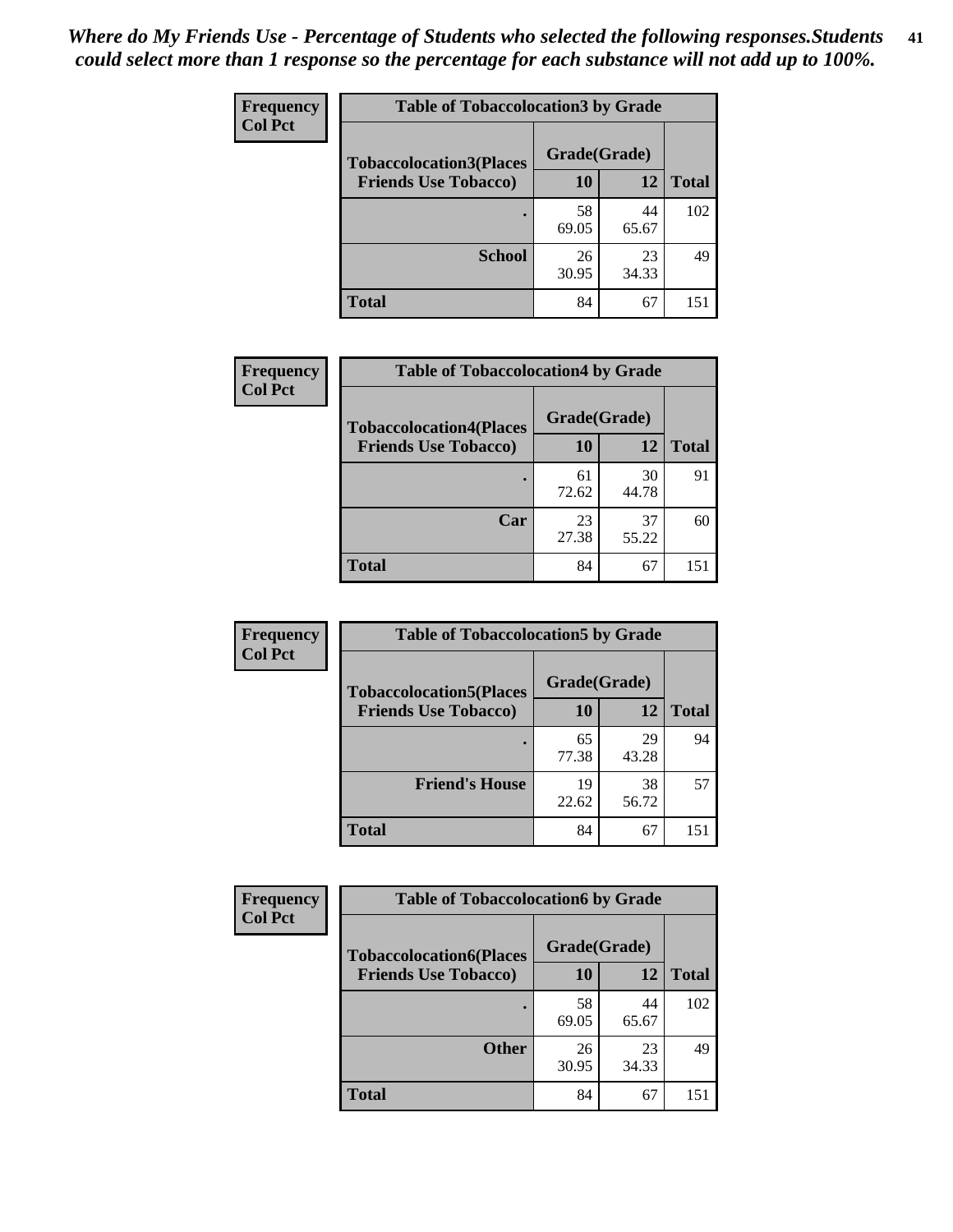| <b>Frequency</b> | <b>Table of Marijuanalocation1 by Grade</b> |              |             |              |
|------------------|---------------------------------------------|--------------|-------------|--------------|
| <b>Col Pct</b>   | <b>Marijuanalocation1(Places</b>            | Grade(Grade) |             |              |
|                  | <b>Friends Use Marijuana</b> )              | 10           | 12          | <b>Total</b> |
|                  |                                             | 28<br>33.33  | 37<br>55.22 | 65           |
|                  | Do Not Use                                  | 56<br>66.67  | 30<br>44.78 | 86           |
|                  | <b>Total</b>                                | 84           | 67          | 151          |

| <b>Frequency</b> | <b>Table of Marijuanalocation2 by Grade</b>                        |                    |             |              |
|------------------|--------------------------------------------------------------------|--------------------|-------------|--------------|
| <b>Col Pct</b>   | <b>Marijuanalocation2(Places</b><br><b>Friends Use Marijuana</b> ) | Grade(Grade)<br>10 | 12          | <b>Total</b> |
|                  |                                                                    | 66<br>78.57        | 46<br>68.66 | 112          |
|                  | Home                                                               | 18<br>21.43        | 21<br>31.34 | 39           |
|                  | <b>Total</b>                                                       | 84                 | 67          | 151          |

| <b>Frequency</b><br><b>Col Pct</b> | <b>Table of Marijuanalocation3 by Grade</b> |              |             |              |
|------------------------------------|---------------------------------------------|--------------|-------------|--------------|
|                                    | <b>Marijuanalocation3(Places</b>            | Grade(Grade) |             |              |
|                                    | <b>Friends Use Marijuana</b> )              | 10           | 12          | <b>Total</b> |
|                                    |                                             | 82<br>97.62  | 61<br>91.04 | 143          |
|                                    | <b>School</b>                               | 2.38         | 6<br>8.96   | 8            |
|                                    | <b>Total</b>                                | 84           | 67          | 151          |

| <b>Frequency</b> | <b>Table of Marijuanalocation4 by Grade</b> |              |             |              |  |
|------------------|---------------------------------------------|--------------|-------------|--------------|--|
| <b>Col Pct</b>   | <b>Marijuanalocation4(Places</b>            | Grade(Grade) |             |              |  |
|                  | <b>Friends Use Marijuana</b> )              | <b>10</b>    | 12          | <b>Total</b> |  |
|                  |                                             | 70<br>83.33  | 37<br>55.22 | 107          |  |
|                  | Car                                         | 14<br>16.67  | 30<br>44.78 | 44           |  |
|                  | <b>Total</b>                                | 84           | 67          | 151          |  |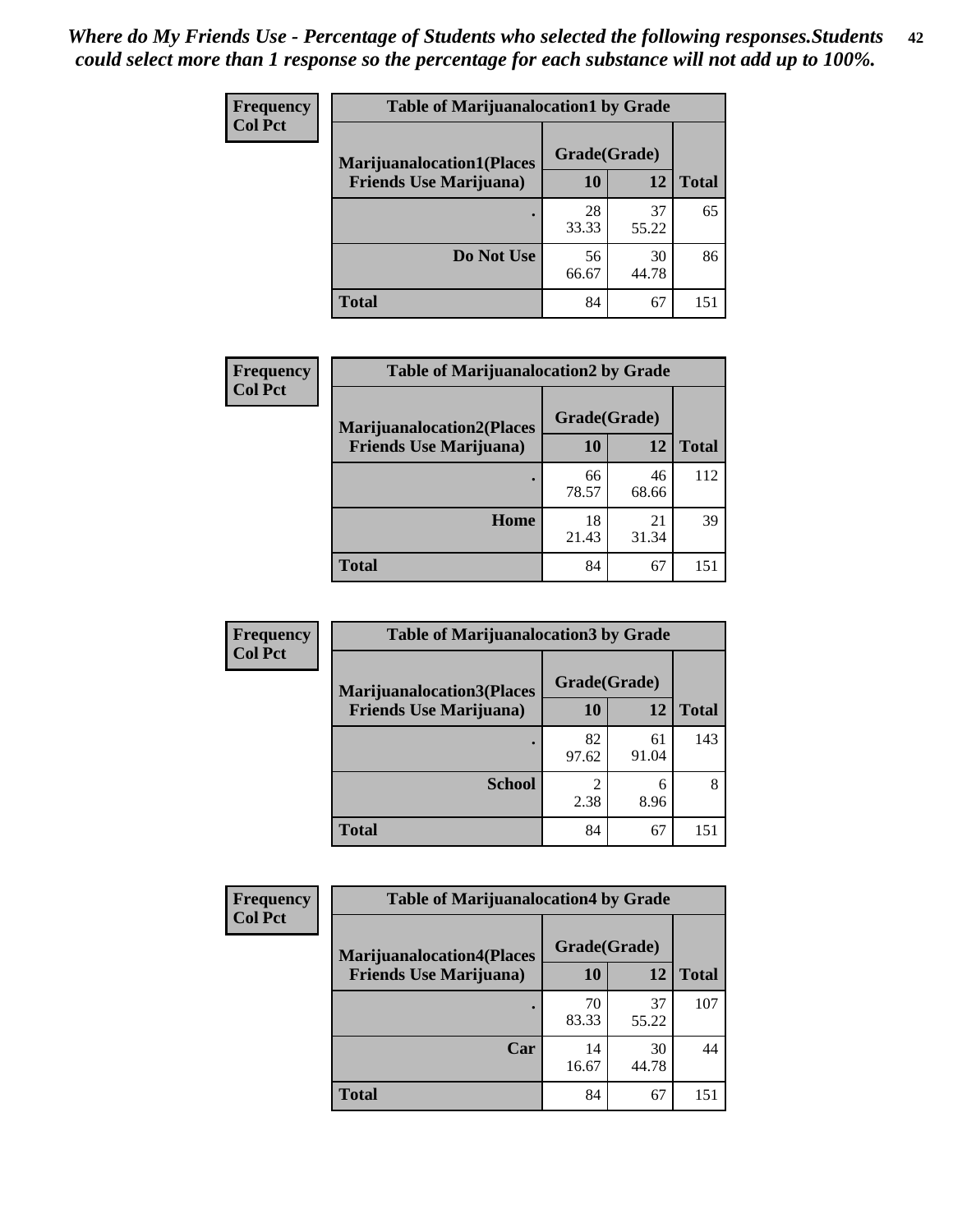| <b>Frequency</b> | <b>Table of Marijuanalocation5 by Grade</b> |              |             |              |
|------------------|---------------------------------------------|--------------|-------------|--------------|
| <b>Col Pct</b>   | <b>Marijuanalocation5(Places)</b>           | Grade(Grade) |             |              |
|                  | <b>Friends Use Marijuana</b> )              | 10           | 12          | <b>Total</b> |
|                  |                                             | 66<br>78.57  | 45<br>67.16 | 111          |
|                  | <b>Friend's House</b>                       | 18<br>21.43  | 22<br>32.84 | 40           |
|                  | <b>Total</b>                                | 84           | 67          | 151          |

| <b>Frequency</b> | <b>Table of Marijuanalocation6 by Grade</b>                        |                    |             |              |
|------------------|--------------------------------------------------------------------|--------------------|-------------|--------------|
| <b>Col Pct</b>   | <b>Marijuanalocation6(Places</b><br><b>Friends Use Marijuana</b> ) | Grade(Grade)<br>10 | 12          | <b>Total</b> |
|                  |                                                                    | 69<br>82.14        | 49<br>73.13 | 118          |
|                  | <b>Other</b>                                                       | 15<br>17.86        | 18<br>26.87 | 33           |
|                  | <b>Total</b>                                                       | 84                 | 67          | 151          |

| Frequency      | <b>Table of Otherdruglocation1 by Grade</b>                          |              |             |              |
|----------------|----------------------------------------------------------------------|--------------|-------------|--------------|
| <b>Col Pct</b> | <b>Otherdruglocation1(Places</b><br><b>Friends Use Other Illegal</b> | Grade(Grade) |             |              |
|                | Drugs)                                                               | <b>10</b>    | 12          | <b>Total</b> |
|                |                                                                      | 14<br>16.67  | 15<br>22.39 | 29           |
|                | Do Not Use                                                           | 70<br>83.33  | 52<br>77.61 | 122          |
|                | <b>Total</b>                                                         | 84           | 67          | 151          |

| <b>Frequency</b> | <b>Table of Otherdruglocation2 by Grade</b>                          |             |              |              |
|------------------|----------------------------------------------------------------------|-------------|--------------|--------------|
| <b>Col Pct</b>   | <b>Otherdruglocation2(Places</b><br><b>Friends Use Other Illegal</b> |             | Grade(Grade) |              |
|                  | Drugs)                                                               | 10          | 12           | <b>Total</b> |
|                  |                                                                      | 73<br>86.90 | 57<br>85.07  | 130          |
|                  | Home                                                                 | 11<br>13.10 | 10<br>14.93  | 21           |
|                  | <b>Total</b>                                                         | 84          | 67           | 151          |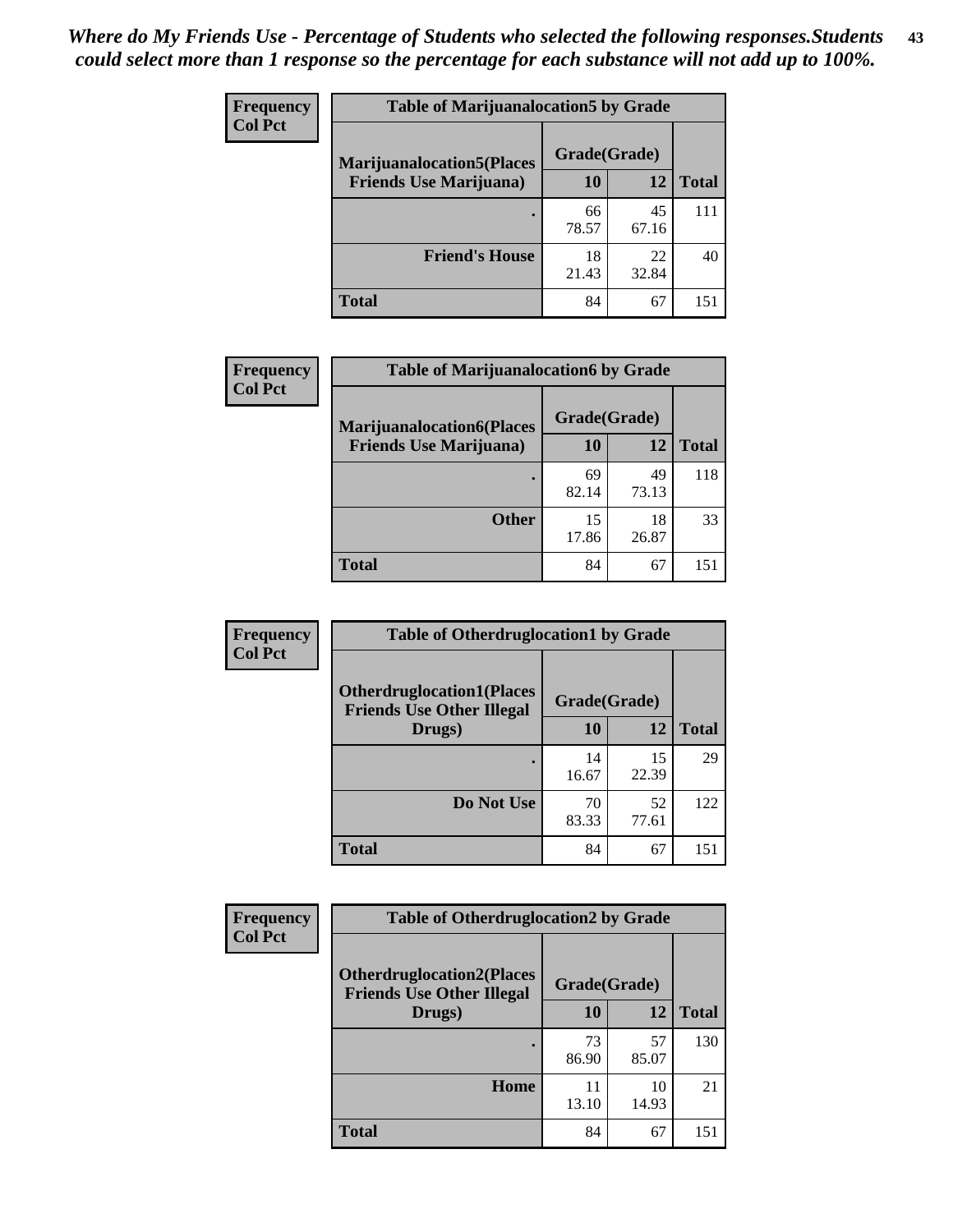| <b>Frequency</b> | <b>Table of Otherdruglocation 3 by Grade</b>                         |              |             |              |
|------------------|----------------------------------------------------------------------|--------------|-------------|--------------|
| <b>Col Pct</b>   | <b>Otherdruglocation3(Places</b><br><b>Friends Use Other Illegal</b> | Grade(Grade) |             |              |
|                  | Drugs)                                                               | 10           | 12          | <b>Total</b> |
|                  |                                                                      | 80<br>95.24  | 61<br>91.04 | 141          |
|                  | <b>School</b>                                                        | 4<br>4.76    | 6<br>8.96   | 10           |
|                  | <b>Total</b>                                                         | 84           | 67          | 151          |

| <b>Frequency</b> | <b>Table of Otherdruglocation4 by Grade</b>                          |              |             |              |
|------------------|----------------------------------------------------------------------|--------------|-------------|--------------|
| <b>Col Pct</b>   | <b>Otherdruglocation4(Places</b><br><b>Friends Use Other Illegal</b> | Grade(Grade) |             |              |
|                  | Drugs)                                                               | 10           | 12          | <b>Total</b> |
|                  |                                                                      | 78<br>92.86  | 59<br>88.06 | 137          |
|                  | Car                                                                  | 6<br>7.14    | 8<br>11.94  | 14           |
|                  | <b>Total</b>                                                         | 84           | 67          | 151          |

| Frequency      | <b>Table of Otherdruglocation5 by Grade</b>                          |              |             |              |
|----------------|----------------------------------------------------------------------|--------------|-------------|--------------|
| <b>Col Pct</b> | <b>Otherdruglocation5(Places</b><br><b>Friends Use Other Illegal</b> | Grade(Grade) |             |              |
|                | Drugs)                                                               | 10           | 12          | <b>Total</b> |
|                |                                                                      | 78<br>92.86  | 55<br>82.09 | 133          |
|                | <b>Friend's House</b>                                                | 6<br>7.14    | 12<br>17.91 | 18           |
|                | <b>Total</b>                                                         | 84           | 67          | 151          |

| <b>Frequency</b>                                                                       | <b>Table of Otherdruglocation6 by Grade</b> |              |             |              |
|----------------------------------------------------------------------------------------|---------------------------------------------|--------------|-------------|--------------|
| <b>Col Pct</b><br><b>Otherdruglocation6(Places</b><br><b>Friends Use Other Illegal</b> |                                             | Grade(Grade) |             |              |
|                                                                                        | Drugs)                                      | 10           | 12          | <b>Total</b> |
|                                                                                        |                                             | 76<br>90.48  | 58<br>86.57 | 134          |
|                                                                                        | <b>Other</b>                                | 8<br>9.52    | 9<br>13.43  | 17           |
|                                                                                        | <b>Total</b>                                | 84           | 67          | 151          |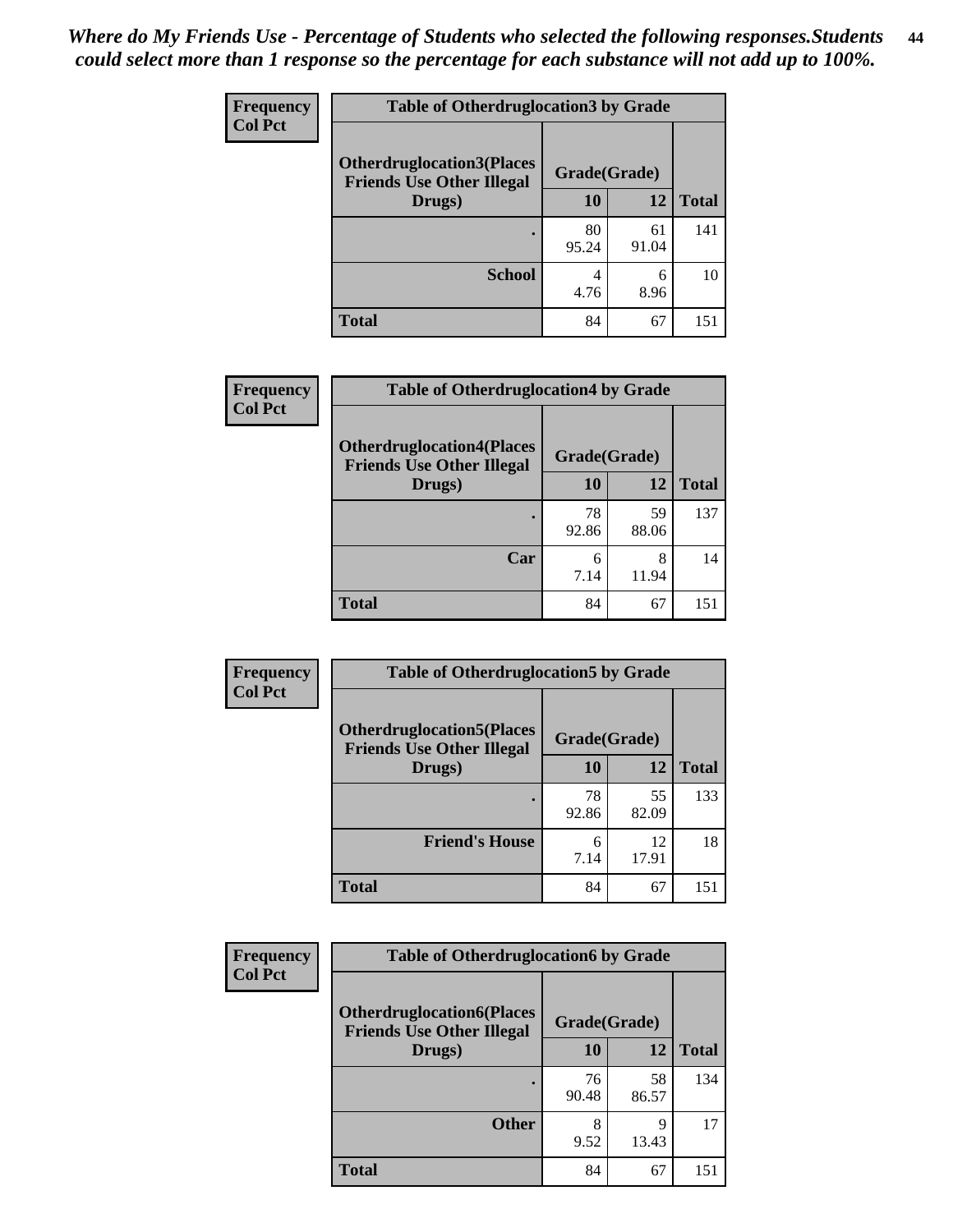| Frequency      | <b>Table of Alcoholtime1 by Grade</b>           |              |             |              |
|----------------|-------------------------------------------------|--------------|-------------|--------------|
| <b>Col Pct</b> | <b>Alcoholtime1(Times</b><br><b>Friends Use</b> | Grade(Grade) |             |              |
|                | Alcohol)                                        | <b>10</b>    | 12          | <b>Total</b> |
|                |                                                 | 55<br>65.48  | 58<br>86.57 | 113          |
|                | Do Not Use                                      | 29<br>34.52  | 9<br>13.43  | 38           |
|                | <b>Total</b>                                    | 84           | 67          | 151          |

| Frequency      | <b>Table of Alcoholtime2 by Grade</b>           |              |             |              |
|----------------|-------------------------------------------------|--------------|-------------|--------------|
| <b>Col Pct</b> | <b>Alcoholtime2(Times</b><br><b>Friends Use</b> | Grade(Grade) |             |              |
|                | Alcohol)                                        | 10           | 12          | <b>Total</b> |
|                |                                                 | 78<br>92.86  | 63<br>94.03 | 141          |
|                | <b>On Way to School</b>                         | 6<br>7.14    | 4<br>5.97   | 10           |
|                | <b>Total</b>                                    | 84           | 67          | 151          |

| Frequency      | <b>Table of Alcoholtime3 by Grade</b>           |              |             |              |
|----------------|-------------------------------------------------|--------------|-------------|--------------|
| <b>Col Pct</b> | <b>Alcoholtime3(Times</b><br><b>Friends Use</b> | Grade(Grade) |             |              |
|                | Alcohol)                                        | 10           | 12          | <b>Total</b> |
|                |                                                 | 76<br>90.48  | 64<br>95.52 | 140          |
|                | <b>During School</b>                            | 8<br>9.52    | 3<br>4.48   | 11           |
|                | <b>Total</b>                                    | 84           | 67          | 151          |

| <b>Frequency</b><br><b>Col Pct</b> | <b>Table of Alcoholtime4 by Grade</b> |              |             |              |
|------------------------------------|---------------------------------------|--------------|-------------|--------------|
|                                    | <b>Alcoholtime4(Times</b>             | Grade(Grade) |             |              |
|                                    | <b>Friends Use Alcohol)</b>           | 10           | 12          | <b>Total</b> |
|                                    |                                       | 77<br>91.67  | 64<br>95.52 | 141          |
|                                    | <b>On Way Home From School</b>        | 8.33         | 3<br>4.48   | 10           |
|                                    | <b>Total</b>                          | 84           | 67          | 151          |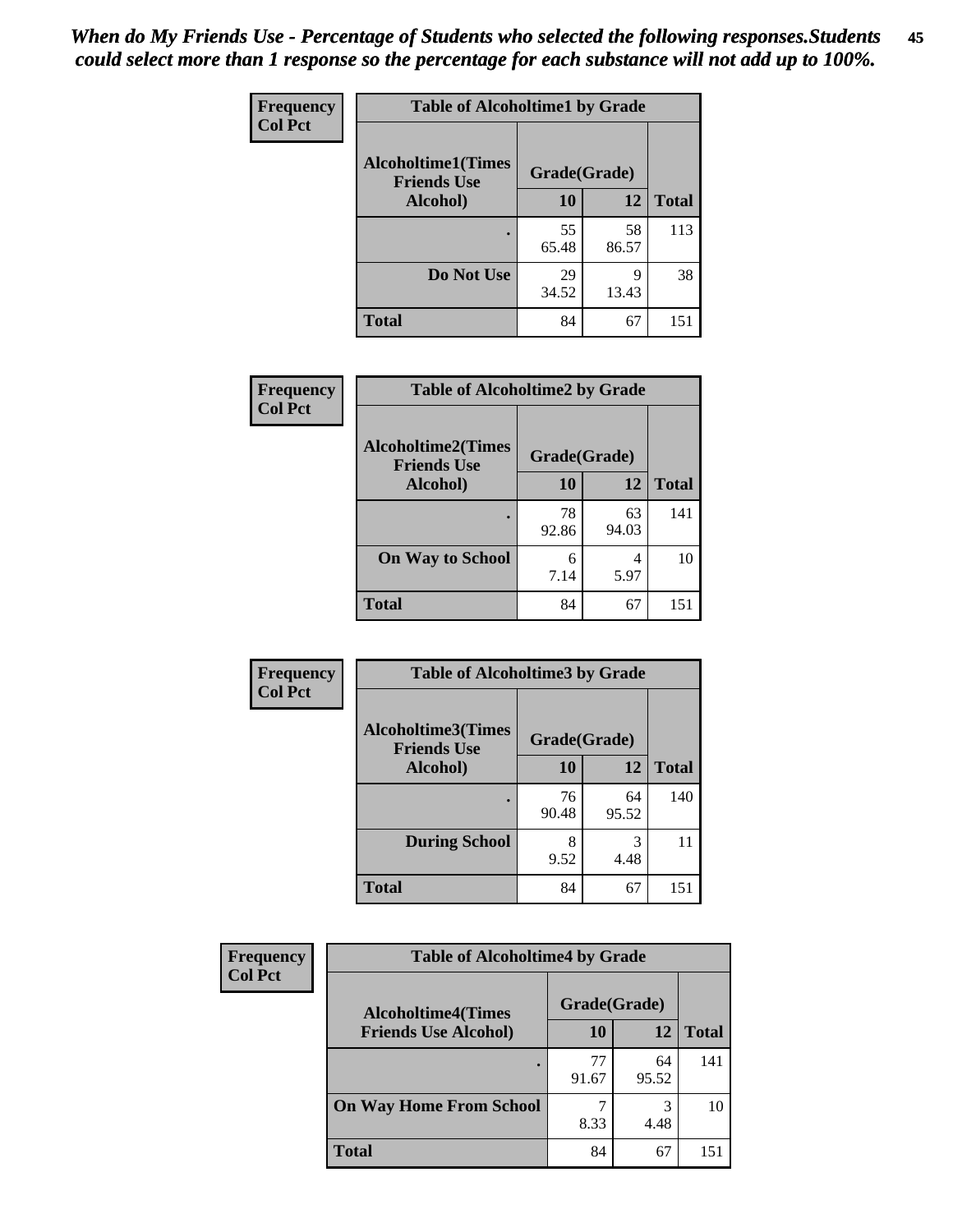*When do My Friends Use - Percentage of Students who selected the following responses.Students could select more than 1 response so the percentage for each substance will not add up to 100%.* **46**

| Frequency      | <b>Table of Alcoholtime5 by Grade</b>           |              |             |              |
|----------------|-------------------------------------------------|--------------|-------------|--------------|
| <b>Col Pct</b> | <b>Alcoholtime5(Times</b><br><b>Friends Use</b> | Grade(Grade) |             |              |
|                | Alcohol)                                        | 10           | 12          | <b>Total</b> |
|                |                                                 | 66<br>78.57  | 43<br>64.18 | 109          |
|                | Weeknights                                      | 18<br>21.43  | 24<br>35.82 | 42           |
|                | <b>Total</b>                                    | 84           | 67          | 151          |

| <b>Frequency</b> | <b>Table of Alcoholtime6 by Grade</b>           |              |             |              |
|------------------|-------------------------------------------------|--------------|-------------|--------------|
| <b>Col Pct</b>   | <b>Alcoholtime6(Times</b><br><b>Friends Use</b> | Grade(Grade) |             |              |
|                  | Alcohol)                                        | 10           | 12          | <b>Total</b> |
|                  |                                                 | 29<br>34.52  | 10<br>14.93 | 39           |
|                  | Weekends                                        | 55<br>65.48  | 57<br>85.07 | 112          |
|                  | <b>Total</b>                                    | 84           | 67          | 151          |

| Frequency      | <b>Table of Tobaccotime1 by Grade</b>           |              |             |              |
|----------------|-------------------------------------------------|--------------|-------------|--------------|
| <b>Col Pct</b> | <b>Tobaccotime1(Times</b><br><b>Friends Use</b> | Grade(Grade) |             |              |
|                | <b>Tobacco</b> )                                | 10           | 12          | <b>Total</b> |
|                | ٠                                               | 43<br>51.19  | 48<br>71.64 | 91           |
|                | Do Not Use                                      | 41<br>48.81  | 19<br>28.36 | 60           |
|                | <b>Total</b>                                    | 84           | 67          | 151          |

| <b>Frequency</b> | <b>Table of Tobaccotime2 by Grade</b>           |              |             |              |
|------------------|-------------------------------------------------|--------------|-------------|--------------|
| <b>Col Pct</b>   | <b>Tobaccotime2(Times</b><br><b>Friends Use</b> | Grade(Grade) |             |              |
|                  | <b>Tobacco</b> )                                | <b>10</b>    | 12          | <b>Total</b> |
|                  |                                                 | 63<br>75.00  | 28<br>41.79 | 91           |
|                  | <b>On Way to School</b>                         | 21<br>25.00  | 39<br>58.21 | 60           |
|                  | <b>Total</b>                                    | 84           | 67          | 151          |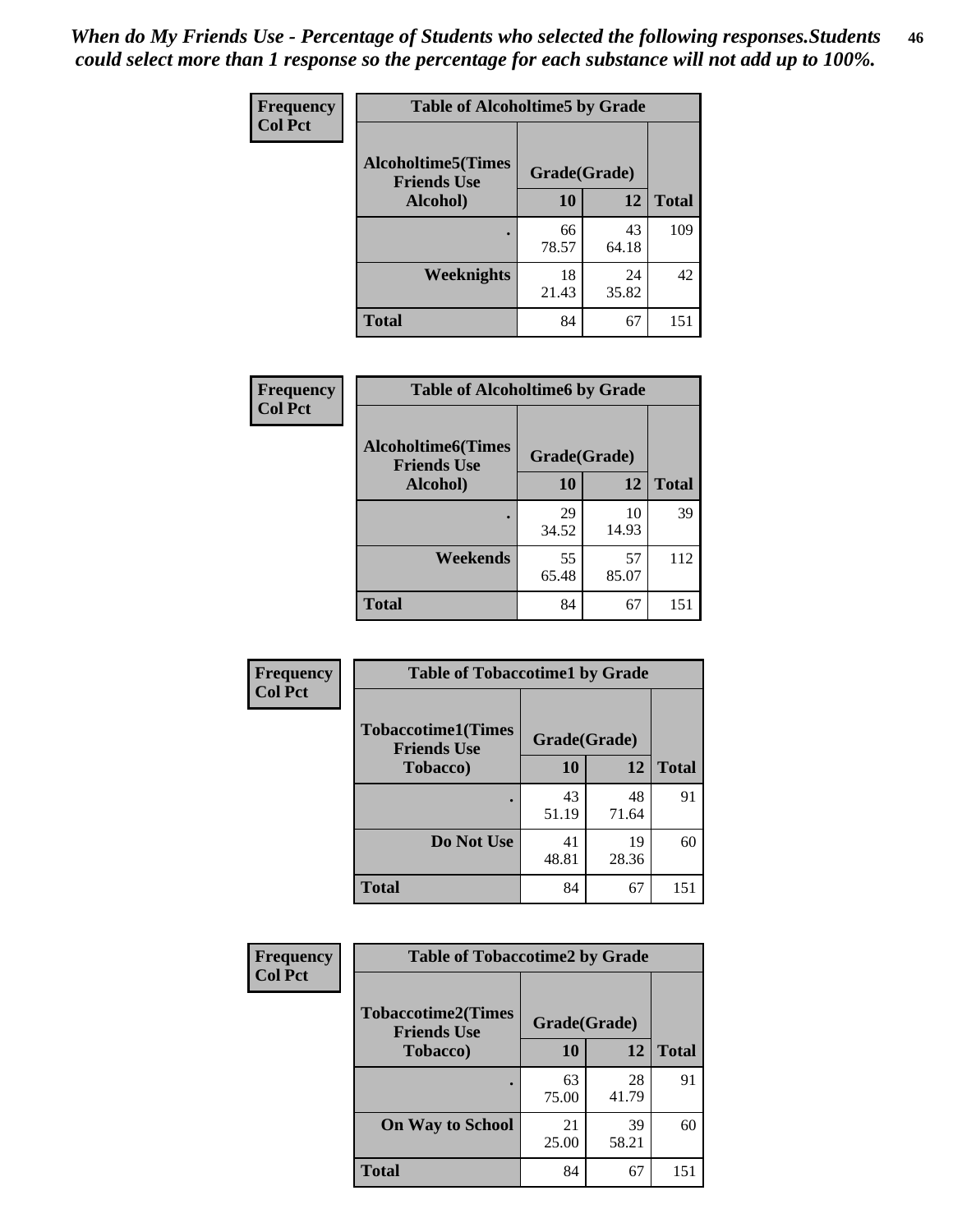| Frequency      |                                                 | <b>Table of Tobaccotime3 by Grade</b> |             |              |  |  |
|----------------|-------------------------------------------------|---------------------------------------|-------------|--------------|--|--|
| <b>Col Pct</b> | <b>Tobaccotime3(Times</b><br><b>Friends Use</b> | Grade(Grade)                          |             |              |  |  |
|                | <b>Tobacco</b> )                                | 10                                    | 12          | <b>Total</b> |  |  |
|                | ٠                                               | 59<br>70.24                           | 44<br>65.67 | 103          |  |  |
|                | <b>During School</b>                            | 25<br>29.76                           | 23<br>34.33 | 48           |  |  |
|                | <b>Total</b>                                    | 84                                    | 67          | 151          |  |  |

| Frequency<br><b>Col Pct</b> | <b>Table of Tobaccotime4 by Grade</b> |              |             |              |
|-----------------------------|---------------------------------------|--------------|-------------|--------------|
|                             | <b>Tobaccotime4(Times</b>             | Grade(Grade) |             |              |
|                             | <b>Friends Use Tobacco)</b>           | 10           | 12          | <b>Total</b> |
|                             |                                       | 77<br>91.67  | 64<br>95.52 | 141          |
|                             | <b>On Way Home From School</b>        | 8.33         | 3<br>4.48   | 10           |
|                             | <b>Total</b>                          | 84           | 67          | 151          |

| Frequency      | <b>Table of Tobaccotime5 by Grade</b>           |              |             |              |
|----------------|-------------------------------------------------|--------------|-------------|--------------|
| <b>Col Pct</b> | <b>Tobaccotime5(Times</b><br><b>Friends Use</b> | Grade(Grade) |             |              |
|                | <b>Tobacco</b> )                                | 10           | 12          | <b>Total</b> |
|                |                                                 | 54<br>64.29  | 26<br>38.81 | 80           |
|                | Weeknights                                      | 30<br>35.71  | 41<br>61.19 | 71           |
|                | <b>Total</b>                                    | 84           | 67          | 151          |

| <b>Frequency</b> | <b>Table of Tobaccotime6 by Grade</b>           |              |             |              |
|------------------|-------------------------------------------------|--------------|-------------|--------------|
| <b>Col Pct</b>   | <b>Tobaccotime6(Times</b><br><b>Friends Use</b> | Grade(Grade) |             |              |
|                  | <b>Tobacco</b> )                                | 10           | 12          | <b>Total</b> |
|                  |                                                 | 51<br>60.71  | 22<br>32.84 | 73           |
|                  | Weekends                                        | 33<br>39.29  | 45<br>67.16 | 78           |
|                  | <b>Total</b>                                    | 84           | 67          | 151          |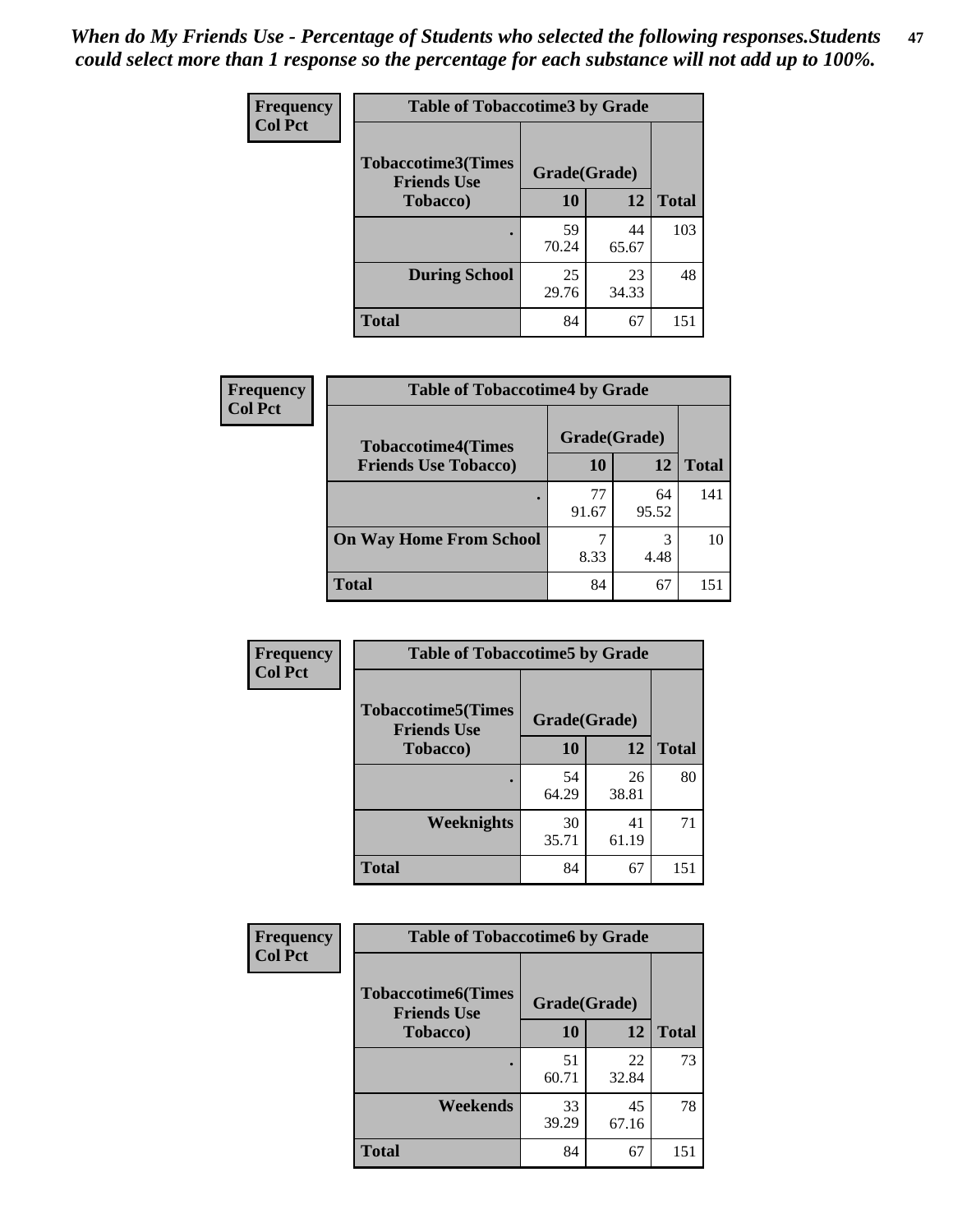| Frequency      | <b>Table of Marijuanatime1 by Grade</b>           |              |             |              |
|----------------|---------------------------------------------------|--------------|-------------|--------------|
| <b>Col Pct</b> | <b>Marijuanatime1(Times</b><br><b>Friends Use</b> | Grade(Grade) |             |              |
|                | Marijuana)                                        | 10           | 12          | <b>Total</b> |
|                |                                                   | 23<br>27.38  | 34<br>50.75 | 57           |
|                | Do Not Use                                        | 61<br>72.62  | 33<br>49.25 | 94           |
|                | <b>Total</b>                                      | 84           | 67          | 151          |

| Frequency      | <b>Table of Marijuanatime2 by Grade</b>           |              |             |              |
|----------------|---------------------------------------------------|--------------|-------------|--------------|
| <b>Col Pct</b> | <b>Marijuanatime2(Times</b><br><b>Friends Use</b> | Grade(Grade) |             |              |
|                | Marijuana)                                        | 10           | 12          | <b>Total</b> |
|                |                                                   | 78<br>92.86  | 55<br>82.09 | 133          |
|                | <b>On Way to School</b>                           | 6<br>7.14    | 12<br>17.91 | 18           |
|                | <b>Total</b>                                      | 84           | 67          | 151          |

| Frequency      | <b>Table of Marijuanatime3 by Grade</b>    |              |             |              |
|----------------|--------------------------------------------|--------------|-------------|--------------|
| <b>Col Pct</b> | Marijuanatime3(Times<br><b>Friends Use</b> | Grade(Grade) |             |              |
|                | Marijuana)                                 | 10           | 12          | <b>Total</b> |
|                |                                            | 81<br>96.43  | 64<br>95.52 | 145          |
|                | <b>During School</b>                       | 3<br>3.57    | 3<br>4.48   | 6            |
|                | <b>Total</b>                               | 84           | 67          | 151          |

| <b>Frequency</b> | <b>Table of Marijuanatime4 by Grade</b> |              |             |              |
|------------------|-----------------------------------------|--------------|-------------|--------------|
| <b>Col Pct</b>   | <b>Marijuanatime4(Times</b>             | Grade(Grade) |             |              |
|                  | <b>Friends Use Marijuana</b> )          | 10           | 12          | <b>Total</b> |
|                  |                                         | 76<br>90.48  | 56<br>83.58 | 132          |
|                  | <b>On Way Home From School</b>          | 8<br>9.52    | 11<br>16.42 | 19           |
|                  | <b>Total</b>                            | 84           | 67          | 151          |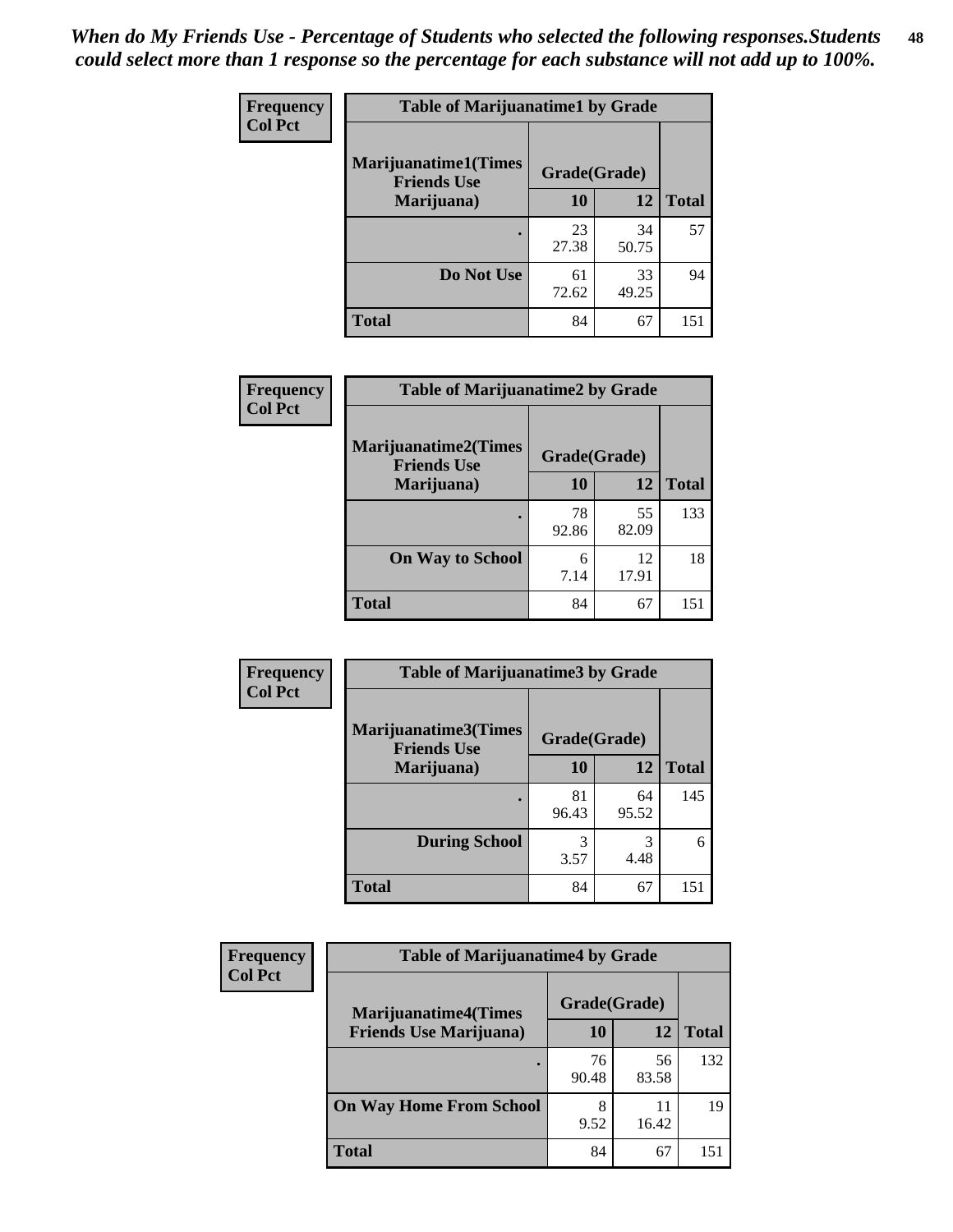| Frequency      | <b>Table of Marijuanatime5 by Grade</b>            |              |             |              |
|----------------|----------------------------------------------------|--------------|-------------|--------------|
| <b>Col Pct</b> | <b>Marijuanatime5</b> (Times<br><b>Friends Use</b> | Grade(Grade) |             |              |
|                | Marijuana)                                         | 10           | 12          | <b>Total</b> |
|                |                                                    | 73<br>86.90  | 49<br>73.13 | 122          |
|                | Weeknights                                         | 11<br>13.10  | 18<br>26.87 | 29           |
|                | <b>Total</b>                                       | 84           | 67          | 151          |

| Frequency      | <b>Table of Marijuanatime6 by Grade</b>           |              |             |              |
|----------------|---------------------------------------------------|--------------|-------------|--------------|
| <b>Col Pct</b> | <b>Marijuanatime6(Times</b><br><b>Friends Use</b> | Grade(Grade) |             |              |
|                | Marijuana)                                        | 10           | 12          | <b>Total</b> |
|                |                                                   | 60<br>71.43  | 33<br>49.25 | 93           |
|                | Weekends                                          | 24<br>28.57  | 34<br>50.75 | 58           |
|                | <b>Total</b>                                      | 84           | 67          | 151          |

| <b>Frequency</b> | <b>Table of Otherdrugtime1 by Grade</b>                  |              |             |              |
|------------------|----------------------------------------------------------|--------------|-------------|--------------|
| <b>Col Pct</b>   | <b>Otherdrugtime1</b> (Times<br><b>Friends Use Other</b> | Grade(Grade) |             |              |
|                  | <b>Illegal Drugs</b> )                                   | 10           | 12          | <b>Total</b> |
|                  |                                                          | 13<br>15.48  | 12<br>17.91 | 25           |
|                  | Do Not Use                                               | 71<br>84.52  | 55<br>82.09 | 126          |
|                  | Total                                                    | 84           | 67          | 151          |

| Frequency      | <b>Table of Otherdrugtime2 by Grade</b>                 |              |             |              |
|----------------|---------------------------------------------------------|--------------|-------------|--------------|
| <b>Col Pct</b> | <b>Otherdrugtime2(Times</b><br><b>Friends Use Other</b> | Grade(Grade) |             |              |
|                | <b>Illegal Drugs</b> )                                  | 10           | 12          | <b>Total</b> |
|                |                                                         | 80<br>95.24  | 63<br>94.03 | 143          |
|                | <b>On Way to School</b>                                 | 4<br>4.76    | 4<br>5.97   | 8            |
|                | <b>Total</b>                                            | 84           | 67          | 151          |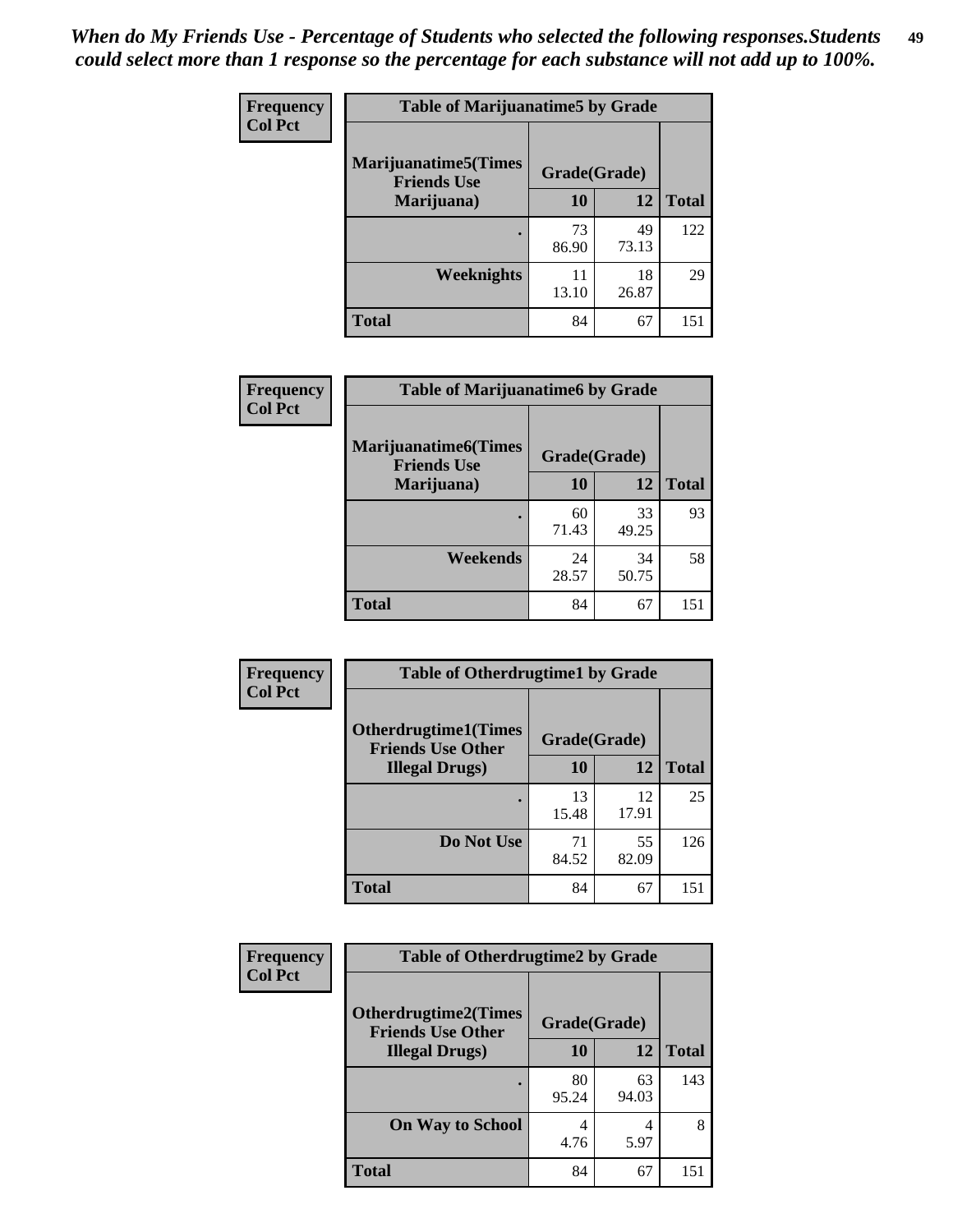| <b>Frequency</b> | <b>Table of Otherdrugtime3 by Grade</b>                          |             |             |              |
|------------------|------------------------------------------------------------------|-------------|-------------|--------------|
| <b>Col Pct</b>   | Otherdrugtime3(Times<br>Grade(Grade)<br><b>Friends Use Other</b> |             |             |              |
|                  | <b>Illegal Drugs</b> )                                           | 10          | 12          | <b>Total</b> |
|                  |                                                                  | 83<br>98.81 | 64<br>95.52 | 147          |
|                  | <b>During School</b>                                             | 1.19        | 3<br>4.48   | 4            |
|                  | Total                                                            | 84          | 67          | 151          |

| Frequency      | <b>Table of Otherdrugtime4 by Grade</b>                         |              |             |              |
|----------------|-----------------------------------------------------------------|--------------|-------------|--------------|
| <b>Col Pct</b> | <b>Otherdrugtime4(Times</b><br><b>Friends Use Other Illegal</b> | Grade(Grade) |             |              |
|                | Drugs)                                                          | 10           | 12          | <b>Total</b> |
|                | ٠                                                               | 80<br>95.24  | 62<br>92.54 | 142          |
|                | <b>On Way Home From School</b>                                  | 4<br>4.76    | 5<br>7.46   | q            |
|                | <b>Total</b>                                                    | 84           | 67          | 151          |

| Frequency      | <b>Table of Otherdrugtime5 by Grade</b>                                  |             |             |              |
|----------------|--------------------------------------------------------------------------|-------------|-------------|--------------|
| <b>Col Pct</b> | <b>Otherdrugtime5</b> (Times<br>Grade(Grade)<br><b>Friends Use Other</b> |             |             |              |
|                | <b>Illegal Drugs</b> )                                                   | 10          | 12          | <b>Total</b> |
|                |                                                                          | 78<br>92.86 | 60<br>89.55 | 138          |
|                | Weeknights                                                               | 6<br>7.14   | 10.45       | 13           |
|                | <b>Total</b>                                                             | 84          | 67          | 151          |

| Frequency      | <b>Table of Otherdrugtime6 by Grade</b>                                 |             |             |              |
|----------------|-------------------------------------------------------------------------|-------------|-------------|--------------|
| <b>Col Pct</b> | <b>Otherdrugtime6(Times</b><br>Grade(Grade)<br><b>Friends Use Other</b> |             |             |              |
|                | <b>Illegal Drugs</b> )                                                  | 10          | 12          | <b>Total</b> |
|                |                                                                         | 70<br>83.33 | 55<br>82.09 | 125          |
|                | Weekends                                                                | 14<br>16.67 | 12<br>17.91 | 26           |
|                | <b>Total</b>                                                            | 84          | 67          | 151          |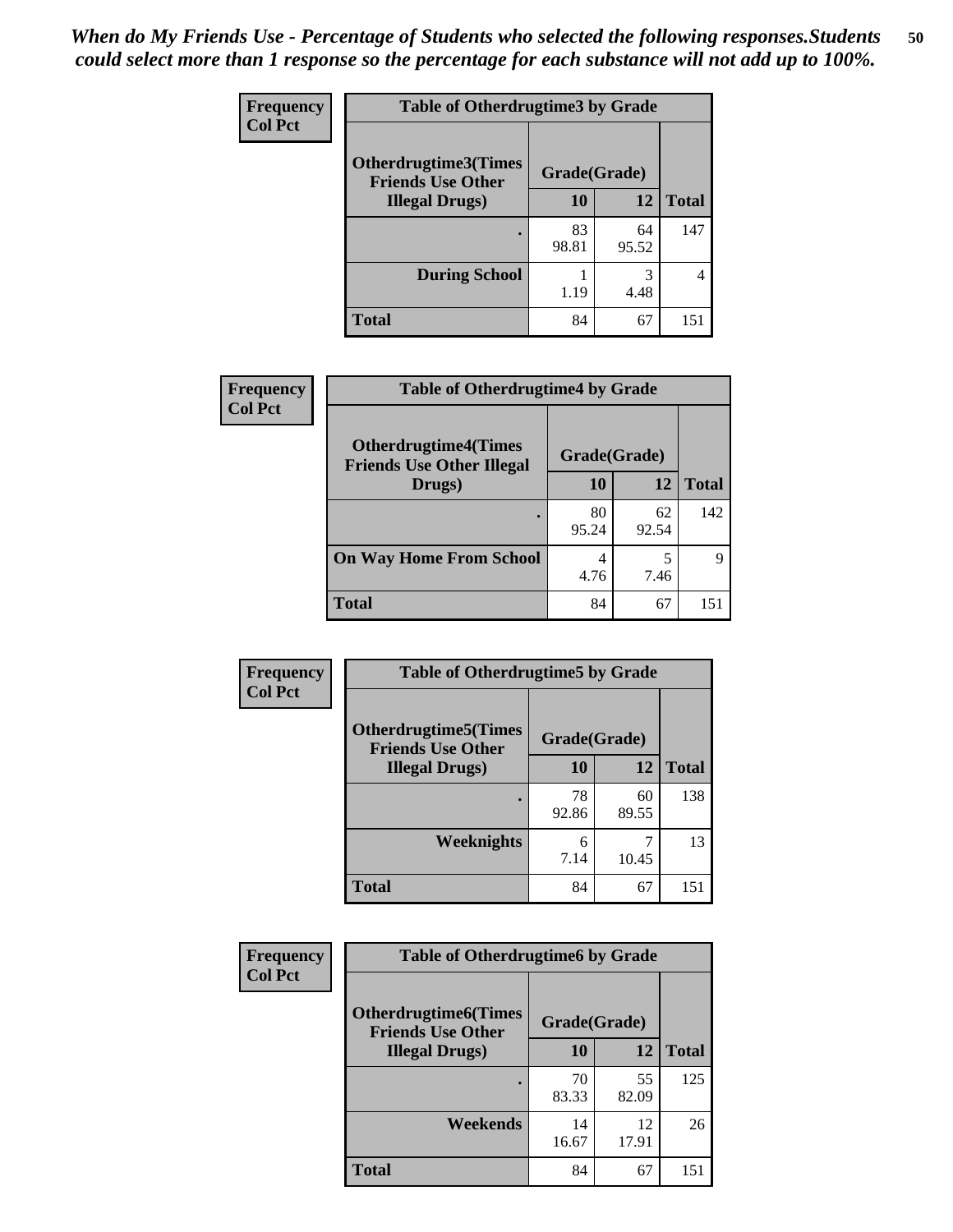| Frequency      | <b>Table of Educationalcohol by Grade</b>                                                                  |              |             |              |
|----------------|------------------------------------------------------------------------------------------------------------|--------------|-------------|--------------|
| <b>Col Pct</b> | Educationalcohol(I<br>have been taught<br>about alcohol,<br>tobacco,<br>and other drugs<br>within the last | Grade(Grade) |             |              |
|                | year at school)                                                                                            | 10           | 12          | <b>Total</b> |
|                | Yes                                                                                                        | 62<br>73.81  | 40<br>59.70 | 102          |
|                | N <sub>0</sub>                                                                                             | 22<br>26.19  | 27<br>40.30 | 49           |
|                | <b>Total</b>                                                                                               | 84           | 67          | 151          |

| Frequency      | <b>Table of Eversmoked by Grade</b> |              |             |              |
|----------------|-------------------------------------|--------------|-------------|--------------|
| <b>Col Pct</b> | Eversmoked(I<br>have smoked         | Grade(Grade) |             |              |
|                | a cigarette)                        | 10           | 12          | <b>Total</b> |
|                | Yes                                 | 37<br>44.05  | 39<br>58.21 | 76           |
|                | N <sub>0</sub>                      | 47<br>55.95  | 28<br>41.79 | 75           |
|                | <b>Total</b>                        | 84           | 67          | 151          |

| Frequency      | <b>Table of Drovedrinking by Grade</b>                                                                              |                    |             |              |
|----------------|---------------------------------------------------------------------------------------------------------------------|--------------------|-------------|--------------|
| <b>Col Pct</b> | Drovedrinking(In<br>the past 30 days I<br>have driven a car<br>or other vehicle<br>while I was<br>drinking alcohol) | Grade(Grade)<br>10 | 12          | <b>Total</b> |
|                | <b>Yes</b>                                                                                                          | 5<br>5.95          | 8<br>11.94  | 13           |
|                | N <sub>0</sub>                                                                                                      | 79<br>94.05        | 59<br>88.06 | 138          |
|                | <b>Total</b>                                                                                                        | 84                 | 67          | 151          |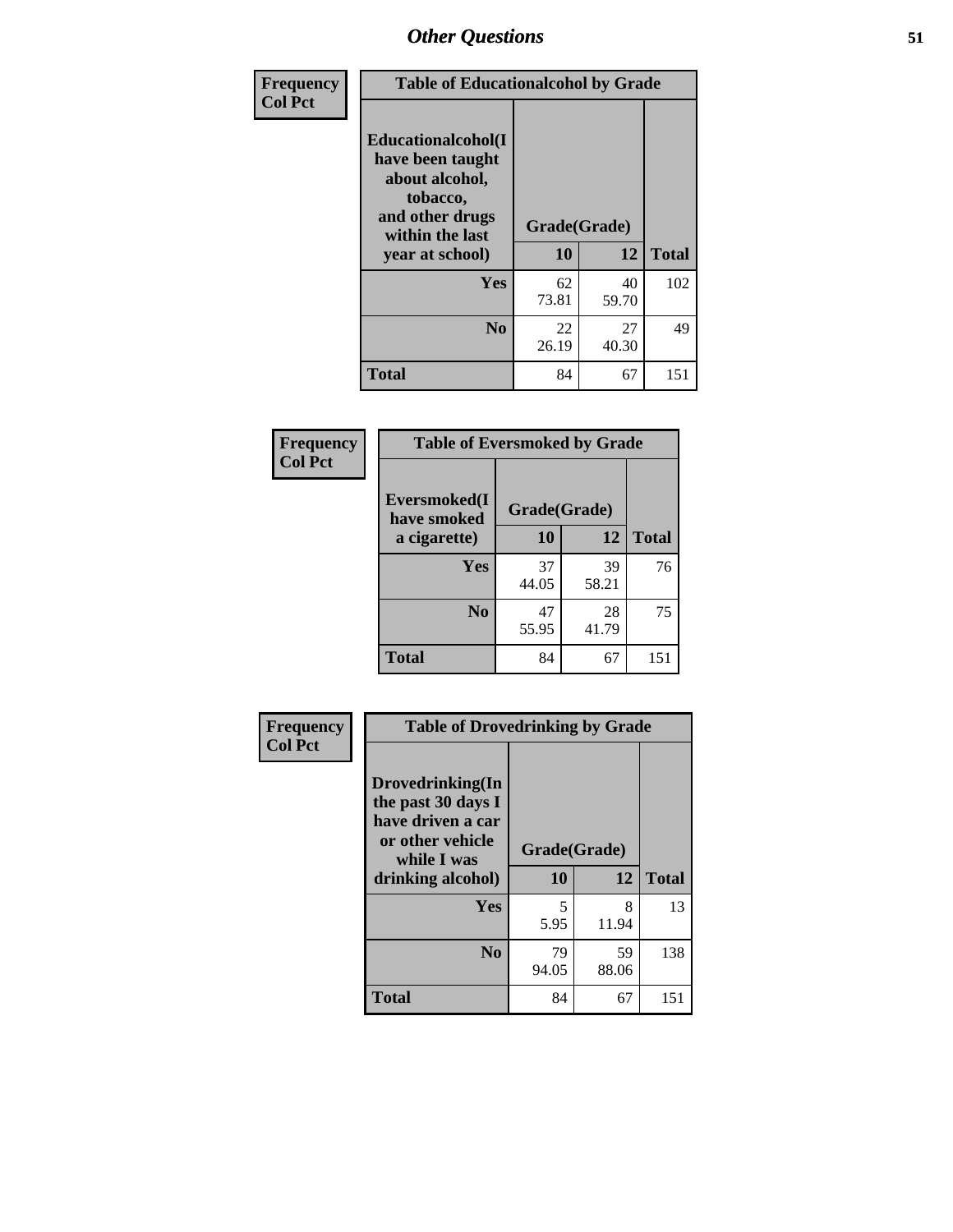| Frequency<br><b>Col Pct</b> | <b>Table of Rodedrinking by Grade</b>                                                                      |              |             |              |
|-----------------------------|------------------------------------------------------------------------------------------------------------|--------------|-------------|--------------|
|                             | Rodedrinking(In<br>the past 30 days<br>I have ridden in<br>a car with a<br>driver who had<br>been drinking | Grade(Grade) |             |              |
|                             | alcohol)                                                                                                   | 10           | 12          | <b>Total</b> |
|                             | Yes                                                                                                        | 17<br>20.24  | 14<br>20.90 | 31           |
|                             | N <sub>0</sub>                                                                                             | 67<br>79.76  | 53<br>79.10 | 120          |
|                             | <b>Total</b>                                                                                               | 84           | 67          | 151          |

#### **Frequency Col Pct**

| <b>Table of Drugsschool by Grade</b>                                                                                      |             |              |              |
|---------------------------------------------------------------------------------------------------------------------------|-------------|--------------|--------------|
| <b>Drugsschool</b> (During<br>the past 12 months,<br>I have been offered,<br>sold,<br>or given illegal<br>drugs on school |             | Grade(Grade) |              |
| property)                                                                                                                 | 10          | 12           | <b>Total</b> |
| Yes                                                                                                                       | 13<br>15.48 | 12<br>17.91  | 25           |
| $\bf No$                                                                                                                  | 71<br>84.52 | 55<br>82.09  | 126          |
| Total                                                                                                                     | 84          | 67           | 151          |

| Frequency      | <b>Table of Helpbullied by Grade</b>                 |              |             |              |
|----------------|------------------------------------------------------|--------------|-------------|--------------|
| <b>Col Pct</b> | $Helpb$ ullied $(I$<br>would help<br>someone who was | Grade(Grade) |             |              |
|                | being bullied)                                       | <b>10</b>    | 12          | <b>Total</b> |
|                | <b>Strongly Agree</b>                                | 23<br>27.38  | 36<br>53.73 | 59           |
|                | <b>Somewhat Agree</b>                                | 50<br>59.52  | 27<br>40.30 | 77           |
|                | <b>Somewhat Disagree</b>                             | 5<br>5.95    | 1.49        | 6            |
|                | <b>Strongly Disagree</b>                             | 6<br>7.14    | 3<br>4.48   | 9            |
|                | Total                                                | 84           | 67          | 151          |
|                |                                                      |              |             |              |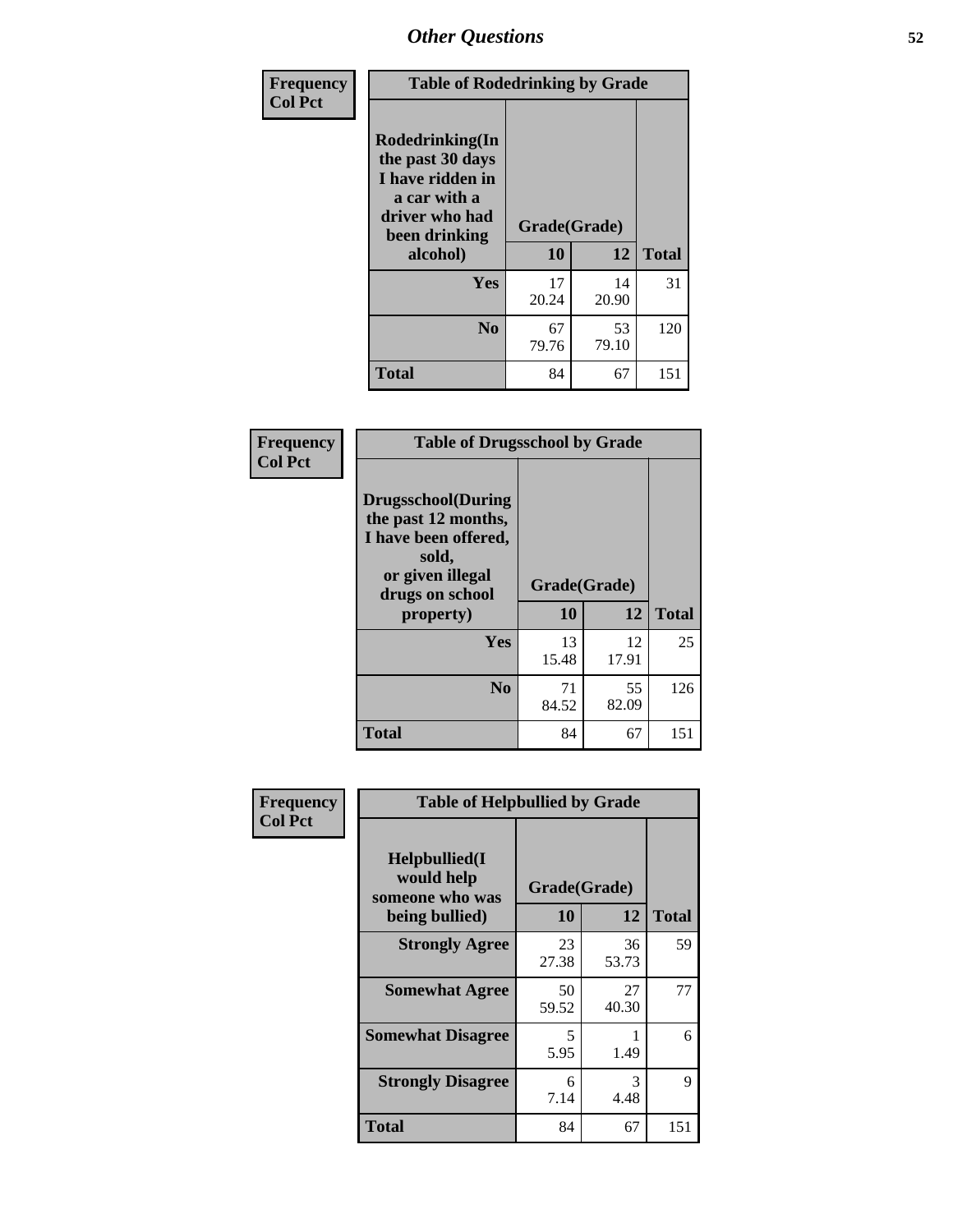| <b>Frequency</b><br>Row Pct |
|-----------------------------|
|                             |

| <b>Table of Grade by Bingedrinking</b> |                  |                                                                                                         |              |                          |                        |                        |                          |              |  |
|----------------------------------------|------------------|---------------------------------------------------------------------------------------------------------|--------------|--------------------------|------------------------|------------------------|--------------------------|--------------|--|
|                                        |                  | Bingedrinking(I have drunk five or more<br>drinks of alcohol at one sitting during the<br>last 30 days) |              |                          |                        |                        |                          |              |  |
| Grade(Grade)                           | 0<br><b>Days</b> | 1 or<br>2<br>days                                                                                       | 3 to<br>days | <b>6 to</b><br>9<br>days | 10<br>to<br>19<br>days | 20<br>to<br>29<br>days | All<br><b>30</b><br>days | <b>Total</b> |  |
| 10                                     | 72<br>85.71      | $\overline{4}$<br>4.76                                                                                  | 3<br>3.57    | 2<br>2.38                | 3<br>3.57              | $\Omega$<br>0.00       | $\theta$<br>0.00         | 84           |  |
| 12                                     | 43               | 15                                                                                                      | 6            | $\Omega$                 |                        |                        |                          | 67           |  |
|                                        | 64.18            | 22.39                                                                                                   | 8.96         | 0.00                     | 1.49                   | 1.49                   | 1.49                     |              |  |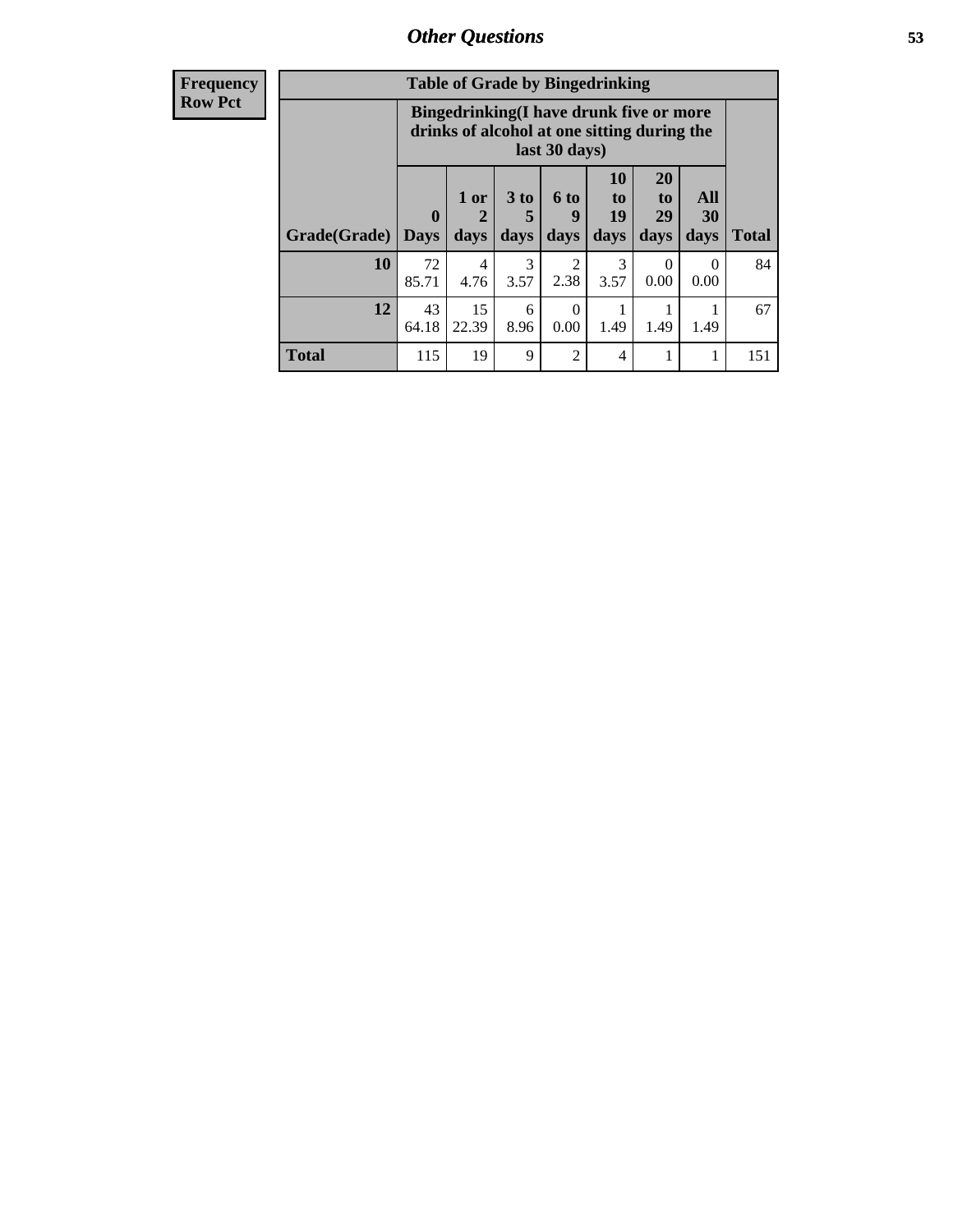### *Nutrition* **54**

| <b>Frequency</b><br>Row Pct |
|-----------------------------|
|                             |

| <b>Table of Grade by Dairy</b> |                          |                                                                 |                             |                                    |              |  |  |
|--------------------------------|--------------------------|-----------------------------------------------------------------|-----------------------------|------------------------------------|--------------|--|--|
|                                |                          | Dairy (I eat at least 3 servings of dairy<br>products each day) |                             |                                    |              |  |  |
| Grade(Grade)                   | <b>Strongly</b><br>Agree | Somewhat  <br>Agree                                             | <b>Somewhat</b><br>Disagree | <b>Strongly</b><br><b>Disagree</b> | <b>Total</b> |  |  |
| 10                             | 27<br>32.14              | 28<br>33.33                                                     | 15<br>17.86                 | 14<br>16.67                        | 84           |  |  |
| 12                             | 20<br>29.85              | 22<br>32.84                                                     | 16<br>23.88                 | 9<br>13.43                         | 67           |  |  |
| <b>Total</b>                   | 47                       | 50                                                              | 31                          | 23                                 | 151          |  |  |

| <b>Frequency</b> |  |
|------------------|--|
| <b>Row Pct</b>   |  |

| y | <b>Table of Grade by Fruitveg</b> |                          |                                                                          |                             |                                    |              |  |  |  |
|---|-----------------------------------|--------------------------|--------------------------------------------------------------------------|-----------------------------|------------------------------------|--------------|--|--|--|
|   |                                   |                          | Fruitveg(I eat at least 5 servings of fruits<br>and vegetables each day) |                             |                                    |              |  |  |  |
|   | Grade(Grade)                      | <b>Strongly</b><br>Agree | Somewhat  <br>Agree                                                      | <b>Somewhat</b><br>Disagree | <b>Strongly</b><br><b>Disagree</b> | <b>Total</b> |  |  |  |
|   | <b>10</b>                         | Q<br>10.71               | 20<br>23.81                                                              | 29<br>34.52                 | 26<br>30.95                        | 84           |  |  |  |
|   | 12                                | 4<br>5.97                | 18<br>26.87                                                              | 27<br>40.30                 | 18<br>26.87                        | 67           |  |  |  |
|   | <b>Total</b>                      | 13                       | 38                                                                       | 56                          | 44                                 | 151          |  |  |  |

| <b>Frequency</b> | <b>Table of Grade by Cafeteriahealthy</b> |                          |                                                                       |                                      |                                    |              |  |  |
|------------------|-------------------------------------------|--------------------------|-----------------------------------------------------------------------|--------------------------------------|------------------------------------|--------------|--|--|
| <b>Row Pct</b>   |                                           |                          | Cafeteriahealthy (School meals in my<br>school cafeteria are healthy) |                                      |                                    |              |  |  |
|                  | Grade(Grade)                              | <b>Strongly</b><br>Agree | Agree                                                                 | Somewhat Somewhat<br><b>Disagree</b> | <b>Strongly</b><br><b>Disagree</b> | <b>Total</b> |  |  |
|                  | 10                                        | 8<br>9.52                | 21<br>25.00                                                           | 12<br>14.29                          | 43<br>51.19                        | 84           |  |  |
|                  | 12                                        | 8<br>11.94               | 11<br>16.42                                                           | 10.45                                | 41<br>61.19                        | 67           |  |  |
|                  | Total                                     | 16                       | 32                                                                    | 19                                   | 84                                 | 151          |  |  |

| <b>Frequency</b> |
|------------------|
| <b>Row Pct</b>   |

| <b>Table of Grade by Cafeterianutrition</b>                                               |                          |                     |                                    |                                    |              |  |  |
|-------------------------------------------------------------------------------------------|--------------------------|---------------------|------------------------------------|------------------------------------|--------------|--|--|
| <b>Cafeterianutrition</b> (Facts about nutrition<br>are available in my school cafeteria) |                          |                     |                                    |                                    |              |  |  |
| Grade(Grade)                                                                              | <b>Strongly</b><br>Agree | Somewhat  <br>Agree | <b>Somewhat</b><br><b>Disagree</b> | <b>Strongly</b><br><b>Disagree</b> | <b>Total</b> |  |  |
| 10                                                                                        | 16<br>19.05              | 37<br>44.05         | 17<br>20.24                        | 14<br>16.67                        | 84           |  |  |
| 12                                                                                        | 16<br>23.88              | 32<br>47.76         | 5<br>7.46                          | 14<br>20.90                        | 67           |  |  |
| Total                                                                                     | 32                       | 69                  | 22                                 | 28                                 | 151          |  |  |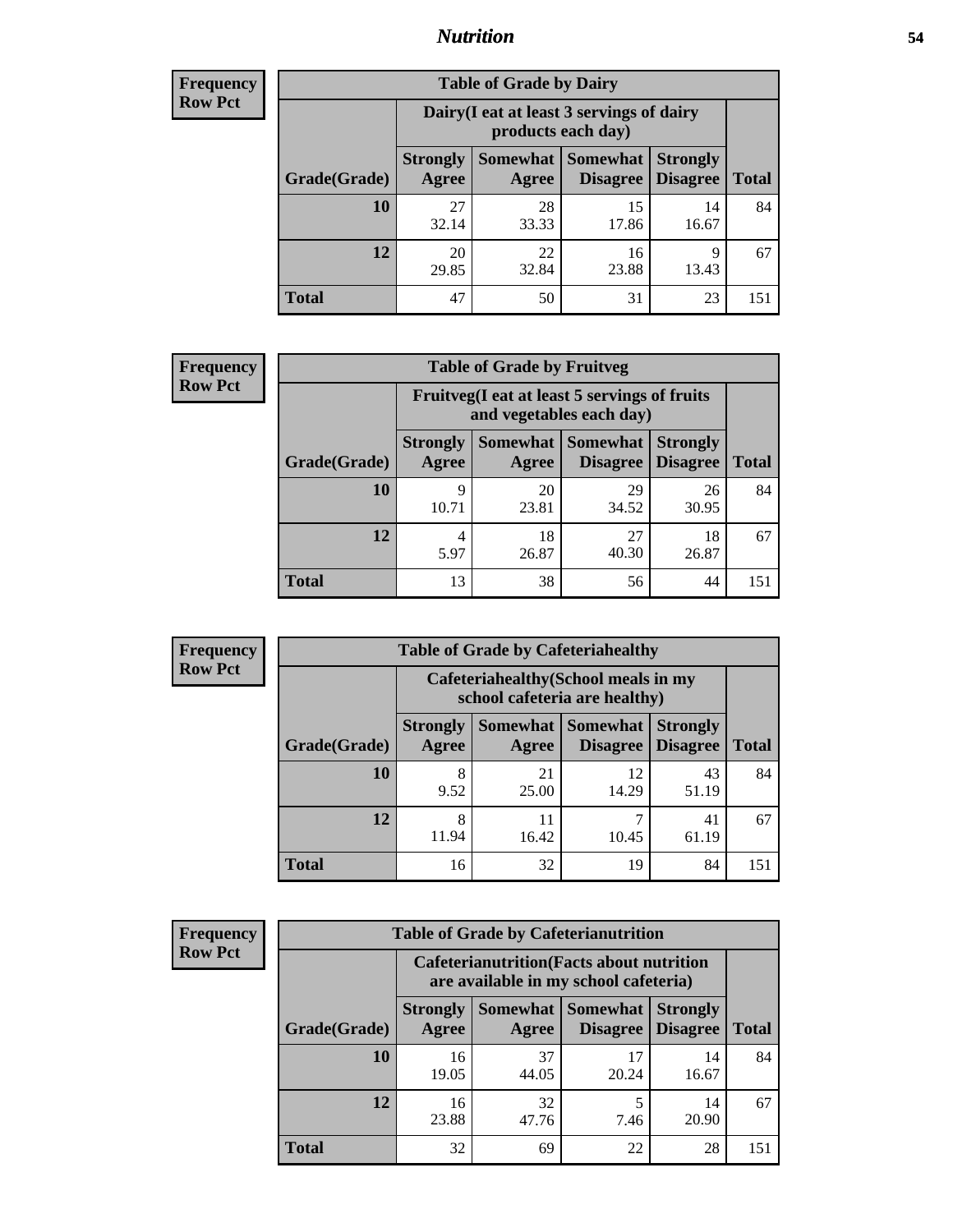### *Nutrition* **55**

| <b>Frequency</b> |
|------------------|
| Row Pct          |

| <b>Table of Grade by Schoollunch</b> |                          |                                                                 |                                 |                                    |              |  |  |  |
|--------------------------------------|--------------------------|-----------------------------------------------------------------|---------------------------------|------------------------------------|--------------|--|--|--|
|                                      |                          | Schoollunch(I eat school lunch three or<br>more times per week) |                                 |                                    |              |  |  |  |
| Grade(Grade)                         | <b>Strongly</b><br>Agree | Agree                                                           | Somewhat   Somewhat<br>Disagree | <b>Strongly</b><br><b>Disagree</b> | <b>Total</b> |  |  |  |
| 10                                   | 32<br>38.10              | 15<br>17.86                                                     | 14<br>16.67                     | 23<br>27.38                        | 84           |  |  |  |
| 12                                   | 36<br>53.73              | 11<br>16.42                                                     | 6<br>8.96                       | 14<br>20.90                        | 67           |  |  |  |
| <b>Total</b>                         | 68                       | 26                                                              | 20                              | 37                                 | 151          |  |  |  |

| <b>Frequency</b> |  |
|------------------|--|
| <b>Row Pct</b>   |  |

| V | <b>Table of Grade by Foodchoices</b> |                                                                     |                     |                             |                                    |              |  |  |
|---|--------------------------------------|---------------------------------------------------------------------|---------------------|-----------------------------|------------------------------------|--------------|--|--|
|   |                                      | Foodchoices (I make healthy food choices in<br>my school cafeteria) |                     |                             |                                    |              |  |  |
|   | Grade(Grade)                         | <b>Strongly</b><br>Agree                                            | Somewhat  <br>Agree | <b>Somewhat</b><br>Disagree | <b>Strongly</b><br><b>Disagree</b> | <b>Total</b> |  |  |
|   | 10                                   | 14<br>16.67                                                         | 26<br>30.95         | 13<br>15.48                 | 31<br>36.90                        | 84           |  |  |
|   | 12                                   | 10.45                                                               | 29<br>43.28         | 13<br>19.40                 | 18<br>26.87                        | 67           |  |  |
|   | <b>Total</b>                         | 21                                                                  | 55                  | 26                          | 49                                 | 151          |  |  |

| <b>Frequency</b> | <b>Table of Grade by Wholewheat</b> |                                                                                                             |             |                                   |                                    |              |  |
|------------------|-------------------------------------|-------------------------------------------------------------------------------------------------------------|-------------|-----------------------------------|------------------------------------|--------------|--|
| <b>Row Pct</b>   |                                     | Wholewheat (There are whole wheat and<br>multigrain breads and cereals available in<br>my school cafeteria) |             |                                   |                                    |              |  |
|                  | Grade(Grade)                        | <b>Strongly</b><br>Agree                                                                                    | Agree       | Somewhat   Somewhat  <br>Disagree | <b>Strongly</b><br><b>Disagree</b> | <b>Total</b> |  |
|                  | 10                                  | 15<br>17.86                                                                                                 | 26<br>30.95 | 21<br>25.00                       | 22<br>26.19                        | 84           |  |
|                  | 12                                  | 15<br>22.39                                                                                                 | 22<br>32.84 | 14<br>20.90                       | 16<br>23.88                        | 67           |  |
|                  | <b>Total</b>                        | 30                                                                                                          | 48          | 35                                | 38                                 | 151          |  |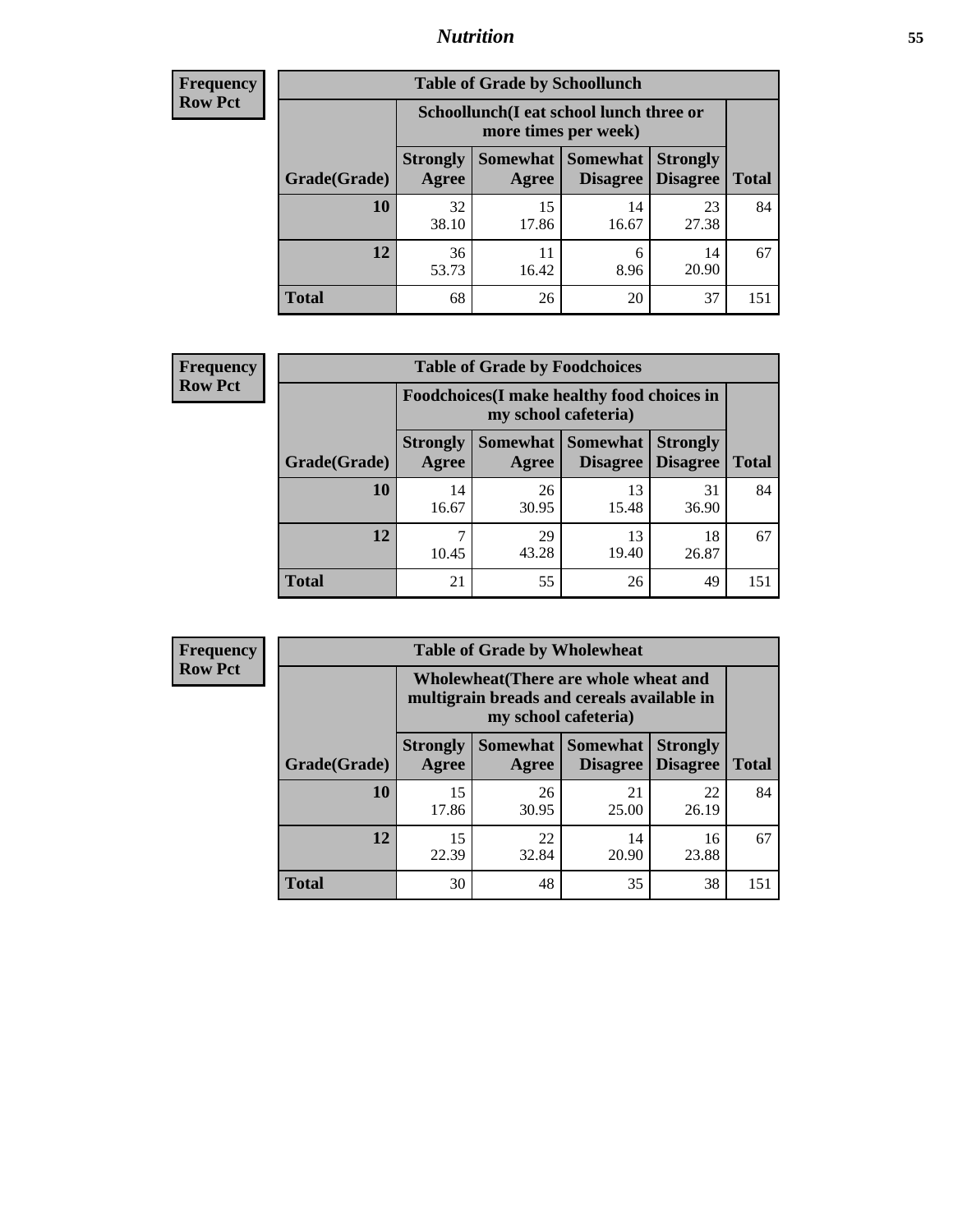### *Nutrition* **56**

**Frequency Row Pct**

| <b>Table of Grade by Healthyvending</b> |                                                                                                                                               |                          |                                    |                                    |              |  |  |
|-----------------------------------------|-----------------------------------------------------------------------------------------------------------------------------------------------|--------------------------|------------------------------------|------------------------------------|--------------|--|--|
|                                         | Healthyvending (If only healthy snacks and<br>beverages were available in the vending<br>machines during the school day,<br>I would buy them) |                          |                                    |                                    |              |  |  |
| Grade(Grade)                            | <b>Strongly</b><br>Agree                                                                                                                      | <b>Somewhat</b><br>Agree | <b>Somewhat</b><br><b>Disagree</b> | <b>Strongly</b><br><b>Disagree</b> | <b>Total</b> |  |  |
| 10                                      | 24<br>28.57                                                                                                                                   | 27<br>32.14              | 14<br>16.67                        | 19<br>22.62                        | 84           |  |  |
| 12                                      | 8<br>11.94                                                                                                                                    | 29<br>43.28              | 9<br>13.43                         | 21<br>31.34                        | 67           |  |  |
| <b>Total</b>                            | 32                                                                                                                                            | 56                       | 23                                 | 40                                 | 151          |  |  |

**Frequency Row Pct**

| <b>Table of Grade by Schoolbreakfast</b> |                                                                                                                                        |             |                                      |                                    |              |  |
|------------------------------------------|----------------------------------------------------------------------------------------------------------------------------------------|-------------|--------------------------------------|------------------------------------|--------------|--|
|                                          | Schoolbreakfast(If breakfast were<br>available at school,<br>but outside the cafeteria,<br>I would eat breakfast at school more often) |             |                                      |                                    |              |  |
| Grade(Grade)                             | <b>Strongly</b><br>Agree                                                                                                               | Agree       | Somewhat Somewhat<br><b>Disagree</b> | <b>Strongly</b><br><b>Disagree</b> | <b>Total</b> |  |
| 10                                       | 21<br>25.00                                                                                                                            | 34<br>40.48 | 16<br>19.05                          | 13<br>15.48                        | 84           |  |
| 12                                       | 29<br>43.28                                                                                                                            | 20<br>29.85 | 7<br>10.45                           | 11<br>16.42                        | 67           |  |
| <b>Total</b>                             | 50                                                                                                                                     | 54          | 23                                   | 24                                 | 151          |  |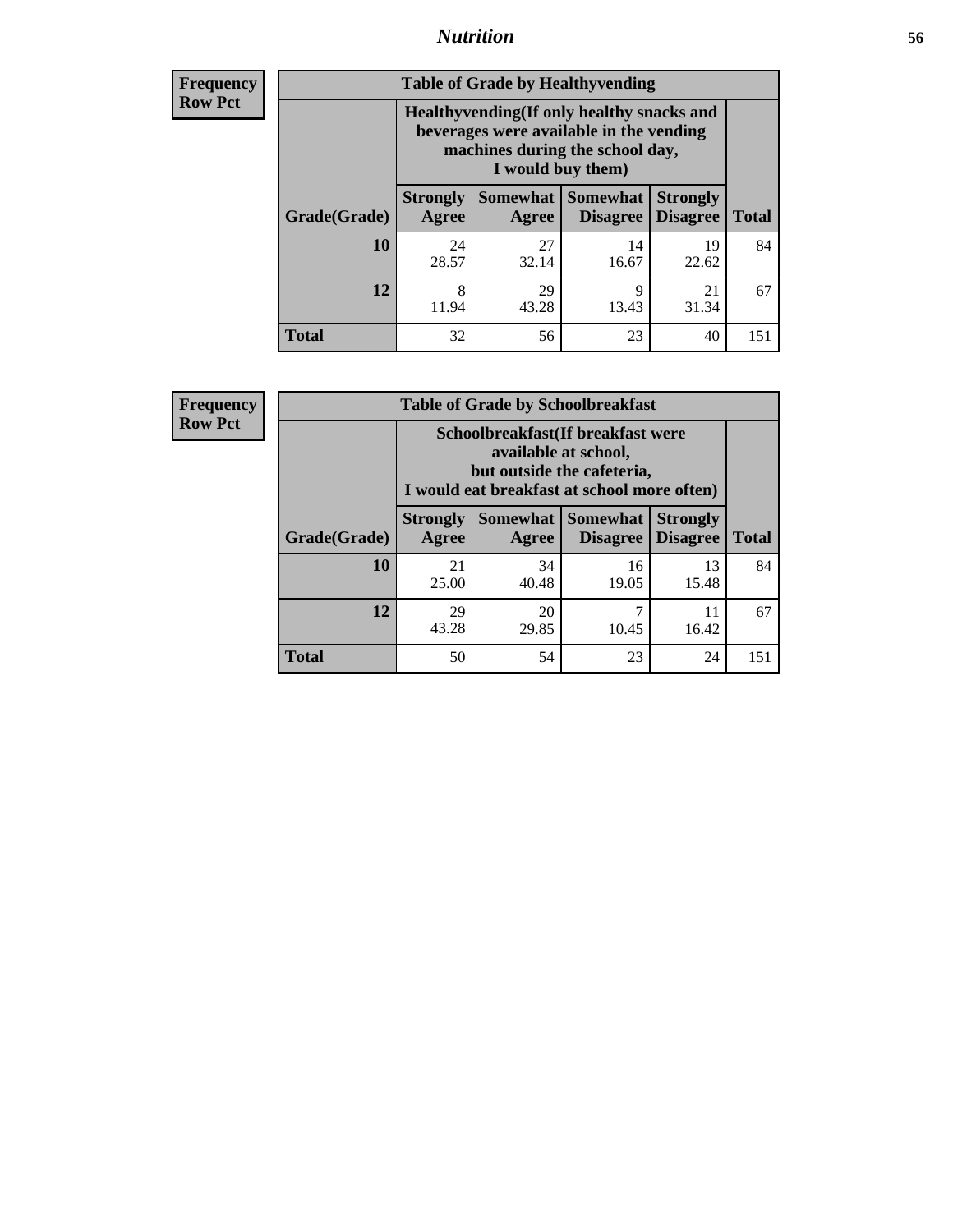| Frequency<br><b>Col Pct</b> | <b>Table of Educationaids by Grade</b>                                                                    |                    |             |              |
|-----------------------------|-----------------------------------------------------------------------------------------------------------|--------------------|-------------|--------------|
|                             | <b>Educationaids</b> (I<br>have been<br>taught about<br><b>HIV/AIDS</b> at<br>school in the<br>past year) | Grade(Grade)<br>10 | 12          | <b>Total</b> |
|                             | Yes                                                                                                       | 57<br>67.86        | 40<br>59.70 | 97           |
|                             | N <sub>0</sub>                                                                                            | 27<br>32.14        | 27<br>40.30 | 54           |
|                             | <b>Total</b>                                                                                              | 84                 | 67          | 151          |

| Frequency      | <b>Table of Educationcharacter by Grade</b>                                                  |              |             |              |
|----------------|----------------------------------------------------------------------------------------------|--------------|-------------|--------------|
| <b>Col Pct</b> | <b>Educationcharacter(I)</b><br>have been taught<br>about character<br>education in the past | Grade(Grade) |             |              |
|                | year at school)                                                                              | 10           | 12          | <b>Total</b> |
|                | Yes                                                                                          | 53<br>63.10  | 42<br>62.69 | 95           |
|                | N <sub>0</sub>                                                                               | 31<br>36.90  | 25<br>37.31 | 56           |
|                | <b>Total</b>                                                                                 | 84           | 67          | 151          |

| Frequency      | <b>Table of Gradcoach1 by Grade</b>              |              |             |              |
|----------------|--------------------------------------------------|--------------|-------------|--------------|
| <b>Col Pct</b> | Gradcoach1(I<br>know who my<br><b>Graduation</b> | Grade(Grade) |             |              |
|                | Coach is)                                        | 10           | 12          | <b>Total</b> |
|                | Yes                                              | 37<br>44.05  | 56<br>83.58 | 93           |
|                | N <sub>0</sub>                                   | 47<br>55.95  | 11<br>16.42 | 58           |
|                | <b>Total</b>                                     | 84           | 67          | 151          |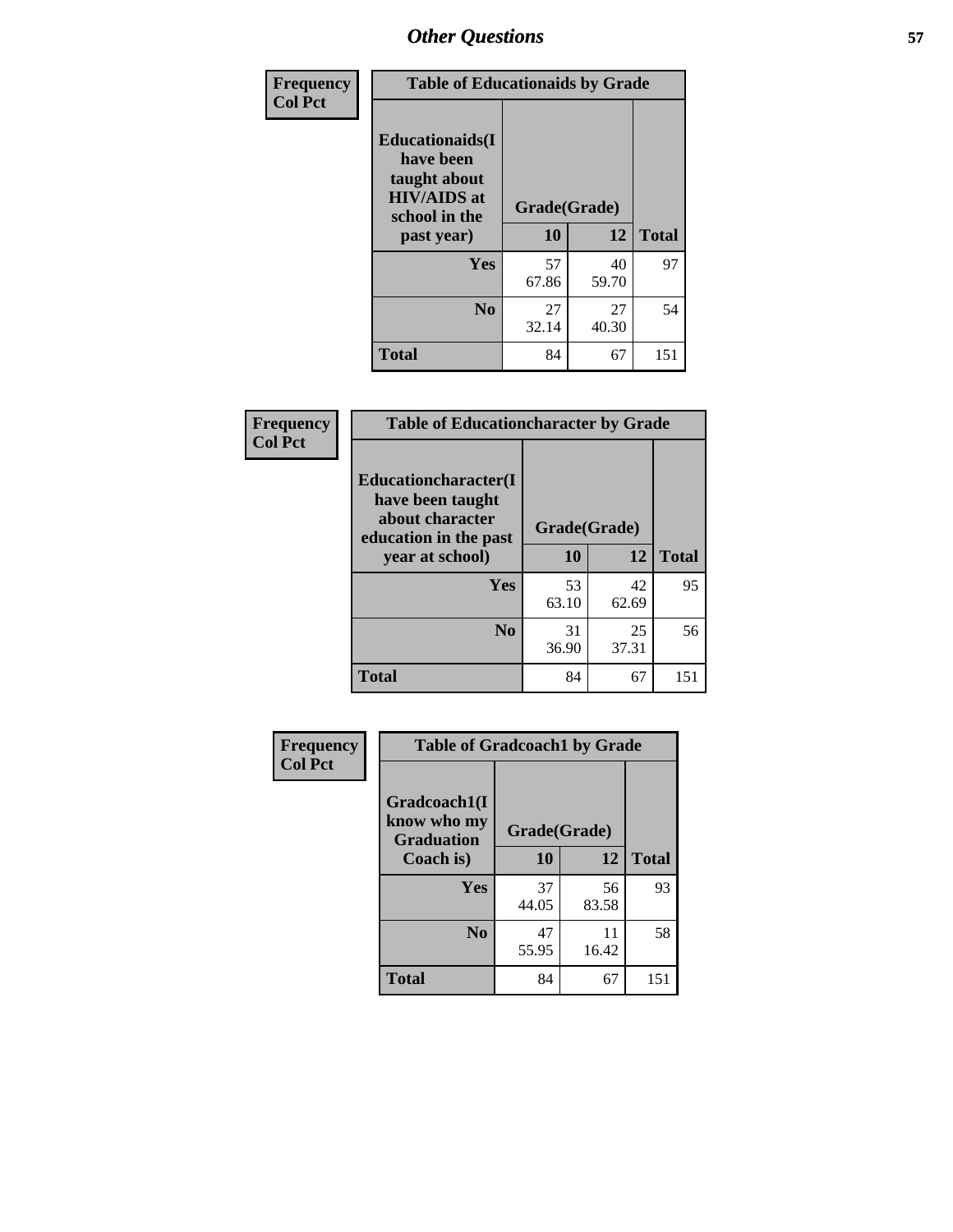| Frequency      | <b>Table of Gradcoach2 by Grade</b>       |              |             |              |
|----------------|-------------------------------------------|--------------|-------------|--------------|
| <b>Col Pct</b> |                                           |              |             |              |
|                | Gradcoach2(I                              |              |             |              |
|                | have<br>contacted my<br><b>Graduation</b> | Grade(Grade) |             |              |
|                | Coach)                                    | 10           | 12          | <b>Total</b> |
|                | Yes                                       | 6<br>7.14    | 40<br>59.70 | 46           |
|                | N <sub>0</sub>                            | 78<br>92.86  | 27<br>40.30 | 105          |
|                | <b>Total</b>                              | 84           | 67          | 151          |

| Frequency<br><b>Col Pct</b> | <b>Table of Gradcoach3 by Grade</b>                                         |              |             |              |
|-----------------------------|-----------------------------------------------------------------------------|--------------|-------------|--------------|
|                             | Gradcoach3(I<br>have received<br>assistance<br>from my<br><b>Graduation</b> | Grade(Grade) |             |              |
|                             | Coach)                                                                      | 10           | 12          | <b>Total</b> |
|                             | Yes                                                                         | 8<br>9.52    | 33<br>49.25 | 41           |
|                             | N <sub>0</sub>                                                              | 28<br>33.33  | 12<br>17.91 | 40           |
|                             | Don't know                                                                  | 48<br>57.14  | 22<br>32.84 | 70           |
|                             | <b>Total</b>                                                                | 84           | 67          | 151          |

|                             | <b>Table of Selfharm by Grade</b>                                                                                                                                          |              |             |              |  |  |
|-----------------------------|----------------------------------------------------------------------------------------------------------------------------------------------------------------------------|--------------|-------------|--------------|--|--|
| Frequency<br><b>Col Pct</b> | <b>Selfharm</b> (During<br>the past 12<br>months,<br>I harmed myself<br>on purpose<br><b>Suicideconsider</b><br>During the past<br>12 months,<br>I seriously<br>considered | Grade(Grade) |             |              |  |  |
|                             | suicide)                                                                                                                                                                   | 10           | 12          | <b>Total</b> |  |  |
|                             | Yes                                                                                                                                                                        | 6<br>7.14    | 5.<br>7.46  | 11           |  |  |
|                             | N <sub>0</sub>                                                                                                                                                             | 78<br>92.86  | 62<br>92.54 | 140          |  |  |
|                             | Total                                                                                                                                                                      | 84           | 67          | 151          |  |  |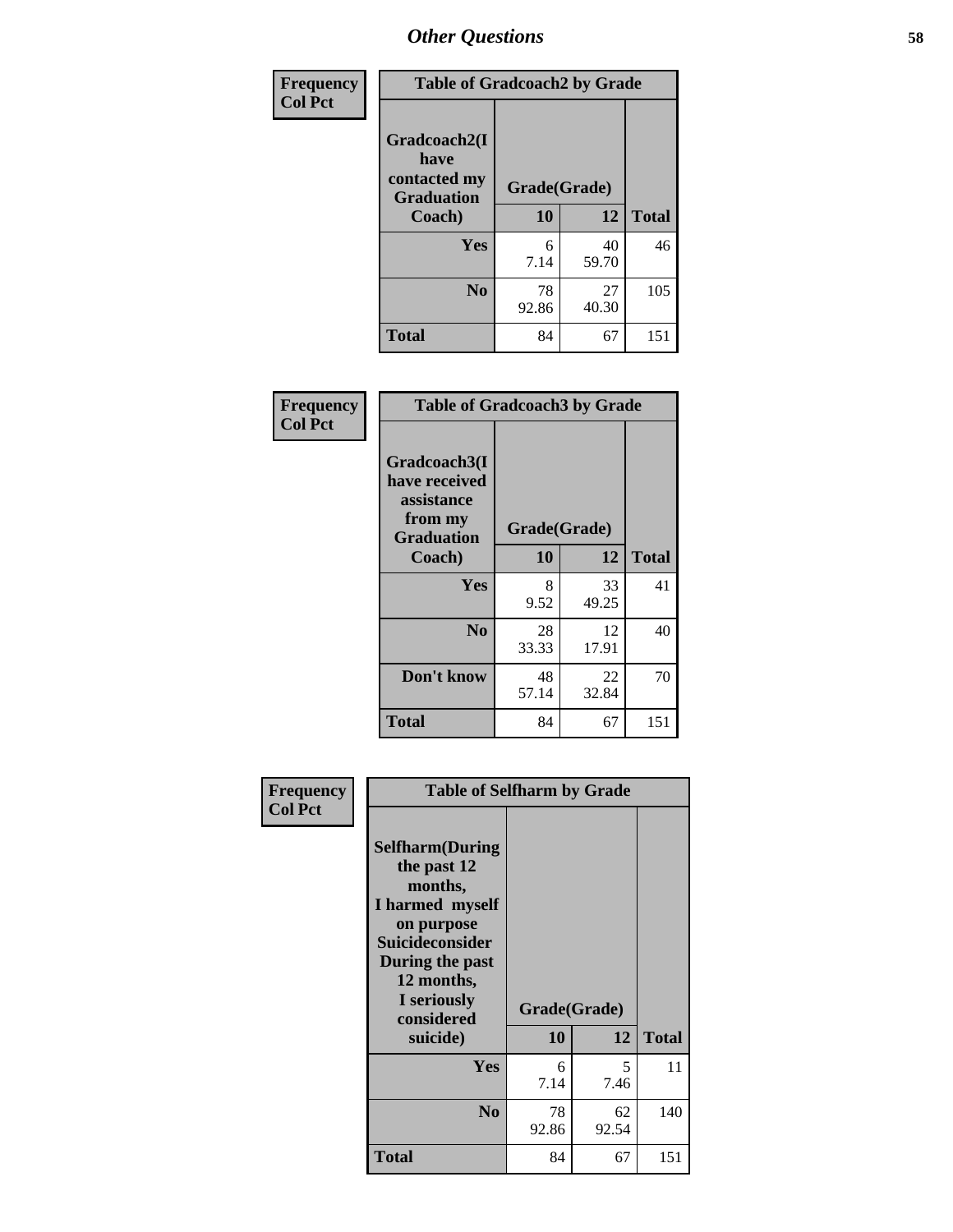| <b>Frequency</b> | <b>Table of Suicideconsider by Grade</b> |              |             |              |
|------------------|------------------------------------------|--------------|-------------|--------------|
| <b>Col Pct</b>   |                                          | Grade(Grade) |             |              |
|                  | Suicideconsider                          | <b>10</b>    | 12          | <b>Total</b> |
|                  | Yes                                      | 6<br>7.14    | 7.46        | 11           |
|                  | N <sub>0</sub>                           | 78<br>92.86  | 62<br>92.54 | 140          |
|                  | <b>Total</b>                             | 84           | 67          | 151          |

| Frequency      | <b>Table of Suicideattempt by Grade</b>              |              |             |              |
|----------------|------------------------------------------------------|--------------|-------------|--------------|
| <b>Col Pct</b> | Suicideattempt(I<br>have attempted<br>suicide in the | Grade(Grade) |             |              |
|                | last year)                                           | 10           | 12          | <b>Total</b> |
|                | Yes                                                  | 5<br>5.95    | 1.49        | 6            |
|                | $\bf No$                                             | 79<br>94.05  | 66<br>98.51 | 145          |
|                | <b>Total</b>                                         | 84           | 67          | 151          |

| Frequency      | <b>Table of Instantmessaged by Grade</b>                       |              |             |              |
|----------------|----------------------------------------------------------------|--------------|-------------|--------------|
| <b>Col Pct</b> | <b>Instantmessaged</b> (I<br>have instant<br>messaged people I | Grade(Grade) |             |              |
|                | do not even know)                                              | 10           | 12          | <b>Total</b> |
|                | Yes                                                            | 27<br>32.14  | 29<br>43.28 | 56           |
|                | N <sub>0</sub>                                                 | 57<br>67.86  | 38<br>56.72 | 95           |
|                | <b>Total</b>                                                   | 84           | 67          | 151          |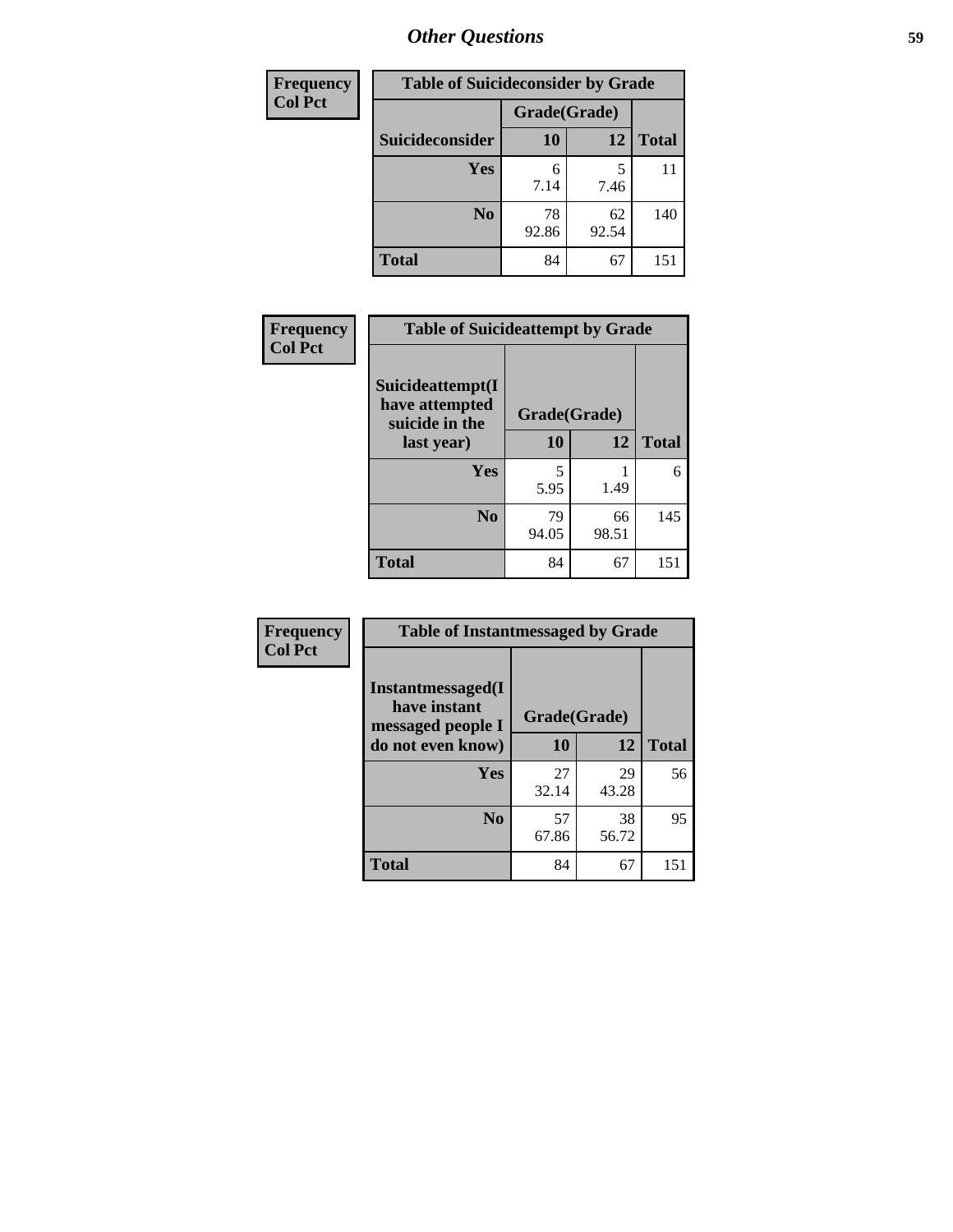| Frequency      | <b>Table of Getsalong by Grade</b>                          |              |             |              |  |  |  |
|----------------|-------------------------------------------------------------|--------------|-------------|--------------|--|--|--|
| <b>Col Pct</b> | <b>Getsalong</b> (I get<br>along with other<br>students and | Grade(Grade) |             |              |  |  |  |
|                | adults)                                                     | 10           | 12          | <b>Total</b> |  |  |  |
|                | <b>Strongly Agree</b>                                       | 38<br>45.24  | 44<br>65.67 | 82           |  |  |  |
|                | <b>Somewhat Agree</b>                                       | 37<br>44.05  | 22<br>32.84 | 59           |  |  |  |
|                | <b>Somewhat Disagree</b>                                    | 4<br>4.76    | 1.49        | 5            |  |  |  |
|                | <b>Strongly Disagree</b>                                    | 5<br>5.95    | 0<br>0.00   | 5            |  |  |  |
|                | <b>Total</b>                                                | 84           | 67          | 151          |  |  |  |

| Frequency      | <b>Table of Safehome by Grade</b> |                    |             |              |  |  |
|----------------|-----------------------------------|--------------------|-------------|--------------|--|--|
| <b>Col Pct</b> | Safehome(I feel<br>safe at home)  | Grade(Grade)<br>10 | 12          | <b>Total</b> |  |  |
|                | <b>Strongly Agree</b>             | 67<br>79.76        | 45<br>67.16 | 112          |  |  |
|                | <b>Somewhat Agree</b>             | 15<br>17.86        | 15<br>22.39 | 30           |  |  |
|                | <b>Somewhat Disagree</b>          | 1.19               | 3<br>4.48   | 4            |  |  |
|                | <b>Strongly Disagree</b>          | 1.19               | 4<br>5.97   | 5            |  |  |
|                | <b>Total</b>                      | 84                 | 67          | 151          |  |  |

| Frequency      | <b>Table of Adulttalk by Grade</b>                                                                |                    |             |              |  |  |  |
|----------------|---------------------------------------------------------------------------------------------------|--------------------|-------------|--------------|--|--|--|
| <b>Col Pct</b> | <b>Adulttalk(I</b><br>know an<br>adult at<br>school that<br>I can talk<br>with if I<br>need help) | Grade(Grade)<br>10 | 12          | <b>Total</b> |  |  |  |
|                | <b>Yes</b>                                                                                        | 64<br>76.19        | 58<br>86.57 | 122          |  |  |  |
|                | N <sub>0</sub>                                                                                    | 20<br>23.81        | 9<br>13.43  | 29           |  |  |  |
|                | <b>Total</b>                                                                                      | 84                 | 67          | 151          |  |  |  |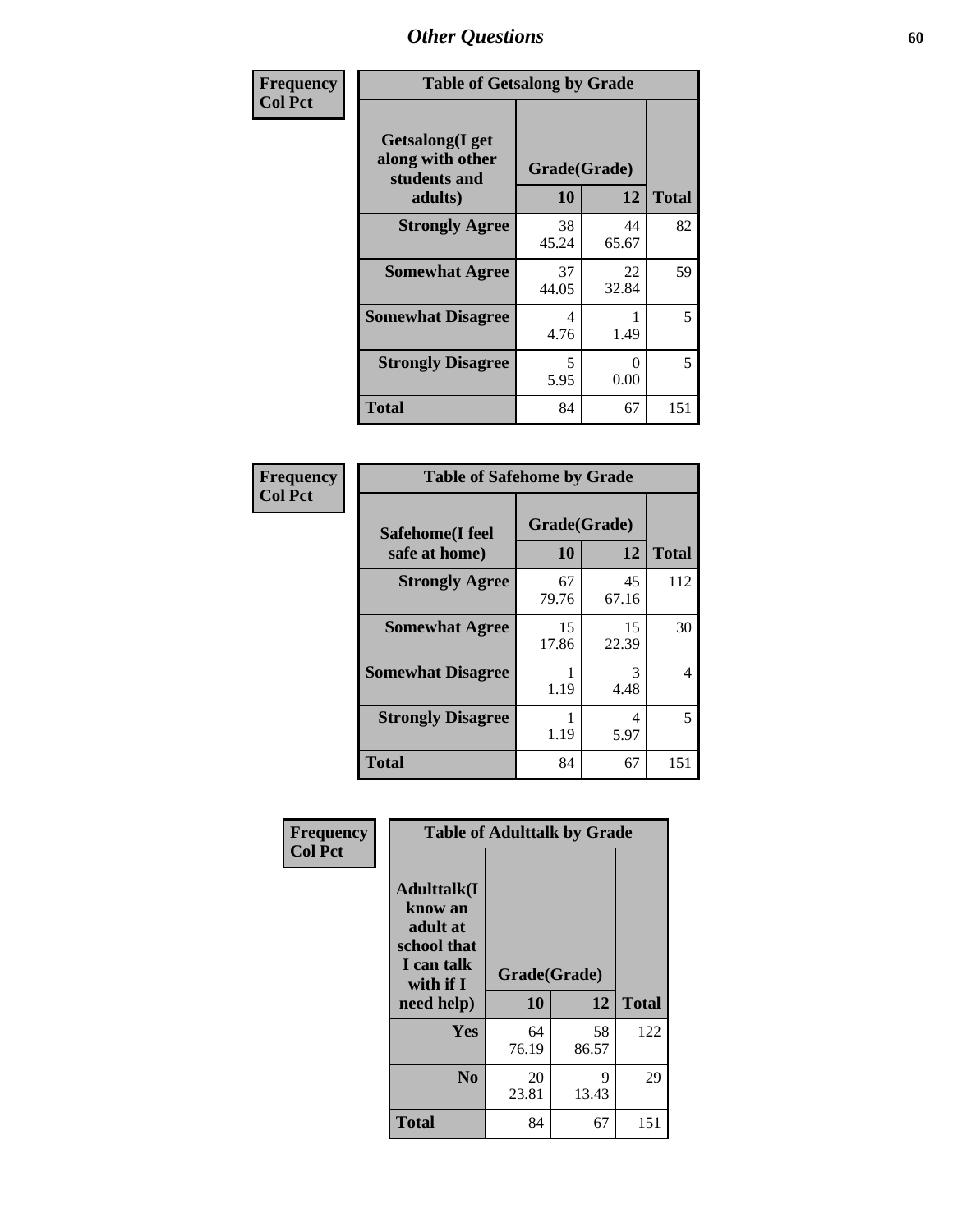**Frequency Row Pct**

| <b>Table of Grade by Tvtime</b> |             |                                                                                         |             |                                                         |         |       |              |  |  |  |
|---------------------------------|-------------|-----------------------------------------------------------------------------------------|-------------|---------------------------------------------------------|---------|-------|--------------|--|--|--|
|                                 |             | Tytime (On an average school day,<br>how much unsupervised time do I spend watching TV) |             |                                                         |         |       |              |  |  |  |
| Grade(Grade)   None             |             | <b>Less that</b><br>hour/day                                                            |             | $2 - 3$<br>hour/day   hours/day   hours/day   hours/day | $4 - 5$ | $6+$  | <b>Total</b> |  |  |  |
| 10                              | 15<br>17.86 | 19<br>22.62                                                                             | 15<br>17.86 | 22<br>26.19                                             | 5.95    | 9.52  | 84           |  |  |  |
| 12                              | 14<br>20.90 | 8<br>11.94                                                                              | 10.45       | 25<br>37.31                                             | 8.96    | 10.45 | 67           |  |  |  |
| <b>Total</b>                    | 29          | 27                                                                                      | 22          | 47                                                      |         | 15    | 151          |  |  |  |

**Frequency Row Pct**

| <b>Table of Grade by Computertime</b> |             |                                                                                                   |             |                        |                      |                   |              |  |  |  |
|---------------------------------------|-------------|---------------------------------------------------------------------------------------------------|-------------|------------------------|----------------------|-------------------|--------------|--|--|--|
|                                       |             | Computertime (On an average school day,<br>how much unsupervised time do I spend on the computer) |             |                        |                      |                   |              |  |  |  |
| Grade(Grade)                          | None        | <b>Less that</b><br>hour/day                                                                      | hour/day    | $2 - 3$<br>  hours/day | $4 - 5$<br>hours/day | $6+$<br>hours/day | <b>Total</b> |  |  |  |
| 10                                    | 15<br>17.86 | 27<br>32.14                                                                                       | 15<br>17.86 | 15<br>17.86            | 6<br>7.14            | 6<br>7.14         | 84           |  |  |  |
| 12                                    | Q<br>13.43  | 22<br>13<br>16<br>32.84<br>23.88<br>19.40<br>2.99<br>7.46                                         |             |                        |                      |                   |              |  |  |  |
| <b>Total</b>                          | 24          | 49                                                                                                | 31          | 28                     | 11                   | 8                 | 151          |  |  |  |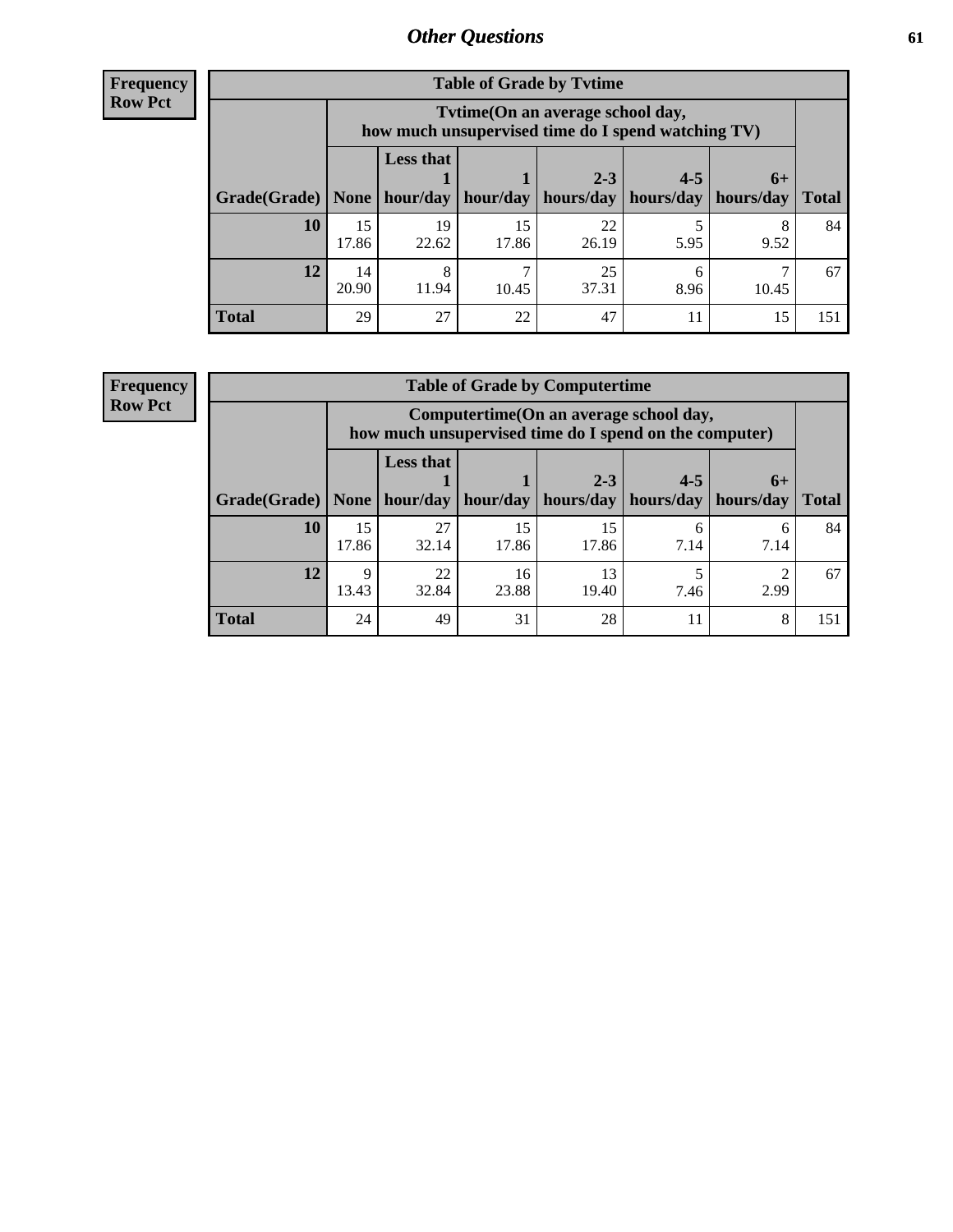#### *Questions about Driving Laws* **62** *Driving Questions were asked only of high school students.*

| <b>Frequency</b> |
|------------------|
| <b>Row Pct</b>   |

| <b>Table of Grade by License1</b> |                                                         |                                                                                                                                           |           |           |                      |              |  |  |  |
|-----------------------------------|---------------------------------------------------------|-------------------------------------------------------------------------------------------------------------------------------------------|-----------|-----------|----------------------|--------------|--|--|--|
|                                   |                                                         | License1(During the first 6 months of driving<br>with a provisional license,<br>the only passengers who can ride with the<br>driver are:) |           |           |                      |              |  |  |  |
| Grade(Grade)                      | <b>Parent or</b><br>Guardian                            | <b>Family</b><br>  Members                                                                                                                | Friends   | Anyone    | Don't<br><b>Know</b> | <b>Total</b> |  |  |  |
| 10                                | 22<br>26.19                                             | 39<br>46.43                                                                                                                               | 5<br>5.95 | 8<br>9.52 | 10<br>11.90          | 84           |  |  |  |
| 12                                | 29<br>3<br>32<br>43.28<br>4.48<br>2.99<br>1.49<br>47.76 |                                                                                                                                           |           |           |                      |              |  |  |  |
| <b>Total</b>                      | 51                                                      | 71                                                                                                                                        | 6         | 11        | 12                   | 151          |  |  |  |

| <b>Frequency</b> |              | <b>Table of Grade by License2</b>                                                                        |                        |                  |                                                      |                      |              |  |
|------------------|--------------|----------------------------------------------------------------------------------------------------------|------------------------|------------------|------------------------------------------------------|----------------------|--------------|--|
| <b>Row Pct</b>   |              | License2(17 yr old drivers with a<br>provisional driver's license cannot<br>drive between the hours of:) |                        |                  |                                                      |                      |              |  |
|                  | Grade(Grade) | <b>Midnight</b><br>to 6am                                                                                | 1am<br>to<br>5am       | 1am<br>to<br>6am | N <sub>0</sub><br>curfew<br>for $17$<br>year<br>olds | Don't<br><b>Know</b> | <b>Total</b> |  |
|                  | 10           | 43<br>51.19                                                                                              | $\overline{4}$<br>4.76 | 14<br>16.67      | 4<br>4.76                                            | 19<br>22.62          | 84           |  |
|                  | 12           | 48<br>71.64                                                                                              | $\overline{4}$<br>5.97 | 10<br>14.93      | 1.49                                                 | 4<br>5.97            | 67           |  |
|                  | <b>Total</b> | 91                                                                                                       | 8                      | 24               | 5                                                    | 23                   | 151          |  |

| <b>Frequency</b>                                                                                                  |              | <b>Table of Grade by License3</b> |             |             |           |           |               |              |  |  |
|-------------------------------------------------------------------------------------------------------------------|--------------|-----------------------------------|-------------|-------------|-----------|-----------|---------------|--------------|--|--|
| <b>Row Pct</b><br>License3(For drivers under the age of<br>21,<br>what level of alcohol is considered<br>$DUI$ ?) |              |                                   |             |             |           |           |               |              |  |  |
|                                                                                                                   | Grade(Grade) | Any<br><b>Amount</b>              | 0.02        | 0.04        | 0.06      | 0.08      | Don't<br>know | <b>Total</b> |  |  |
|                                                                                                                   | <b>10</b>    | 13<br>15.48                       | 14<br>16.67 | 13<br>15.48 | 7<br>8.33 | 5<br>5.95 | 32<br>38.10   | 84           |  |  |
|                                                                                                                   | 12           | 15<br>22.39                       | 28<br>41.79 | 8<br>11.94  | 3<br>4.48 | 1.49      | 12<br>17.91   | 67           |  |  |
|                                                                                                                   | <b>Total</b> | 28                                | 42          | 21          | 10        | 6         | 44            | 151          |  |  |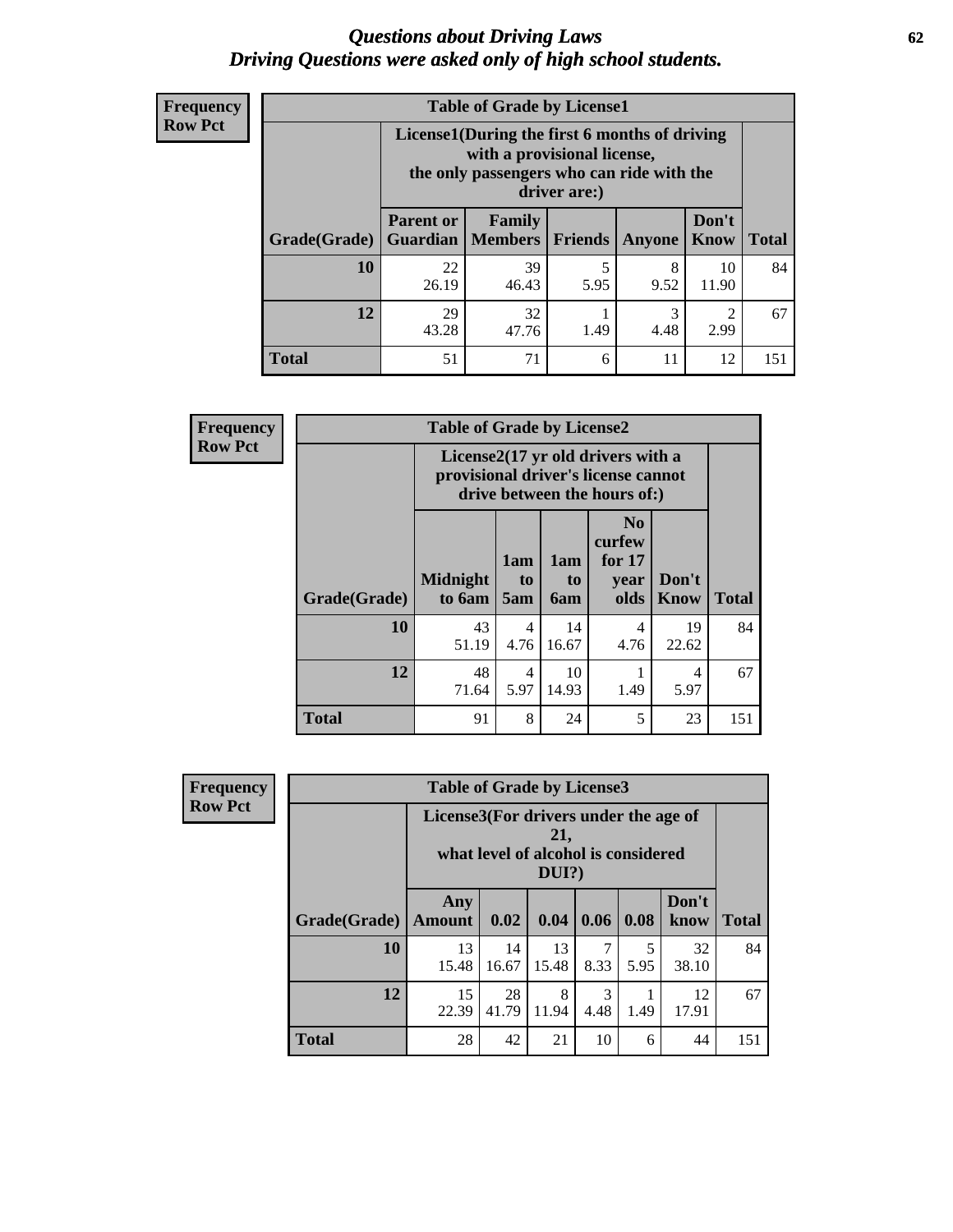#### *Questions about Driving Laws* **63** *Driving Questions were asked only of high school students.*

**Frequency Row Pct**

| <b>Table of Grade by License4</b> |             |                                                                                                                                                                                                                                                                                           |                        |           |           |             |     |  |  |
|-----------------------------------|-------------|-------------------------------------------------------------------------------------------------------------------------------------------------------------------------------------------------------------------------------------------------------------------------------------------|------------------------|-----------|-----------|-------------|-----|--|--|
|                                   |             | License4(A driver under 21 automatically<br>loses his/her license if caught exceeding the<br>posted speet limit by:)<br>Can't<br>lose<br>license<br><b>Depends</b><br>$15+$<br>$25+$<br>$35+$<br>Don't<br>for<br>$\mathbf{on}$<br>speeding<br><b>Total</b><br>mph<br>mph<br>know<br>judge |                        |           |           |             |     |  |  |
| <b>Grade(Grade)</b>               | mph         |                                                                                                                                                                                                                                                                                           |                        |           |           |             |     |  |  |
| 10                                | 17<br>20.24 | 19<br>22.62                                                                                                                                                                                                                                                                               | $\overline{4}$<br>4.76 | 7<br>8.33 | 5<br>5.95 | 32<br>38.10 | 84  |  |  |
| 12                                | 11<br>16.42 | 29<br>$\mathfrak{D}$<br>15<br>4<br>6<br>43.28<br>2.99<br>8.96<br>5.97<br>22.39                                                                                                                                                                                                            |                        |           |           |             |     |  |  |
| <b>Total</b>                      | 28          | 48                                                                                                                                                                                                                                                                                        | 6                      | 11        | 11        | 47          | 151 |  |  |

| Frequency      | <b>Table of Grade by License5</b> |                                                                                                                                                             |                |               |              |
|----------------|-----------------------------------|-------------------------------------------------------------------------------------------------------------------------------------------------------------|----------------|---------------|--------------|
| <b>Row Pct</b> |                                   | License5(A)<br>Georgia teenager<br>with family<br>connections or a<br>good lawyer can<br>break a teen<br>driving law and<br>keep their driver's<br>license) |                |               |              |
|                | Grade(Grade)                      | Yes                                                                                                                                                         | N <sub>0</sub> | Don't<br>know | <b>Total</b> |
|                | 10                                | 20<br>23.81                                                                                                                                                 | 38<br>45.24    | 26<br>30.95   | 84           |
|                | 12                                | 27<br>40.30                                                                                                                                                 | 22<br>32.84    | 18<br>26.87   | 67           |
|                | <b>Total</b>                      | 47                                                                                                                                                          | 60             | 44            | 151          |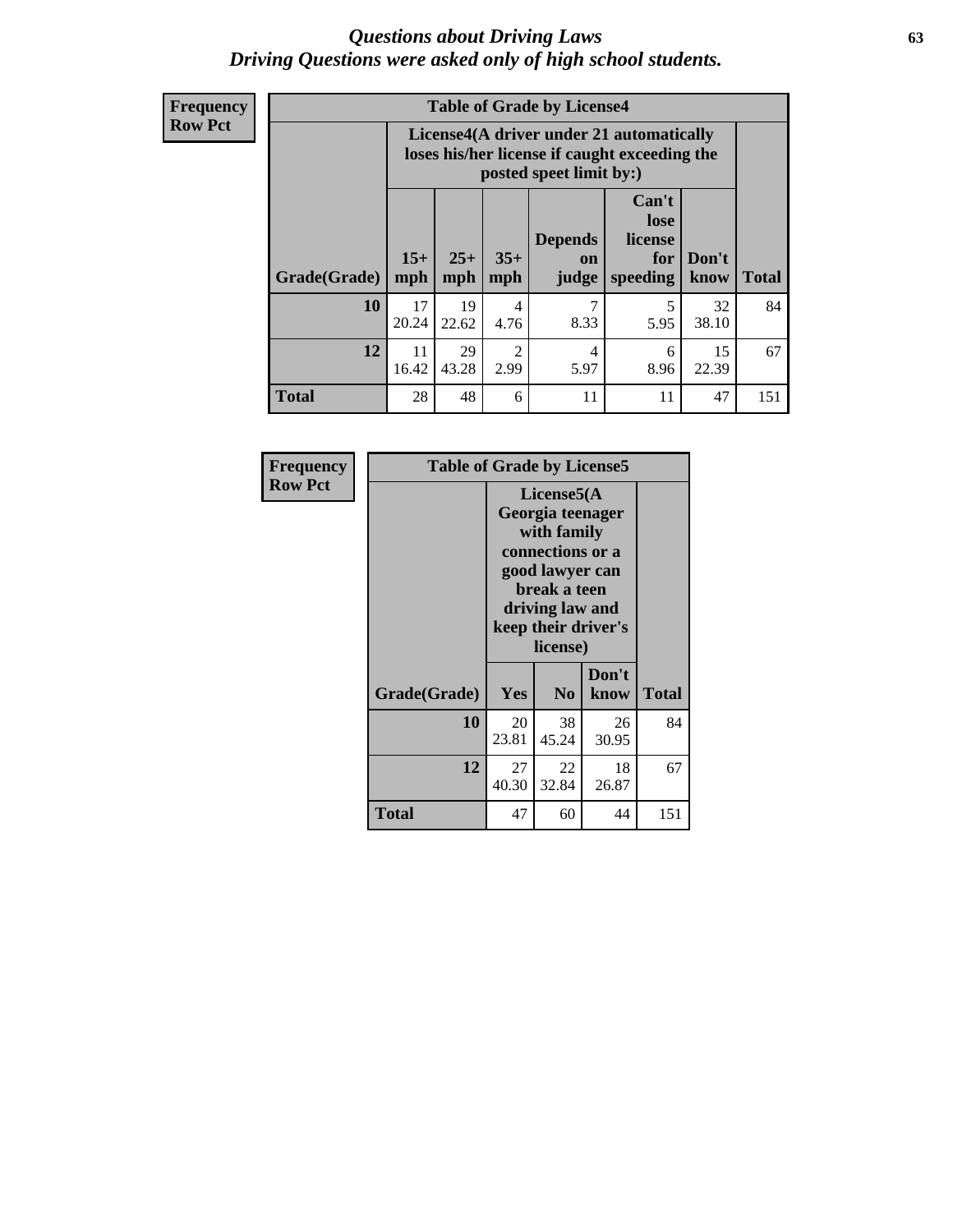#### *Questions about Driving Laws* **64** *Driving Questions were asked only of high school students.*

| <b>Frequency</b> |              | <b>Table of Grade by License6</b>                                                                                                               |                |               |              |  |
|------------------|--------------|-------------------------------------------------------------------------------------------------------------------------------------------------|----------------|---------------|--------------|--|
| <b>Row Pct</b>   |              | License <sub>6</sub> (I know a<br>friend or<br>classmate that<br>broke a teen<br>driving law,<br>but was allowed to<br>keep his/her<br>license) |                |               |              |  |
|                  | Grade(Grade) | <b>Yes</b>                                                                                                                                      | N <sub>0</sub> | Don't<br>know | <b>Total</b> |  |
|                  | 10           | 29<br>34.52                                                                                                                                     | 31<br>36.90    | 24<br>28.57   | 84           |  |
|                  | 12           | 30<br>23<br>14<br>44.78<br>34.33<br>20.90                                                                                                       |                |               | 67           |  |
|                  | <b>Total</b> | 59                                                                                                                                              | 54             | 38            | 151          |  |

| <b>Frequency</b> | <b>Table of Grade by License7</b> |                                                                                               |                                     |                                                   |                        |              |
|------------------|-----------------------------------|-----------------------------------------------------------------------------------------------|-------------------------------------|---------------------------------------------------|------------------------|--------------|
| <b>Row Pct</b>   |                                   | License7(A student under the age of 18 cam loser<br>his/her driving privileges if he or she:) |                                     |                                                   |                        |              |
|                  | Grade(Grade)                      | <b>Have</b><br>more than<br>10<br>unexcused<br>absences<br>per school<br>yr                   | Drop out<br>without  <br>graduating | <b>Bring</b><br>alcohol/drugs/weapon<br>to school | All of<br>the<br>above | <b>Total</b> |
|                  | 10                                | 8<br>9.52                                                                                     | 9<br>10.71                          | 3<br>3.57                                         | 64<br>76.19            | 84           |
|                  | 12                                | 7<br>10.45                                                                                    | 17<br>25.37                         | 6<br>8.96                                         | 37<br>55.22            | 67           |
|                  | <b>Total</b>                      | 15                                                                                            | 26                                  | 9                                                 | 101                    | 151          |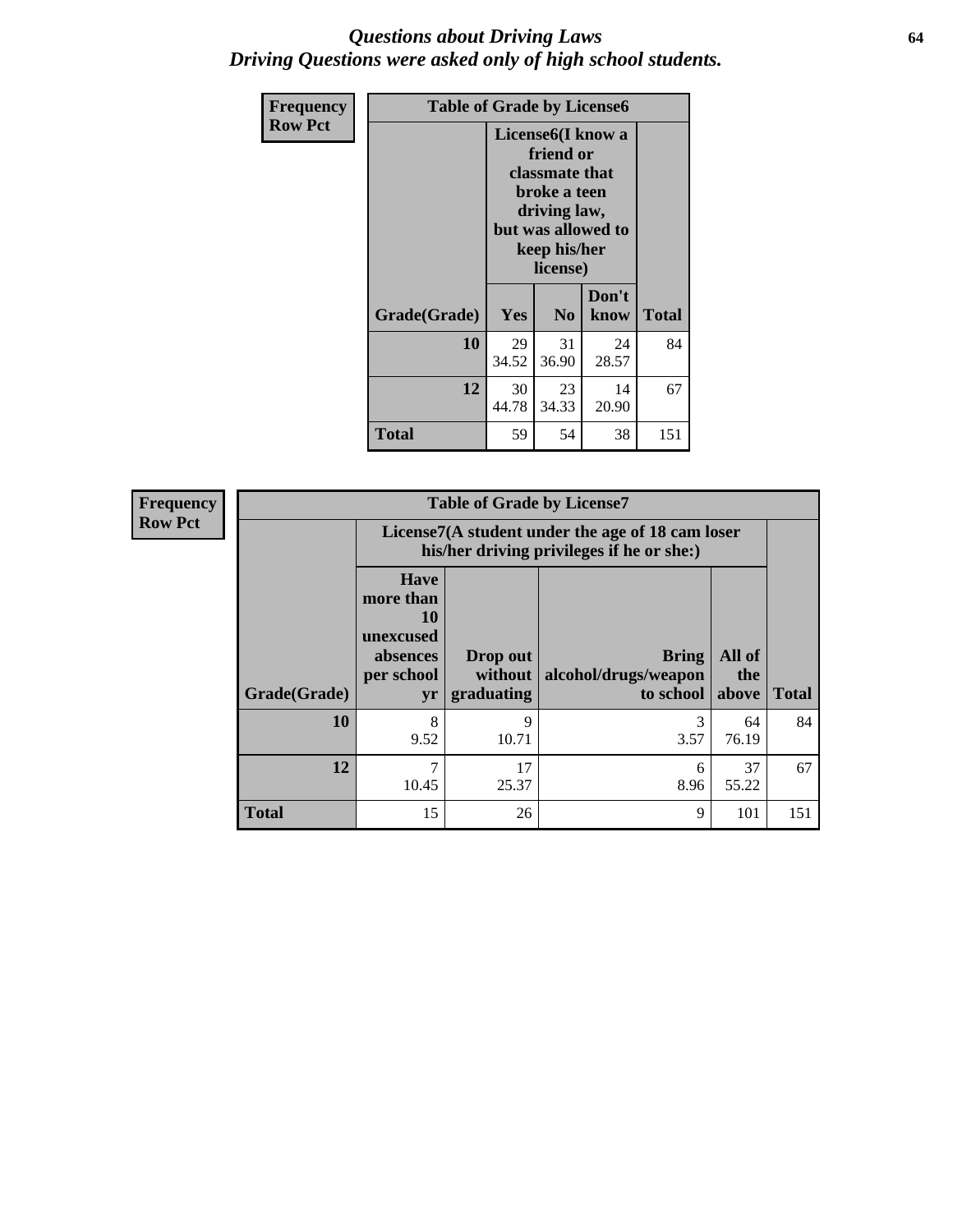## *Select Results by Gender* **65**

| Frequency      | <b>Table of SchoolClimate2 by Gender</b>          |                                 |             |              |
|----------------|---------------------------------------------------|---------------------------------|-------------|--------------|
| <b>Col Pct</b> | SchoolClimate2(I<br>feel successful at<br>school) | Gender(Gender)<br><b>Female</b> | <b>Male</b> | <b>Total</b> |
|                | <b>Strongly Agree</b>                             | 27<br>34.18                     | 23<br>31.94 | 50           |
|                | <b>Somewhat Agree</b>                             | 46<br>58.23                     | 40<br>55.56 | 86           |
|                | <b>Somewhat Disagree</b>                          | 3<br>3.80                       | 6<br>8.33   | 9            |
|                | <b>Strongly Disagree</b>                          | 3<br>3.80                       | 3<br>4.17   | 6            |
|                | <b>Total</b>                                      | 79                              | 72          | 151          |

| Frequency      | <b>Table of SchoolClimate6 by Gender</b>                 |                                 |             |              |  |
|----------------|----------------------------------------------------------|---------------------------------|-------------|--------------|--|
| <b>Col Pct</b> | <b>SchoolClimate6(Teachers</b><br>treat me with respect) | Gender(Gender)<br><b>Female</b> | <b>Male</b> | <b>Total</b> |  |
|                | <b>Strongly Agree</b>                                    | 40<br>50.63                     | 22<br>30.56 | 62           |  |
|                | <b>Somewhat Agree</b>                                    | 27<br>34.18                     | 36<br>50.00 | 63           |  |
|                | <b>Somewhat Disagree</b>                                 | 9<br>11.39                      | 11<br>15.28 | 20           |  |
|                | <b>Strongly Disagree</b>                                 | 3<br>3.80                       | 3<br>4.17   | 6            |  |
|                | <b>Total</b>                                             | 79                              | 72          | 151          |  |

| Frequency      | <b>Table of SchoolClimate8 by Gender</b>                                             |                                 |             |              |
|----------------|--------------------------------------------------------------------------------------|---------------------------------|-------------|--------------|
| <b>Col Pct</b> | <b>SchoolClimate8(Students</b><br>are frequently<br>recognized for good<br>behavior) | Gender(Gender)<br><b>Female</b> | <b>Male</b> | <b>Total</b> |
|                |                                                                                      |                                 |             |              |
|                | <b>Strongly Agree</b>                                                                | 11<br>13.92                     | 14<br>19.44 | 25           |
|                | <b>Somewhat Agree</b>                                                                | 33<br>41.77                     | 35<br>48.61 | 68           |
|                | <b>Somewhat Disagree</b>                                                             | 19<br>24.05                     | 14<br>19.44 | 33           |
|                | <b>Strongly Disagree</b>                                                             | 16<br>20.25                     | 9<br>12.50  | 25           |
|                | Total                                                                                | 79                              | 72          | 151          |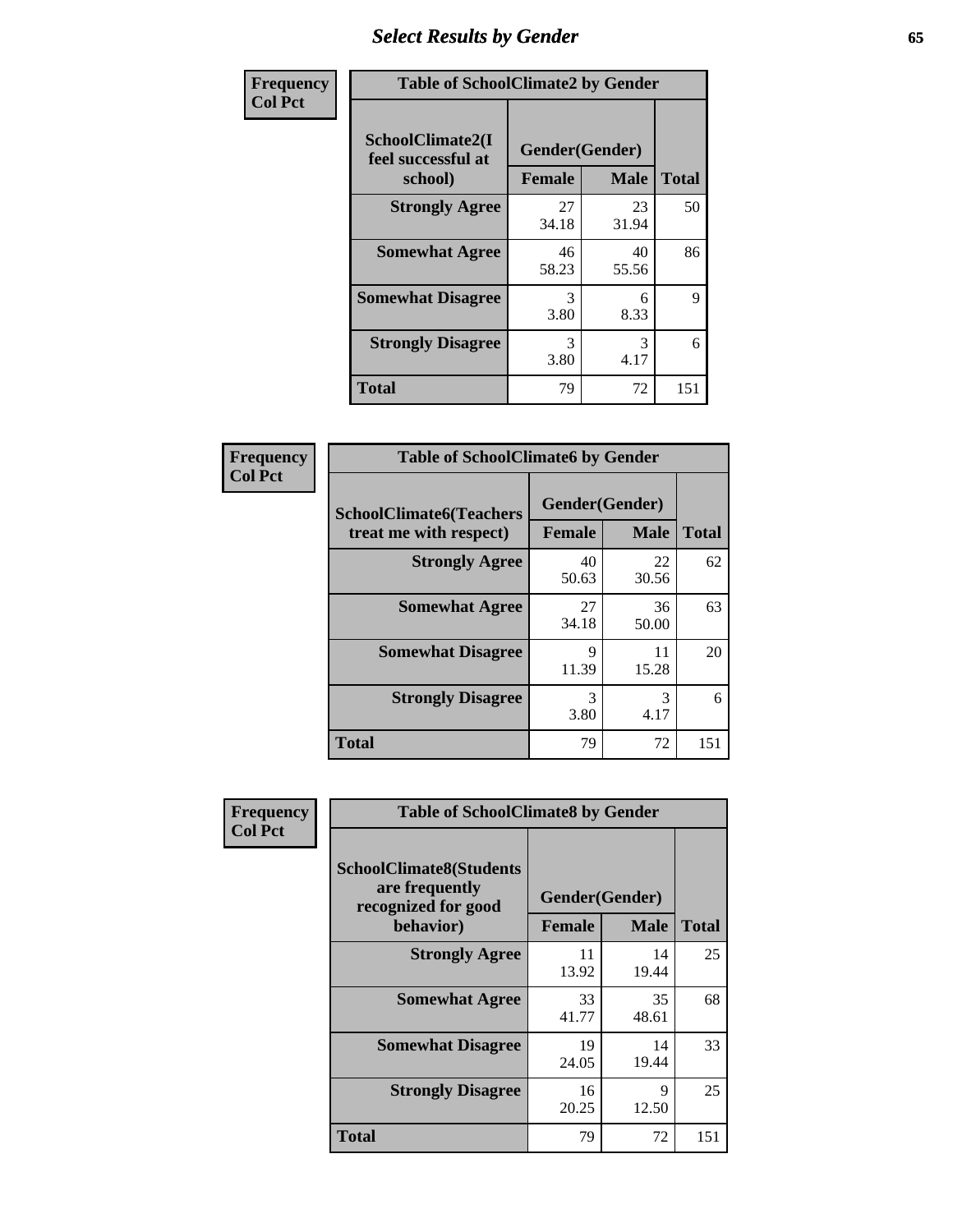## *Select Results by Gender* **66**

| Frequency      | <b>Table of Gender by Dropout</b> |                                                                        |                |              |
|----------------|-----------------------------------|------------------------------------------------------------------------|----------------|--------------|
| <b>Row Pct</b> |                                   | Dropout(I<br>have<br>thought<br>about<br>dropping<br>out of<br>school) |                |              |
|                | Gender(Gender)                    | Yes                                                                    | N <sub>0</sub> | <b>Total</b> |
|                | <b>Female</b>                     | 16<br>20.25                                                            | 63<br>79.75    | 79           |
|                | <b>Male</b>                       | 22<br>30.56                                                            | 50<br>69.44    | 72           |
|                | <b>Total</b>                      | 38                                                                     | 113            | 151          |

| <b>Frequency</b> | <b>Table of Gender by Dropoutreason</b> |                                                                    |              |                                 |                                |              |              |
|------------------|-----------------------------------------|--------------------------------------------------------------------|--------------|---------------------------------|--------------------------------|--------------|--------------|
| <b>Row Pct</b>   |                                         | Dropoutreason(If I dropped out the<br>reason would most likely be) |              |                                 |                                |              |              |
|                  | Gender(Gender)                          | Won't<br><b>Drop</b><br>out                                        | <b>Bored</b> | <b>Family</b><br><b>Reasons</b> | <b>Being</b><br><b>Bullied</b> | <b>Other</b> | <b>Total</b> |
|                  | <b>Female</b>                           | 56<br>70.89                                                        | 11<br>13.92  | ↑<br>2.53                       | 1.27                           | 9<br>11.39   | 79           |
|                  | <b>Male</b>                             | 40<br>55.56                                                        | 15<br>20.83  | 4<br>5.56                       | 2.78                           | 11<br>15.28  | 72           |
|                  | <b>Total</b>                            | 96                                                                 | 26           | 6                               | 3                              | 20           | 151          |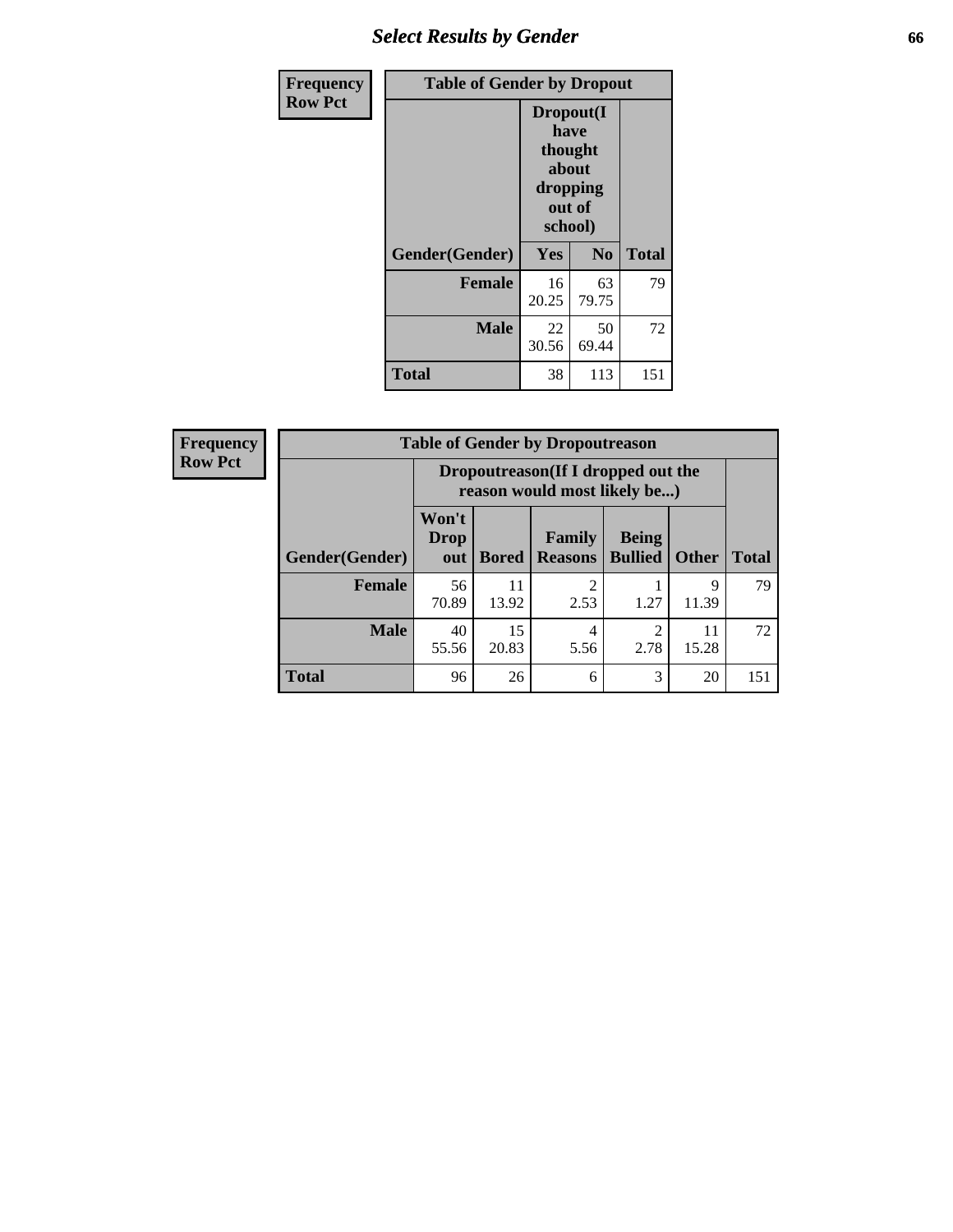*School Safety* **67**

| Frequency      |                | <b>Table of Gender by Bullied2</b> |                |              |  |
|----------------|----------------|------------------------------------|----------------|--------------|--|
| <b>Row Pct</b> |                | <b>Bullied2</b>                    |                |              |  |
|                | Gender(Gender) | <b>Yes</b>                         | N <sub>0</sub> | <b>Total</b> |  |
|                | <b>Female</b>  | Q<br>11.39                         | 70<br>88.61    | 79           |  |
|                | <b>Male</b>    | 5.56                               | 68<br>94.44    | 72           |  |
|                | <b>Total</b>   | 13                                 | 138            | 151          |  |

| Frequency      | <b>Table of Gender by Bulliedothers2</b> |                       |                |              |
|----------------|------------------------------------------|-----------------------|----------------|--------------|
| <b>Row Pct</b> |                                          | <b>Bulliedothers2</b> |                |              |
|                | Gender(Gender)                           | Yes                   | N <sub>0</sub> | <b>Total</b> |
|                | <b>Female</b>                            | 6<br>7.59             | 73<br>92.41    | 79           |
|                | Male                                     | 9.72                  | 65<br>90.28    | 72           |
|                | <b>Total</b>                             | 13                    | 138            | 151          |

| Frequency      | <b>Table of Gender by Weaponschool2</b> |                      |                |              |
|----------------|-----------------------------------------|----------------------|----------------|--------------|
| <b>Row Pct</b> |                                         | <b>Weaponschool2</b> |                |              |
|                | Gender(Gender)                          | Yes                  | N <sub>0</sub> | <b>Total</b> |
|                | <b>Female</b>                           | 1.27                 | 78<br>98.73    | 79           |
|                | <b>Male</b>                             | 11<br>15.28          | 61<br>84.72    | 72           |
|                | <b>Total</b>                            | 12                   | 139            | 151          |

| Frequency      | <b>Table of Gender by Absentunsafe2</b> |               |                |              |
|----------------|-----------------------------------------|---------------|----------------|--------------|
| <b>Row Pct</b> |                                         | Absentunsafe2 |                |              |
|                | Gender(Gender)                          | Yes           | N <sub>0</sub> | <b>Total</b> |
|                | <b>Female</b>                           | 1.27          | 78<br>98.73    | 79           |
|                | <b>Male</b>                             | 4<br>5.56     | 68<br>94.44    | 72           |
|                | <b>Total</b>                            | 5             | 146            | 151          |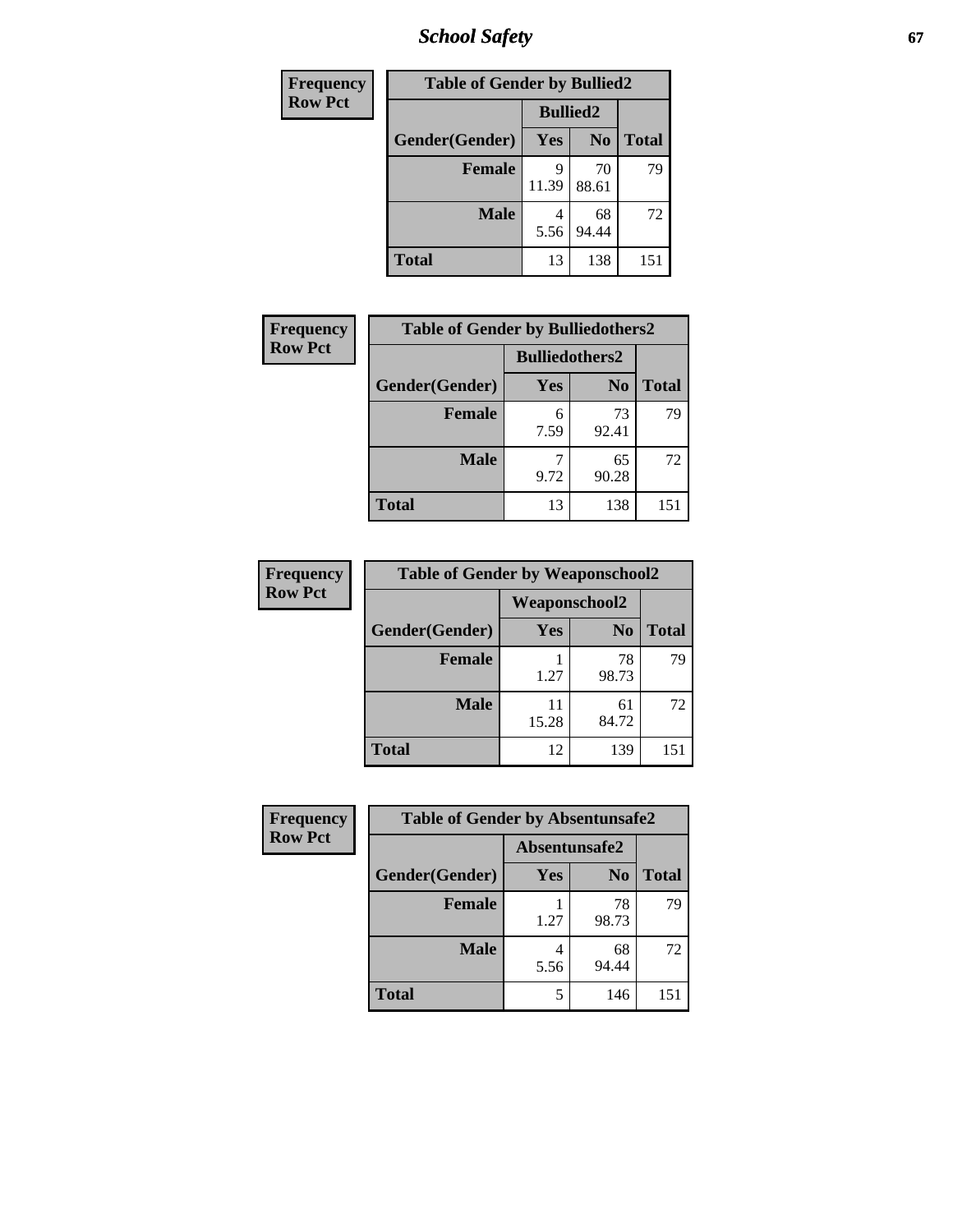*School Safety* **68**

| Frequency      | <b>Table of Gender by Gangself</b> |                                                                                                |                |              |
|----------------|------------------------------------|------------------------------------------------------------------------------------------------|----------------|--------------|
| <b>Row Pct</b> |                                    | Gangself(I<br>have<br>participated<br>in illegal gang<br>activities in<br>the past 30<br>days) |                |              |
|                | Gender(Gender)                     | Yes                                                                                            | N <sub>0</sub> | <b>Total</b> |
|                | <b>Female</b>                      | 0<br>0.00                                                                                      | 79<br>100.00   | 79           |
|                | <b>Male</b>                        | 8<br>11.11                                                                                     | 64<br>88.89    | 72           |
|                | <b>Total</b>                       | 8                                                                                              | 143            | 151          |

| Frequency      | <b>Table of Gender by Gangpeers</b> |                                                                                                                             |                |              |  |
|----------------|-------------------------------------|-----------------------------------------------------------------------------------------------------------------------------|----------------|--------------|--|
| <b>Row Pct</b> |                                     | <b>Gangpeers</b> (I<br>have friends<br>who have<br>participated<br>in illegal gang<br>activities in<br>the past 30<br>days) |                |              |  |
|                | Gender(Gender)                      | <b>Yes</b>                                                                                                                  | N <sub>0</sub> | <b>Total</b> |  |
|                | <b>Female</b>                       | 12<br>15.19                                                                                                                 | 67<br>84.81    | 79           |  |
|                | <b>Male</b>                         | 25<br>34.72                                                                                                                 | 47<br>65.28    | 72           |  |
|                | <b>Total</b>                        | 37                                                                                                                          | 114            | 151          |  |

| Frequency      | <b>Table of Gender by Pickedon2</b> |             |                |              |
|----------------|-------------------------------------|-------------|----------------|--------------|
| <b>Row Pct</b> |                                     | Pickedon2   |                |              |
|                | Gender(Gender)                      | Yes         | N <sub>0</sub> | <b>Total</b> |
|                | <b>Female</b>                       | 15<br>18.99 | 64<br>81.01    | 79           |
|                | <b>Male</b>                         | 13<br>18.06 | 59<br>81.94    | 72           |
|                | <b>Total</b>                        | 28          | 123            | 151          |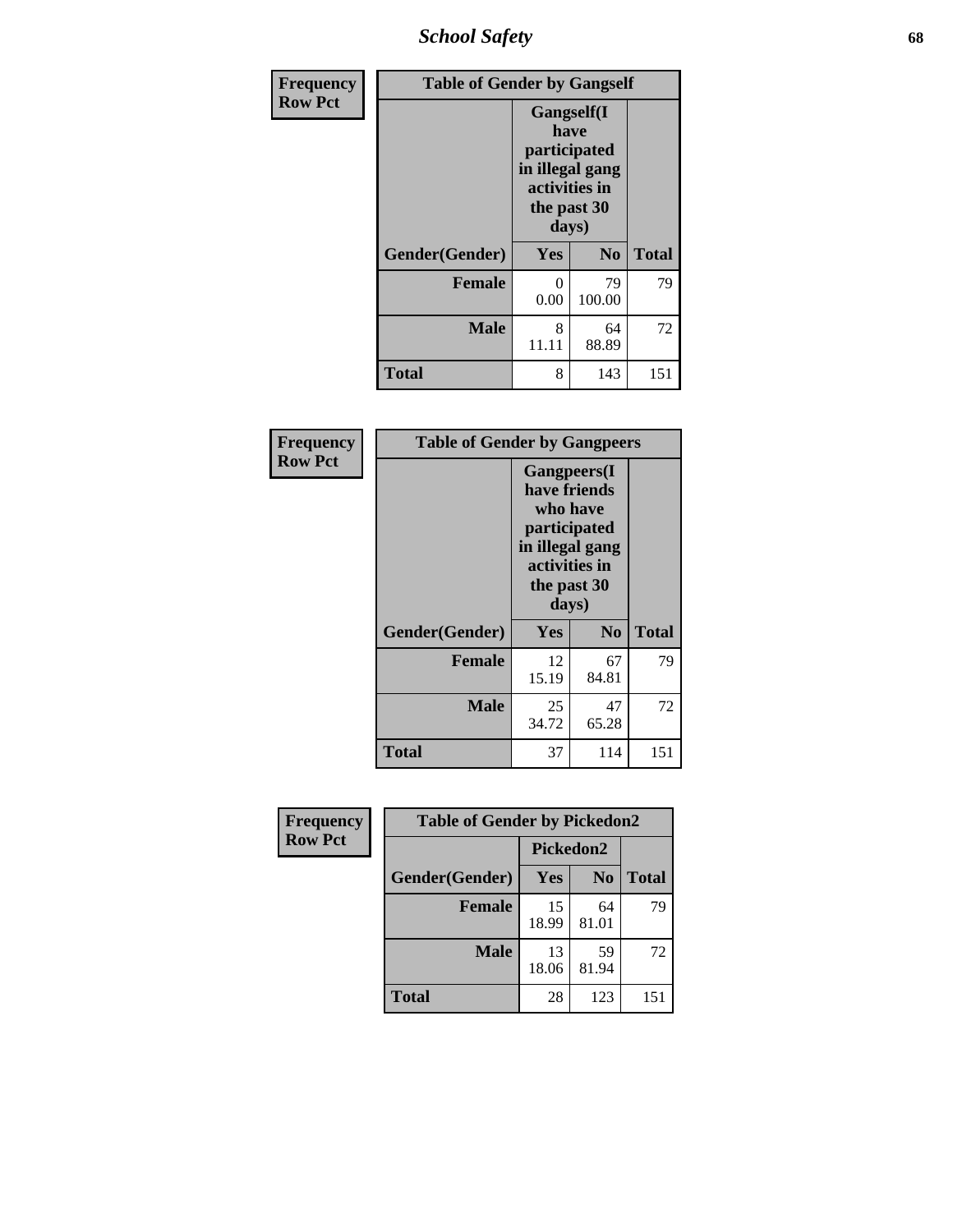*School Safety* **69**

| Frequency      | <b>Table of Gender by Safeschool2</b> |             |                |              |
|----------------|---------------------------------------|-------------|----------------|--------------|
| <b>Row Pct</b> |                                       | Safeschool2 |                |              |
|                | Gender(Gender)                        | Yes         | N <sub>0</sub> | <b>Total</b> |
|                | <b>Female</b>                         | 58<br>73.42 | 21<br>26.58    | 79           |
|                | <b>Male</b>                           | 56<br>77.78 | 16<br>22.22    | 72           |
|                | <b>Total</b>                          | 114         | 37             | 151          |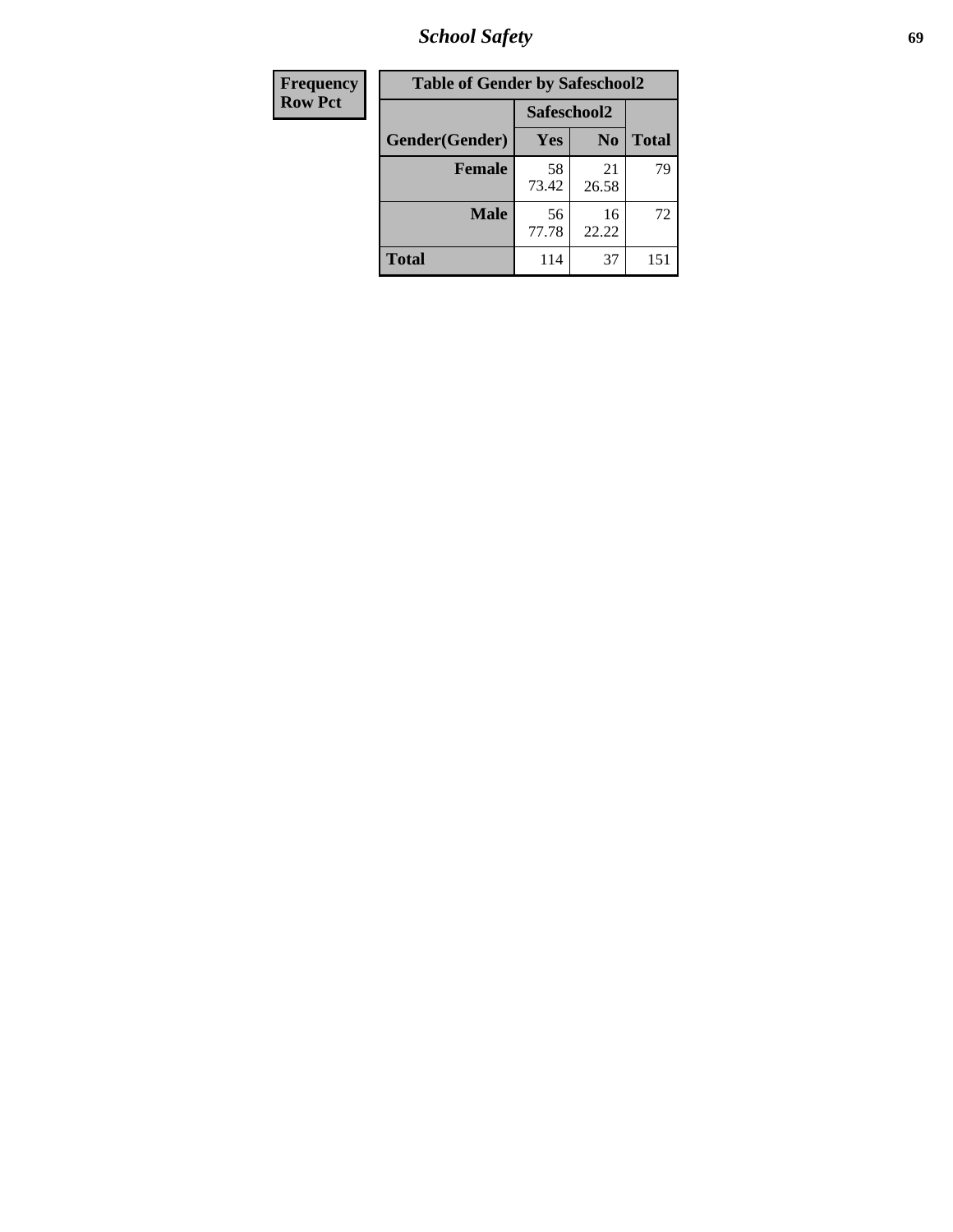# *Incidence of Drug Use* **70**

| <b>Frequency</b> |                | <b>Table of Gender by AlcoholAlt</b>     |                |              |
|------------------|----------------|------------------------------------------|----------------|--------------|
| <b>Row Pct</b>   |                | AlcoholAlt(Alcohol<br>use, past 30 days) |                |              |
|                  | Gender(Gender) | <b>Yes</b>                               | N <sub>0</sub> | <b>Total</b> |
|                  | <b>Female</b>  | 15<br>18.99                              | 64<br>81.01    | 79           |
|                  | <b>Male</b>    | 33<br>45.83                              | 39<br>54.17    | 72           |
|                  | <b>Total</b>   | 48                                       | 103            | 151          |

| <b>Frequency</b> | <b>Table of Gender by TobaccoAny</b> |                                          |                |              |  |
|------------------|--------------------------------------|------------------------------------------|----------------|--------------|--|
| <b>Row Pct</b>   |                                      | TobaccoAny(Tobacco<br>use, past 30 days) |                |              |  |
|                  | Gender(Gender)                       | Yes                                      | N <sub>0</sub> | <b>Total</b> |  |
|                  | <b>Female</b>                        | 10<br>12.66                              | 69<br>87.34    | 79           |  |
|                  | <b>Male</b>                          | 39<br>54.17                              | 33<br>45.83    | 72           |  |
|                  | <b>Total</b>                         | 49                                       | 102            | 151          |  |

| <b>Frequency</b> | <b>Table of Gender by MarijuanaAlt</b> |             |                                              |              |
|------------------|----------------------------------------|-------------|----------------------------------------------|--------------|
| <b>Row Pct</b>   |                                        |             | MarijuanaAlt(Marijuana<br>use, past 30 days) |              |
|                  | Gender(Gender)                         | <b>Yes</b>  | N <sub>0</sub>                               | <b>Total</b> |
|                  | Female                                 | 1.27        | 78<br>98.73                                  | 79           |
|                  | <b>Male</b>                            | 18<br>25.00 | 54<br>75.00                                  | 72           |
|                  | <b>Total</b>                           | 19          | 132                                          | 151          |

| <b>Frequency</b> | <b>Table of Gender by OtherDrugAny</b> |                                                      |                |              |
|------------------|----------------------------------------|------------------------------------------------------|----------------|--------------|
| <b>Row Pct</b>   |                                        | <b>OtherDrugAny(Other</b><br>drug use, past 30 days) |                |              |
|                  | Gender(Gender)                         | <b>Yes</b>                                           | N <sub>0</sub> | <b>Total</b> |
|                  | <b>Female</b>                          | 8.86                                                 | 72<br>91.14    | 79           |
|                  | <b>Male</b>                            | 13<br>18.06                                          | 59<br>81.94    | 72           |
|                  | <b>Total</b>                           | 20                                                   | 131            | 151          |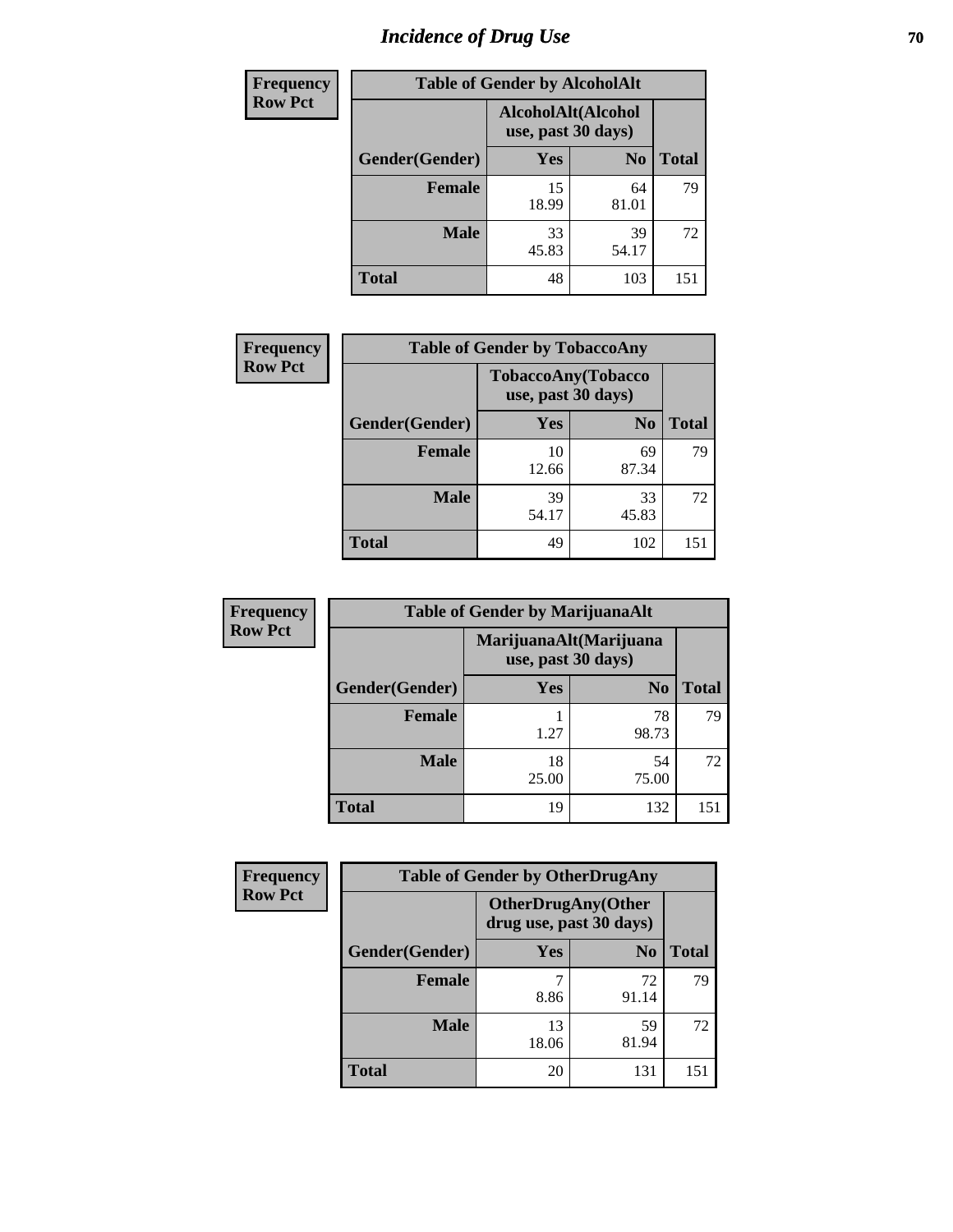#### *Average Age at Onset of Use* **71** *Results for "Average Age at Onset of Use" questions exclude students who said they did not use that substance*

#### **Gender=Female**

| <i><b>Variable</b></i>          | Label                                                              | <b>Mean</b> |
|---------------------------------|--------------------------------------------------------------------|-------------|
| Alcoholinit2                    | I started using alcohol when I was                                 | 14.58       |
| Cigarettesinit2                 | I started smoking tobacco when I was                               | 15.00       |
| Smokelessinit2                  | I started chewing tobacco when I was                               | 17.00       |
| Marijuanainit2                  | I started using marijuana when I was                               | 14.50       |
| Cocaineinit2                    | I started using cocaine when I was                                 | 14.00       |
| Inhalantsinit2                  | I started using inhalants when I was                               | 15.00       |
| Steroidsinit2                   | I started using steroids when I was                                | 12.00       |
| Ecstasyinit2                    | I started using ecstasy when I was                                 | 16.00       |
| Methinit2                       | I started using methamphetamines when I was                        | 14.00       |
| Hallucinogensinit2              | I started using hallucinogens when I was                           |             |
| Prescription in it <sub>2</sub> | I started using prescription drugs not prescribed to me when I was | 14.80       |

#### **Gender=Male**

| <b>Variable</b>    | Label                                                              | <b>Mean</b> |
|--------------------|--------------------------------------------------------------------|-------------|
| Alcoholinit2       | I started using alcohol when I was                                 | 14.02       |
| Cigarettesinit2    | I started smoking tobacco when I was                               | 13.45       |
| Smokelessinit2     | I started chewing tobacco when I was                               | 14.37       |
| Marijuanainit2     | I started using marijuana when I was                               | 15.17       |
| Cocaineinit2       | I started using cocaine when I was                                 | 8.00        |
| Inhalantsinit2     | I started using inhalants when I was                               | 12.50       |
| Steroidsinit2      | I started using steroids when I was                                | 17.00       |
| Ecstasyinit2       | I started using ecstasy when I was                                 |             |
| Methinit2          | I started using methamphetamines when I was                        |             |
| Hallucinogensinit2 | I started using hallucinogens when I was                           |             |
| Prescriptioninit2  | I started using prescription drugs not prescribed to me when I was | 13.89       |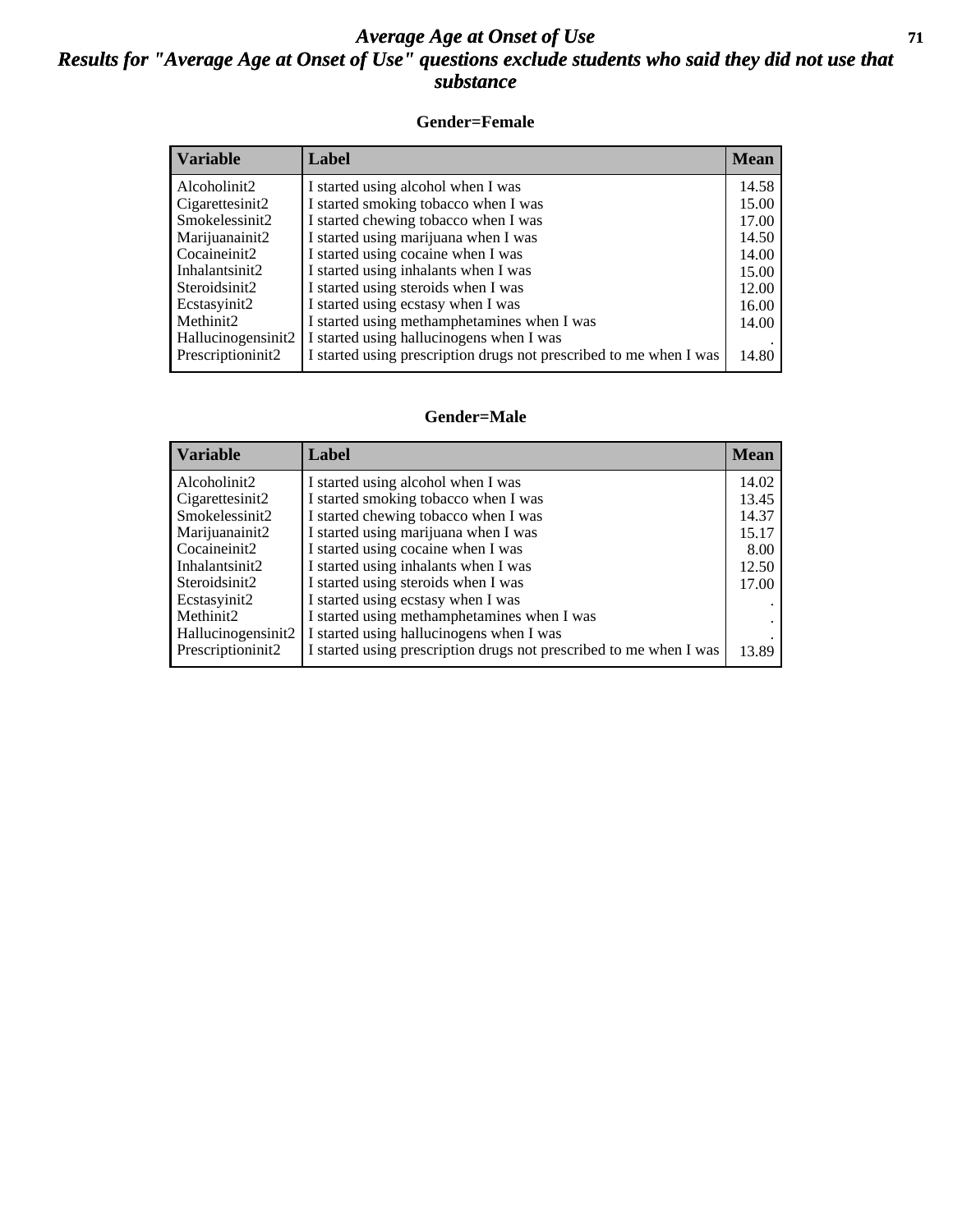# *I Think These Drugs are Harmful* **72**

| Frequency      | <b>Table of Gender by Alcoholharmdich</b> |                                                   |                |              |
|----------------|-------------------------------------------|---------------------------------------------------|----------------|--------------|
| <b>Row Pct</b> |                                           | Alcoholharmdich(I<br>think alcohol is<br>harmful) |                |              |
|                | <b>Gender</b> (Gender)                    | <b>Yes</b>                                        | N <sub>0</sub> | <b>Total</b> |
|                | <b>Female</b>                             | 62<br>78.48                                       | 17<br>21.52    | 79           |
|                | <b>Male</b>                               | 57<br>79.17                                       | 15<br>20.83    | 72           |
|                | <b>Total</b>                              | 119                                               | 32             | 151          |

| Frequency      | <b>Table of Gender by Tobaccoharmdich</b> |                  |                               |              |
|----------------|-------------------------------------------|------------------|-------------------------------|--------------|
| <b>Row Pct</b> |                                           | think tobacco is | Tobaccoharmdich(I<br>harmful) |              |
|                | Gender(Gender)                            | Yes              | N <sub>0</sub>                | <b>Total</b> |
|                | <b>Female</b>                             | 70<br>88.61      | 9<br>11.39                    | 79           |
|                | <b>Male</b>                               | 68<br>94.44      | 4<br>5.56                     | 72           |
|                | <b>Total</b>                              | 138              | 13                            | 151          |

| Frequency      | <b>Table of Gender by Marijuanaharmdich</b> |                                                       |                |              |
|----------------|---------------------------------------------|-------------------------------------------------------|----------------|--------------|
| <b>Row Pct</b> |                                             | Marijuanaharmdich(I<br>think marijuana is<br>harmful) |                |              |
|                | Gender(Gender)                              | <b>Yes</b>                                            | N <sub>0</sub> | <b>Total</b> |
|                | <b>Female</b>                               | 69<br>87.34                                           | 10<br>12.66    | 79           |
|                | <b>Male</b>                                 | 49<br>68.06                                           | 23<br>31.94    | 72           |
|                | <b>Total</b>                                | 118                                                   | 33             | 151          |

| Frequency      | <b>Table of Gender by Otherdrugharmdich</b> |                                                          |                |              |
|----------------|---------------------------------------------|----------------------------------------------------------|----------------|--------------|
| <b>Row Pct</b> |                                             | Otherdrugharmdich(I<br>think other drugs are<br>harmful) |                |              |
|                | Gender(Gender)                              | <b>Yes</b>                                               | N <sub>0</sub> | <b>Total</b> |
|                | <b>Female</b>                               | 70<br>88.61                                              | 9<br>11.39     | 79           |
|                | <b>Male</b>                                 | 68<br>94.44                                              | 4<br>5.56      | 72           |
|                | <b>Total</b>                                | 138                                                      | 13             | 151          |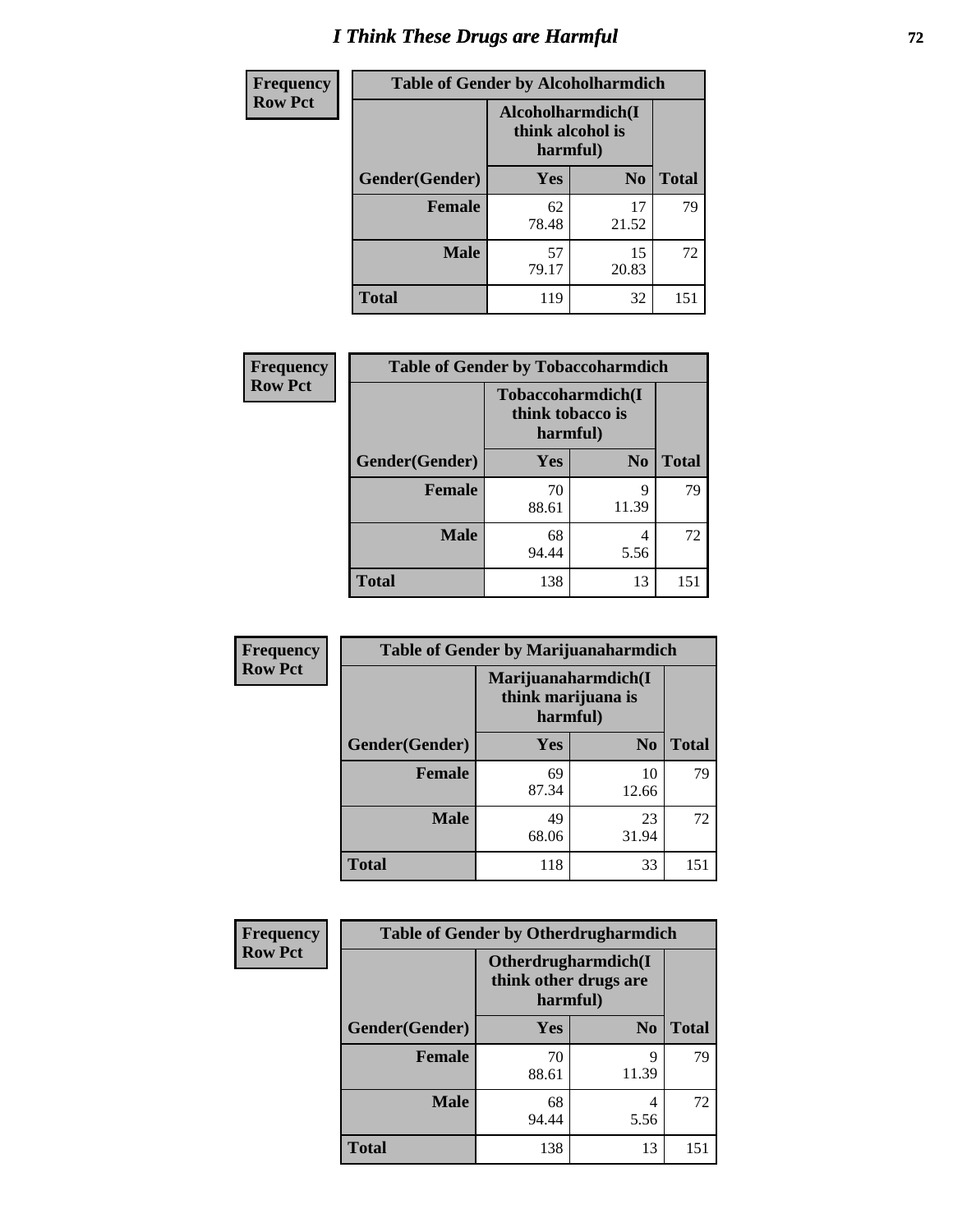| <b>Frequency</b> | <b>Table of Gender by Alcohollocation1</b> |                                                               |             |              |  |
|------------------|--------------------------------------------|---------------------------------------------------------------|-------------|--------------|--|
| <b>Row Pct</b>   |                                            | <b>Alcohollocation1(Places</b><br><b>Friends Use Alcohol)</b> |             |              |  |
|                  | Gender(Gender)                             |                                                               | Do Not Use  | <b>Total</b> |  |
|                  | <b>Female</b>                              | 47<br>59.49                                                   | 32<br>40.51 | 79           |  |
|                  | <b>Male</b>                                | 57<br>79.17                                                   | 15<br>20.83 | 72           |  |
|                  | Total                                      | 104                                                           | 47          | 151          |  |

| <b>Frequency</b> | <b>Table of Gender by Alcohollocation2</b> |                                |                             |              |
|------------------|--------------------------------------------|--------------------------------|-----------------------------|--------------|
| <b>Row Pct</b>   |                                            | <b>Alcohollocation2(Places</b> | <b>Friends Use Alcohol)</b> |              |
|                  | Gender(Gender)                             |                                | Home                        | <b>Total</b> |
|                  | <b>Female</b>                              | 48<br>60.76                    | 31<br>39.24                 | 79           |
|                  | <b>Male</b>                                | 40<br>55.56                    | 32<br>44.44                 | 72           |
|                  | <b>Total</b>                               | 88                             | 63                          | 151          |

| Frequency      | <b>Table of Gender by Alcohollocation3</b> |             |                                                               |              |
|----------------|--------------------------------------------|-------------|---------------------------------------------------------------|--------------|
| <b>Row Pct</b> |                                            |             | <b>Alcohollocation3(Places</b><br><b>Friends Use Alcohol)</b> |              |
|                | Gender(Gender)                             |             | <b>School</b>                                                 | <b>Total</b> |
|                | <b>Female</b>                              | 77<br>97.47 | 2<br>2.53                                                     | 79           |
|                | <b>Male</b>                                | 64<br>88.89 | 8<br>11.11                                                    | 72           |
|                | <b>Total</b>                               | 141         | 10                                                            | 151          |

| <b>Frequency</b> | <b>Table of Gender by Alcohollocation4</b> |                                                               |             |              |
|------------------|--------------------------------------------|---------------------------------------------------------------|-------------|--------------|
| <b>Row Pct</b>   |                                            | <b>Alcohollocation4(Places</b><br><b>Friends Use Alcohol)</b> |             |              |
|                  | Gender(Gender)                             |                                                               | Car         | <b>Total</b> |
|                  | <b>Female</b>                              | 67<br>84.81                                                   | 12<br>15.19 | 79           |
|                  | <b>Male</b>                                | 54<br>75.00                                                   | 18<br>25.00 | 72           |
|                  | <b>Total</b>                               | 121                                                           | 30          | 151          |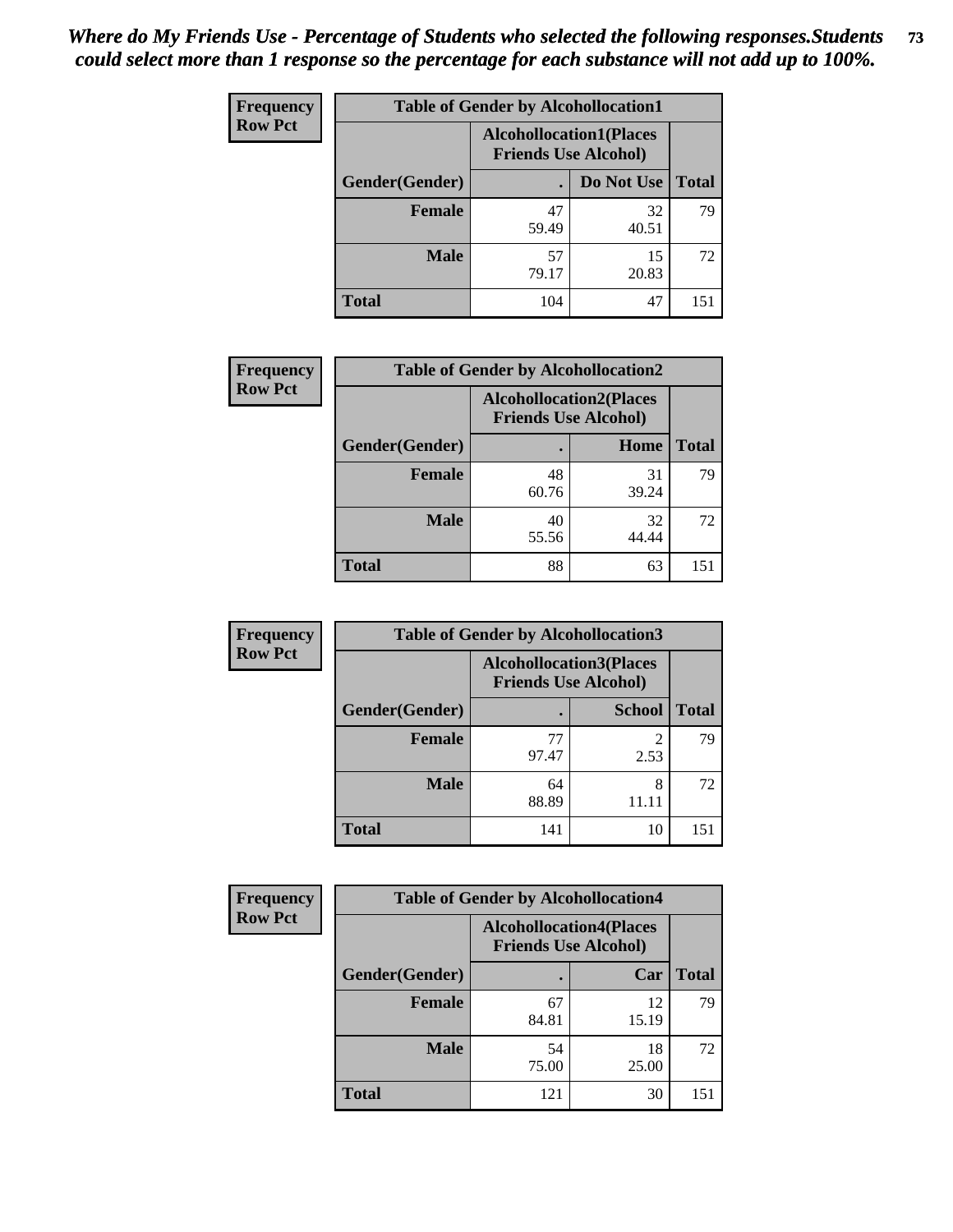| <b>Frequency</b> | <b>Table of Gender by Alcohollocation5</b> |             |                                                                |              |
|------------------|--------------------------------------------|-------------|----------------------------------------------------------------|--------------|
| <b>Row Pct</b>   |                                            |             | <b>Alcohollocation5</b> (Places<br><b>Friends Use Alcohol)</b> |              |
|                  | Gender(Gender)                             |             | <b>Friend's</b><br><b>House</b>                                | <b>Total</b> |
|                  | <b>Female</b>                              | 44<br>55.70 | 35<br>44.30                                                    | 79           |
|                  | <b>Male</b>                                | 34<br>47.22 | 38<br>52.78                                                    | 72           |
|                  | <b>Total</b>                               | 78          | 73                                                             | 151          |

| <b>Frequency</b> | <b>Table of Gender by Alcohollocation6</b> |                                                               |              |              |  |
|------------------|--------------------------------------------|---------------------------------------------------------------|--------------|--------------|--|
| <b>Row Pct</b>   |                                            | <b>Alcohollocation6(Places</b><br><b>Friends Use Alcohol)</b> |              |              |  |
|                  | Gender(Gender)                             | ٠                                                             | <b>Other</b> | <b>Total</b> |  |
|                  | <b>Female</b>                              | 55<br>69.62                                                   | 24<br>30.38  | 79           |  |
|                  | <b>Male</b>                                | 41<br>56.94                                                   | 31<br>43.06  | 72           |  |
|                  | <b>Total</b>                               | 96                                                            | 55           | 151          |  |

| Frequency      | <b>Table of Gender by Tobaccolocation1</b> |                                                               |             |              |  |
|----------------|--------------------------------------------|---------------------------------------------------------------|-------------|--------------|--|
| <b>Row Pct</b> |                                            | <b>Tobaccolocation1(Places</b><br><b>Friends Use Tobacco)</b> |             |              |  |
|                | Gender(Gender)                             |                                                               | Do Not Use  | <b>Total</b> |  |
|                | Female                                     | 35<br>44.30                                                   | 44<br>55.70 | 79           |  |
|                | <b>Male</b>                                | 56<br>77.78                                                   | 16<br>22.22 | 72           |  |
|                | <b>Total</b>                               | 91                                                            | 60          | 151          |  |

| Frequency      | <b>Table of Gender by Tobaccolocation2</b> |                                                               |             |              |
|----------------|--------------------------------------------|---------------------------------------------------------------|-------------|--------------|
| <b>Row Pct</b> |                                            | <b>Tobaccolocation2(Places</b><br><b>Friends Use Tobacco)</b> |             |              |
|                | <b>Gender</b> (Gender)                     |                                                               | Home        | <b>Total</b> |
|                | Female                                     | 56<br>70.89                                                   | 23<br>29.11 | 79           |
|                | <b>Male</b>                                | 36<br>50.00                                                   | 36<br>50.00 | 72           |
|                | <b>Total</b>                               | 92                                                            | 59          | 151          |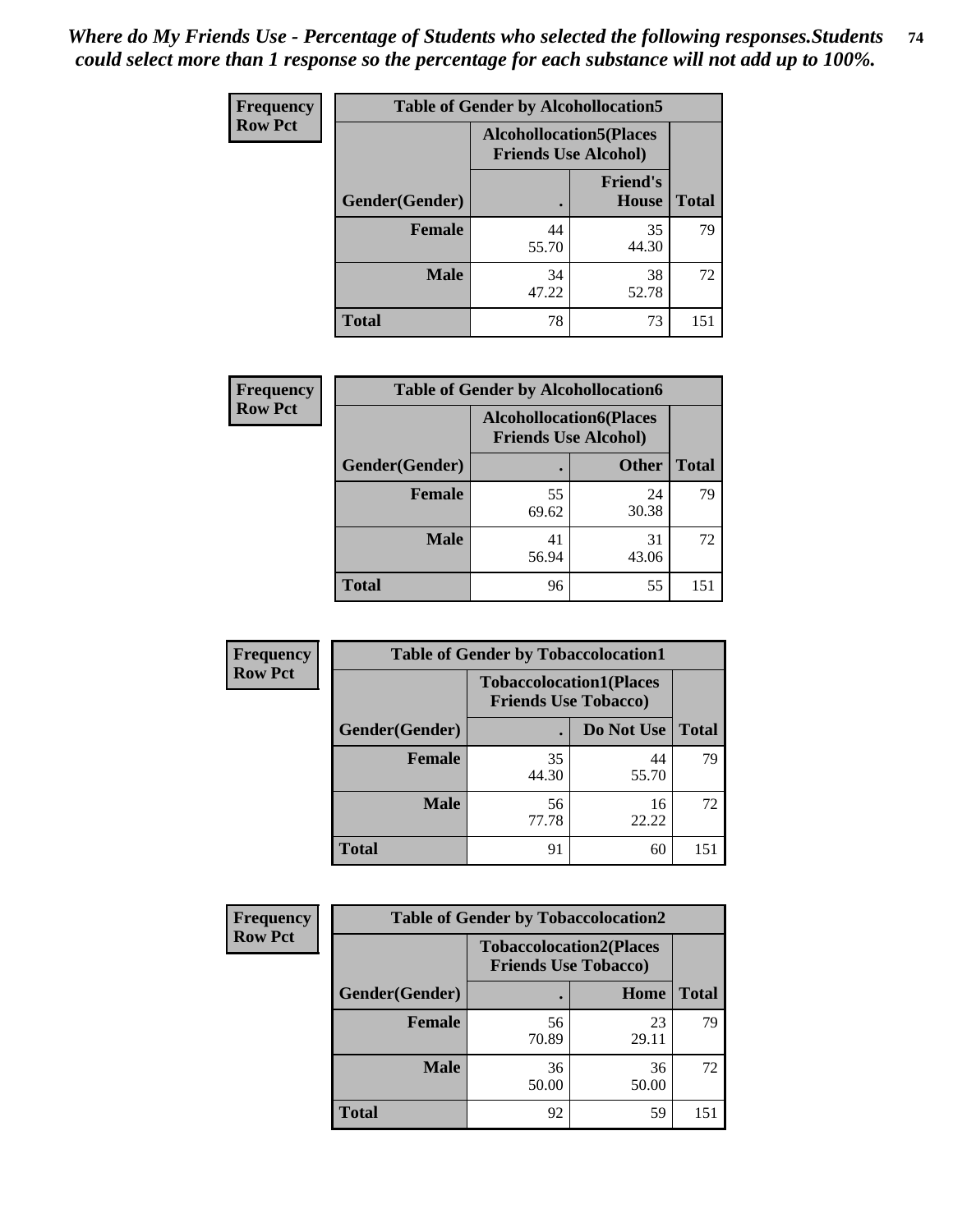| <b>Frequency</b> | <b>Table of Gender by Tobaccolocation3</b> |                                                               |               |              |  |
|------------------|--------------------------------------------|---------------------------------------------------------------|---------------|--------------|--|
| <b>Row Pct</b>   |                                            | <b>Tobaccolocation3(Places</b><br><b>Friends Use Tobacco)</b> |               |              |  |
|                  | Gender(Gender)                             |                                                               | <b>School</b> | <b>Total</b> |  |
|                  | <b>Female</b>                              | 66<br>83.54                                                   | 13<br>16.46   | 79           |  |
|                  | <b>Male</b>                                | 36<br>50.00                                                   | 36<br>50.00   | 72           |  |
|                  | <b>Total</b>                               | 102                                                           | 49            | 151          |  |

| <b>Frequency</b> | <b>Table of Gender by Tobaccolocation4</b> |             |                                                               |              |
|------------------|--------------------------------------------|-------------|---------------------------------------------------------------|--------------|
| <b>Row Pct</b>   |                                            |             | <b>Tobaccolocation4(Places</b><br><b>Friends Use Tobacco)</b> |              |
|                  | Gender(Gender)                             |             | Car                                                           | <b>Total</b> |
|                  | <b>Female</b>                              | 55<br>69.62 | 24<br>30.38                                                   | 79           |
|                  | <b>Male</b>                                | 36<br>50.00 | 36<br>50.00                                                   | 72           |
|                  | <b>Total</b>                               | 91          | 60                                                            | 151          |

| <b>Frequency</b> | <b>Table of Gender by Tobaccolocation5</b> |                                                               |                                 |              |
|------------------|--------------------------------------------|---------------------------------------------------------------|---------------------------------|--------------|
| <b>Row Pct</b>   |                                            | <b>Tobaccolocation5(Places</b><br><b>Friends Use Tobacco)</b> |                                 |              |
|                  | Gender(Gender)                             |                                                               | <b>Friend's</b><br><b>House</b> | <b>Total</b> |
|                  | Female                                     | 56<br>70.89                                                   | 23<br>29.11                     | 79           |
|                  | <b>Male</b>                                | 38<br>52.78                                                   | 34<br>47.22                     | 72           |
|                  | <b>Total</b>                               | 94                                                            | 57                              | 151          |

| <b>Frequency</b> | <b>Table of Gender by Tobaccolocation6</b> |                                                               |              |              |
|------------------|--------------------------------------------|---------------------------------------------------------------|--------------|--------------|
| <b>Row Pct</b>   |                                            | <b>Tobaccolocation6(Places</b><br><b>Friends Use Tobacco)</b> |              |              |
|                  | <b>Gender</b> (Gender)                     |                                                               | <b>Other</b> | <b>Total</b> |
|                  | Female                                     | 62<br>78.48                                                   | 17<br>21.52  | 79           |
|                  | <b>Male</b>                                | 40<br>55.56                                                   | 32<br>44.44  | 72           |
|                  | <b>Total</b>                               | 102                                                           | 49           | 151          |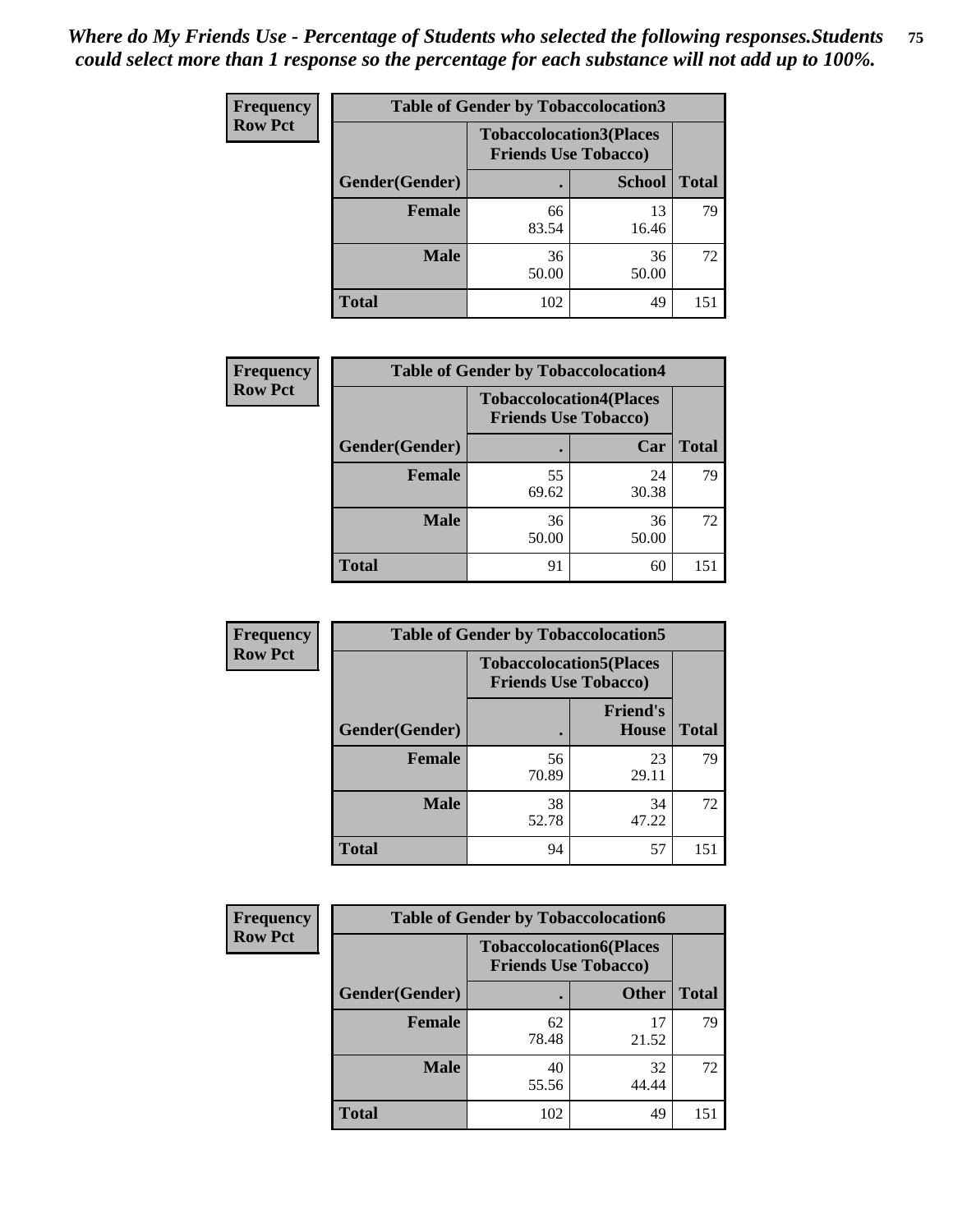| <b>Frequency</b> | <b>Table of Gender by Marijuanalocation1</b> |                                                                    |             |              |
|------------------|----------------------------------------------|--------------------------------------------------------------------|-------------|--------------|
| <b>Row Pct</b>   |                                              | <b>Marijuanalocation1(Places</b><br><b>Friends Use Marijuana</b> ) |             |              |
|                  | Gender(Gender)                               |                                                                    | Do Not Use  | <b>Total</b> |
|                  | <b>Female</b>                                | 19<br>24.05                                                        | 60<br>75.95 | 79           |
|                  | <b>Male</b>                                  | 46<br>63.89                                                        | 26<br>36.11 | 72           |
|                  | <b>Total</b>                                 | 65                                                                 | 86          | 151          |

| <b>Frequency</b> |                | <b>Table of Gender by Marijuanalocation2</b>                       |             |              |
|------------------|----------------|--------------------------------------------------------------------|-------------|--------------|
| <b>Row Pct</b>   |                | <b>Marijuanalocation2(Places</b><br><b>Friends Use Marijuana</b> ) |             |              |
|                  | Gender(Gender) |                                                                    | Home        | <b>Total</b> |
|                  | Female         | 68<br>86.08                                                        | 13.92       | 79           |
|                  | <b>Male</b>    | 44<br>61.11                                                        | 28<br>38.89 | 72           |
|                  | <b>Total</b>   | 112                                                                | 39          | 151          |

| Frequency      | <b>Table of Gender by Marijuanalocation3</b> |                                                                    |               |              |
|----------------|----------------------------------------------|--------------------------------------------------------------------|---------------|--------------|
| <b>Row Pct</b> |                                              | <b>Marijuanalocation3(Places</b><br><b>Friends Use Marijuana</b> ) |               |              |
|                | Gender(Gender)                               |                                                                    | <b>School</b> | <b>Total</b> |
|                | Female                                       | 78<br>98.73                                                        | 1.27          | 79           |
|                | <b>Male</b>                                  | 65<br>90.28                                                        | 9.72          | 72           |
|                | <b>Total</b>                                 | 143                                                                | 8             | 151          |

| Frequency      | <b>Table of Gender by Marijuanalocation4</b> |                                |                                  |              |
|----------------|----------------------------------------------|--------------------------------|----------------------------------|--------------|
| <b>Row Pct</b> |                                              | <b>Friends Use Marijuana</b> ) | <b>Marijuanalocation4(Places</b> |              |
|                | Gender(Gender)                               |                                | Car                              | <b>Total</b> |
|                | <b>Female</b>                                | 69<br>87.34                    | 10<br>12.66                      | 79           |
|                | <b>Male</b>                                  | 38<br>52.78                    | 34<br>47.22                      | 72           |
|                | <b>Total</b>                                 | 107                            | 44                               | 15           |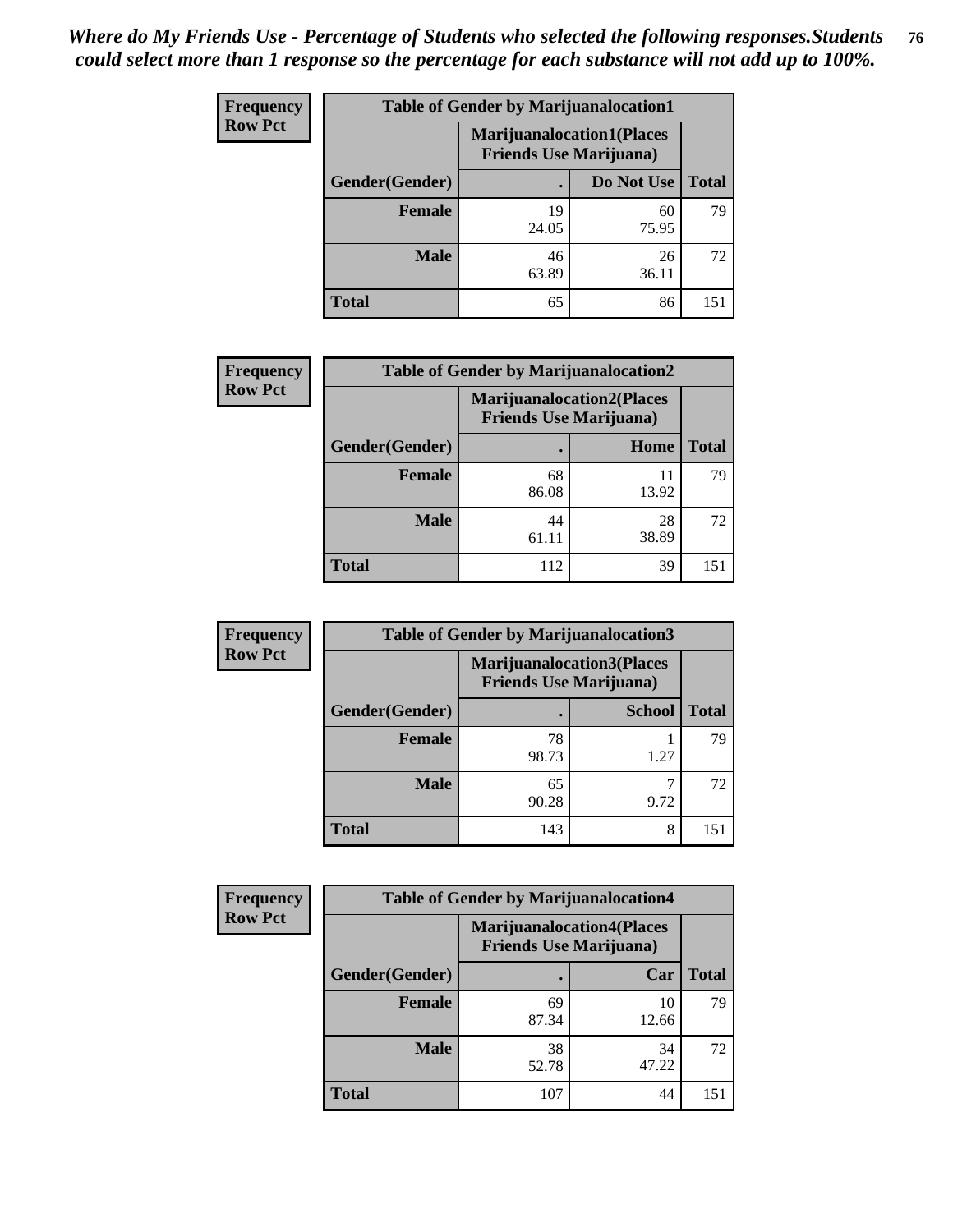| <b>Frequency</b> | <b>Table of Gender by Marijuanalocation5</b> |                                                                     |                                 |              |
|------------------|----------------------------------------------|---------------------------------------------------------------------|---------------------------------|--------------|
| <b>Row Pct</b>   |                                              | <b>Marijuanalocation5</b> (Places<br><b>Friends Use Marijuana</b> ) |                                 |              |
|                  | Gender(Gender)                               |                                                                     | <b>Friend's</b><br><b>House</b> | <b>Total</b> |
|                  | <b>Female</b>                                | 68<br>86.08                                                         | 11<br>13.92                     | 79           |
|                  | <b>Male</b>                                  | 43<br>59.72                                                         | 29<br>40.28                     | 72           |
|                  | <b>Total</b>                                 | 111                                                                 | 40                              | 151          |

| <b>Frequency</b> | <b>Table of Gender by Marijuanalocation6</b> |                                                                    |              |       |  |
|------------------|----------------------------------------------|--------------------------------------------------------------------|--------------|-------|--|
| <b>Row Pct</b>   |                                              | <b>Marijuanalocation6(Places</b><br><b>Friends Use Marijuana</b> ) |              |       |  |
|                  | <b>Gender</b> (Gender)                       |                                                                    | <b>Other</b> | Total |  |
|                  | <b>Female</b>                                | 68<br>86.08                                                        | 13.92        | 79    |  |
|                  | <b>Male</b>                                  | 50<br>69.44                                                        | 22<br>30.56  | 72    |  |
|                  | <b>Total</b>                                 | 118                                                                | 33           | 151   |  |

| <b>Frequency</b> | <b>Table of Gender by Otherdruglocation1</b> |                                                                                |             |              |
|------------------|----------------------------------------------|--------------------------------------------------------------------------------|-------------|--------------|
| <b>Row Pct</b>   |                                              | <b>Otherdruglocation1(Places</b><br><b>Friends Use Other Illegal</b><br>Drugs) |             |              |
|                  | Gender(Gender)                               |                                                                                | Do Not Use  | <b>Total</b> |
|                  | Female                                       | 13<br>16.46                                                                    | 66<br>83.54 | 79           |
|                  | <b>Male</b>                                  | 16<br>22.22                                                                    | 56<br>77.78 | 72           |
|                  | <b>Total</b>                                 | 29                                                                             | 122         | 151          |

| Frequency      | <b>Table of Gender by Otherdruglocation2</b> |                                                                                |             |              |
|----------------|----------------------------------------------|--------------------------------------------------------------------------------|-------------|--------------|
| <b>Row Pct</b> |                                              | <b>Otherdruglocation2(Places</b><br><b>Friends Use Other Illegal</b><br>Drugs) |             |              |
|                | Gender(Gender)                               |                                                                                | Home        | <b>Total</b> |
|                | Female                                       | 73<br>92.41                                                                    | 6<br>7.59   | 79           |
|                | <b>Male</b>                                  | 57<br>79.17                                                                    | 15<br>20.83 | 72           |
|                | <b>Total</b>                                 | 130                                                                            | 21          | 151          |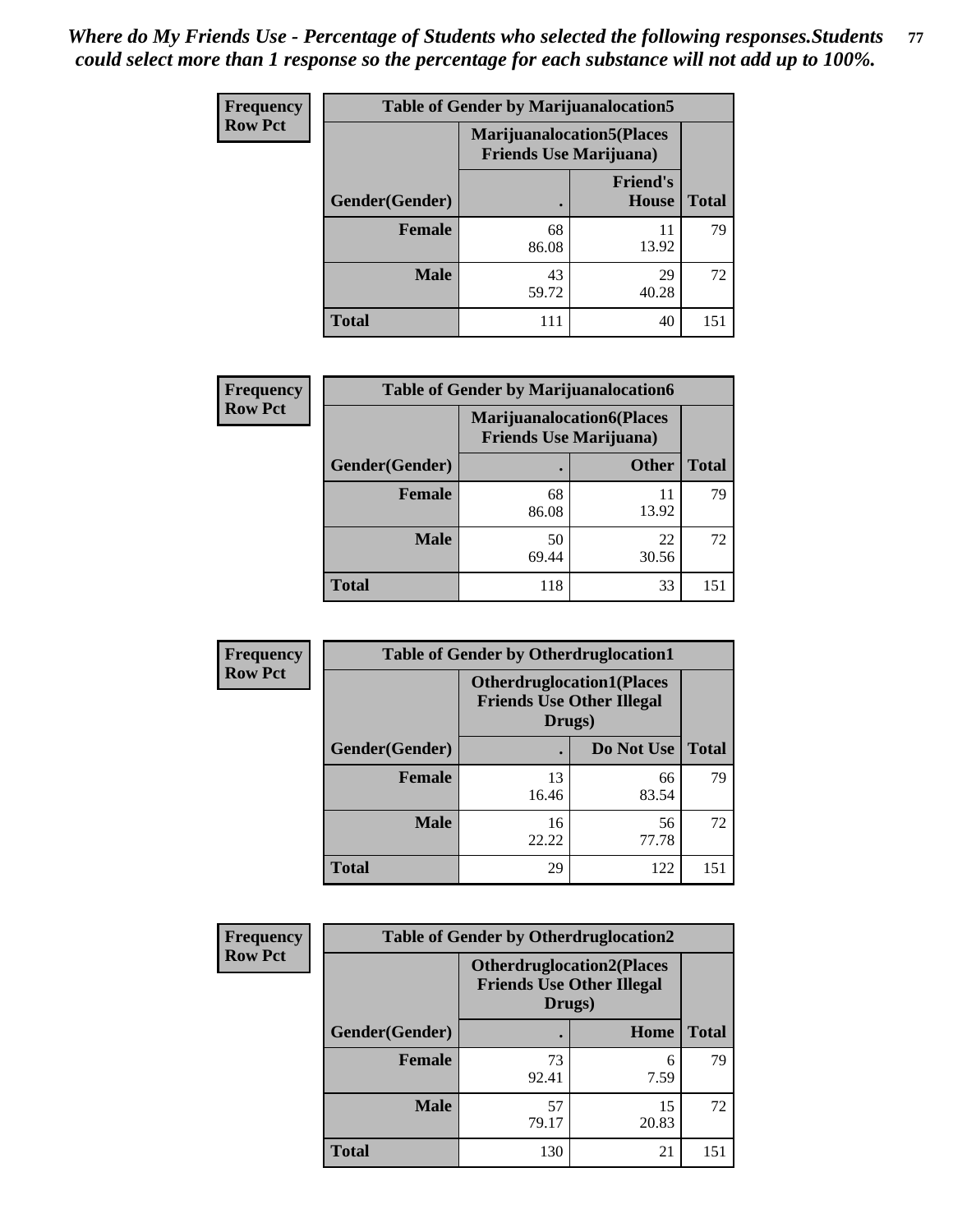| Frequency      | <b>Table of Gender by Otherdruglocation3</b> |                                                                                |               |              |
|----------------|----------------------------------------------|--------------------------------------------------------------------------------|---------------|--------------|
| <b>Row Pct</b> |                                              | <b>Otherdruglocation3(Places</b><br><b>Friends Use Other Illegal</b><br>Drugs) |               |              |
|                | Gender(Gender)                               |                                                                                | <b>School</b> | <b>Total</b> |
|                | Female                                       | 76<br>96.20                                                                    | 3<br>3.80     | 79           |
|                | <b>Male</b>                                  | 65<br>90.28                                                                    | 9.72          | 72           |
|                | <b>Total</b>                                 | 141                                                                            | 10            | 151          |

| <b>Frequency</b> | <b>Table of Gender by Otherdruglocation4</b> |                                                                                |             |              |
|------------------|----------------------------------------------|--------------------------------------------------------------------------------|-------------|--------------|
| <b>Row Pct</b>   |                                              | <b>Otherdruglocation4(Places</b><br><b>Friends Use Other Illegal</b><br>Drugs) |             |              |
|                  | Gender(Gender)                               |                                                                                | Car         | <b>Total</b> |
|                  | Female                                       | 76<br>96.20                                                                    | 3<br>3.80   | 79           |
|                  | <b>Male</b>                                  | 61<br>84.72                                                                    | 11<br>15.28 | 72           |
|                  | <b>Total</b>                                 | 137                                                                            | 14          | 151          |

| Frequency      | <b>Table of Gender by Otherdruglocation5</b> |                                                                                |                                 |              |
|----------------|----------------------------------------------|--------------------------------------------------------------------------------|---------------------------------|--------------|
| <b>Row Pct</b> |                                              | <b>Otherdruglocation5(Places</b><br><b>Friends Use Other Illegal</b><br>Drugs) |                                 |              |
|                | Gender(Gender)                               |                                                                                | <b>Friend's</b><br><b>House</b> | <b>Total</b> |
|                | <b>Female</b>                                | 72<br>91.14                                                                    | 8.86                            | 79           |
|                | <b>Male</b>                                  | 61<br>84.72                                                                    | 11<br>15.28                     | 72           |
|                | <b>Total</b>                                 | 133                                                                            | 18                              | 151          |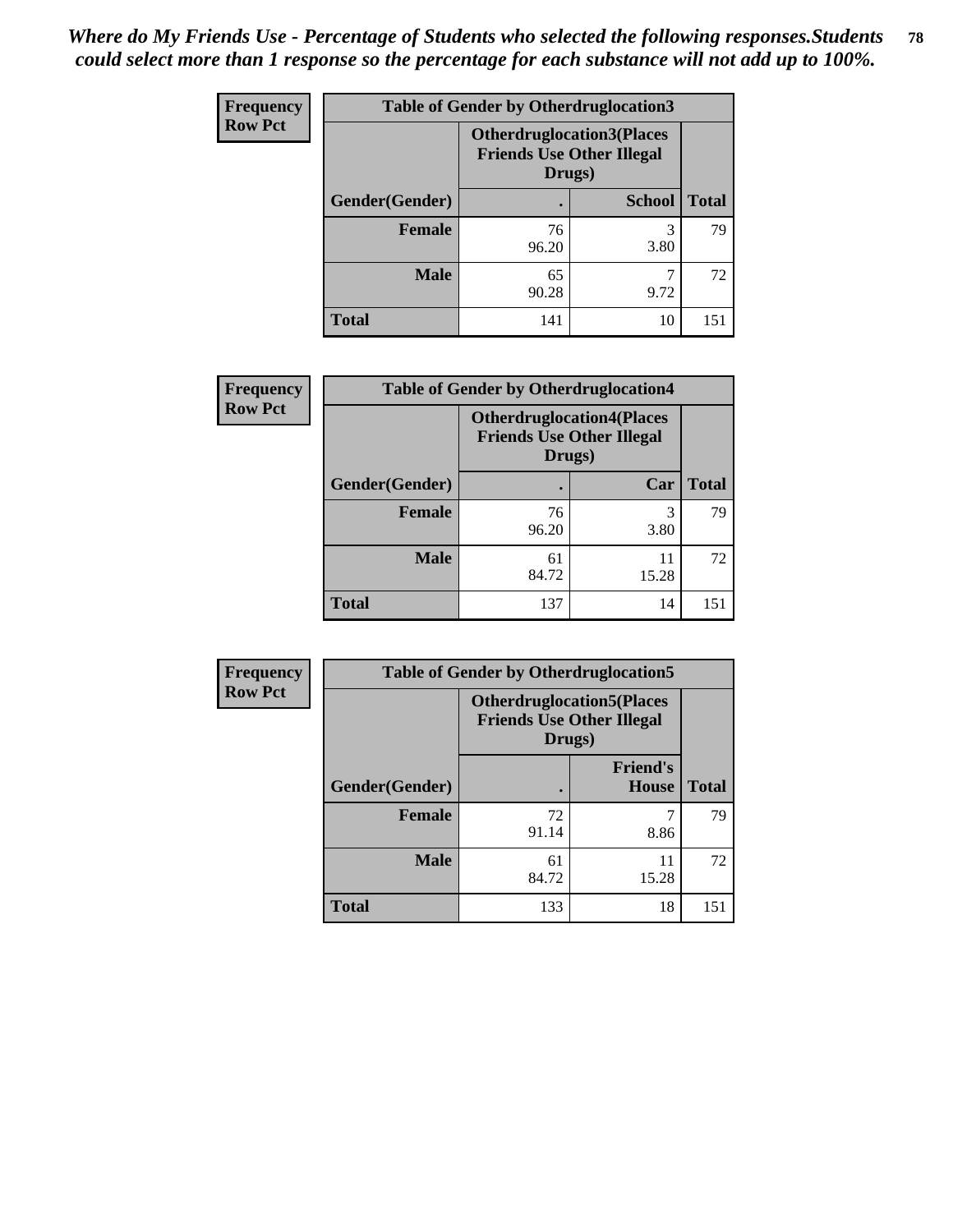| <b>Frequency</b> | <b>Table of Gender by Otherdruglocation6</b> |                                            |                                  |              |
|------------------|----------------------------------------------|--------------------------------------------|----------------------------------|--------------|
| <b>Row Pct</b>   |                                              | <b>Friends Use Other Illegal</b><br>Drugs) | <b>Otherdruglocation6(Places</b> |              |
|                  | Gender(Gender)                               |                                            | <b>Other</b>                     | <b>Total</b> |
|                  | Female                                       | 70<br>88.61                                | q<br>11.39                       | 79           |
|                  | <b>Male</b>                                  | 64<br>88.89                                | 8                                | 72           |
|                  | <b>Total</b>                                 | 134                                        | 17                               | 151          |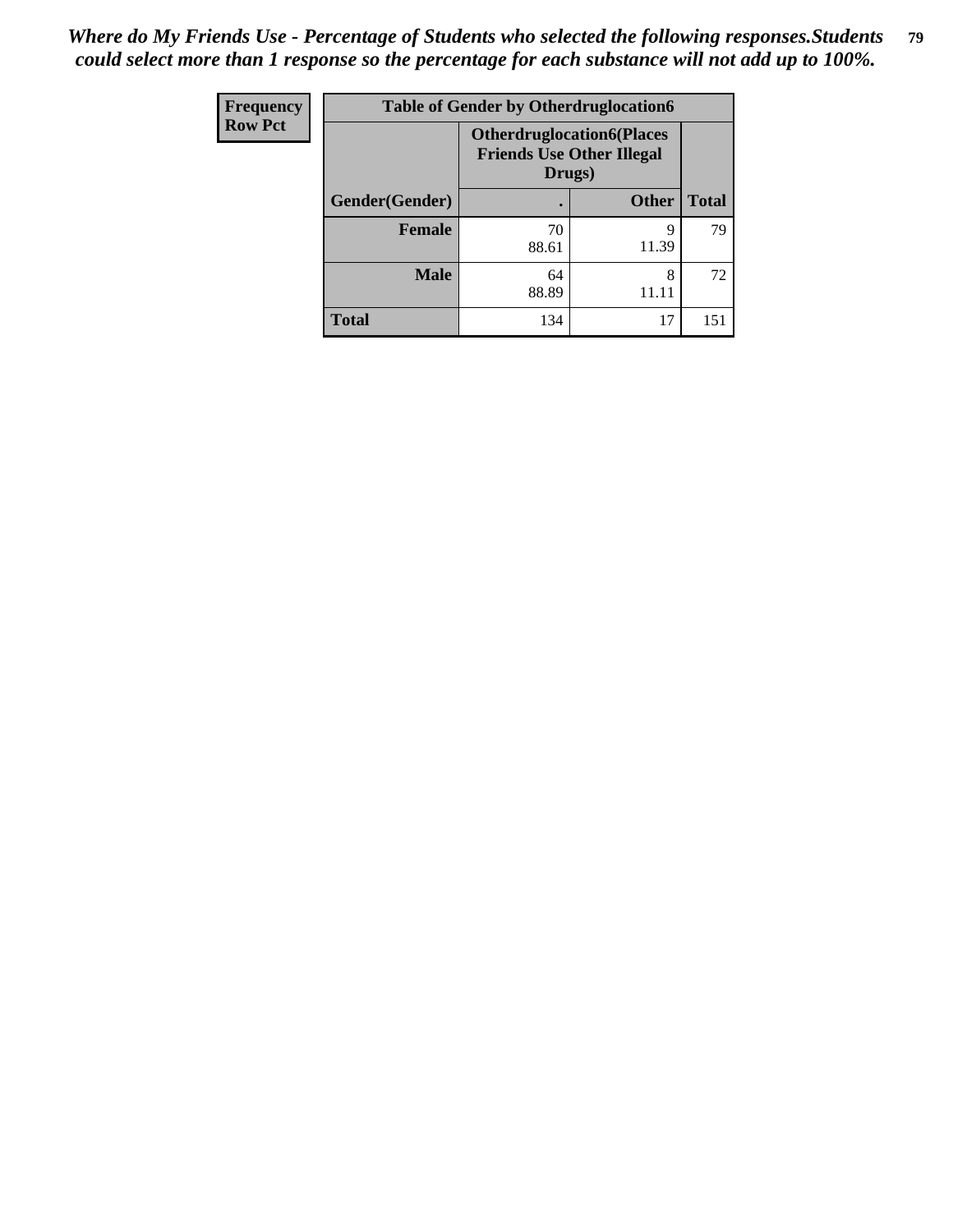| Frequency      | <b>Table of Gender by Alcoholtime1</b> |                                                          |                      |              |
|----------------|----------------------------------------|----------------------------------------------------------|----------------------|--------------|
| <b>Row Pct</b> |                                        | <b>Alcoholtime1(Times</b><br><b>Friends Use Alcohol)</b> |                      |              |
|                | Gender(Gender)                         | $\bullet$                                                | Do Not<br><b>Use</b> | <b>Total</b> |
|                | <b>Female</b>                          | 51<br>64.56                                              | 28<br>35.44          | 79           |
|                | <b>Male</b>                            | 62<br>86.11                                              | 10<br>13.89          | 72           |
|                | <b>Total</b>                           | 113                                                      | 38                   | 151          |

| <b>Frequency</b> | <b>Table of Gender by Alcoholtime2</b> |                                                          |                            |              |
|------------------|----------------------------------------|----------------------------------------------------------|----------------------------|--------------|
| <b>Row Pct</b>   |                                        | <b>Alcoholtime2(Times</b><br><b>Friends Use Alcohol)</b> |                            |              |
|                  | Gender(Gender)                         |                                                          | <b>On Way</b><br>to School | <b>Total</b> |
|                  | <b>Female</b>                          | 75<br>94.94                                              | 4<br>5.06                  | 79           |
|                  | <b>Male</b>                            | 66<br>91.67                                              | 6<br>8.33                  | 72           |
|                  | <b>Total</b>                           | 141                                                      | 10                         | 151          |

| Frequency      | <b>Table of Gender by Alcoholtime3</b> |                                                          |                                |              |
|----------------|----------------------------------------|----------------------------------------------------------|--------------------------------|--------------|
| <b>Row Pct</b> |                                        | <b>Alcoholtime3(Times</b><br><b>Friends Use Alcohol)</b> |                                |              |
|                | Gender(Gender)                         |                                                          | <b>During</b><br><b>School</b> | <b>Total</b> |
|                | Female                                 | 75<br>94.94                                              | 4<br>5.06                      | 79           |
|                | <b>Male</b>                            | 65<br>90.28                                              | 9.72                           | 72           |
|                | <b>Total</b>                           | 140                                                      | 11                             | 151          |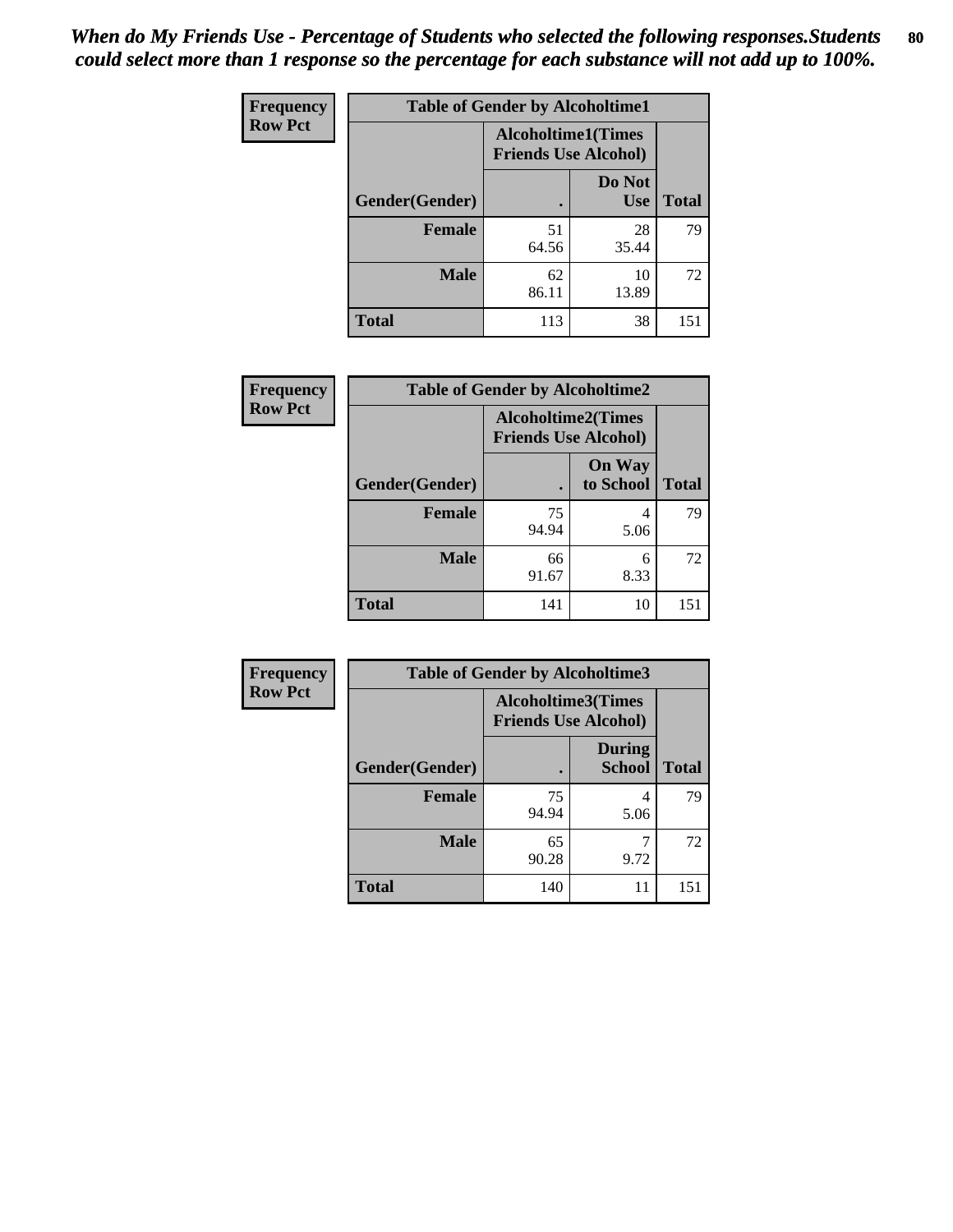*When do My Friends Use - Percentage of Students who selected the following responses.Students could select more than 1 response so the percentage for each substance will not add up to 100%.* **81**

| <b>Frequency</b> | <b>Table of Gender by Alcoholtime4</b> |                                                          |                                                |              |
|------------------|----------------------------------------|----------------------------------------------------------|------------------------------------------------|--------------|
| <b>Row Pct</b>   |                                        | <b>Alcoholtime4(Times</b><br><b>Friends Use Alcohol)</b> |                                                |              |
|                  | Gender(Gender)                         | $\bullet$                                                | <b>On Way</b><br>Home<br>From<br><b>School</b> | <b>Total</b> |
|                  | <b>Female</b>                          | 75<br>94.94                                              | 4<br>5.06                                      | 79           |
|                  | <b>Male</b>                            | 66<br>91.67                                              | 6<br>8.33                                      | 72           |
|                  | <b>Total</b>                           | 141                                                      | 10                                             | 151          |

| <b>Frequency</b> | <b>Table of Gender by Alcoholtime5</b> |                                                           |             |              |
|------------------|----------------------------------------|-----------------------------------------------------------|-------------|--------------|
| <b>Row Pct</b>   |                                        | <b>Alcoholtime5</b> (Times<br><b>Friends Use Alcohol)</b> |             |              |
|                  | Gender(Gender)                         |                                                           | Weeknights  | <b>Total</b> |
|                  | <b>Female</b>                          | 58<br>73.42                                               | 21<br>26.58 | 79           |
|                  | <b>Male</b>                            | 51<br>70.83                                               | 21<br>29.17 | 72           |
|                  | <b>Total</b>                           | 109                                                       | 42          | 151          |

| <b>Frequency</b> | <b>Table of Gender by Alcoholtime6</b> |                                                           |             |              |
|------------------|----------------------------------------|-----------------------------------------------------------|-------------|--------------|
| <b>Row Pct</b>   |                                        | <b>Alcoholtime6</b> (Times<br><b>Friends Use Alcohol)</b> |             |              |
|                  | Gender(Gender)                         |                                                           | Weekends    | <b>Total</b> |
|                  | <b>Female</b>                          | 29<br>36.71                                               | 50<br>63.29 | 79           |
|                  | <b>Male</b>                            | 10<br>13.89                                               | 62<br>86.11 | 72           |
|                  | <b>Total</b>                           | 39                                                        | 112         | 151          |

| <b>Frequency</b> | <b>Table of Gender by Tobaccotime1</b> |                             |                           |              |
|------------------|----------------------------------------|-----------------------------|---------------------------|--------------|
| <b>Row Pct</b>   |                                        | <b>Friends Use Tobacco)</b> | <b>Tobaccotime1(Times</b> |              |
|                  | Gender(Gender)                         |                             | Do Not<br><b>Use</b>      | <b>Total</b> |
|                  | <b>Female</b>                          | 36<br>45.57                 | 43<br>54.43               | 79           |
|                  | <b>Male</b>                            | 55<br>76.39                 | 17<br>23.61               | 72           |
|                  | <b>Total</b>                           | 91                          | 60                        | 151          |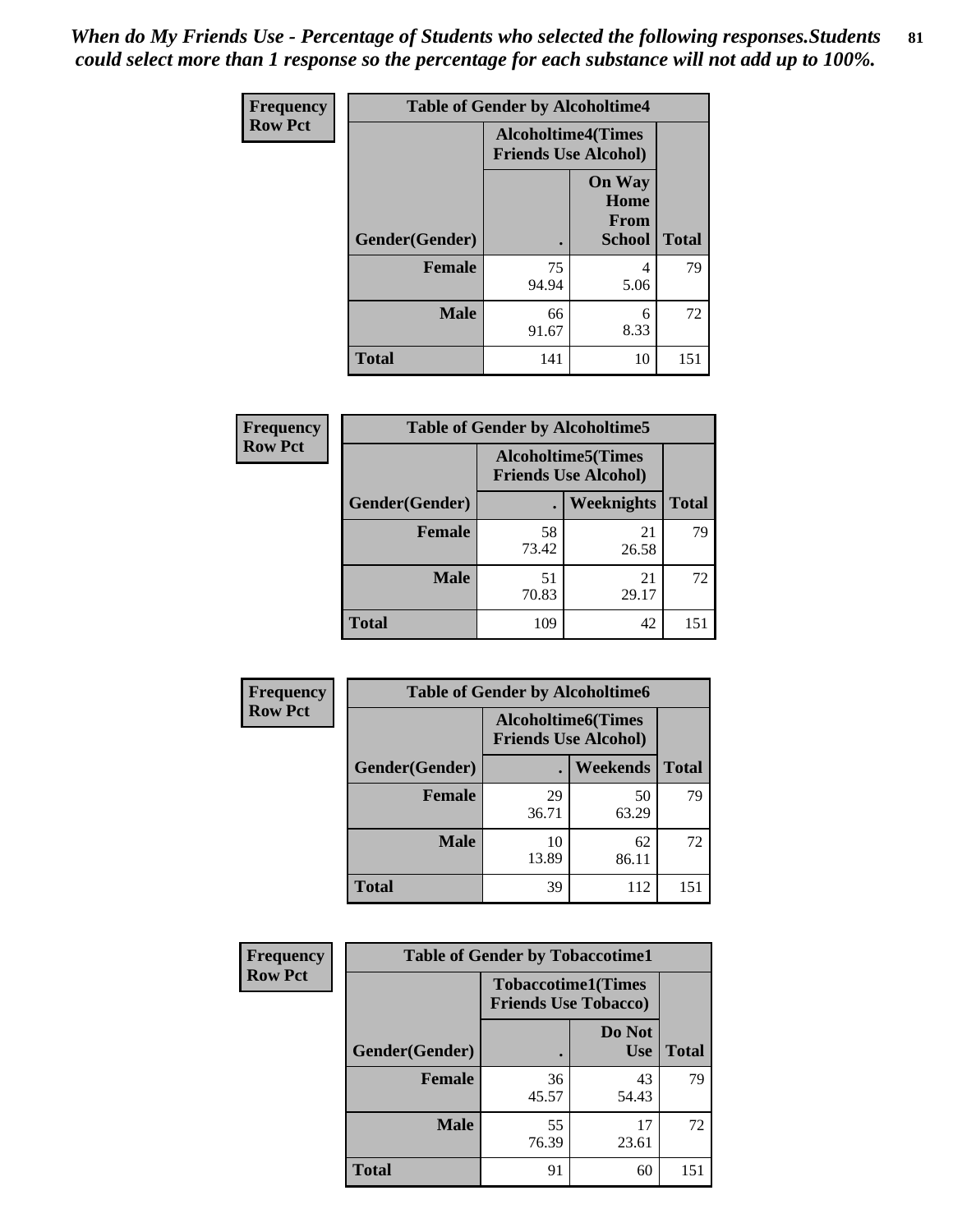| <b>Frequency</b> | <b>Table of Gender by Tobaccotime2</b> |                                                          |                            |              |
|------------------|----------------------------------------|----------------------------------------------------------|----------------------------|--------------|
| <b>Row Pct</b>   |                                        | <b>Tobaccotime2(Times</b><br><b>Friends Use Tobacco)</b> |                            |              |
|                  | Gender(Gender)                         | $\bullet$                                                | <b>On Way</b><br>to School | <b>Total</b> |
|                  | Female                                 | 58<br>73.42                                              | 21<br>26.58                | 79           |
|                  | <b>Male</b>                            | 33<br>45.83                                              | 39<br>54.17                | 72           |
|                  | <b>Total</b>                           | 91                                                       | 60                         | 151          |

| Frequency      | <b>Table of Gender by Tobaccotime3</b> |                                                          |                                |              |
|----------------|----------------------------------------|----------------------------------------------------------|--------------------------------|--------------|
| <b>Row Pct</b> |                                        | <b>Tobaccotime3(Times</b><br><b>Friends Use Tobacco)</b> |                                |              |
|                | Gender(Gender)                         | п                                                        | <b>During</b><br><b>School</b> | <b>Total</b> |
|                | Female                                 | 62<br>78.48                                              | 17<br>21.52                    | 79           |
|                | <b>Male</b>                            | 41<br>56.94                                              | 31<br>43.06                    | 72           |
|                | <b>Total</b>                           | 103                                                      | 48                             | 151          |

| <b>Frequency</b> | <b>Table of Gender by Tobaccotime4</b> |                                                          |                                                |              |
|------------------|----------------------------------------|----------------------------------------------------------|------------------------------------------------|--------------|
| <b>Row Pct</b>   |                                        | <b>Tobaccotime4(Times</b><br><b>Friends Use Tobacco)</b> |                                                |              |
|                  | Gender(Gender)                         |                                                          | <b>On Way</b><br>Home<br>From<br><b>School</b> | <b>Total</b> |
|                  | <b>Female</b>                          | 75<br>94.94                                              | 4<br>5.06                                      | 79           |
|                  | <b>Male</b>                            | 66<br>91.67                                              | 6<br>8.33                                      | 72           |
|                  | <b>Total</b>                           | 141                                                      | 10                                             | 151          |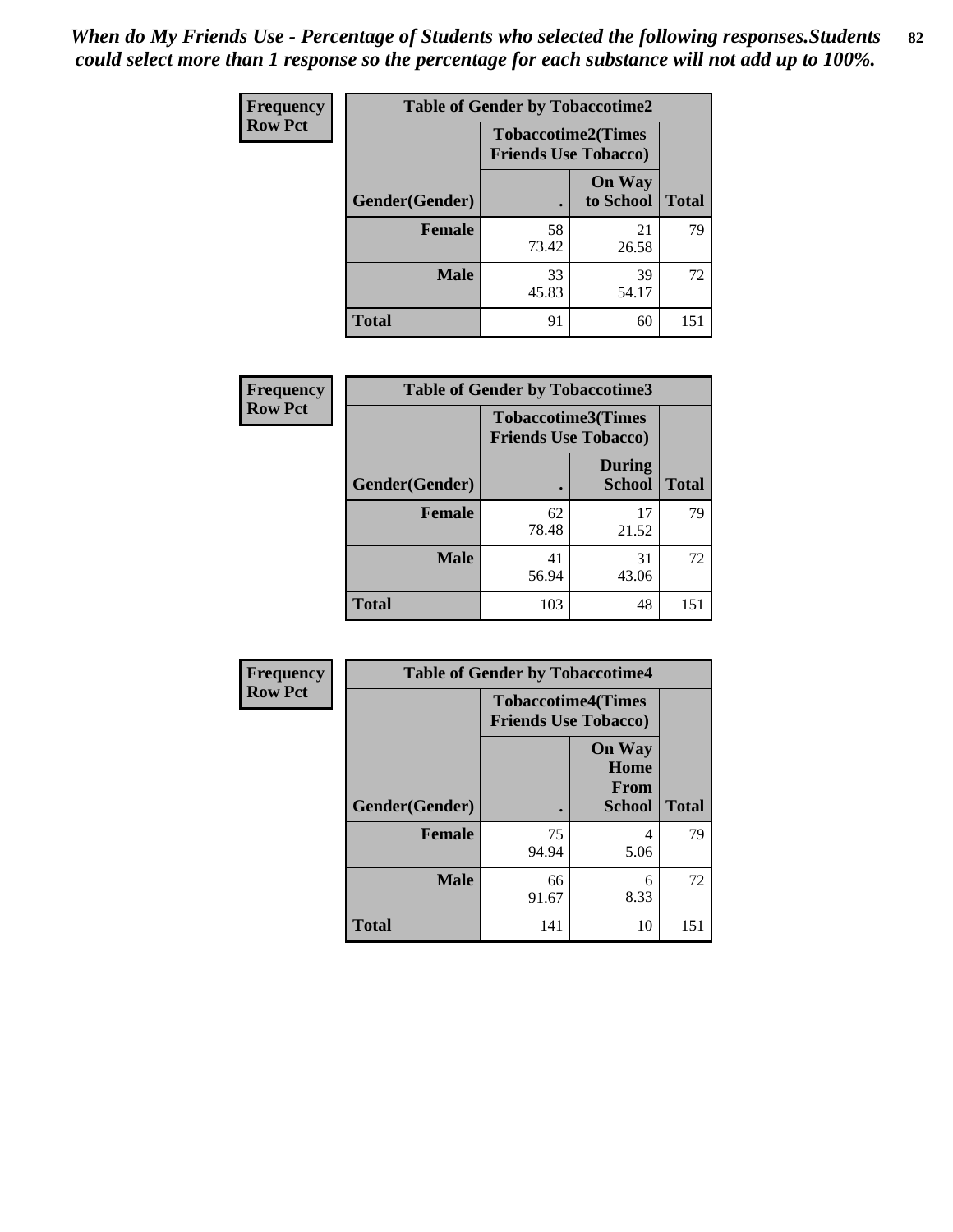| <b>Frequency</b> | <b>Table of Gender by Tobaccotime5</b> |             |                                                           |              |  |
|------------------|----------------------------------------|-------------|-----------------------------------------------------------|--------------|--|
| <b>Row Pct</b>   |                                        |             | <b>Tobaccotime5</b> (Times<br><b>Friends Use Tobacco)</b> |              |  |
|                  | <b>Gender</b> (Gender)                 |             | <b>Weeknights</b>                                         | <b>Total</b> |  |
|                  | <b>Female</b>                          | 52<br>65.82 | 27<br>34.18                                               | 79           |  |
|                  | <b>Male</b>                            | 28<br>38.89 | 44<br>61.11                                               | 72           |  |
|                  | Total                                  | 80          | 71                                                        | 151          |  |

| Frequency      | <b>Table of Gender by Tobaccotime6</b> |                                                          |                 |              |
|----------------|----------------------------------------|----------------------------------------------------------|-----------------|--------------|
| <b>Row Pct</b> |                                        | <b>Tobaccotime6(Times</b><br><b>Friends Use Tobacco)</b> |                 |              |
|                | Gender(Gender)                         |                                                          | <b>Weekends</b> | <b>Total</b> |
|                | Female                                 | 49<br>62.03                                              | 30<br>37.97     | 79           |
|                | <b>Male</b>                            | 24<br>33.33                                              | 48<br>66.67     | 72           |
|                | <b>Total</b>                           | 73                                                       | 78              | 151          |

| <b>Frequency</b> | <b>Table of Gender by Marijuanatime1</b> |                                |                             |              |
|------------------|------------------------------------------|--------------------------------|-----------------------------|--------------|
| <b>Row Pct</b>   |                                          | <b>Friends Use Marijuana</b> ) | <b>Marijuanatime1(Times</b> |              |
|                  | Gender(Gender)                           |                                | Do Not Use                  | <b>Total</b> |
|                  | <b>Female</b>                            | 16<br>20.25                    | 63<br>79.75                 | 79           |
|                  | <b>Male</b>                              | 41<br>56.94                    | 31<br>43.06                 | 72           |
|                  | <b>Total</b>                             | 57                             | 94                          | 151          |

| <b>Frequency</b> | <b>Table of Gender by Marijuanatime2</b> |                                                        |                            |              |
|------------------|------------------------------------------|--------------------------------------------------------|----------------------------|--------------|
| <b>Row Pct</b>   |                                          | Marijuanatime2(Times<br><b>Friends Use Marijuana</b> ) |                            |              |
|                  | Gender(Gender)                           |                                                        | On Way to<br><b>School</b> | <b>Total</b> |
|                  | <b>Female</b>                            | 75<br>94.94                                            | 4<br>5.06                  | 79           |
|                  | <b>Male</b>                              | 58<br>80.56                                            | 14<br>19.44                | 72           |
|                  | <b>Total</b>                             | 133                                                    | 18                         | 151          |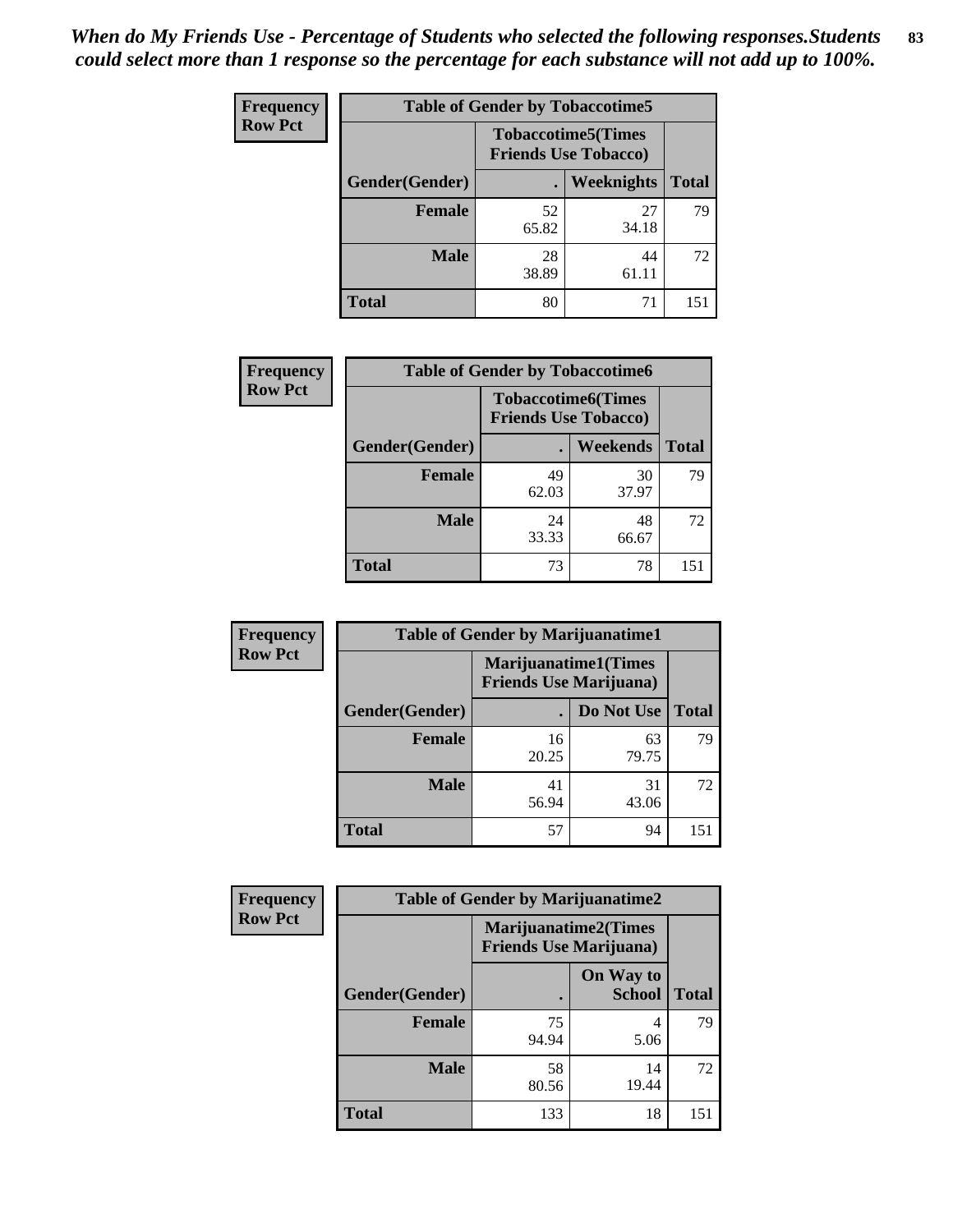| <b>Frequency</b> | <b>Table of Gender by Marijuanatime3</b> |                                |                                |              |
|------------------|------------------------------------------|--------------------------------|--------------------------------|--------------|
| <b>Row Pct</b>   |                                          | <b>Friends Use Marijuana</b> ) | Marijuanatime3(Times           |              |
|                  | <b>Gender</b> (Gender)                   |                                | <b>During</b><br><b>School</b> | <b>Total</b> |
|                  | <b>Female</b>                            | 78<br>98.73                    | 1.27                           | 79           |
|                  | <b>Male</b>                              | 67<br>93.06                    | 5<br>6.94                      | 72           |
|                  | <b>Total</b>                             | 145                            | 6                              | 151          |

| Frequency      | <b>Table of Gender by Marijuanatime4</b> |                                                                |                                                       |              |
|----------------|------------------------------------------|----------------------------------------------------------------|-------------------------------------------------------|--------------|
| <b>Row Pct</b> |                                          | <b>Marijuanatime4</b> (Times<br><b>Friends Use Marijuana</b> ) |                                                       |              |
|                | Gender(Gender)                           |                                                                | <b>On Way</b><br>Home<br><b>From</b><br><b>School</b> | <b>Total</b> |
|                | <b>Female</b>                            | 76<br>96.20                                                    | 3<br>3.80                                             | 79           |
|                | <b>Male</b>                              | 56<br>77.78                                                    | 16<br>22.22                                           | 72           |
|                | <b>Total</b>                             | 132                                                            | 19                                                    | 151          |

| <b>Frequency</b> | <b>Table of Gender by Marijuanatime5</b> |             |                                                                |              |  |
|------------------|------------------------------------------|-------------|----------------------------------------------------------------|--------------|--|
| <b>Row Pct</b>   |                                          |             | <b>Marijuanatime5</b> (Times<br><b>Friends Use Marijuana</b> ) |              |  |
|                  | Gender(Gender)                           | ٠           | Weeknights                                                     | <b>Total</b> |  |
|                  | <b>Female</b>                            | 73<br>92.41 | 6<br>7.59                                                      | 79           |  |
|                  | <b>Male</b>                              | 49<br>68.06 | 23<br>31.94                                                    | 72           |  |
|                  | <b>Total</b>                             | 122         | 29                                                             | 151          |  |

| <b>Frequency</b> | <b>Table of Gender by Marijuanatime6</b> |                                                               |                 |              |
|------------------|------------------------------------------|---------------------------------------------------------------|-----------------|--------------|
| <b>Row Pct</b>   |                                          | <b>Marijuanatime6(Times</b><br><b>Friends Use Marijuana</b> ) |                 |              |
|                  | <b>Gender</b> (Gender)                   |                                                               | <b>Weekends</b> | <b>Total</b> |
|                  | <b>Female</b>                            | 61<br>77.22                                                   | 18<br>22.78     | 79           |
|                  | <b>Male</b>                              | 32<br>44.44                                                   | 40<br>55.56     | 72           |
|                  | <b>Total</b>                             | 93                                                            | 58              | 151          |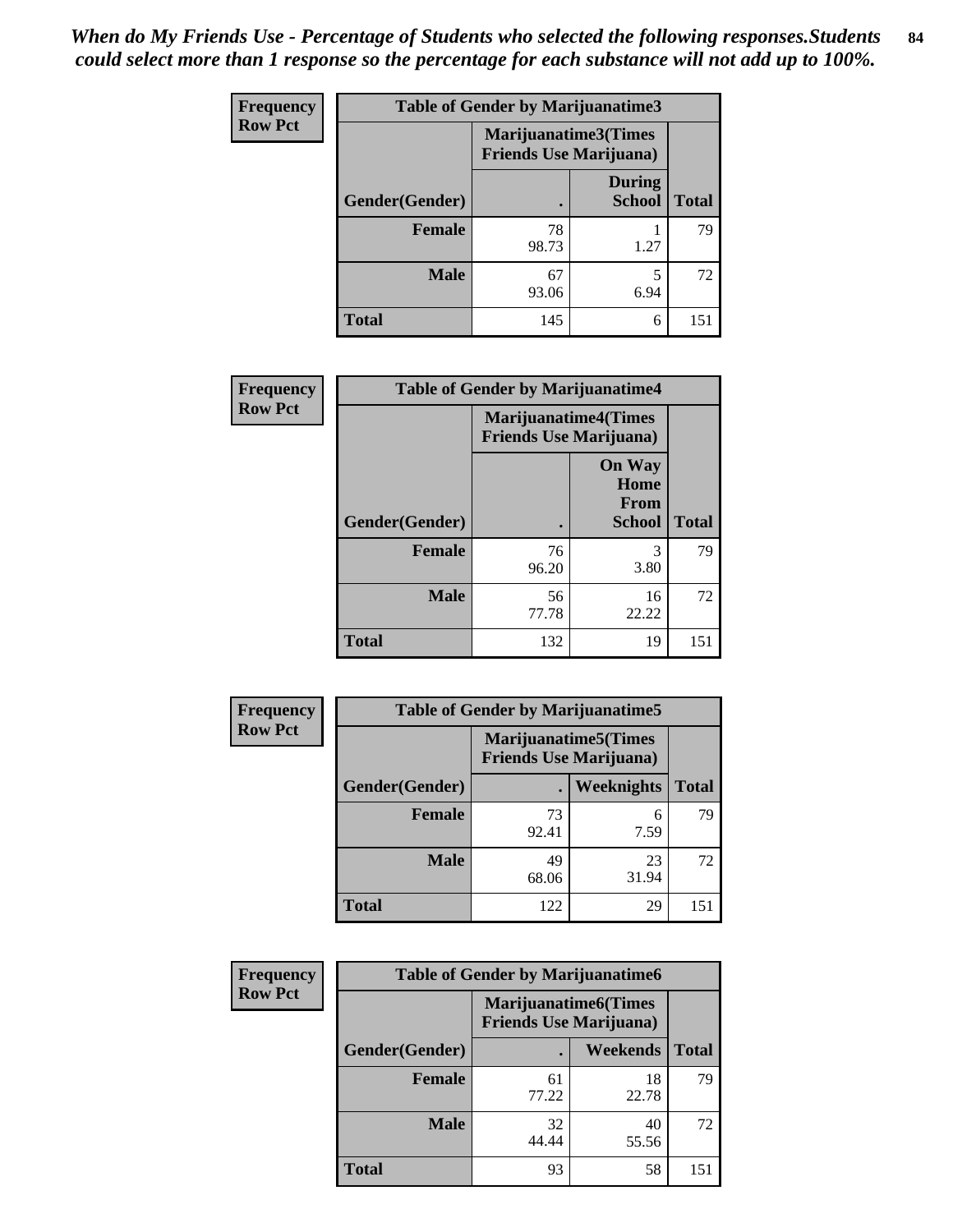*When do My Friends Use - Percentage of Students who selected the following responses.Students could select more than 1 response so the percentage for each substance will not add up to 100%.* **85**

| <b>Frequency</b> | <b>Table of Gender by Otherdrugtime1</b> |                                                    |                             |              |  |
|------------------|------------------------------------------|----------------------------------------------------|-----------------------------|--------------|--|
| <b>Row Pct</b>   |                                          | <b>Friends Use Other</b><br><b>Illegal Drugs</b> ) | <b>Otherdrugtime1(Times</b> |              |  |
|                  | Gender(Gender)                           |                                                    | Do Not Use                  | <b>Total</b> |  |
|                  | <b>Female</b>                            | 9<br>11.39                                         | 70<br>88.61                 | 79           |  |
|                  | <b>Male</b>                              | 16<br>22.22                                        | 56<br>77.78                 | 72           |  |
|                  | <b>Total</b>                             | 25                                                 | 126                         | 151          |  |

| Frequency      | <b>Table of Gender by Otherdrugtime2</b> |                        |                                                         |              |
|----------------|------------------------------------------|------------------------|---------------------------------------------------------|--------------|
| <b>Row Pct</b> |                                          | <b>Illegal Drugs</b> ) | <b>Otherdrugtime2(Times</b><br><b>Friends Use Other</b> |              |
|                | Gender(Gender)                           |                        | On Way to<br><b>School</b>                              | <b>Total</b> |
|                | <b>Female</b>                            | 75<br>94.94            | 4<br>5.06                                               | 79           |
|                | <b>Male</b>                              | 68<br>94.44            | 4<br>5.56                                               | 72           |
|                | <b>Total</b>                             | 143                    | 8                                                       | 151          |

| Frequency      | <b>Table of Gender by Otherdrugtime3</b> |                        |                                                  |              |
|----------------|------------------------------------------|------------------------|--------------------------------------------------|--------------|
| <b>Row Pct</b> |                                          | <b>Illegal Drugs</b> ) | Otherdrugtime3(Times<br><b>Friends Use Other</b> |              |
|                | Gender(Gender)                           |                        | <b>During</b><br><b>School</b>                   | <b>Total</b> |
|                | <b>Female</b>                            | 78<br>98.73            | 1.27                                             | 79           |
|                | <b>Male</b>                              | 69<br>95.83            | 3<br>4.17                                        | 72           |
|                | <b>Total</b>                             | 147                    | 4                                                | 151          |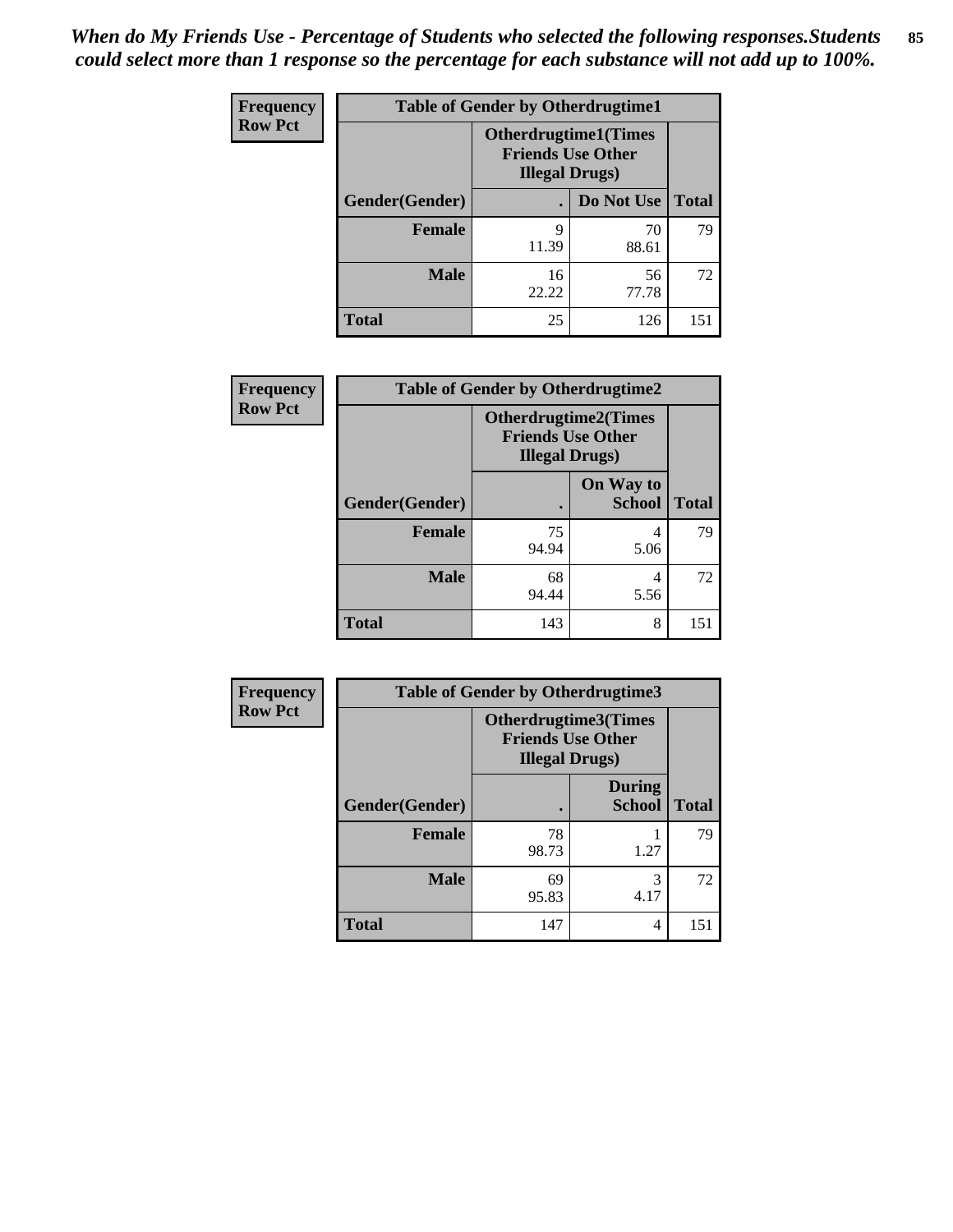*When do My Friends Use - Percentage of Students who selected the following responses.Students could select more than 1 response so the percentage for each substance will not add up to 100%.* **86**

| <b>Frequency</b> | <b>Table of Gender by Otherdrugtime4</b> |                                                    |                                                |              |
|------------------|------------------------------------------|----------------------------------------------------|------------------------------------------------|--------------|
| <b>Row Pct</b>   |                                          | <b>Friends Use Other</b><br><b>Illegal Drugs</b> ) | <b>Otherdrugtime4(Times</b>                    |              |
|                  | Gender(Gender)                           |                                                    | <b>On Way</b><br>Home<br>From<br><b>School</b> | <b>Total</b> |
|                  | <b>Female</b>                            | 77<br>97.47                                        | $\mathfrak{D}$<br>2.53                         | 79           |
|                  | <b>Male</b>                              | 65<br>90.28                                        | 9.72                                           | 72           |
|                  | <b>Total</b>                             | 142                                                | 9                                              | 151          |

| Frequency      | <b>Table of Gender by Otherdrugtime5</b> |                                                                                    |                   |              |
|----------------|------------------------------------------|------------------------------------------------------------------------------------|-------------------|--------------|
| <b>Row Pct</b> |                                          | <b>Otherdrugtime5</b> (Times<br><b>Friends Use Other</b><br><b>Illegal Drugs</b> ) |                   |              |
|                | Gender(Gender)                           |                                                                                    | <b>Weeknights</b> | <b>Total</b> |
|                | Female                                   | 75<br>94.94                                                                        | 5.06              | 79           |
|                | <b>Male</b>                              | 63<br>87.50                                                                        | Q<br>12.50        | 72           |
|                | <b>Total</b>                             | 138                                                                                | 13                | 151          |

| <b>Frequency</b> | <b>Table of Gender by Otherdrugtime6</b> |                                                                                   |             |              |
|------------------|------------------------------------------|-----------------------------------------------------------------------------------|-------------|--------------|
| <b>Row Pct</b>   |                                          | <b>Otherdrugtime6(Times</b><br><b>Friends Use Other</b><br><b>Illegal Drugs</b> ) |             |              |
|                  | Gender(Gender)                           |                                                                                   | Weekends    | <b>Total</b> |
|                  | <b>Female</b>                            | 69<br>87.34                                                                       | 10<br>12.66 | 79           |
|                  | <b>Male</b>                              | 56<br>77.78                                                                       | 16<br>22.22 | 72           |
|                  | <b>Total</b>                             | 125                                                                               | 26          | 151          |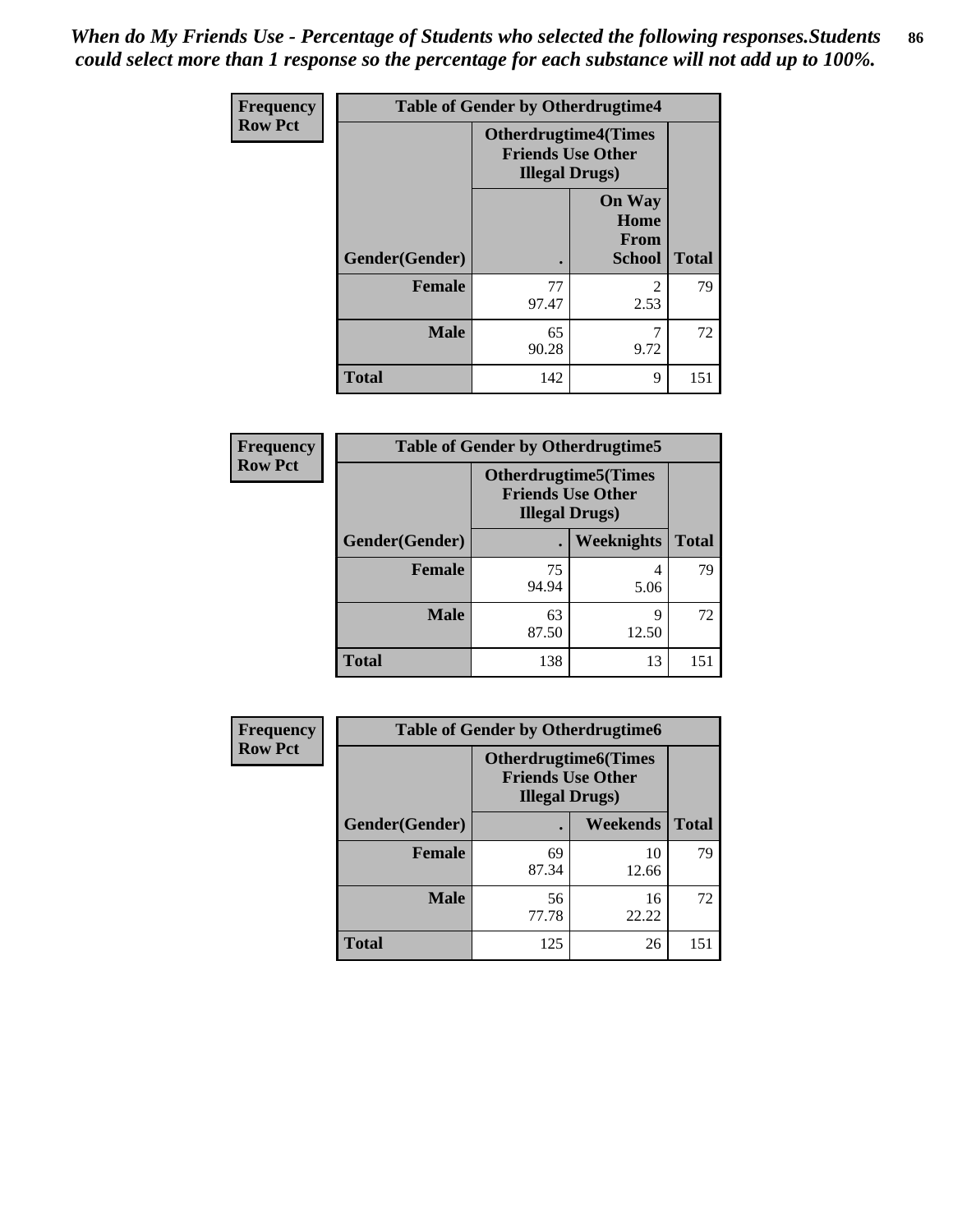# *Other Questions* **87**

| <b>Frequency</b> | <b>Table of Gender by Educationalcohol</b> |                                                                                                                                       |                |              |  |
|------------------|--------------------------------------------|---------------------------------------------------------------------------------------------------------------------------------------|----------------|--------------|--|
| <b>Row Pct</b>   |                                            | <b>Educationalcohol</b> (I<br>have been taught<br>about alcohol,<br>tobacco,<br>and other drugs<br>within the last year<br>at school) |                |              |  |
|                  | Gender(Gender)                             | <b>Yes</b>                                                                                                                            | N <sub>0</sub> | <b>Total</b> |  |
|                  | <b>Female</b>                              | 56<br>70.89                                                                                                                           | 23<br>29.11    | 79           |  |
|                  | <b>Male</b>                                | 46<br>63.89                                                                                                                           | 26<br>36.11    | 72           |  |
|                  | <b>Total</b>                               | 102                                                                                                                                   | 49             | 151          |  |

| Frequency      | <b>Table of Gender by Rodedrinking</b> |                                                                                                                     |                |              |
|----------------|----------------------------------------|---------------------------------------------------------------------------------------------------------------------|----------------|--------------|
| <b>Row Pct</b> |                                        | Rodedrinking(In<br>the past 30 days I<br>have ridden in a<br>car with a driver<br>who had been<br>drinking alcohol) |                |              |
|                | Gender(Gender)                         | Yes                                                                                                                 | N <sub>0</sub> | <b>Total</b> |
|                | <b>Female</b>                          | 12<br>15.19                                                                                                         | 67<br>84.81    | 79           |
|                | <b>Male</b>                            | 19<br>26.39                                                                                                         | 53<br>73.61    | 72           |
|                | <b>Total</b>                           | 31                                                                                                                  | 120            | 151          |

| Frequency      | <b>Table of Gender by Drugsschool</b> |                                                                                                                                     |                |              |  |
|----------------|---------------------------------------|-------------------------------------------------------------------------------------------------------------------------------------|----------------|--------------|--|
| <b>Row Pct</b> |                                       | <b>Drugsschool</b> (During<br>the past 12 months,<br>I have been offered,<br>sold,<br>or given illegal drugs<br>on school property) |                |              |  |
|                | Gender(Gender)                        | Yes                                                                                                                                 | N <sub>0</sub> | <b>Total</b> |  |
|                | <b>Female</b>                         | 7<br>8.86                                                                                                                           | 72<br>91.14    | 79           |  |
|                | <b>Male</b>                           | 18<br>25.00                                                                                                                         | 54<br>75.00    | 72           |  |
|                | Total                                 | 25                                                                                                                                  | 126            | 151          |  |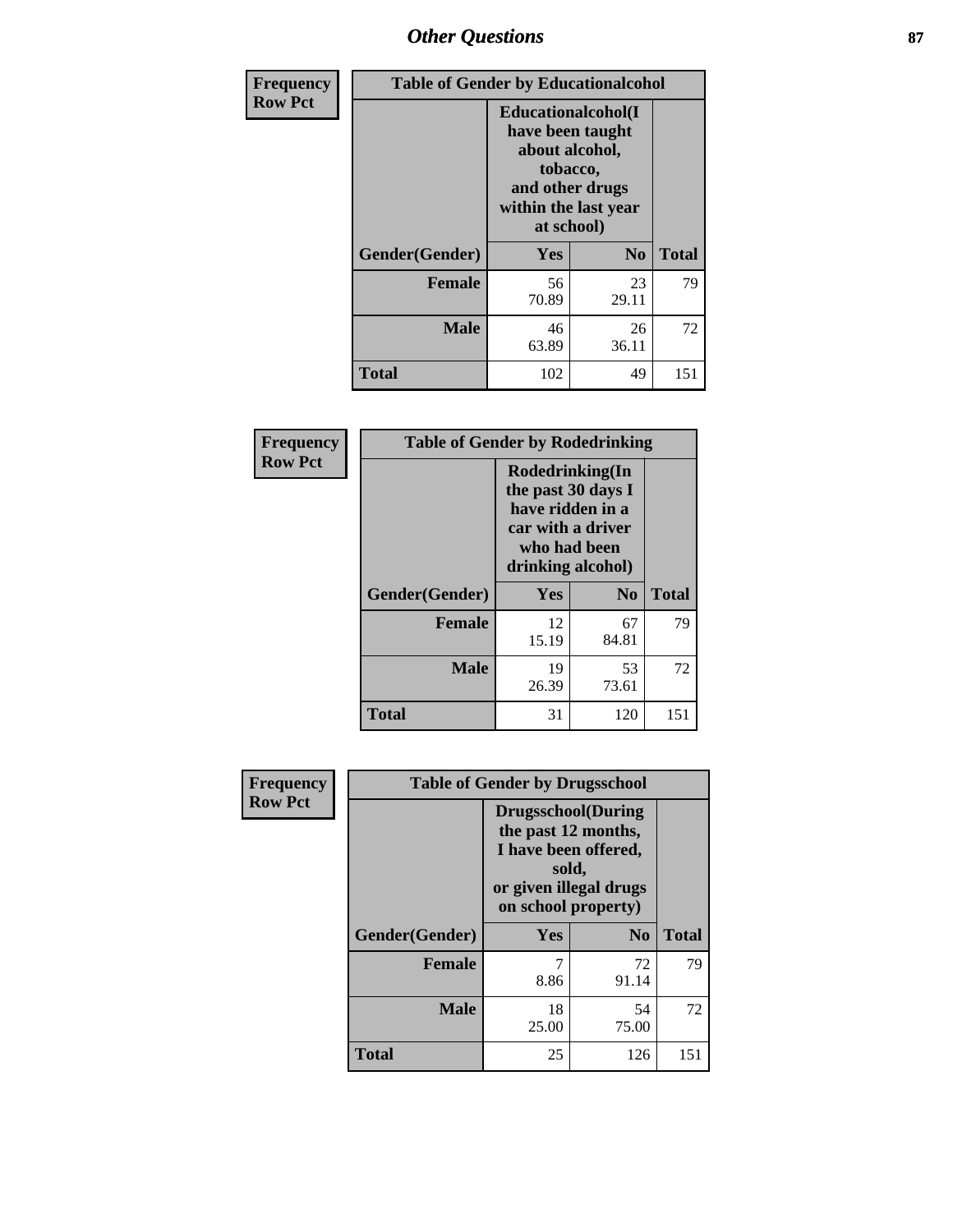# *Other Questions* **88**

**Frequency Row Pct**

| <b>Table of Gender by Bingedrinking</b> |                                                                                                         |              |                   |                        |                                                                     |                               |                   |              |
|-----------------------------------------|---------------------------------------------------------------------------------------------------------|--------------|-------------------|------------------------|---------------------------------------------------------------------|-------------------------------|-------------------|--------------|
|                                         | Bingedrinking(I have drunk five or more<br>drinks of alcohol at one sitting during the<br>last 30 days) |              |                   |                        |                                                                     |                               |                   |              |
| Gender(Gender)                          | $\mathbf{0}$<br><b>Days</b>                                                                             | 1 or<br>days | 3 to<br>5<br>days | 6 to<br>q<br>days      | 10<br>$\mathbf{t}$ <sup><math>\mathbf{0}</math></sup><br>19<br>days | <b>20</b><br>to<br>29<br>days | All<br>30<br>days | <b>Total</b> |
| <b>Female</b>                           | 69                                                                                                      | 7            |                   |                        |                                                                     |                               |                   |              |
|                                         | 87.34                                                                                                   | 8.86         | 2<br>2.53         | 0<br>0.00              | 1.27                                                                | $\Omega$<br>0.00              | 0<br>0.00         | 79           |
| <b>Male</b>                             | 46<br>63.89                                                                                             | 12<br>16.67  | 7<br>9.72         | $\mathfrak{D}$<br>2.78 | 3<br>4.17                                                           | 1.39                          | 1.39              | 72           |

| Frequency      | <b>Table of Gender by Educationaids</b> |                                                                                                 |             |              |
|----------------|-----------------------------------------|-------------------------------------------------------------------------------------------------|-------------|--------------|
| <b>Row Pct</b> |                                         | <b>Educationaids</b> (I<br>have been taught<br>about HIV/AIDS<br>at school in the<br>past year) |             |              |
|                | Gender(Gender)                          | Yes                                                                                             | $\bf N_0$   | <b>Total</b> |
|                | <b>Female</b>                           | 49<br>62.03                                                                                     | 30<br>37.97 | 79           |
|                | <b>Male</b>                             | 48<br>66.67                                                                                     | 24<br>33.33 | 72           |
|                | <b>Total</b>                            | 97                                                                                              | 54          | 151          |

| <b>Frequency</b> | <b>Table of Gender by Suicideconsider</b> |                 |                |              |
|------------------|-------------------------------------------|-----------------|----------------|--------------|
| <b>Row Pct</b>   |                                           | Suicideconsider |                |              |
|                  | Gender(Gender)                            | Yes             | N <sub>0</sub> | <b>Total</b> |
|                  | <b>Female</b>                             | 7.59            | 73<br>92.41    | 79           |
|                  | <b>Male</b>                               | 6.94            | 67<br>93.06    | 72           |
|                  | <b>Total</b>                              | 11              | 140            | 151          |